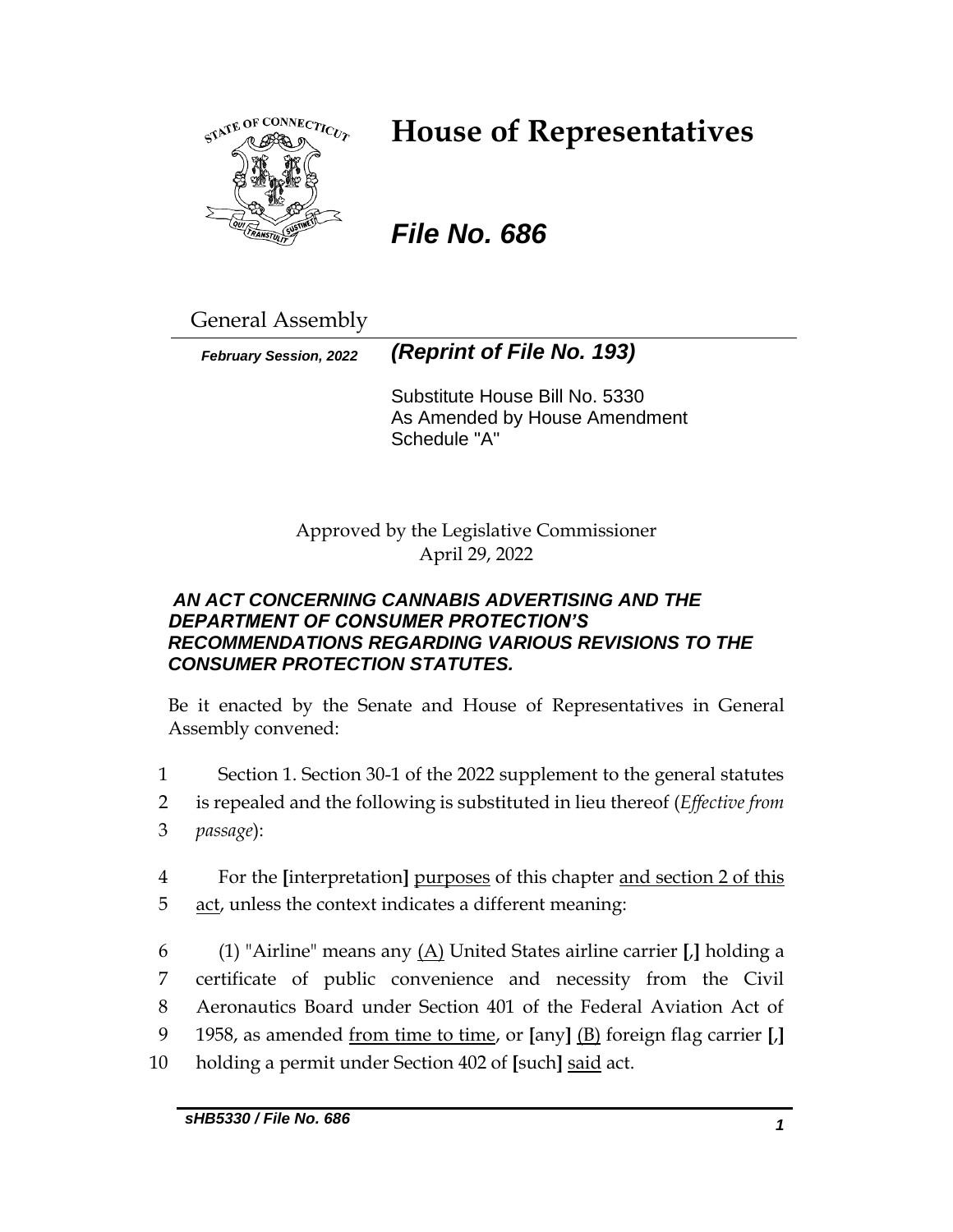11 (2) "Alcohol"  $(A)$  means the product of distillation of any fermented liquid **[**,**]** that is rectified **[**either**]** at least once **[**or more often, whatever may be the**]** and regardless of such liquid's origin, **[**thereof,**]** and (B) includes synthetic ethyl alcohol which is considered nonpotable.

 (3) **[**"Alcoholic liquor" or "alcoholic beverage" includes**]** "Alcoholic 16 beverage" and "alcoholic liquor" include the four varieties of liquor defined in subdivisions (2), (5), **[**(18)**]** (21) and **[**(19)**]** (22) of this section (alcohol, beer, spirits and wine) and every liquid or solid, patented or **[**not**]** unpatented, containing alcohol, **[**spirits, wine or**]** beer, spirits or 20 wine and at least one-half of one per cent alcohol by volume, and capable of being consumed by a human being **[**for**]** as a beverage. **[**purposes.**]** Any liquid or solid containing more than one of the four varieties so defined **[**is considered as belonging to that**]** belongs to the variety which has the **[**higher**]** highest percentage of alcohol **[**,**]** according to the following order: Alcohol, spirits, wine and beer, except as provided in subdivision **[**(19)**]** (22) of this section. **[**The provisions of this chapter shall not apply to any liquid or solid containing less than one-half of one per cent of alcohol by volume.**]**

 (4) "Backer" means, except in cases where the permittee is **[**himself**]** the proprietor, the proprietor of any business or club, incorporated or unincorporated, that is engaged in **[**the manufacture or sale of**]** manufacturing or selling alcoholic liquor **[**,**]** and in which business a permittee is associated, whether as an agent, employee **[**, agent**]** or part owner.

 (5) "Beer" means any beverage obtained by the alcoholic fermentation of **[**an infusion or decoction of barley, malt and hops**]** a decoction or infusion of barley, hops and malt in drinking water.

 (6) "Boat" means any vessel that is (A) operating on any waterway of this state, and (B) engaged in transporting passengers for hire to or from any port of this state.

*sHB5330 / File No. 686 2* **[**(6) (A)**]** (7) "Case price" means the price of a container made of cardboard, wood or any other material **[**,**]** and containing units of the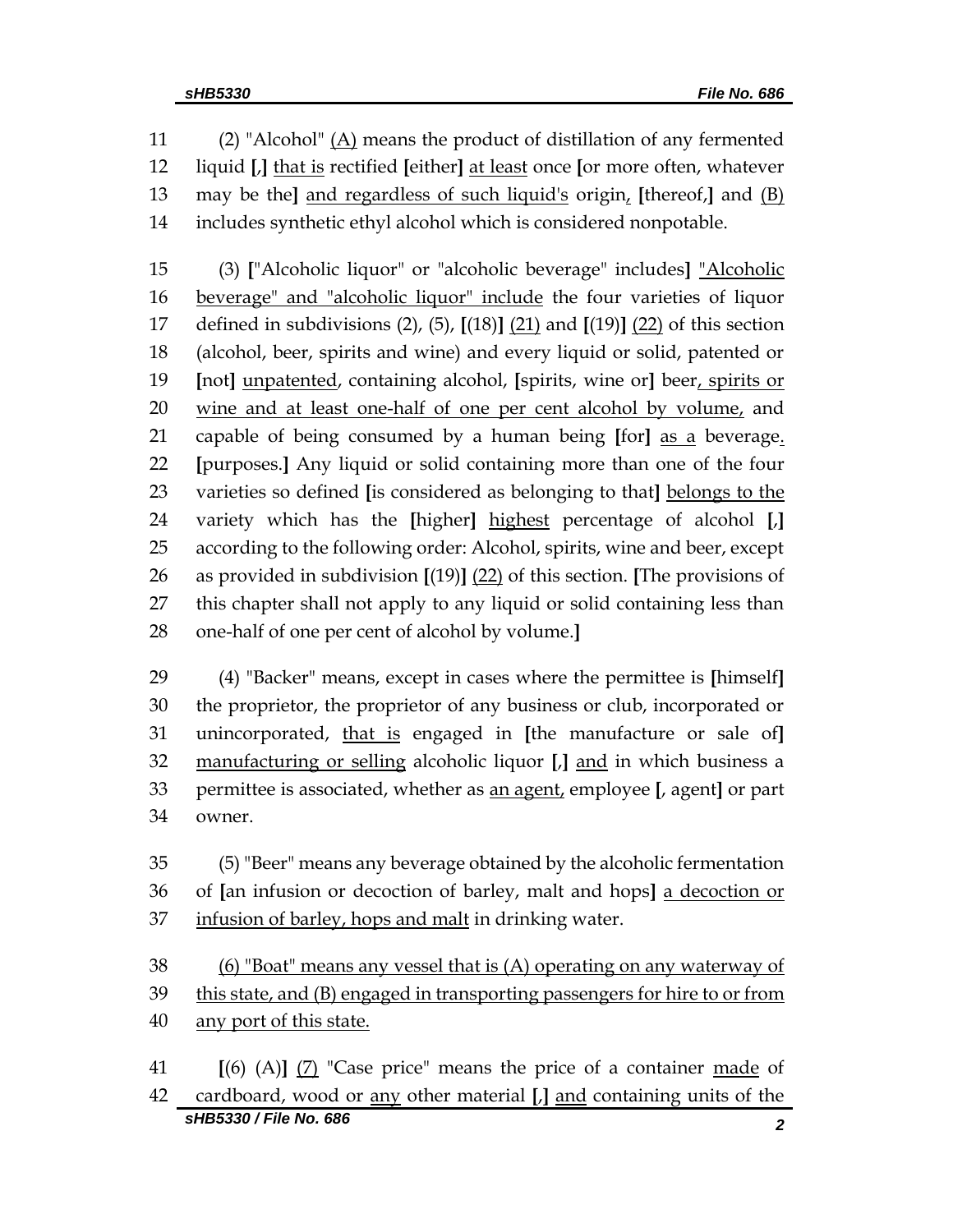same **[**size and**]** class and size of alcoholic liquor. **[**, and (B) a**]** A case of alcoholic liquor, other than beer, cocktails, cordials, **[**cocktails, wines and prepared mixed drinks**]** prepared mixed drinks and wines, shall be in the **[**number and**]** quantity and number, or fewer, with the permission of the Commissioner of Consumer Protection, of bottles or units **[**or bottles**]** as follows: **[**(i) Six**]** (A) Six one thousand seven hundred fifty milliliter bottles, **[**; (ii)**]** (B) six one thousand eight hundred milliliter bottles, (C) twelve seven hundred milliliter bottles, (D) twelve seven hundred twenty milliliter bottles, (E) twelve seven hundred fifty milliliter bottles, (F) twelve nine hundred milliliter bottles, (G) twelve one liter bottles, **[**; (iii) twelve seven hundred fifty milliliter bottles; (iv)**]** (H) twenty-four three hundred seventy-five milliliter bottles, **[**; (v)**]** (I) forty-eight two hundred milliliter bottles, **[**; (vi)**]** (J) sixty one hundred milliliter bottles, **[**; or (vii)**]** or (K) one hundred twenty fifty milliliter bottles, except a case of fifty milliliter bottles may be in a **[**number and**]** 58 quantity and number as originally configured, packaged and sold by the manufacturer or out-of-state shipper prior to shipment **[**, provided such**]** if the number of such bottles **[**does not exceed**]** in such case is not greater 61 than two hundred. The commissioner shall not authorize fewer quantities or numbers **[**or quantities of units or**]** of bottles or units as specified in this subdivision for any one person or entity more than eight times in any calendar year. For the purposes of this subdivision, "class" has the same meaning as **[**defined in**]** provided in 27 CFR 4.21 for wine, 27 CFR 5.22 for spirits **[**, as defined in 27 CFR 4.21 for wine, and as defined in**]** and 27 CFR 7.24 for beer.

 **[**(7)**]** (8) "Charitable organization" means any nonprofit organization that (A) is organized for charitable purposes, **[**to which has been issued a ruling by**]** and (B) has received a ruling from the Internal Revenue Service classifying **[**it**]** such nonprofit organization as an exempt 72 organization under Section  $501(c)(3)$  of the Internal Revenue Code of 1986, or any subsequent corresponding internal revenue code of the United States, as amended from time to time.

**[**(8)**]** (9) "Club" has the same meaning as provided in section 30-22aa.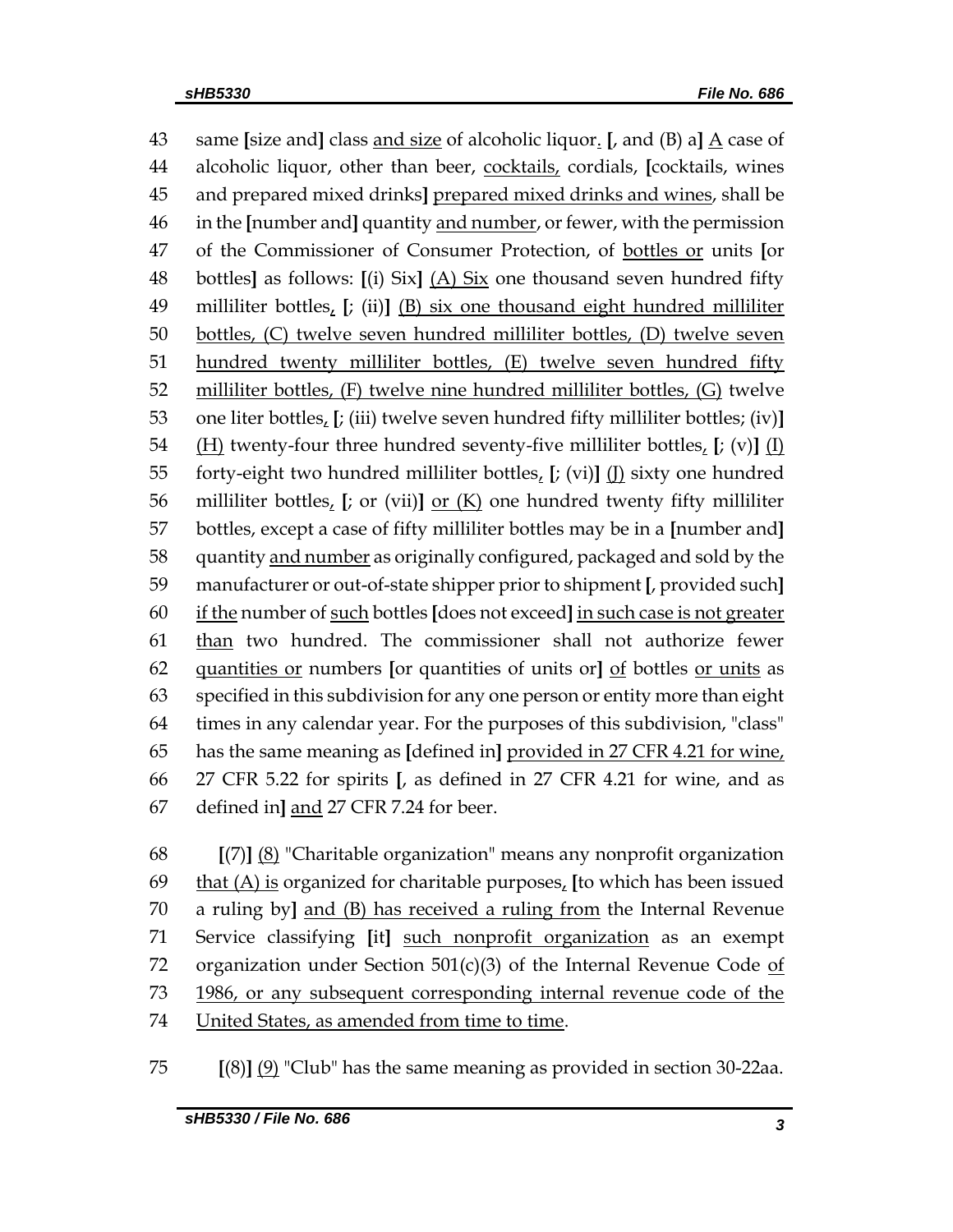| 76       | $[9]$ (10) "Coliseum" [means a coliseum, as defined] has the same                                   |
|----------|-----------------------------------------------------------------------------------------------------|
| 77       | meaning as provided in section 30-33a.                                                              |
| 78       |                                                                                                     |
| 79       | $[(10)]$ $(11)$ "Commission" means the Liquor Control Commission<br>established under this chapter. |
|          |                                                                                                     |
| 80       | $[(11)]$ $(12)$ "Department" means the Department of Consumer                                       |
| 81       | Protection.                                                                                         |
| 82       |                                                                                                     |
|          | (13) "Dining room" means any room or rooms (A) located in premises                                  |
| 83       | operating under (i) a hotel permit issued under section 30-21, (ii) a                               |
| 84       | restaurant permit issued under subsection (a) of section 30-22, (iii) a                             |
| 85       | restaurant permit for wine and beer issued under subsection (b) of                                  |
| 86<br>87 | section 30-22, or (iv) a cafe permit issued under section 30-22a, as                                |
| 88       | amended by this act, and (B) where meals are customarily served to any                              |
|          | member of the public who has means of payment and a proper                                          |
| 89       | demeanor.                                                                                           |
| 90       | $[(12)]$ $(14)$ "Mead" means fermented honey [J] $(A)$ with or without                              |
| 91       | additions or adjunct ingredients, [or additions,] and $(B)$ regardless of $(i)$                     |
| 92       | alcohol content, [regardless of process, and regardless of being                                    |
| 93       | sparkling, carbonated] (ii) process, and (iii) whether such honey is                                |
| 94       | carbonated, sparkling or still.                                                                     |
|          |                                                                                                     |
| 95       | $[(13)]$ $(15)$ "Minor" means any person [under] who is younger than                                |
| 96       | twenty-one years of age.                                                                            |
| 97       | $(16)$ "Nonprofit club" has the same meaning as provided in section                                 |
| 98       | 30-22aa.                                                                                            |
|          |                                                                                                     |
| 99       | (17) "Nonprofit public television corporation" has the same meaning                                 |
| 100      | as provided in section 30-37d.                                                                      |
| 101      | $[(14)]$ $(18)$ $(A)$ "Person" means [natural person, including partners but                        |
| 102      | shall not include corporations, limited liability companies, joint stock                            |
| 103      | companies or other associations of natural persons] an individual,                                  |
| 104      | including, but not limited to, a partner.                                                           |
|          |                                                                                                     |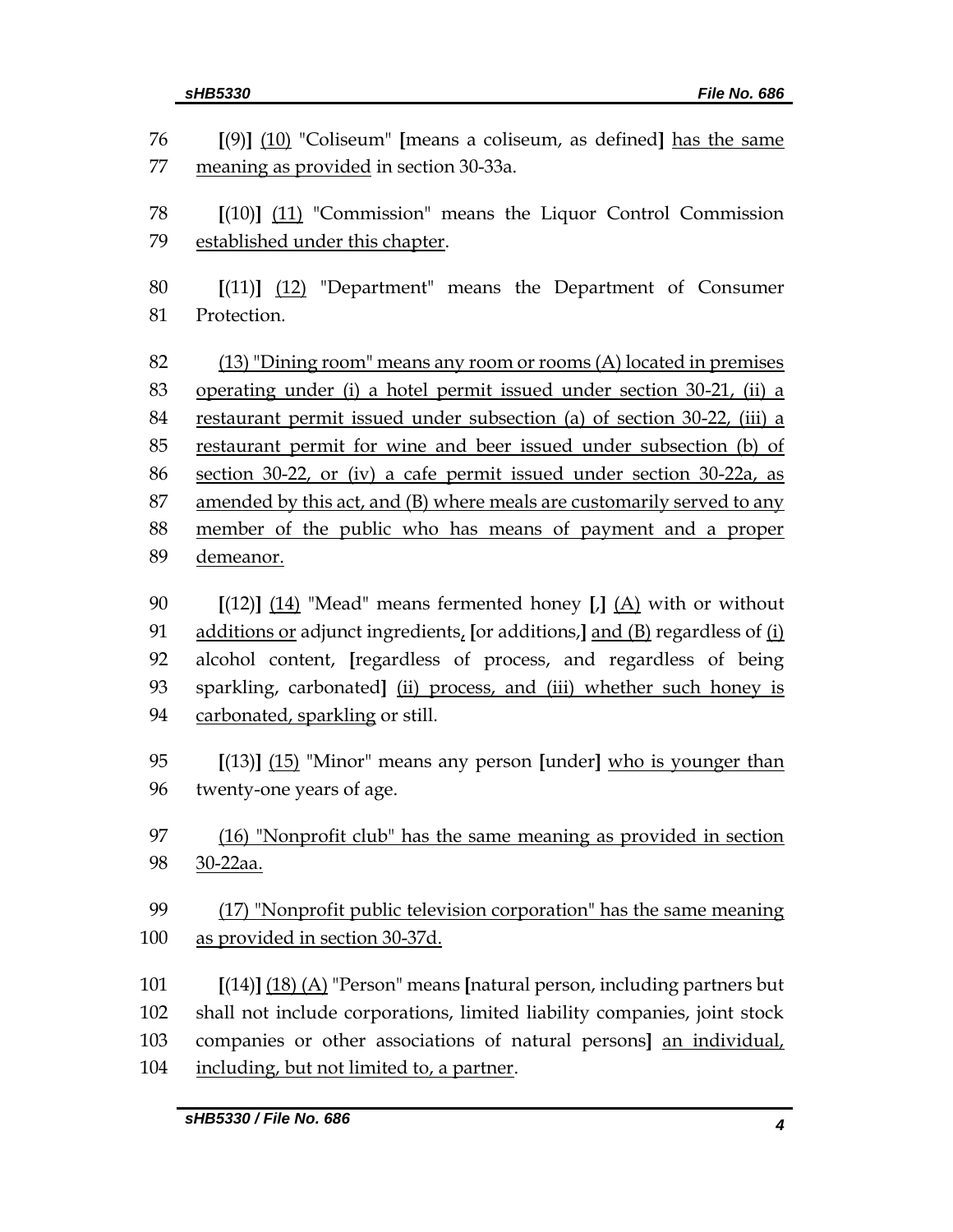| 105 | (B) "Person" does not include a corporation, joint stock company,               |
|-----|---------------------------------------------------------------------------------|
| 106 | limited liability company or other association of individuals.                  |
|     |                                                                                 |
| 107 | $[(15)]$ $(19)$ $(A)$ "Proprietor" includes all owners of [businesses or clubs, |
| 108 | included in subdivision (4) of this section] a business or club,                |
| 109 | incorporated or unincorporated, that is engaged in manufacturing or             |
| 110 | selling alcoholic liquor, whether such owners are [individuals, partners,       |
| 111 | joint stock companies, fiduciaries] persons, fiduciaries, joint stock           |
| 112 | companies, stockholders of corporations or otherwise. [, but]                   |
| 113 | (B) "Proprietor" does not include [persons or corporations who are              |
| 114 | merely creditors of such businesses or clubs, whether as note holders,          |
| 115 | bond holders, landlords or franchisors] any person who, or corporation          |
| 116 | that, is merely a creditor, whether as a bond holder, franchisor, landlord      |
| 117 | or note holder, of a business or club, incorporated or unincorporated,          |
| 118 | that is engaged in manufacturing or selling alcoholic liquor.                   |
|     |                                                                                 |
| 119 | $[(16)$ "Dining room" means a room or rooms in premises operating               |
| 120 | under a hotel permit, hotel beer permit, restaurant permit, restaurant          |
| 121 | permit for beer or wine or cafe permit, where meals are customarily             |
| 122 | served, within the room or rooms, to any member of the public who has           |
| 123 | means of payment and proper demeanor.]                                          |
| 124 | $[(17)]$ $(20)$ "Restaurant" [means a restaurant, as defined] has the same      |
| 125 | meaning as provided in section 30-22, as amended by this act.                   |
|     |                                                                                 |
| 126 | $[(18)]$ $(21)$ "Spirits" means any beverage that contains alcohol              |
| 127 | obtained by distillation mixed with drinkable water and other                   |
| 128 | substances in solution, including brandy, rum, whiskey and gin.                 |
| 129 | $[(19)]$ $(22)$ "Wine" means any alcoholic beverage obtained by [the            |
| 130 | fermentation of <u>fermenting</u> the natural sugar content of fruits, such as  |
| 131 | apples, grapes [or apples] or other agricultural products, containing           |
| 132 | such sugar, including fortified wines such as port, sherry and                  |
| 133 | champagne.                                                                      |
|     |                                                                                 |
| 131 | $I(20)$ "Nonprofit public television corporation" means a nonprofit             |

**[**(20) "Nonprofit public television corporation" means a nonprofit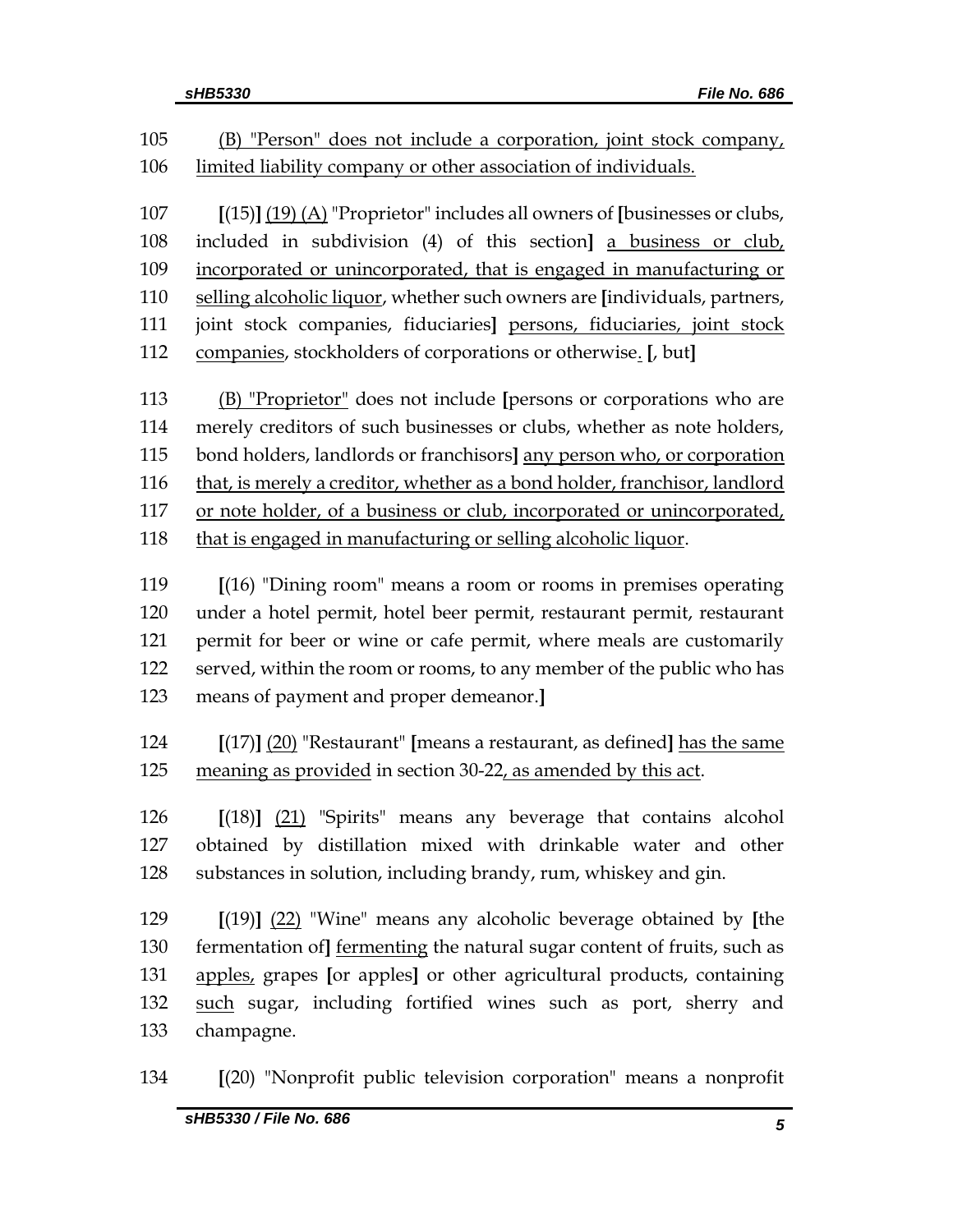public television corporation, as defined in section 30-37d.

 (21) "Nonprofit club" has the same meaning as provided in section 30-22aa.**]**

 Sec. 2. (NEW) (*Effective from passage*) (a) For the purposes of this section:

 (1) "Religious organization" means (A) any religious corporation, society or organization that is formed or recognized under chapter 598 of the general statutes, or (B) any religious organization that is eligible for an exemption under section 12-412 of the general statutes; and

 (2) "Sacramental wine" means any wine that is (A) exclusively used for religious or sacramental purposes, and (B) exempt from taxation under regulations adopted by the Commissioner of Revenue Services pursuant to section 12-449 of the general statutes.

 (b) A religious wine retailer permit shall allow the holder of such permit to import and sell, at retail, sacramental wine to religious organizations. Such sacramental wine shall not be consumed on the permit premises and any sale of such sacramental wine shall only take place during the hours a religious wine retailer may sell alcoholic liquor under subsection (d) of section 30-91 of the general statutes, as amended by this act. The holder of a religious wine retailer permit issued under this section shall operate at least one retail location in this state, be primarily engaged in the business of selling religious supplies that do not contain alcohol and not hold any other permit issued under chapter 545 of the general statutes. The annual fee for a religious wine retailer 159 permit issued under this section shall be two hundred fifty dollars.

 (c) The holder of a religious wine retailer permit issued under this section may purchase sacramental wine directly from a manufacturer, out-of-state shipper or wholesaler. All shipments of sacramental wine to the holder of a religious wine retailer permit issued under this section shall be conspicuously labeled "for sacramental or religious purposes only". If the holder of a religious wine retailer permit issued under this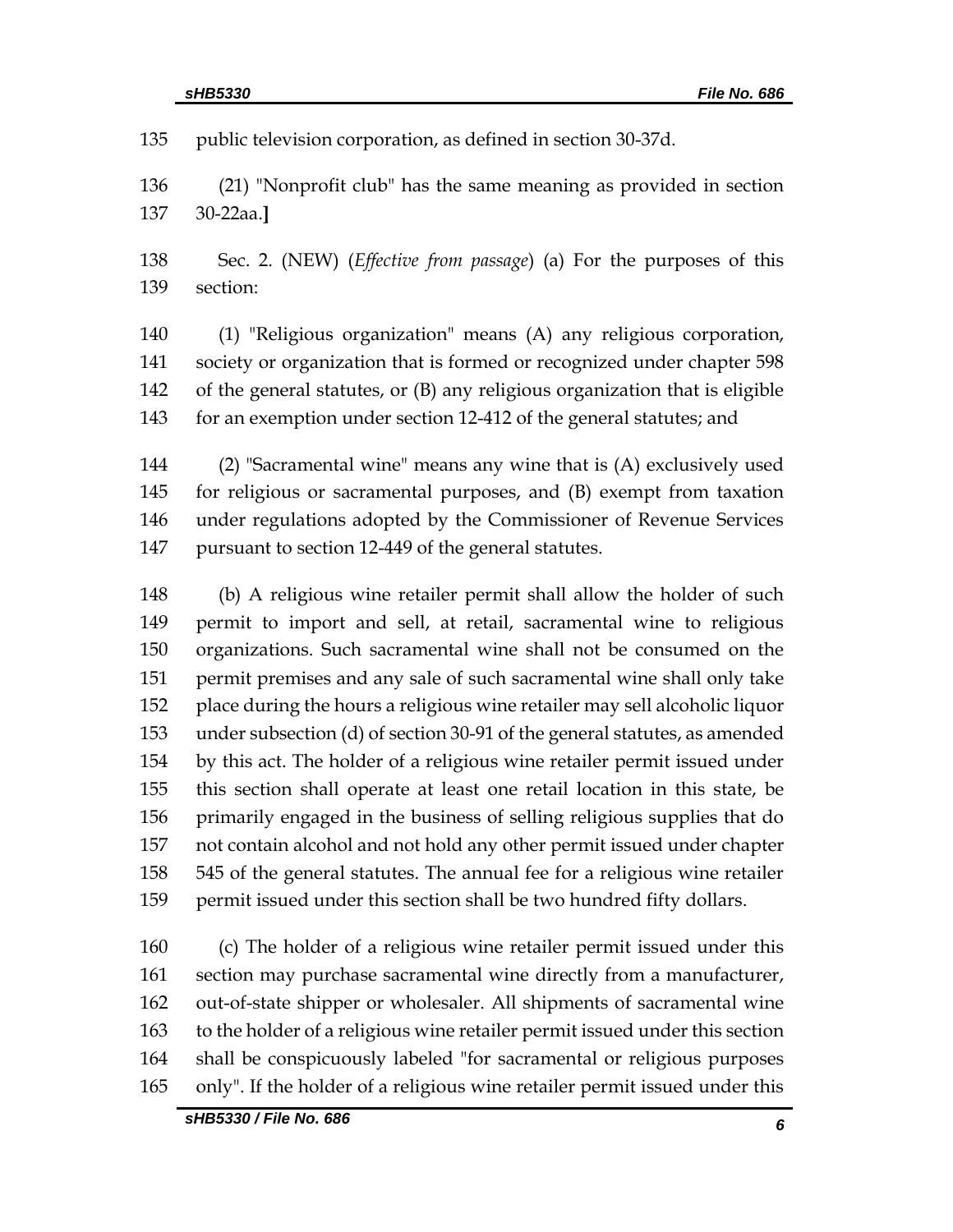section imports into this state a supply of any brand of sacramental wine directly from a manufacturer or out-of-state shipper, such brand need not comply with the provisions of sections 30-63 and 30-64 of the general statutes for such directly imported supply.

 Sec. 3. Subsections (a) to (c), inclusive, of section 30-19f of the 2022 supplement to the general statutes are repealed and the following is substituted in lieu thereof (*Effective from passage*):

 (a) An in-state transporter's permit for alcoholic liquor shall allow the commercial transportation of any alcoholic liquor and, with the approval of the **[**department, the sale or provision**]** Department of Consumer Protection, the provision or sale of alcoholic liquor for consumption in a boat engaged in the transportation of passengers for hire **[**and in**]** or a motor vehicle in livery service, as permitted by law. One permit shall cover all such boats **[**and**]** or vehicles that are under common control, direction, management or ownership. When applying for such approval, the owner of any such boat **[**and**]** or vehicle in which the sale or consumption of alcoholic liquor will be available shall specifically identify to the department each such boat **[**and**]** or vehicle. **[**to the department.**]** The annual fee for an in-state transporter's liquor permit shall be one thousand two hundred fifty dollars for the first boat or vehicle and **[**there shall be**]** an additional annual fee of two hundred dollars for each additional boat or vehicle.

 (b) No person, corporation, **[**trust, partnership, incorporated or unincorporated association, and any**]** incorporated or unincorporated association, partnership, trust or other legal entity except **[**: (1) The**]** the holder of an out-of-state shipper's permit issued **[**pursuant to**]** under section 30-18 or 30-19, **[**; (2) the holder of**]** a manufacturer's permit issued **[**pursuant to**]** under section 30-16, other than **[**the holder of**]** a manufacturer permit for a farm winery or a manufacturer permit for 195 wine, cider and mead,  $\left[$ ; and (3) the holder of  $\left[ \text{or} \right]$  a wholesaler's permit issued **[**pursuant to**]** under section 30-17, shall transport any alcoholic beverages imported into this state unless such person: **[**holds**]** (1) Holds an in-state transporter's permit; **[**and**]** (2) the tax imposed on such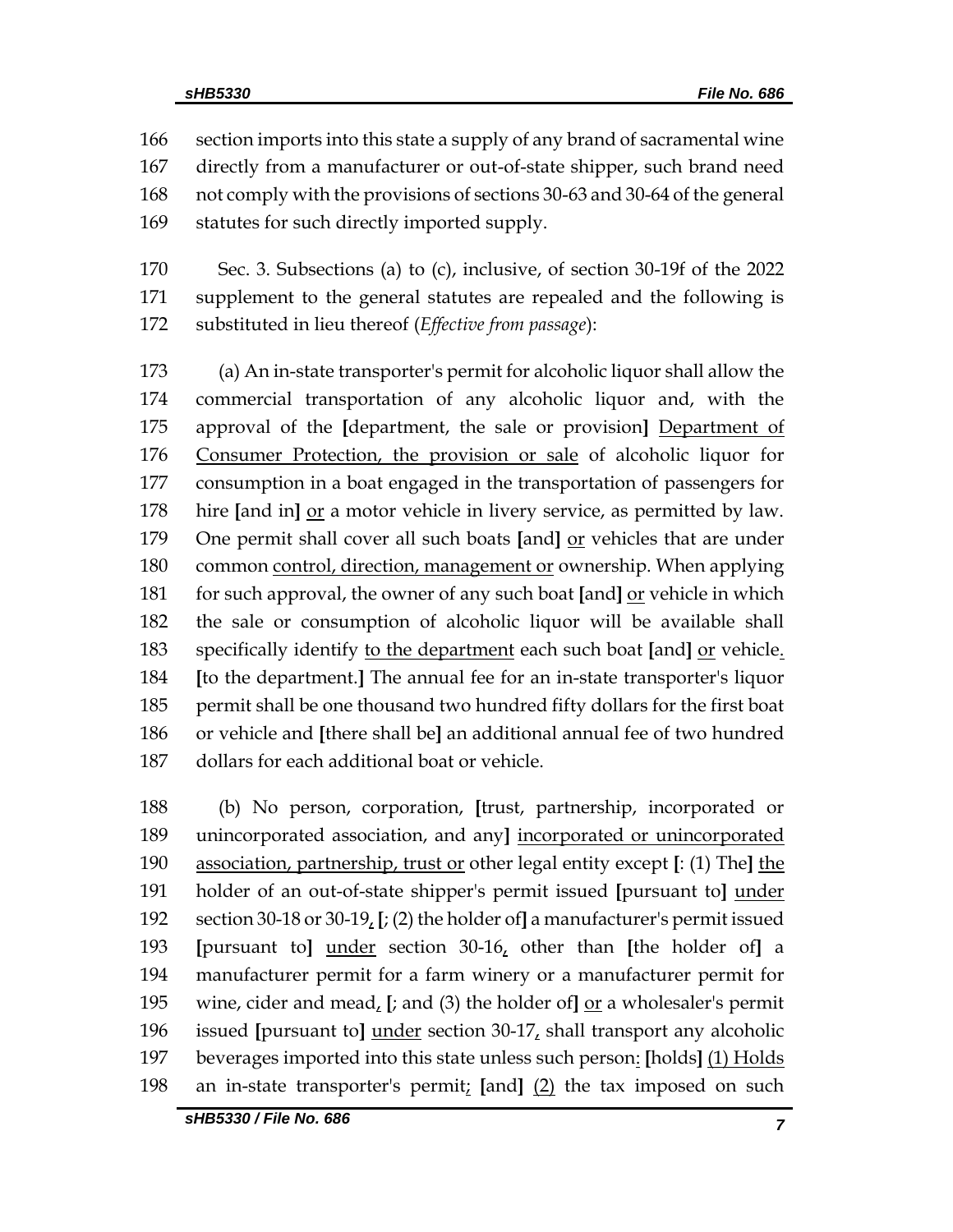alcoholic liquor **[**by**]** under section 12-435 has been paid; and **[**,**]** (3) if applicable, the tax imposed on the sale of such alcoholic liquor **[**pursuant to**]** under chapter 219 has been paid.

 (c) An in-state transporter, when **[**shipping or**]** delivering or shipping directly to a consumer in this state wine, cider or mead, **[**directly to a consumer in this state,**]** shall: (1) Ensure that the shipping labels on all containers of such products shipped directly to a consumer in this state conspicuously state the following: "CONTAINS ALCOHOL— SIGNATURE OF A PERSON AGE 21 OR OLDER REQUIRED FOR DELIVERY"; (2) obtain the signature of a person **[**age twenty-one or older**]** who is at least twenty-one years of age at the address prior to delivery, after requiring the signer to demonstrate that **[**he or she is age twenty-one or older**]** the signer is at least twenty-one years of age by providing a valid motor vehicle operator's license or a valid identity card described in section 1-1h; and (3) not ship to any address in the state where the sale of alcoholic liquor is prohibited by local option pursuant to section 30-9.

 Sec. 4. Section 30-20 of the 2022 supplement to the general statutes is repealed and the following is substituted in lieu thereof (*Effective from passage*):

 (a) For the purposes of this section, "grocery store" (1) means any 220 store that (A) is commonly known as a delicatessen, food store, grocery store or supermarket, and (B) is primarily engaged in the retail sale of various canned goods and dry goods such as coffee, flour, spices, sugar 223 and tea, whether packaged or in bulk, regardless of whether such store sells fresh fruits and vegetables or fresh, prepared or smoked fish, meat and poultry, and (2) does not include any store that is primarily engaged in the retail sale of bakery products, candy, nuts and confectioneries, 227 dairy products, eggs and poultry, fruits and vegetables or seafood.

 **[**(a)**]** (b) (1) A package store permit shall allow the retail sale of alcoholic liquor in sealed bottles or containers not to be consumed on the permit premises. **[**, such sales to be made only in sealed bottles or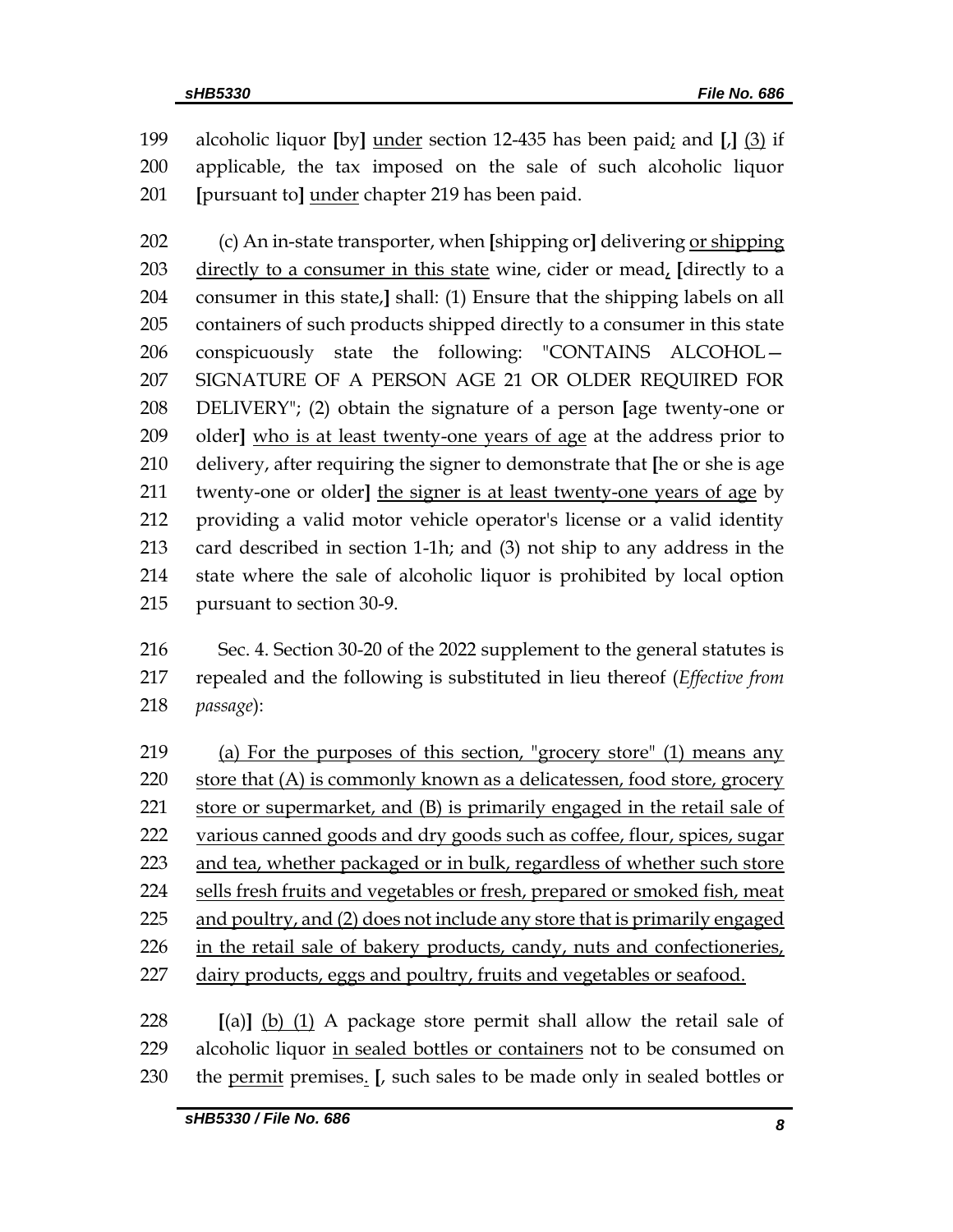other containers.**]** The holder of a package store permit may, in accordance with regulations adopted by the Department of Consumer 233 Protection pursuant to the provisions of chapter ,  $(A)$  offer free samples of alcoholic liquor for tasting on the permit premises, (B) conduct fee-based wine education and tasting classes and 236 demonstrations, and  $(C)$  conduct tastings or demonstrations provided by a permittee or backer of **[**a**]** the package store for a nominal charge to charitable nonprofit organizations. Any offering, tasting, wine education and tasting class or demonstration held on permit premises shall be conducted only during the hours **[**a**]** the package store **[**is permitted to**]** may sell alcoholic liquor under section 30-91, as amended by this act. No tasting of wine on the permit premises shall be offered 243 from more than ten uncorked bottles at any one time.

 (2) No store operating under a package store permit shall sell any commodity other than alcoholic liquor except, **[**that,**]** notwithstanding any other provision of law, such store may sell **[**(1)**]** (A) cigarettes and cigars, **[**(2)**]** (B) publications, **[**(3)**]** (C) bar utensils, **[**which shall include, but need not be**]** including, but not limited to, corkscrews, beverage strainers, stirrers or other similar items used to consume, or related to the consumption of, alcoholic liquor, **[**(4)**]** (D) gift packages of alcoholic liquor shipped into the state by a manufacturer or out-of-state shipper, which gift packages may include **[**a**]** nonalcoholic **[**item in the gift package that may be any item, except food or tobacco products, provided the**]** items, other than food or tobacco products, if the dollar 255 value of the nonalcoholic items in such gift package does not exceed the dollar value of the alcoholic items **[**of the**]** in such gift package, **[**(5)**]** (E) complementary fresh fruits used in the preparation of mixed alcoholic beverages, **[**(6)**]** (F) cheese, **[**or**]** crackers **[**,**]** or both, **[**(7)**]** (G) olives, **[**(8)**]** (H) nonalcoholic beverages, **[**(9)**]** (I) concentrates used in the preparation of mixed alcoholic beverages, **[**(10)**]** (J) beer and wine-making kits and products related to **[**beer and wine-making**]** such kits, **[**(11)**]** (K) ice in any form, **[**(12)**]** (L) articles of clothing imprinted with advertising related to the alcoholic liquor industry, **[**(13)**]** (M) gift baskets or other containers of alcoholic liquor, **[**(14)**]** (N) multiple packages of alcoholic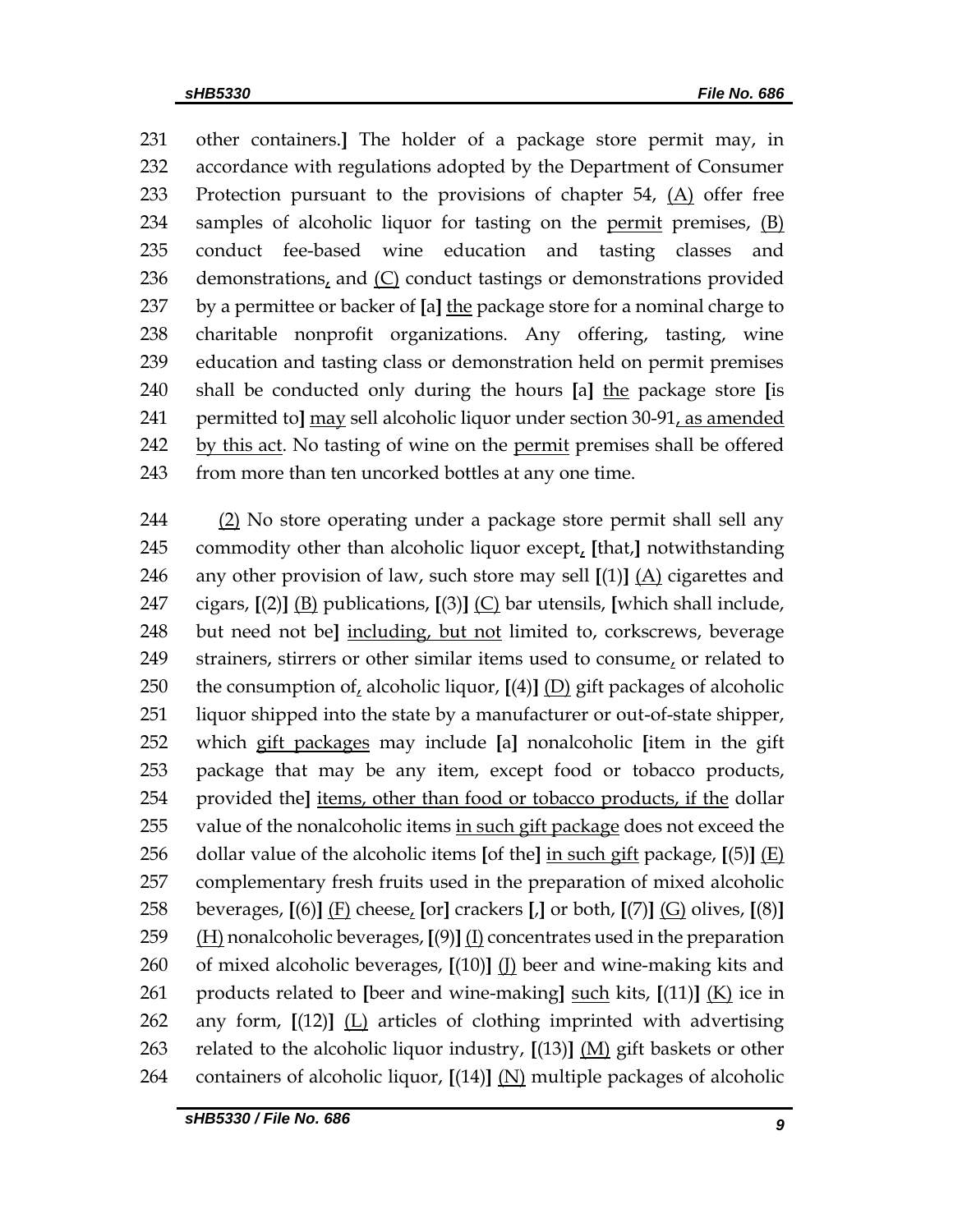liquors, **[**as defined in subdivision (3) of section 30-1,**]** provided in all such cases the minimum retail selling price for such alcoholic liquor shall apply, **[**(15)**]** (O) lottery tickets authorized by the Department of Consumer Protection, if licensed as an agent to sell such tickets by **[**said**]** the department, **[**(16)**]** (P) devices and related accessories designed primarily for accessing and extracting a beverage containing alcohol from prepackaged containers, including, but not limited to, pods, 272 pouches or similar containers, but excluding devices, including, but not 273 limited to, household blenders, that are not designed primarily for such purposes, **[**including, but not limited to, household blenders, (17)**]** (Q) alcohol-infused confections containing not more than one-half of one 276 per cent of alcohol by weight and which the commissioner has approved for sale **[**by the commissioner**]** under section 21a-101, and **[**(18)**]** (R) gift baskets containing only containers of alcoholic liquor and commodities authorized for sale under **[**subdivisions (1) to (17), inclusive, of this subsection**]** subparagraphs (A) to (Q), inclusive, of this subdivision. A package store permit shall also allow the taking and transmitting of orders for delivery of such merchandise in other states. Notwithstanding any other provision of law, a package store permit shall allow the participation in any lottery ticket promotion or giveaway sponsored by the **[**Department of Consumer Protection**]** department. The annual fee for a package store permit shall be five hundred thirty-five dollars.

 **[**(b)**]** (c) A grocery store beer permit may be granted to any grocery store and shall allow the retail sale of beer in standard size containers not to be consumed on the permit premises. **[**A**]** The holder of a grocery store beer permit shall post, in a prominent location adjacent to the beer display, the retail price for each brand of beer and **[**said**]** such retail price shall include all applicable federal and state taxes, including, but not limited to, the applicable state sales taxes. The annual fee for a grocery store beer permit shall be one hundred seventy dollars, **[**. For a**]** or, for a grocery store that has annual sales of food and grocery items of **[**not less than**]** at least two million dollars, **[**the annual fee for a grocery store beer permit shall be**]** one thousand five hundred dollars.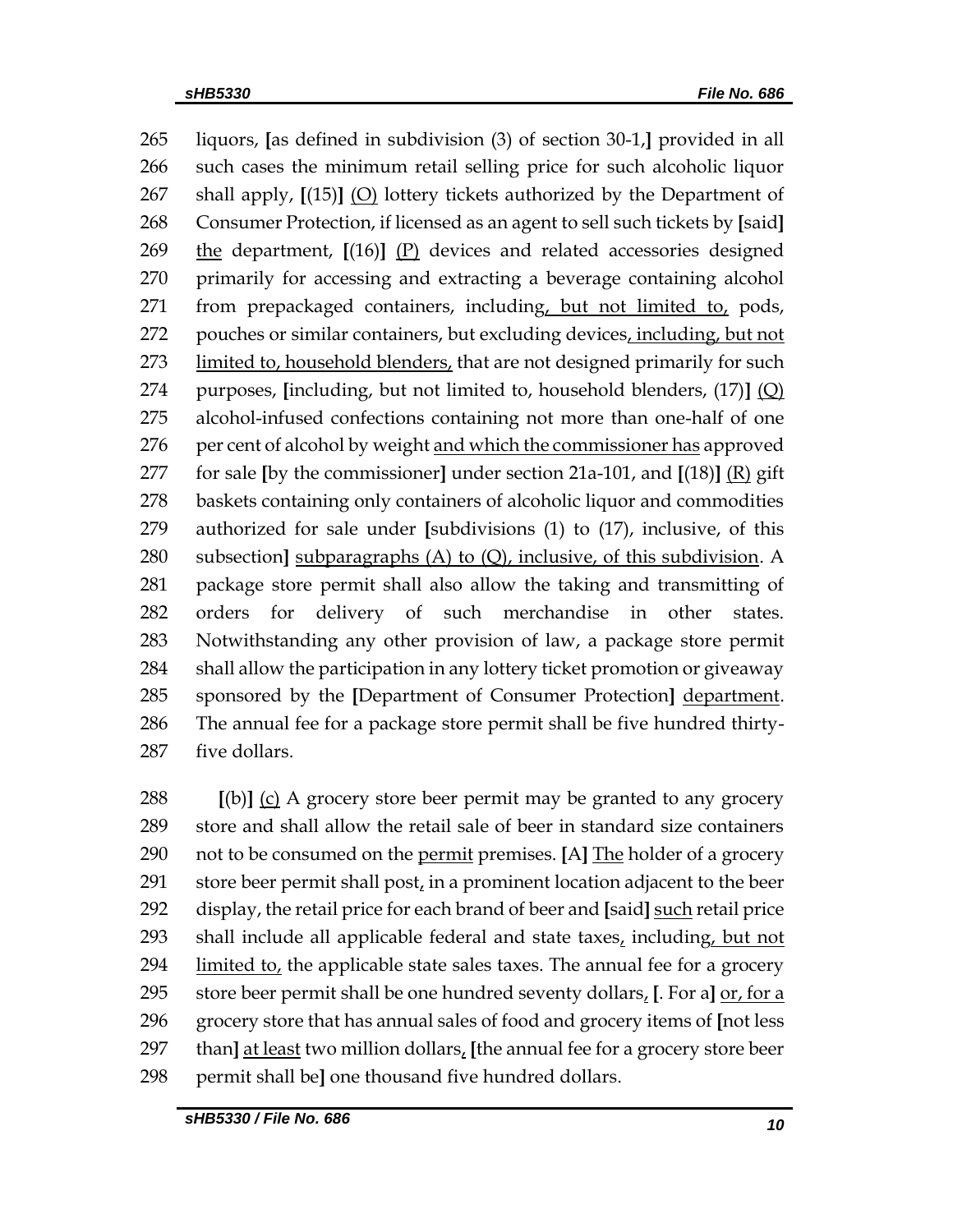**[**(c) "Grocery store" means any store commonly known as a supermarket, food store, grocery store or delicatessen, primarily engaged in the retail sale of all sorts of canned goods and dry goods such as tea, coffee, spices, sugar and flour, either packaged or in bulk, with or without fresh fruits and vegetables, and with or without fresh, smoked and prepared meats, fish and poultry, except that no store primarily engaged in the retail sale of seafood, fruits and vegetables, candy, nuts and confectioneries, dairy products, bakery products or eggs and poultry shall be included in the definition of "grocery store".**]**

 (d) The holder of a package store permit or a grocery store beer permit issued under this section may allow curbside pick-up of previously purchased alcoholic liquor by (1) the consumer who purchased such alcoholic liquor, or (2) the holder of an in-state transporter's permit issued under section 30-19f, as amended by this act, or such holder's agent. Such curbside pick-up shall be limited to the space immediately adjacent to, or in a parking lot abutting, the permit premises. The holder of such package store permit or grocery store beer permit may allow such curbside pick-up only during the hours the package store or grocery store is allowed to sell alcoholic liquor under subsection (d) of section 30-91, as amended by this act, unless a more restrictive municipal ordinance limits such curbside pick-up hours.

 Sec. 5. Section 30-46 of the 2022 supplement to the general statutes is repealed and the following is substituted in lieu thereof (*Effective from passage*):

 (a) The Department of Consumer Protection may, except as to a store engaged chiefly in the sale of groceries, in its discretion, suspend, revoke or refuse to grant or renew a permit for the sale of alcoholic liquor if **[**it**]** the department has reasonable cause to believe **[**:**]** that (1) **[**That**]** the proximity of the permit premises **[**will have a detrimental effect upon any church**]** to any charitable institution supported by private or public funds, church, convent, hospital, public or parochial school, **[**convent, charitable institution, whether supported by private or public funds, hospital**]** or veterans' home, or any **[**camp,**]** barracks, camp or flying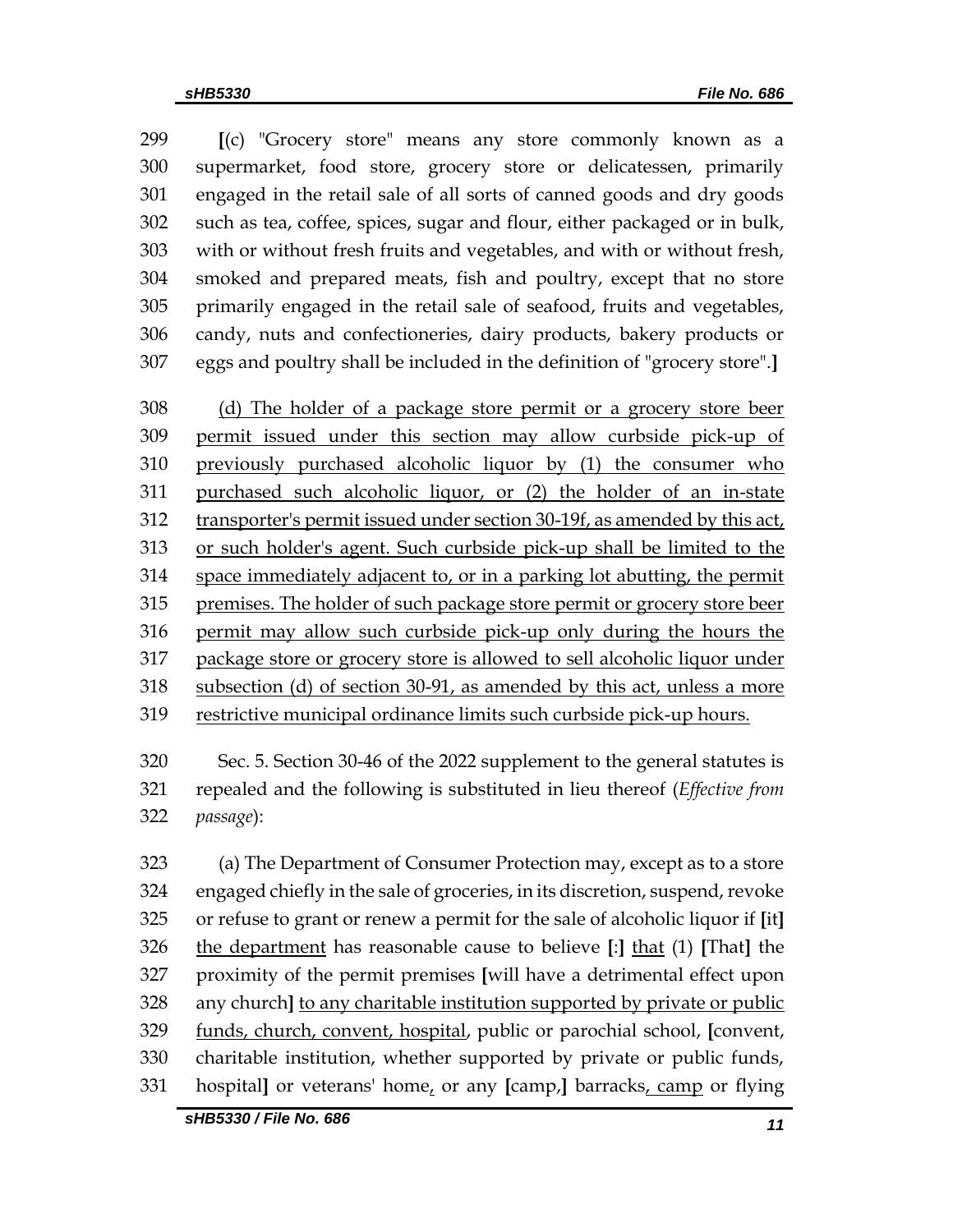field of the armed forces, **[**; (2) that such location**]** will detrimentally impact such institution, church, convent, hospital, school, home, barracks, camp or field, (2) the permit premises is in such proximity to a no-permit town so that it is apparent that the applicant is seeking to obtain the patronage of **[**such**]** persons in such town, **[**;**]** (3) **[**that**]** the number of permit premises in the locality is such that **[**the**]** granting **[**of**]** a permit is detrimental to the public interest, and, in reaching a conclusion in this respect, the department may consider the character **[**of, the**]** and population of, and the number of like permits and **[**number of**]** all permits existent in, the particular town and the immediate neighborhood concerned **[**,**]** and the effect which a new permit may have on such town or neighborhood or on like permits existent in such town or neighborhood, **[**;**]** (4) **[**that**]** the place has been conducted as a lewd or disorderly establishment, **[**;**]** (5) **[**that**]** the backer does not have a right to occupy the permit premises, **[**;**]** (6) **[**that**]** drive-up sales of alcoholic liquor, other than curbside pick-up allowed under subsection (d) of section 30-20, as amended by this act, are being made at the permit premises, **[**;**]** or (7) **[**that**]** there is any other reason as provided by state or federal law or regulation which warrants such refusal.

 (b) (1) The existence of a coliseum permit issued under section 30-33a shall not be a factor to be taken into consideration under subdivision (3) of subsection (a) of this section.

 (2) The provisions of subdivisions (1), (2) and (3) of subsection (a) of this section shall not apply to **[**the granting**]** issuance of a coliseum permit under section 30-33a.

 Sec. 6. Section 30-51a of the general statutes is repealed and the following is substituted in lieu thereof (*Effective from passage*):

 Notwithstanding the provisions of subdivision (6) of section 30-47 and section 30-51, a permittee of premises operating under a grocery store beer permit issued under subsection (c) of section 30-20, as 362 amended by this act, may lease up to fifty per cent of the total square footage of the premises to any person for lawful purposes. The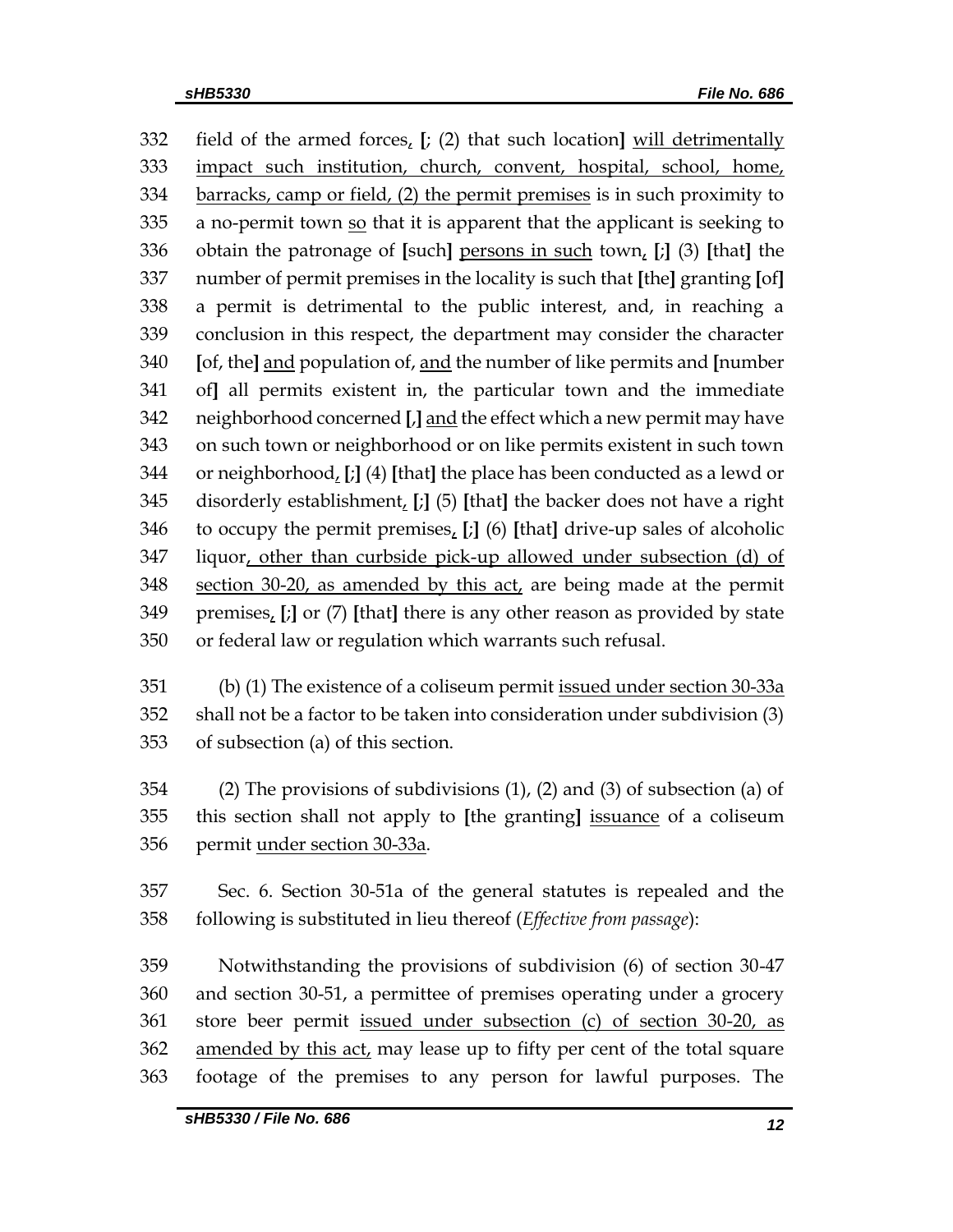Department of Consumer Protection shall not issue a permit allowing 365 the sale or consumption of alcoholic liquor on any such leased premises, and the sale or consumption of alcoholic liquor **[**, as defined in subdivision (3) of section 30-1,**]** shall be unlawful on any such leased premises.

 Sec. 7. Subsection (c) of section 30-74 of the general statutes is repealed and the following is substituted in lieu thereof (*Effective from passage*):

 (c) No permittee or backer who is authorized under this chapter to sell alcoholic liquor at retail for consumption off the permit premises, and no agent or employee of such permittee or backer, may sell or deliver such alcoholic liquor from a drive-up window or similar exterior wall opening except as part of a curbside pick-up authorized under subsection (d) of section 30-20, as amended by this act.

 Sec. 8. Section 30-22a of the 2022 supplement to the general statutes is repealed and the following is substituted in lieu thereof (*Effective from passage*):

 (a) A cafe permit shall allow the retail sale of alcoholic liquor to be consumed on the premises of a cafe. The holder of a cafe permit shall keep food available for sale to its customers for consumption on the premises during **[**a**]** the majority of the hours such premises are open. The availability of food from outside vendors located on or near the premises, who may directly deliver such food or indirectly deliver such 387 food through a third party, shall be deemed compliance with such requirement. The licensed premises shall at all times comply with all the regulations of the local department of health. Nothing herein shall be construed to require that any food be sold or purchased with any alcoholic liquor, nor shall any rule, regulation or standard be promulgated or enforced **[**requiring that the sale**]** to require that sales of food be substantial or that the **[**receipts of the business other than from the sale of**]** business's receipts from sales of alcoholic liquor equal any set percentage of total receipts from all sales made **[**therein**]** on the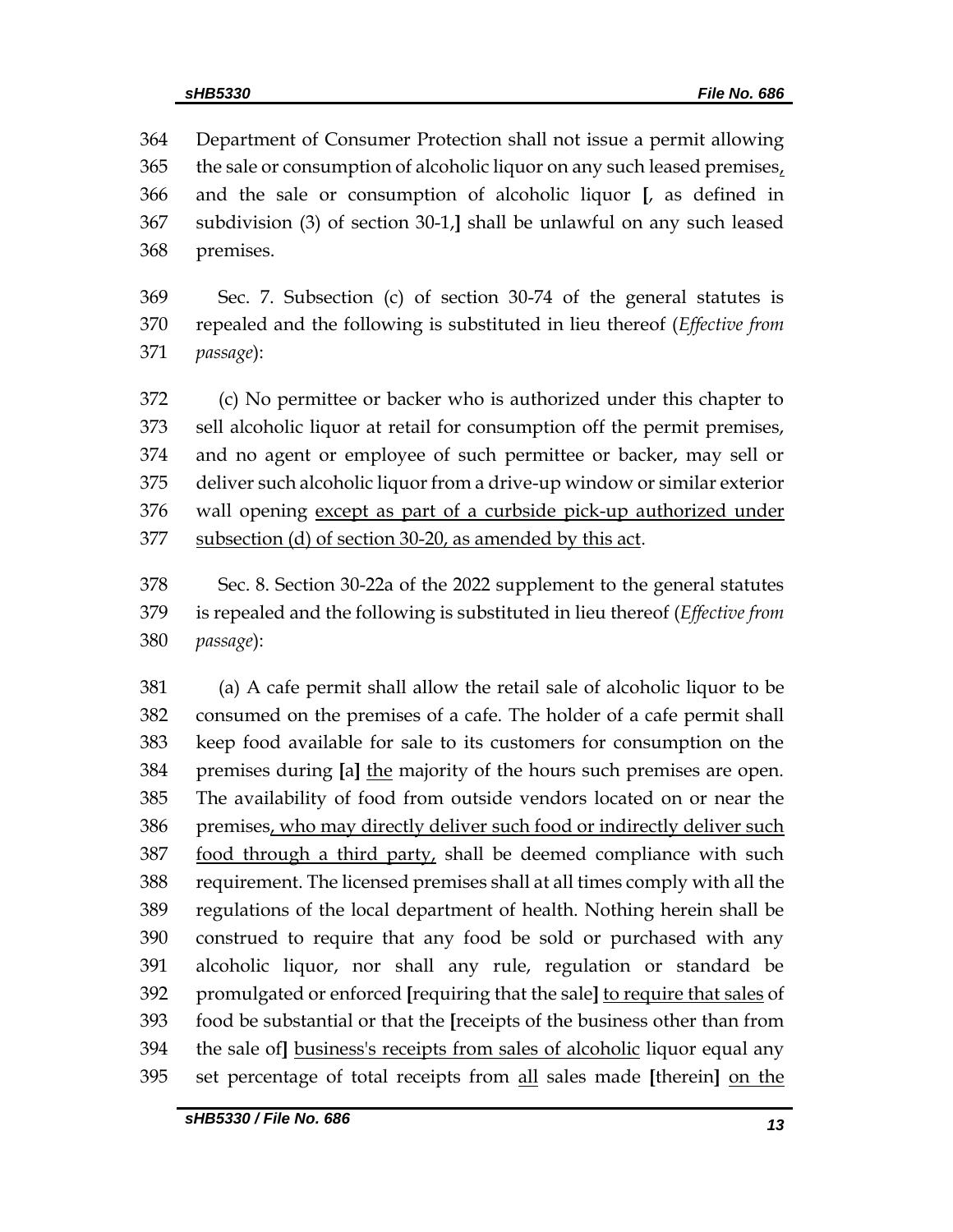396 licensed premises. A cafe permit shall allow, with the prior approval of the Department of Consumer Protection, alcoholic liquor to be served at tables in outside areas that are screened or not screened from public view where permitted by fire, zoning and health regulations. If not required by fire, zoning or health regulations, a fence or wall enclosing such outside areas shall not be required by the Department of Consumer Protection. No fence or wall used to enclose such outside areas shall be less than thirty inches high. Such permit shall also authorize the sale at 404 retail from the premises of sealed containers, supplied by the permittee, of draught beer for consumption off the premises. Such sales shall be conducted only during the hours a package store is permitted to sell alcoholic liquor under the provisions of subsection (d) of section 30-91, as amended by this act. Not more than four liters of such beer shall be sold to any person on any day on which the sale of alcoholic liquor is 410 authorized under the provisions of subsection (d) of section  $30-91$ , as amended by this act. The annual fee for a cafe permit shall be two thousand dollars, except the annual fee for a cafe permit for a prior holder of a tavern permit issued **[**pursuant to**]** under section 30-26 shall be eight hundred dollars for the first year, twelve hundred dollars for the second year, one thousand six hundred dollars for the third year and two thousand dollars for each year thereafter.

 (b) (1) A cafe patron may remove one unsealed bottle of wine for off- premises consumption, provided the patron has purchased a full course meal and consumed a portion of the wine with such meal on the cafe premises. For purposes of this section, "full course meal" means a 421 diversified selection of food which  $(A)$  ordinarily cannot be consumed without the use of tableware, and **[**which**]** (B) cannot be conveniently consumed while standing or walking.

 (2) A partially consumed bottle of wine that is to be removed from the premises **[**pursuant to**]** under this subsection shall be securely sealed and placed in a bag by the permittee or the permittee's agent or employee prior to removal from the premises.

(c) As used in this section, "cafe" means space in a suitable and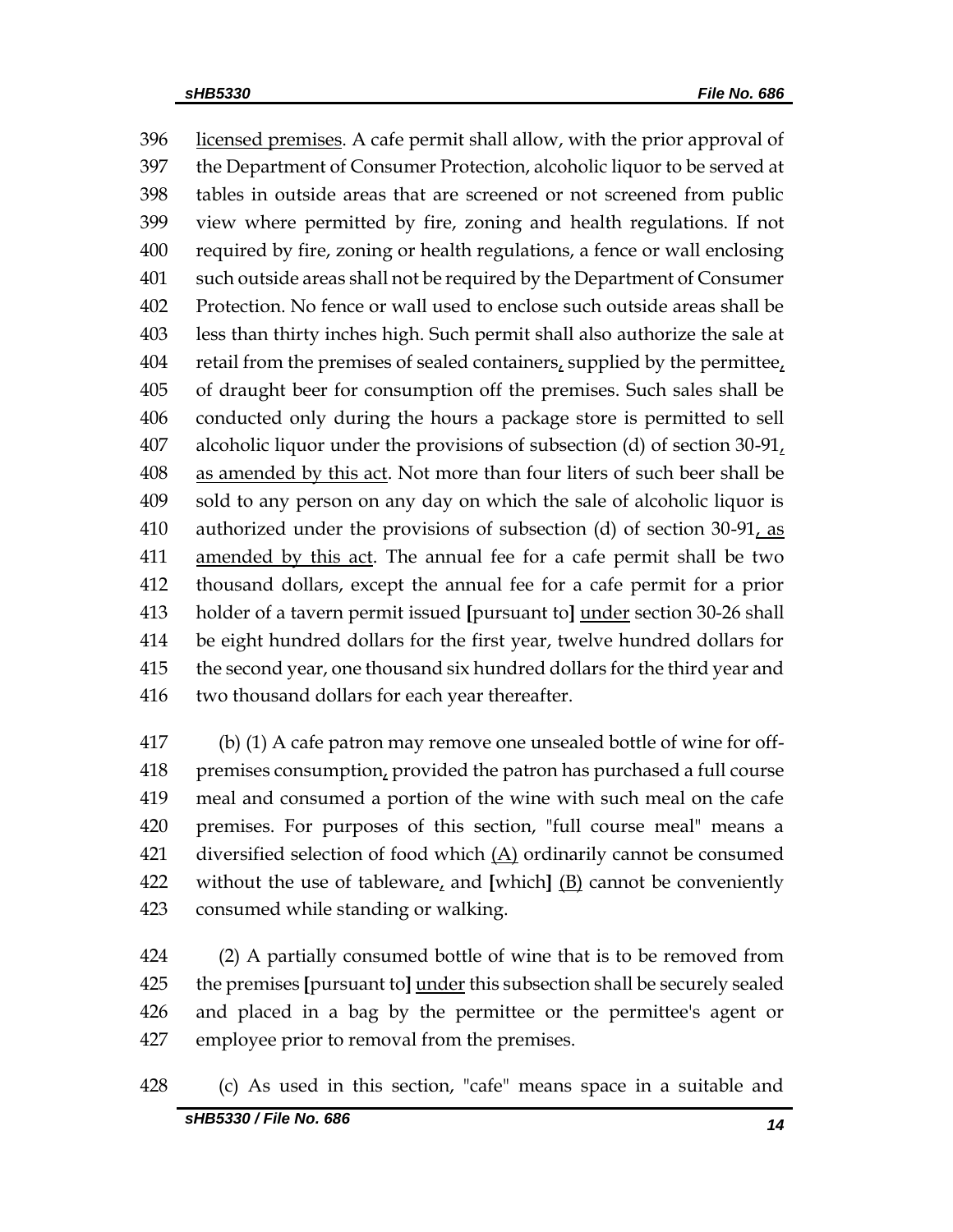permanent building, vessel or structure, kept, used, maintained, advertised and held out to the public to be a place where alcoholic liquor and food is served for sale at retail for consumption on the premises but which does not necessarily serve hot meals; it shall have no sleeping accommodations for the public and need not necessarily have a kitchen or dining room but shall have employed therein at all times an adequate number of employees.

 (d) For purposes of compliance with this section, "cafe" **[**shall include**]** includes any location in **[**the Bradley International Airport**]** a passenger 438 terminal complex of any airport, as defined in section 15-34, or any location adjacent to and attached by common partition to **[**said**]** such complex, which is open to the public **[**and**]** or to airline club members or their guests, with or without the sale of food, for consumption on the premises.

 (e) For purposes of compliance with this section, "cafe" **[**shall include**]** 444 includes all of the land and buildings in which the principal business conducted is racing or jai alai exhibitions, with pari-mutuel betting licensed by the Department of Consumer Protection.

 (f) For purposes of compliance with this section, "cafe" **[**shall include**]** 448 includes any commercial bowling establishment containing ten or more lanes, or any commercial racquetball or tennis facility containing five or more courts, with or without food, for consumption on the premises.

 (g) For purposes of compliance with this section, "cafe" **[**shall include**]** includes the premises and grounds of a golf country club, defined as:  $(1)$  **[**an**]** An association of persons, whether incorporated or unincorporated, that has been in existence as a bona fide organization for at least one year prior to applying for a permit issued as provided by this chapter, or that at the time of applying for the permit is in existence as a bona fide organization and has not less than twenty members who have paid annual membership fees or dues and have signed affidavits of their intention to remain members of the association for not less than one year after that time, not including associations organized for any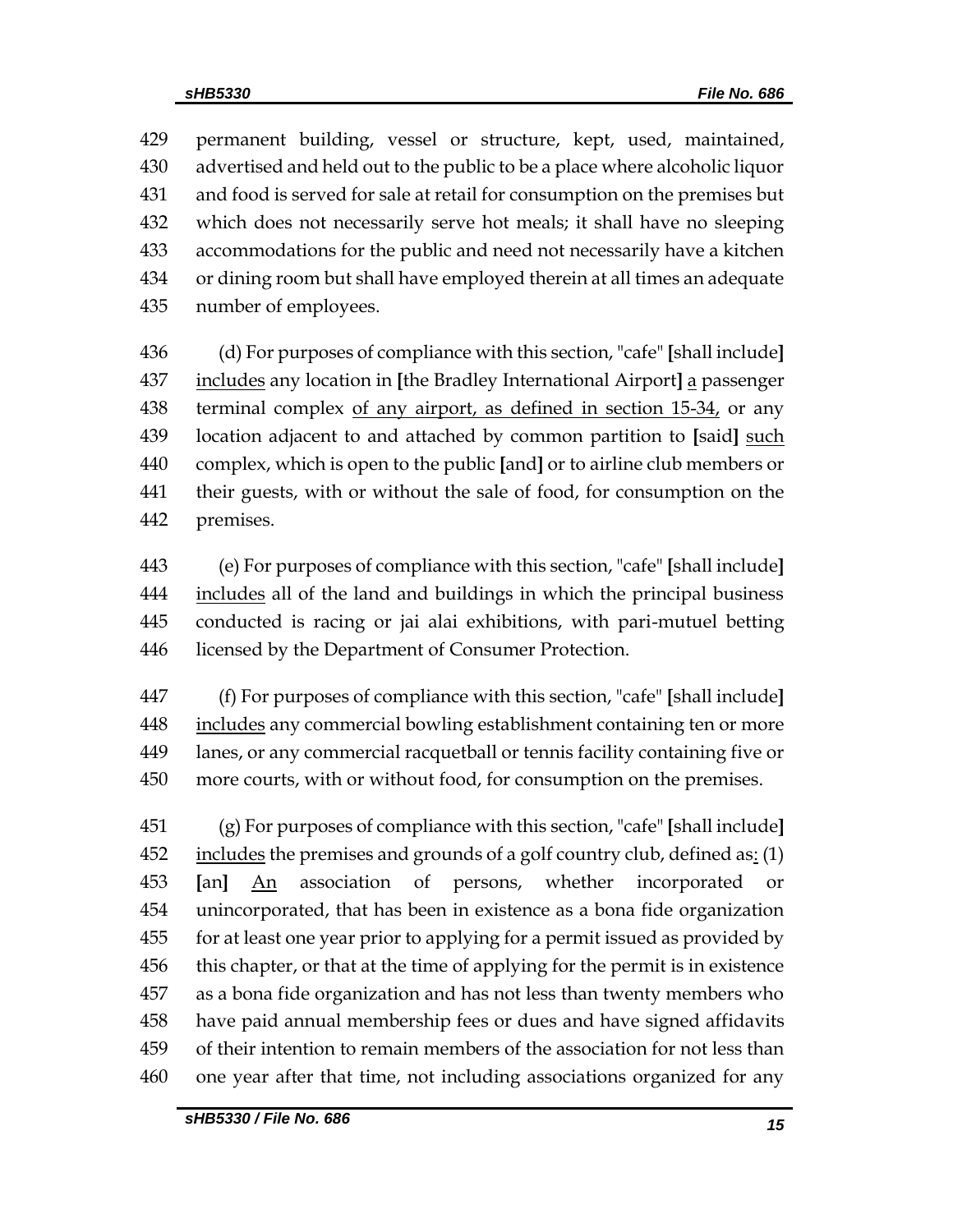commercial or business purpose the object of which is money profit, which maintains a golf course of not less than eighteen holes and a course length of at least fifty-five hundred yards and a club house with facilities that include locker rooms, a dining room and a lounge; provided the club shall file with the department, upon request, within ten days of February first in each year, a list of the names and residences of its members, and shall similarly file, within ten days of the election of any additional member, his name and address, and provided its aggregate annual membership fees or dues and other income, exclusive of any proceeds of the sale of alcoholic liquor, shall be sufficient to defray the annual rental of its leased or rented premises, or, if the premises are owned by the club, shall be sufficient to meet the taxes, insurance and repairs and the interest on any mortgage thereof; and provided, further, its affairs and management shall be conducted by a board of directors, executive committee or similar body chosen by the members at their annual meeting, and no member or any officer, agent or employee of the club shall be paid or, directly or indirectly, shall receive in the form of salary or other compensation any profits from the disposition or sale of alcoholic liquor to the club or to the members of the club or its guests introduced by members, beyond the amount of such salary as may be fixed and voted at annual meetings by the members or by its directors or other governing body and as reported by the club to the department, within three months after the annual meeting, and as is, in the judgment of the department, reasonable and proper compensation for the services of such member, officer, agent or employee; or (2) an association of persons, whether incorporated or unincorporated, which has been in existence as a bona fide organization for at least one year prior to applying for a permit issued as provided by this chapter, or which at the time of applying for the permit is in existence as a bona fide organization and has not less than twenty members who have paid annual membership fees or dues and is directly or indirectly wholly owned by a corporation which is and continues to be nonprofit and to which the Internal Revenue Service has issued a ruling classifying it as an exempt organization under Section 501(c) of the Internal Revenue Code of 1986, or any subsequent corresponding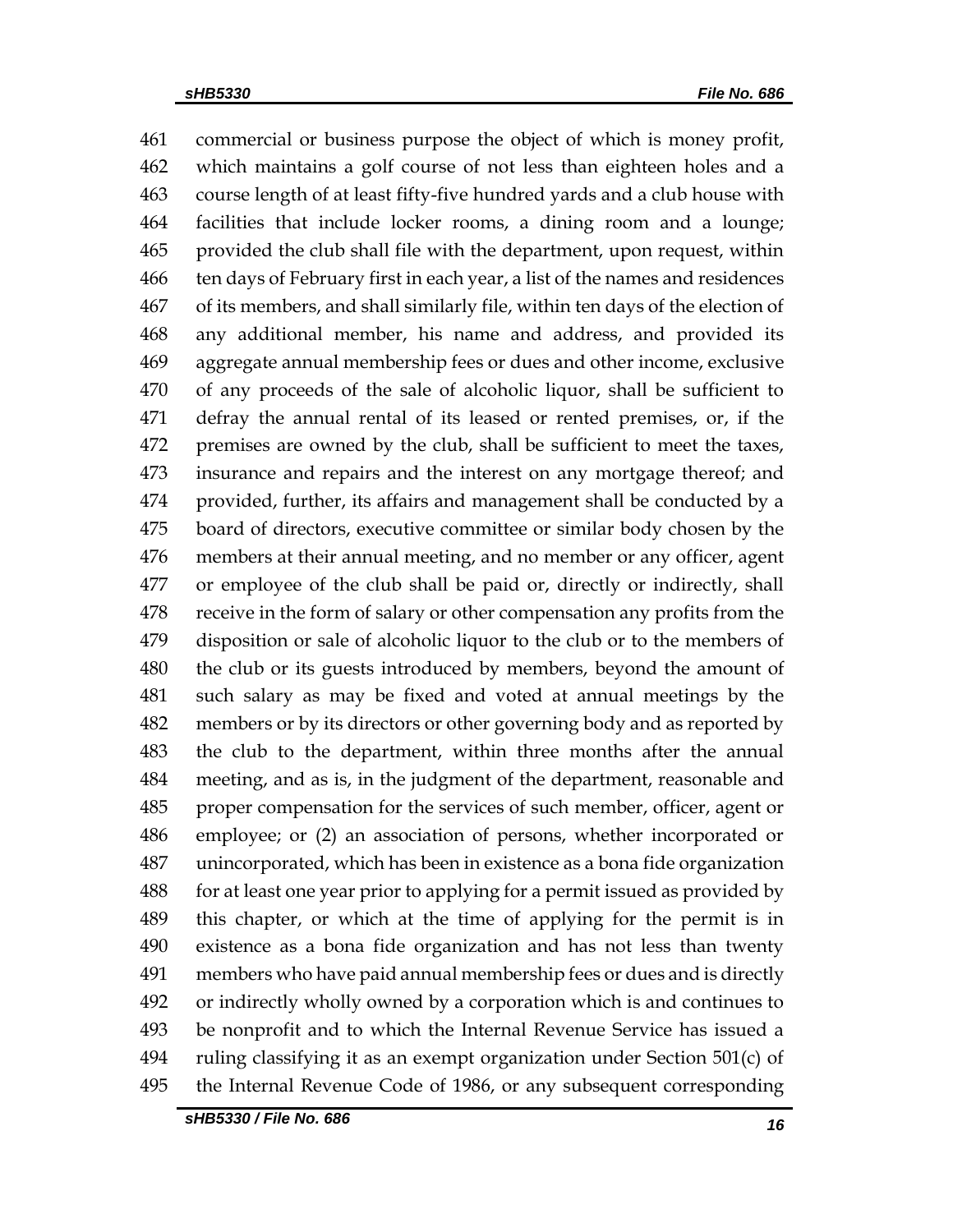internal revenue code of the United States, as amended from time to time, which maintains a golf course of not less than eighteen holes and a course length of at least fifty-five hundred yards and a club house with facilities which include locker rooms, a dining room and a lounge; provided the club shall file with the department, upon request, within ten days of February first in each year, a list of the names and residences of its members, and shall similarly file, within ten days of the admission of any additional member, his name and address. The nonprofit corporation shall demonstrate to the commission an ability to pay any operating deficit of the golf country club, exclusive of any proceeds of the sale of alcoholic liquor; and provided, further, the affairs and the management of the nonprofit corporation are conducted by a board of directors, executive committee or similar body at least forty per cent of the members of which are chosen by the members of the nonprofit corporation at their annual meeting and the balance of the members of the board of directors are professionals chosen for their knowledge of the business of the nonprofit corporation, and all moneys earned by the golf country club shall be used to defray its expenses of operation or for charitable purposes, and any balance shall be directly or indirectly remitted to the nonprofit corporation.

 **[**(h) For purposes of compliance with this section, "cafe" shall include the sale and public consumption of alcoholic liquor by passengers with or without meals upon any one designated boat engaged in the transportation of passengers for hire to or from any port in this state.**]**

 **[**(i)**]** (h) For purposes of compliance with this section, "cafe" **[**shall include**]** includes any corporation that operates a railway in this state or that operates club, parlor, dining, buffet or lounge cars upon the lines of any such railway in this state. It shall allow the sale and public consumption of alcoholic liquor in any club, parlor, dining, buffet or lounge car of a passenger train operated in this state. It shall be subject to all the privileges, obligations and penalties provided for in this chapter except that it shall be issued to a corporation instead of to a person and, if it is revoked, another application may be made by the corporation for the issuance of another railroad permit at any time after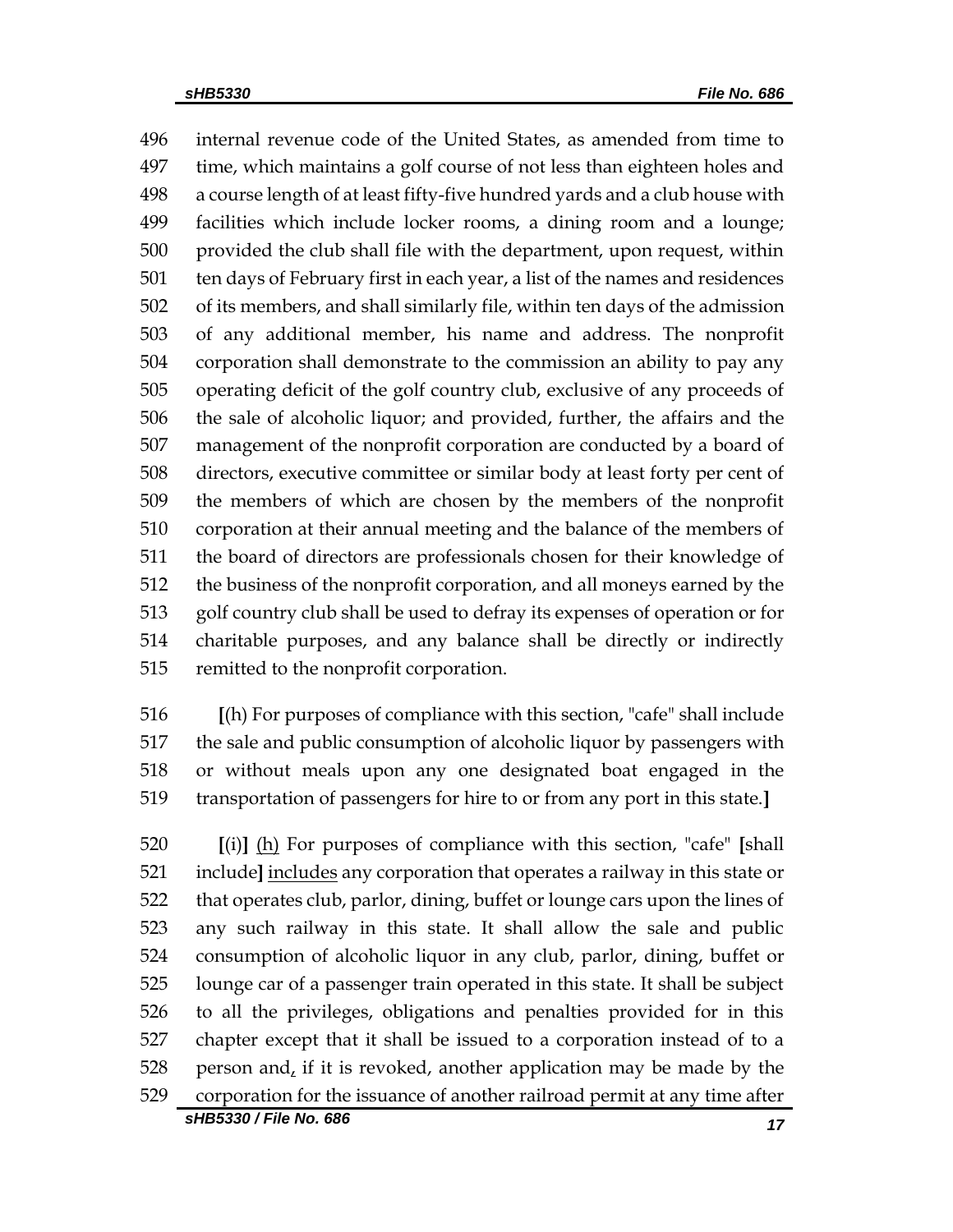the expiration of one year after such revocation.

 **[**(j)**]** (i) For purposes of compliance with this section, "cafe" **[**shall include**]** includes a facility designed, constructed and used for corporate and private parties, sporting events, concerts, exhibitions, trade shows, entertainment presentations, conventions, banquets, meetings, dances, fund-raising events and similar functions, located on a tract of land of not less than twenty acres containing an enclosed roofed pavilion constructed to seat not less than two hundred fifty people, where hot meals are regularly served in an adequate and sanitary dining area, such meals having been prepared in an adequate and sanitary kitchen on the premises, and employing an adequate number of employees who shall serve only persons who are at such outing facility to attend an event, function, private party or banquet.

 **[**(k)**]** (j) For purposes of compliance with this section, "cafe" includes: (1) A room or building that is subject to the care, custody and control of The University of Connecticut Board of Trustees; (2) land and buildings which are subject to the care, custody and control of an institution offering a program of higher learning, as defined in section 10a-34, which has been accredited by the Board of Regents for Higher Education or Office of Higher Education or otherwise is authorized to award a degree pursuant to section 10a-34; or (3) on land or in a building situated on or abutting a golf course which is subject to the care, custody and control of an institution offering a program of higher learning, as defined in section 10a-34, which has been accredited by the Board of Regents for Higher Education or Office of Higher Education or otherwise is authorized to award a degree pursuant to section 10a-34.

 Sec. 9. Section 30-12 of the 2022 supplement to the general statutes is repealed and the following is substituted in lieu thereof (*Effective from passage*):

 When any town has so voted upon the question of liquor permits, any liquor permit granted in such town which is not in accordance with such vote shall be void except manufacturer permits and cafe permits issued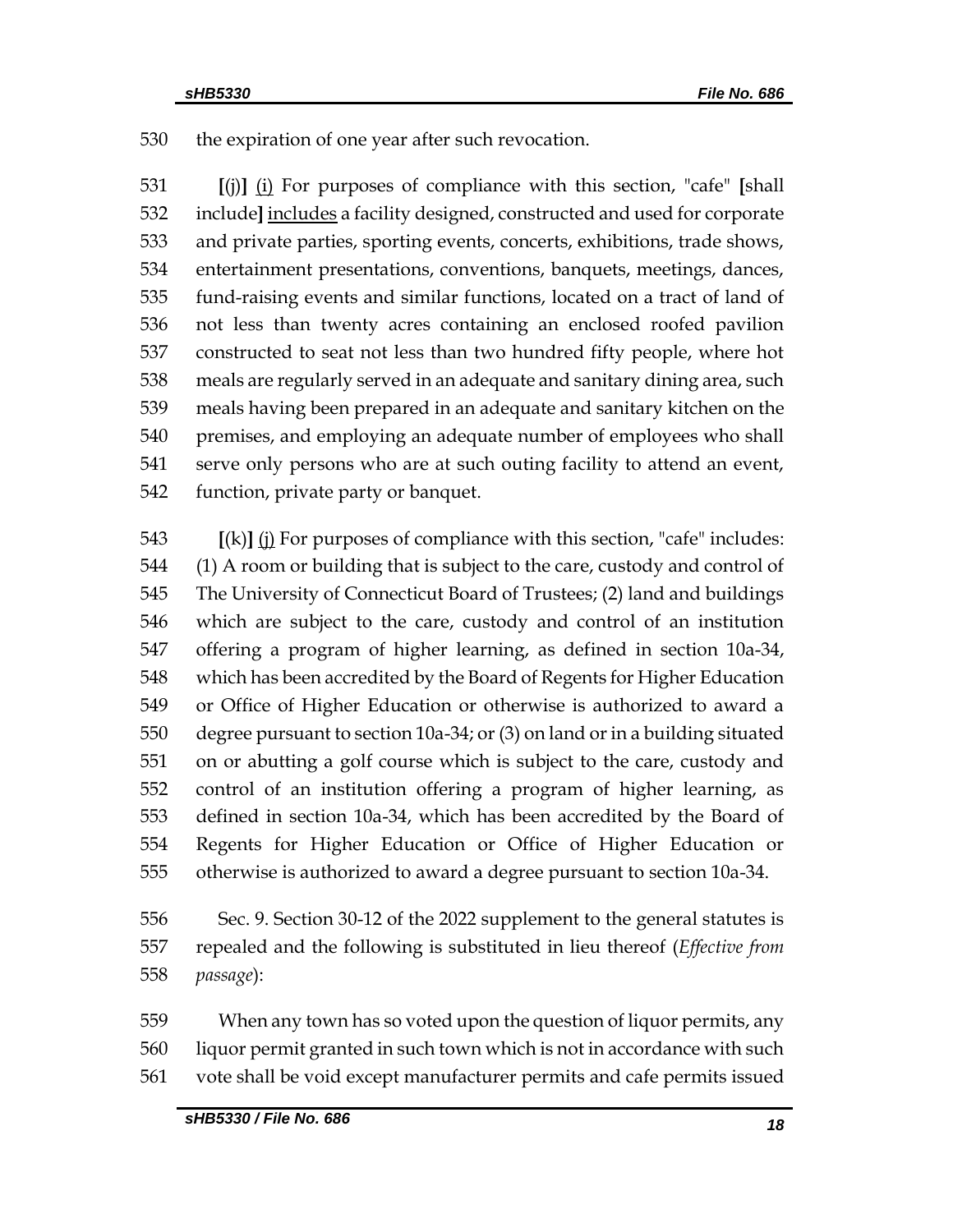**[**pursuant to**]** under subsections (g) and **[**(k)**]** (h) of section 30-22a, as 563 amended by this act.

 Sec. 10. Subsection (a) of section 30-14 of the 2022 supplement to the general statutes is repealed and the following is substituted in lieu thereof (*Effective from passage*):

 (a) **[**A**]** Each permit shall be a purely personal privilege that **[**expires annually, except a permit issued under sections 30-25, 30-35, 30-37b, 30- 37d, 30-37g and 30-37h, and**]** is revocable in the discretion of the 570 Department of Consumer Protection, and subject to appeal, as provided in section 30-55. **[**A**]** Except as otherwise provided in the general statutes, including, but not limited to, sections 30-25, as amended by this act, 30-35, 30-37b, 30-37d, 30-37g and 30-37h, each permit shall expire annually. No permit shall **[**not**]** constitute property, **[**nor shall it**]** be subject to attachment and execution **[**, nor shall it**]** or be alienable, except **[**that it**]** a permit shall descend to the estate of a deceased permittee by 577 the laws of testate or intestate succession. An airline permit issued under section 30-28a or a cafe permit issued **[**pursuant to**]** under subsection **[**(k)**]** (h) of section 30-22a, as amended by this act, shall be granted to the airline corporation or railway corporation and not to any person, and the corporation shall be the permittee.

 Sec. 11. Section 30-16b of the 2022 supplement to the general statutes is repealed and the following is substituted in lieu thereof (*Effective from passage*):

 (a) **[**From June 4, 2021, until three years after June 4, 2021**]** During the period beginning June 4, 2021, and ending June 5, 2024, the holder of a permit issued **[**pursuant to**]** under section 30-16, 30-21 or 30-22, as amended by this act, **[**or**]** subsection **[**(a), (g), (h) or (i)**]** (c) or (g) of section 30-22a, as amended by this act, or section 30-22aa may sell for off- premises consumption sealed containers of all **[**such**]** alcoholic liquor such permit holder is allowed to sell for on-premises consumption, subject to the requirements of this section and consistent with all local 593 ordinances for the town in which the permit premises are located.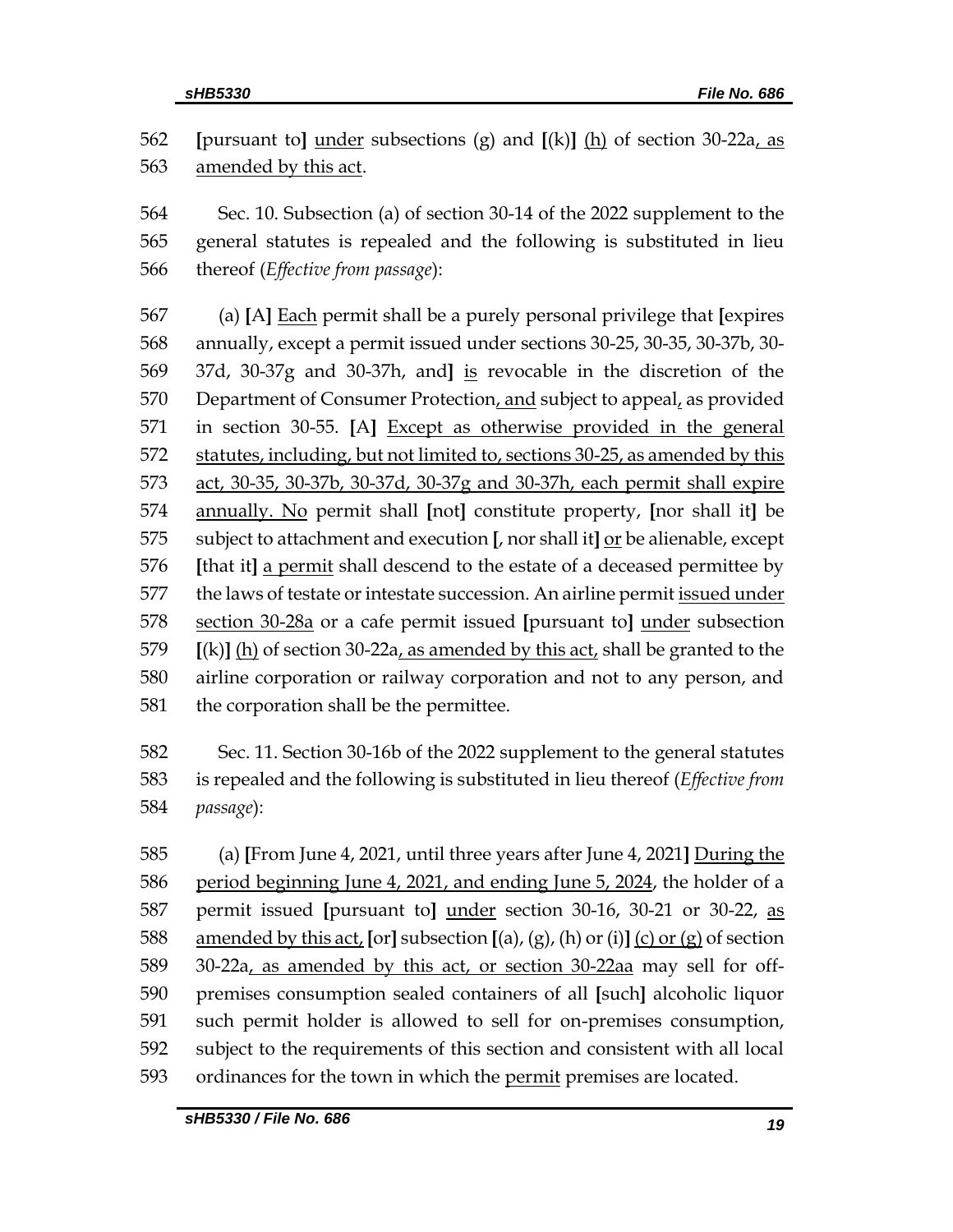(b) Any alcoholic liquor sold for off-premises consumption **[**pursuant to**]** under this section shall be accompanied by food prepared on the permit premises for off-premises consumption.

 (c) Alcoholic liquor sold for off-premises consumption **[**pursuant to**]** under this section may be sold in a container other than the manufacturer's original sealed container, unless sold by a permittee under section 30-16. All such alcoholic liquor **[**sold for off-premises consumption**]** shall be given to a consumer in a securely sealed container that prevents consumption without the removal of a tamper- evident lid, cap or seal. A securely sealed container does not include a container with a lid with sipping holes or openings for straws. Each securely sealed container shall be placed in a bag by the permittee's agent or employee prior to removal from the permit premises.

 (d) If a permittee is delivering alcoholic liquor and food, such delivery shall be made only by a direct employee of the permittee and not by a third-party vendor or entity, unless such third-party vendor or 610 entity holds an in-state transporter's permit issued under section  $30-19f$ , as amended by this act.

 (e) The sale of alcoholic liquor for off-premises consumption **[**pursuant to**]** under this section shall: (1) **[**be**]** Be conducted only during the hours a package store is permitted to sell alcoholic liquor under the provisions of subsection (d) of section 30-91, as amended by this act; and (2) if such alcoholic liquor is sold by a permittee under section 30-21 or 617 30-22, as amended by this act, subsection (c) or (g) of section 30-22a, as amended by this act, or section 30-22aa, comply with all applicable requirements of said sections and the limits imposed under subsection (g) of this section.

 (f) A sealed container of alcoholic liquor sold **[**pursuant to**]** under this section shall not be deemed an open container, provided the sealed container is unopened, the seal has not been tampered with **[**,**]** and the contents of the sealed container have not been partially removed.

*sHB5330 / File No. 686 20* (g) The sale of alcoholic liquor for off-premises consumption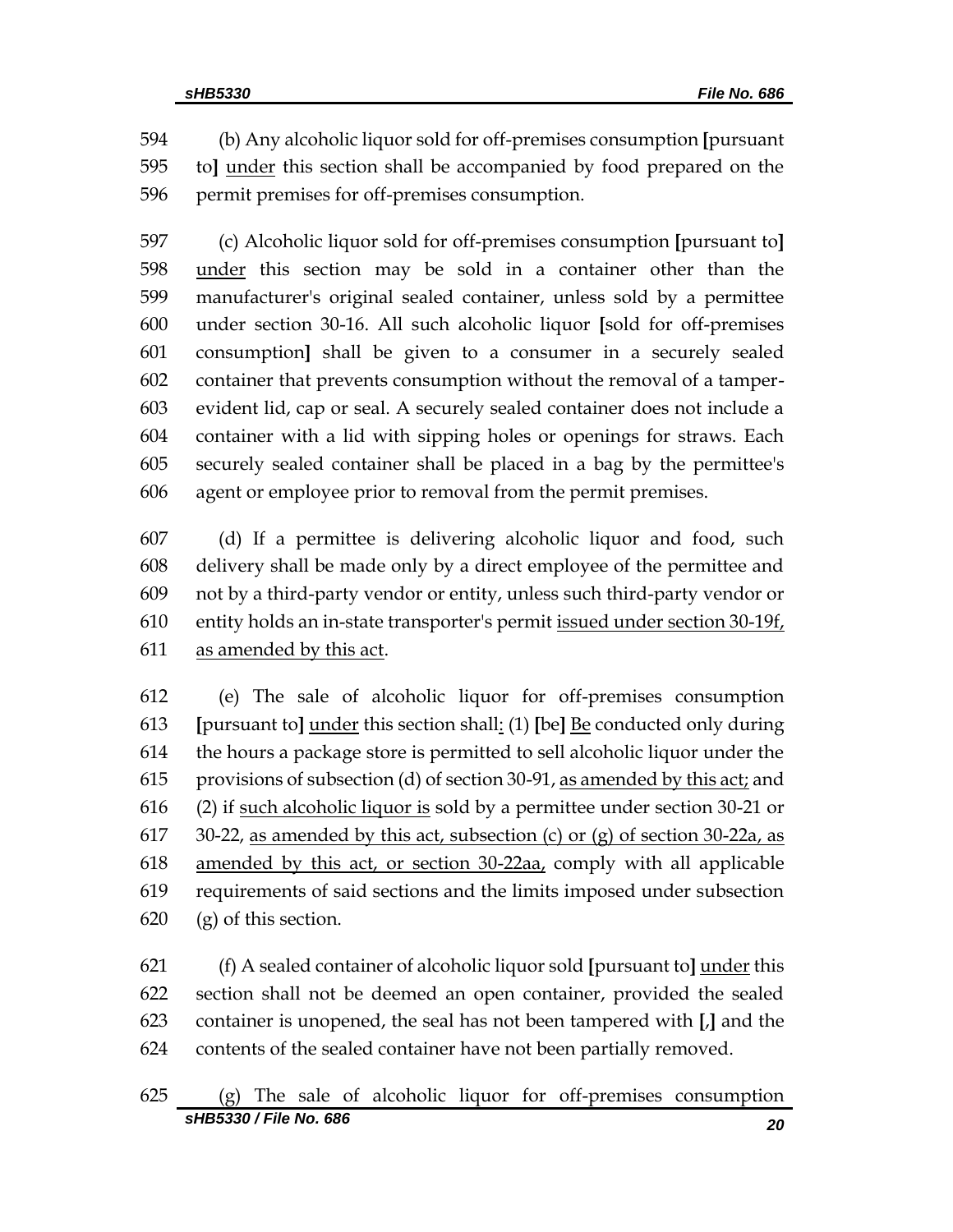**[**pursuant to**]** under this section by a permittee under section 30-21 or 627 30-22, as amended by this act, subsection (c) or (g) of section 30-22a, as amended by this act, or section 30-22aa shall comply with the following limits for any one order, per customer: (1) One hundred ninety-six ounces **[**,**]** for beer; **[**,**]** (2) one liter **[**,**]** for spirits; **[**,**]** and (3) one and one-half liters **[**,**]** for wine.

 (h) The provisions of this section shall not apply to the retail sale of any alcoholic liquor manufactured by a manufacturer permittee under section 30-16 on **[**its**]** the manufacturer's permit premises for off- premises consumption, which shall be subject to the requirements of **[**said**]** section 30-16, including, but not limited to, the volume limits and hours of sale set forth in **[**said**]** section 30-16.

 Sec. 12. Subsection (b) of section 30-22c of the 2022 supplement to the general statutes is repealed and the following is substituted in lieu thereof (*Effective from passage*):

 (b) The holder of a cafe permit issued **[**pursuant to**]** under subsection  $[$ (a) $]$   $[$ (c) of section 30-22a<sub>*l*</sub> as amended by this act<sub>*l*</sub> may operate a juice bar or similar facility at a permit premises if the juice bar or similar facility is limited to a room or rooms or separate area within the permit premises wherein there is no sale, consumption, dispensing or presence of alcoholic liquor.

 Sec. 13. Section 30-23a of the 2022 supplement to the general statutes is repealed and the following is substituted in lieu thereof (*Effective from passage*):

*sHB5330 / File No. 686 21* No person shall be construed to be a guest of a member of a club **[**within the intent**]** for the purposes of section 30-22aa or of a golf country club **[**within the intent of section 30-24a**]** for the purposes of subsection (g) of section 30-22a, as amended by this act, until such person's name and address has been entered in the guest book maintained for such purposes on the club or golf country club premises, together with the signature of the member and the date of introduction, provided neither the permittee nor any person employed to dispense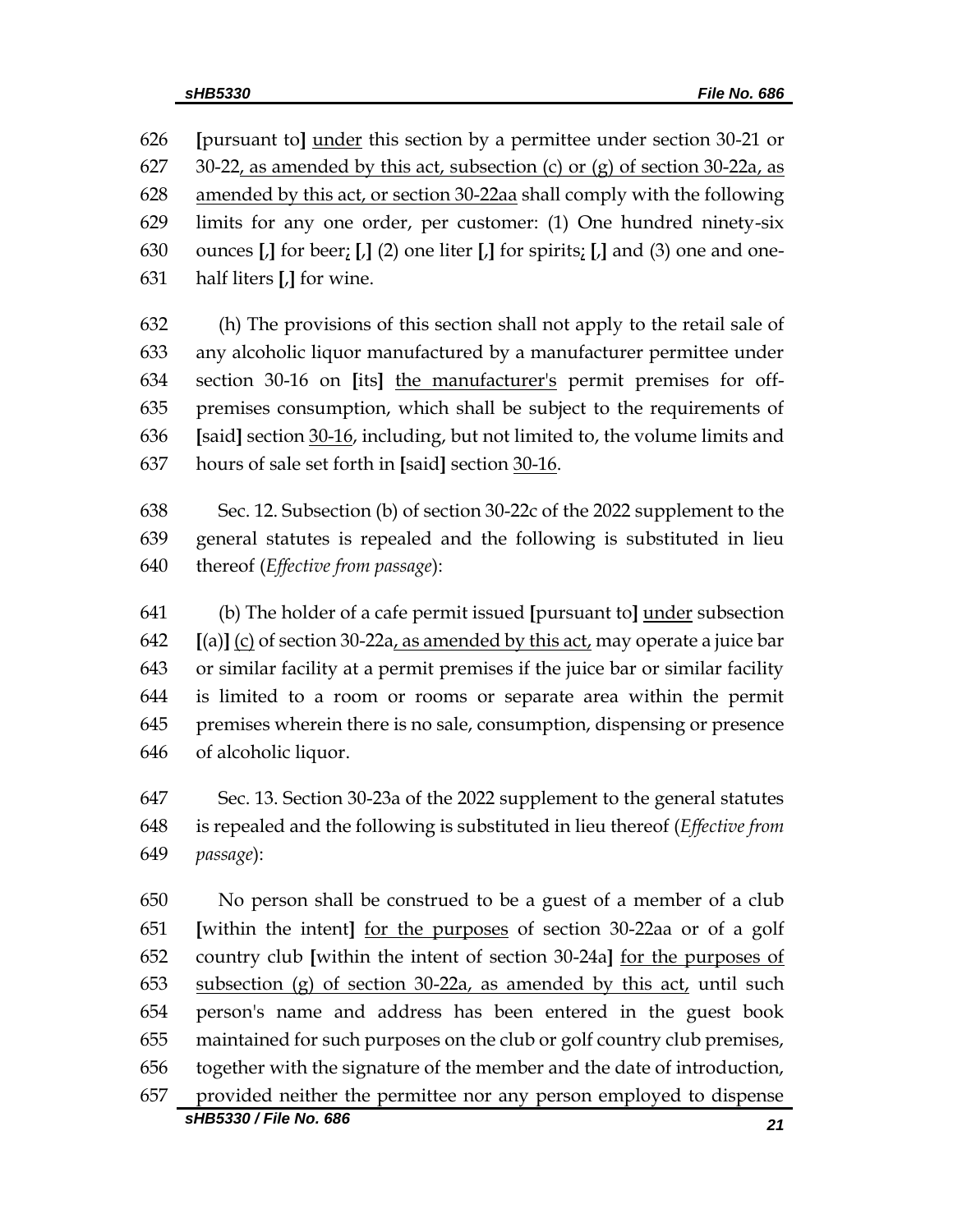alcoholic beverages on such premises, during his working hours on such premises, shall enter such person's name in such book. The **[**requirement**]** provisions of this section: (1) **[**shall**]** Shall not apply to a member of any nationally chartered veterans' service organization when such member enters a club run by such organization that is not such member's home club, but is affiliated with the same organization, provided such member shall show a membership, travel card or similar 665 identification as a member of such organization upon entry to such club; **[**,**]** and (2) may be waived by the Department of Consumer Protection on special occasions upon written application.

 Sec. 14. Section 30-24 of the 2022 supplement to the general statutes is repealed and the following is substituted in lieu thereof (*Effective from passage*):

 Spouses of members of any club or golf country club which holds a permit under subsection (g) **[**or (h)**]** of section 30-22a, as amended by this act, or section 30-22aa may be allowed to participate in all of the 674 privileges of such club or golf country club, by vote of such club's members, and shall not be considered guests for the purposes of the general statutes or provisions of the regulations of Connecticut state 677 agencies adopted by the Department of Consumer Protection.

 Sec. 15. Section 30-24b of the 2022 supplement to the general statutes is repealed and the following is substituted in lieu thereof (*Effective from passage*):

 Auxiliary members who are spouses of members or surviving spouses of former deceased members of any club specified in **[**subsections (g) to (i), inclusive,**]** subsection (g) of section 30-22a, as amended by this act, or section 30-22aa which holds a permit under the provisions of this chapter may be allowed to participate in all the privileges of such club, by vote of such **[**club**]** club's members, and shall not be considered guests for purposes of the general statutes or provisions of the regulations of Connecticut state agencies adopted by the Department of Consumer Protection.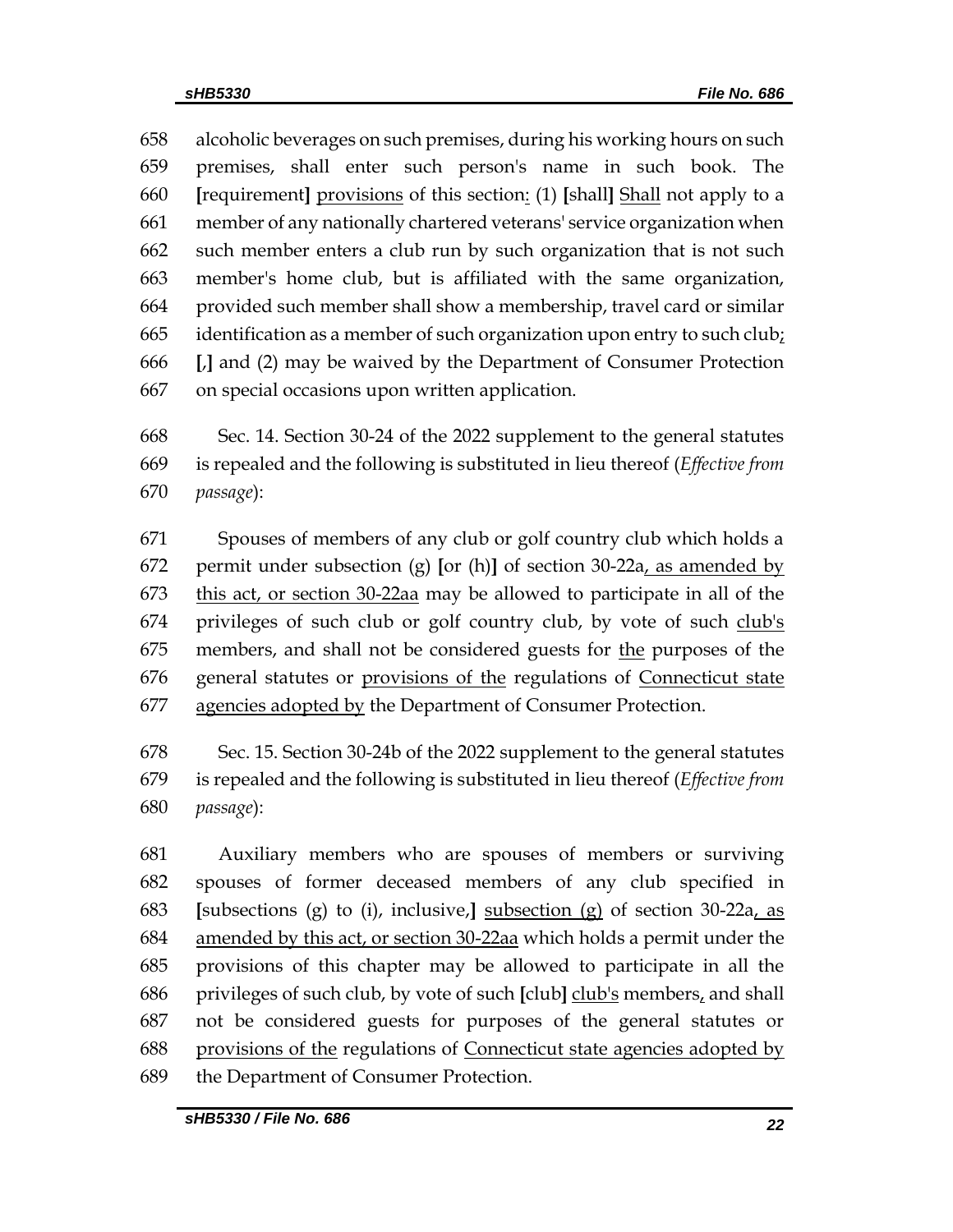Sec. 16. Subsection (a) of section 30-25 of the 2022 supplement to the general statutes is repealed and the following is substituted in lieu thereof (*Effective from passage*):

 (a) A special club permit shall allow the sale of alcoholic liquor by the drink, at retail, to be consumed at the grounds of an outdoor picnic conducted by a club or golf country club. Such permits shall be issued only to holders of cafe permits issued **[**pursuant to subsections (g) to (i), inclusive,**]** under subsection (g) of section 30-22a, **[**and**]** as amended by 698 this act, and club permits issued under section  $30-22aa$ , shall be issued on a daily basis subject to the hours of sale in section 30-91, as amended by this act, and shall be the same as provided therein for clubs and golf country clubs. The exception established in subsection (a) of section 30- 48, as amended by this act, that applies to boats operating under an in- state transporter's permit issued under section 30-19f, as amended by this act, and cafe permits issued **[**pursuant to subsections (j) and (k)**]** under subsection (h) of section 30-22a, as amended by this act, **[**that is set forth in section 30-48**]** shall apply to such a special club permit. No such club or golf country club shall be granted more than four such special club permits during any one calendar year.

 Sec. 17. Subsection (b) of section 30-39 of the 2022 supplement to the general statutes is repealed and the following is substituted in lieu thereof (*Effective from passage*):

 (b) (1) Any person desiring a liquor permit or a renewal of such a permit shall make an affirmed application therefor to the Department of Consumer Protection, upon forms to be furnished by the department, showing the name and address of the applicant and of the applicant's backer, if any, the location of the club or place of business which is to be operated under such permit and a financial statement setting forth all elements and details of any business transactions connected with the application. Such application shall include a detailed description of the type of live entertainment that is to be provided. A club or place of business shall be exempt from providing such detailed description if the club or place of business (A) was issued a liquor permit prior to October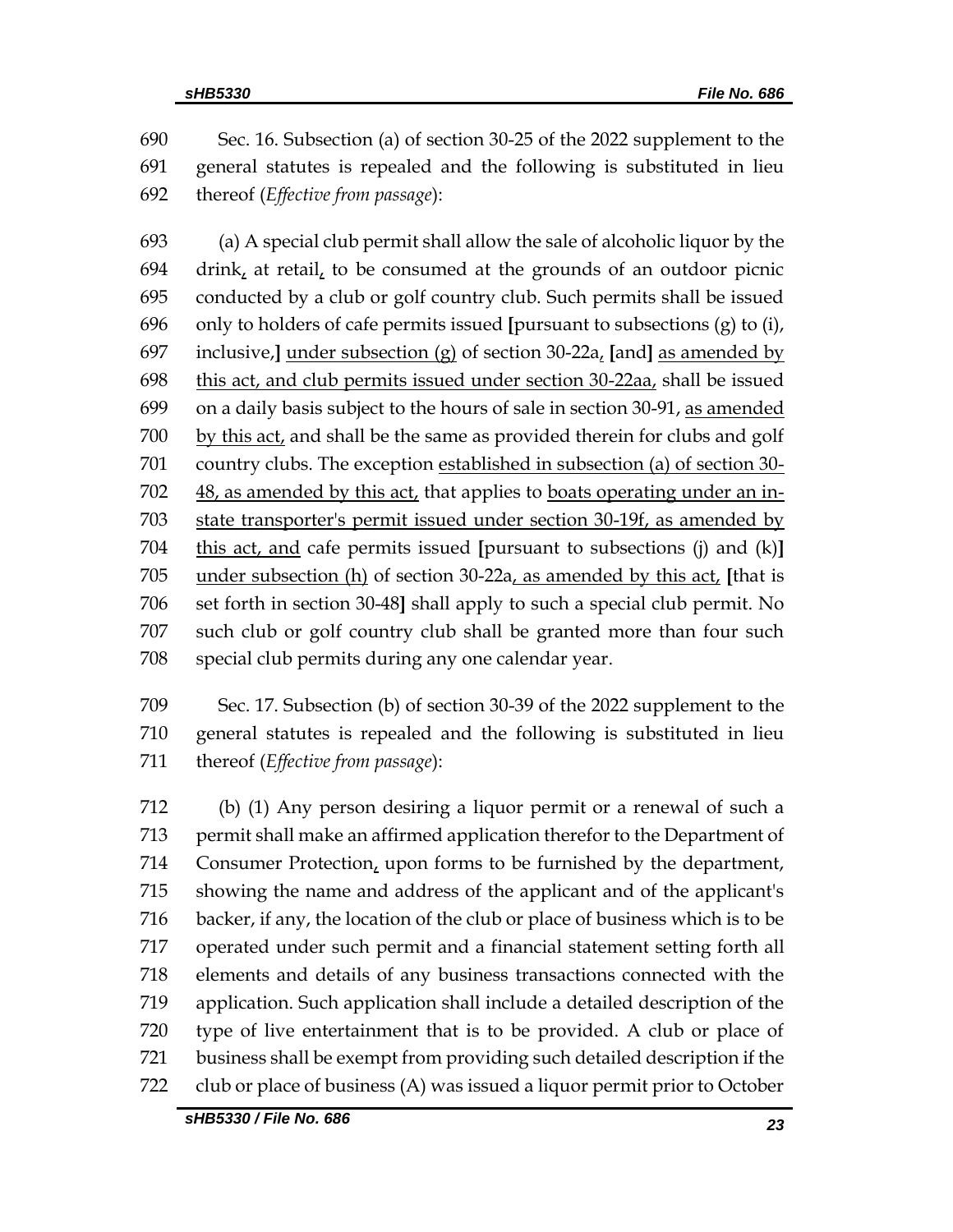1, 1993, and (B) has not altered the type of entertainment provided. The application shall also indicate any crimes of which the applicant or the applicant's backer may have been convicted. Applicants shall submit documents sufficient to establish that state and local building, fire and zoning requirements and local ordinances concerning hours and days of sale will be met, except that local building and zoning requirements and local ordinances concerning hours and days of sale shall not apply to a cafe permit issued **[**pursuant to**]** under subsection (d) or (h) of 731 section 30-22a, as amended by this act. The State Fire Marshal or the marshal's certified designee shall be responsible for approving compliance with the State Fire Code at Bradley International Airport. Any person desiring a permit provided for in section 30-33b shall file a copy of such person's license with such application if such license was issued by the Department of Consumer Protection. The department may, at its discretion, conduct an investigation to determine whether a 738 permit shall be issued to an applicant.

 (2) The applicant shall pay to the department a nonrefundable application fee, which fee shall be in addition to the fees prescribed in this chapter for the permit sought. An application fee shall not be charged for an application to renew a permit. The application fee shall be in the amount of ten dollars for the filing of each application for a permit by a charitable organization under section 30-37b, including a nonprofit public television corporation under section 30-37d, a nonprofit golf tournament permit under section 30-37g, a temporary permit under section 30-35 or a special club permit **[**; and for all other permits**]** under section 30-25, as amended by this act; and in the amount of one hundred dollars for the filing of an initial application for all other permits. Any permit issued shall be valid only for the purposes and activities described in the application.

 (3) The applicant, immediately after filing an application, shall give notice thereof, with the name and residence of the permittee, the type of permit applied for and the location of the place of business for which such permit is to be issued and the type of live entertainment to be provided, all in a form prescribed by the department, by publishing the

*sHB5330 / File No. 686 24*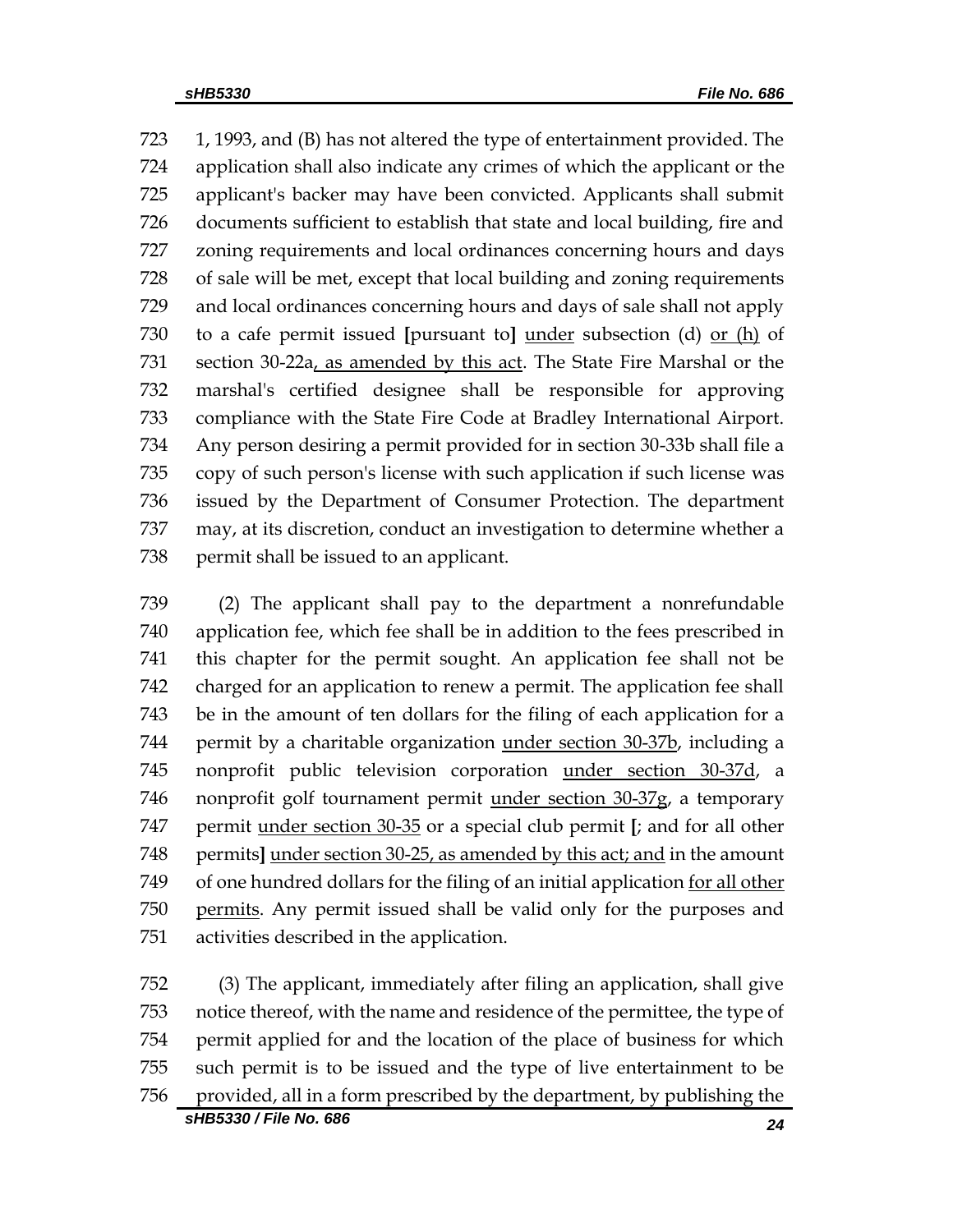same in a newspaper having a circulation in the town in which the place of business to be operated under such permit is to be located, at least once a week for two successive weeks, the first publication to be not more than seven days after the filing date of the application and the last publication not more than fourteen days after the filing date of the application. The applicant shall affix, and maintain in a legible condition upon the outer door of the building wherein such place of business is to be located and clearly visible from the public highway, the placard provided by the department, not later than the day following the receipt of the placard by the applicant. If such outer door of such premises is so far from the public highway that such placard is not clearly visible as provided, the department shall direct a suitable method to notify the public of such application. When an application is filed for any type of 770 permit for a building that has not been constructed, such applicant shall erect and maintain in a legible condition a sign not less than six feet by four feet upon the site where such place of business is to be located, instead of such placard upon the outer door of the building. The sign shall set forth the type of permit applied for and the name of the 775 proposed permittee, shall be clearly visible from the public highway and shall be so erected not later than the day following the receipt of the placard. Such applicant shall make a return to the department, under oath, of compliance with the foregoing requirements, in such form as the department may determine, but the department may require any additional proof of such compliance. Upon receipt of evidence of such compliance, the department may hold a hearing as to the suitability of the proposed location. The provisions of this subdivision shall not apply 783 to applications for (A) airline permits issued under section 30-28a, (B) charitable organization permits issued under section 30-37b, (C) temporary permits issued under section 30-35, (D) special club permits issued under section 30-25, as amended by this act, (E) concession permits issued under section 30-33, (F) military permits issued under section 30-34, (G) cafe permits issued **[**pursuant to**]** under subsection **[**(j) or (k)**]** (h) of section 30-22a, as amended by this act, (H) warehouse permits issued under section 30-32, (I) **[**brokers'**]** broker's permits issued under section 30-30, (J) out-of-state **[**shippers'**]** shipper's permits for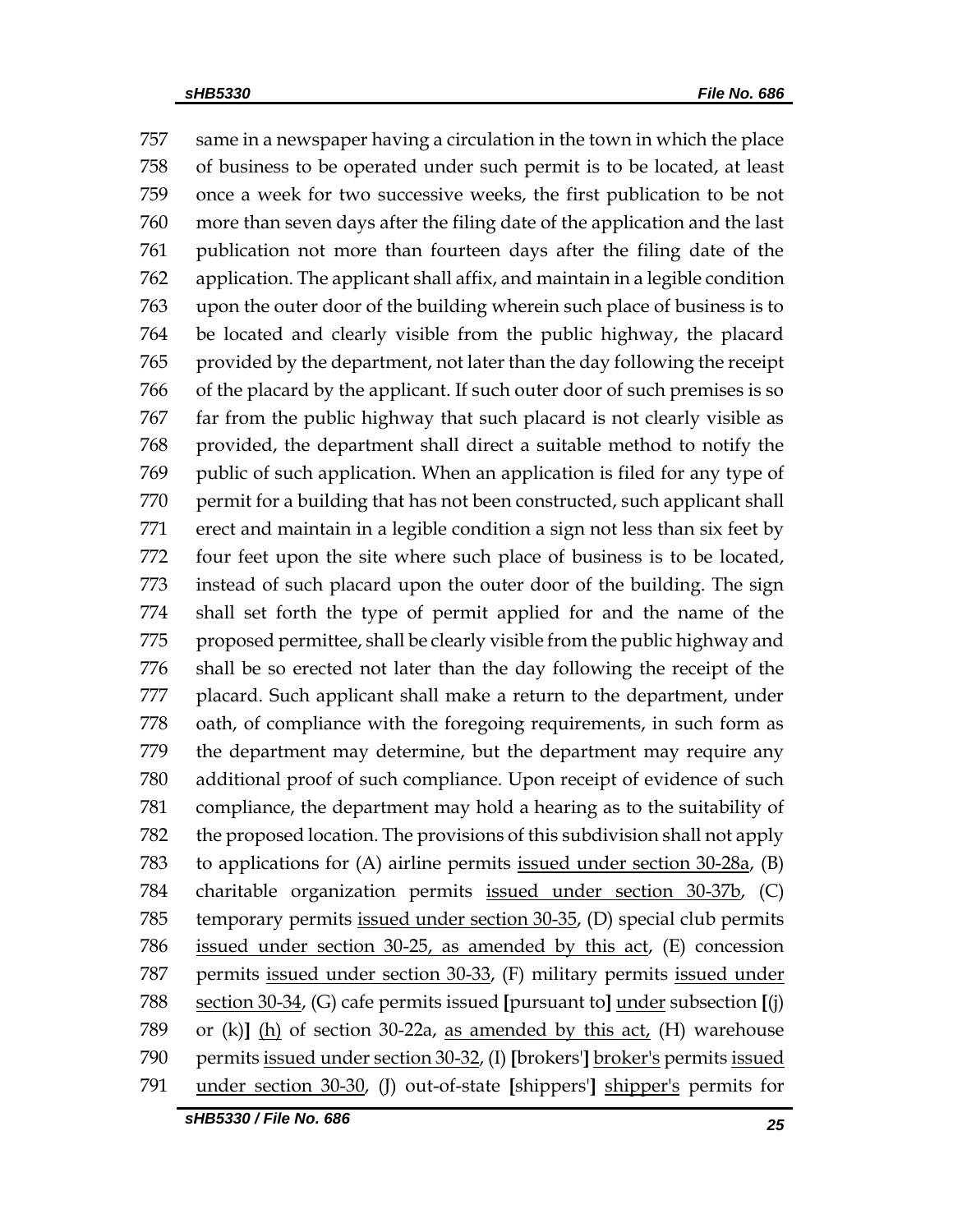alcoholic liquor **[**and**]** issued under section 30-18, (K) out-of-state **[**shippers'**]** shipper's permits for beer **[**, (K)**]** issued under section 30-19, (L) coliseum permits **[**, (L)**]** issued under section 30-33a, (M) nonprofit golf tournament permits **[**, (M)**]** issued under section 30-37g, (N) nonprofit public television corporation permits **[**, (N)**]** issued under section 30-37d, (O) Connecticut craft cafe permits **[**by**]** issued under section 30-22d, as amended by this act, to permittees who held a manufacturer permit for a brew pub or a manufacturer permit for a beer and brew pub **[**prior to**]** before July 1, 2020, **[**and (O)**]** (P) off-site farm winery sales and wine, cider and mead tasting permits issued under section 30-16a, (Q) out-of-state retailer shipper's permits for wine issued under section 30-18a, (R) out-of-state winery shipper's permits for wine issued under section 30-18a, (S) in-state transporter's permits for alcoholic liquor issued under section 30-19f, as amended by this act, including, but not limited to, boats operating under such permits, (T) seasonal outdoor open-air permits issued under section 30-22e, as amended by this act, and (U) renewals of any **[**such permits**]** permit 809 described in subparagraphs (A) to  $(T)$ , inclusive, of this subdivision, if applicable. The provisions of this subdivision regarding publication and placard display shall also be required of any applicant who seeks to amend the type of entertainment either upon filing of a renewal application or upon requesting permission of the department in a form that requires the approval of the municipal zoning official.

 (4) In any case in which a permit has been issued to a partnership, if one or more of the partners dies or retires, the remaining partner or partners need not file a new application for the unexpired portion of the current permit, and no additional fee for such unexpired portion shall be required. Notice of any such change shall be given to the department and the permit shall be endorsed to show correct ownership. When any partnership changes by reason of the addition of one or more persons, a new application with new fees shall be required.

- Sec. 18. Section 30-45 of the 2022 supplement to the general statutes is repealed and the following is substituted in lieu thereof (*Effective from passage*):
	- *sHB5330 / File No. 686 26*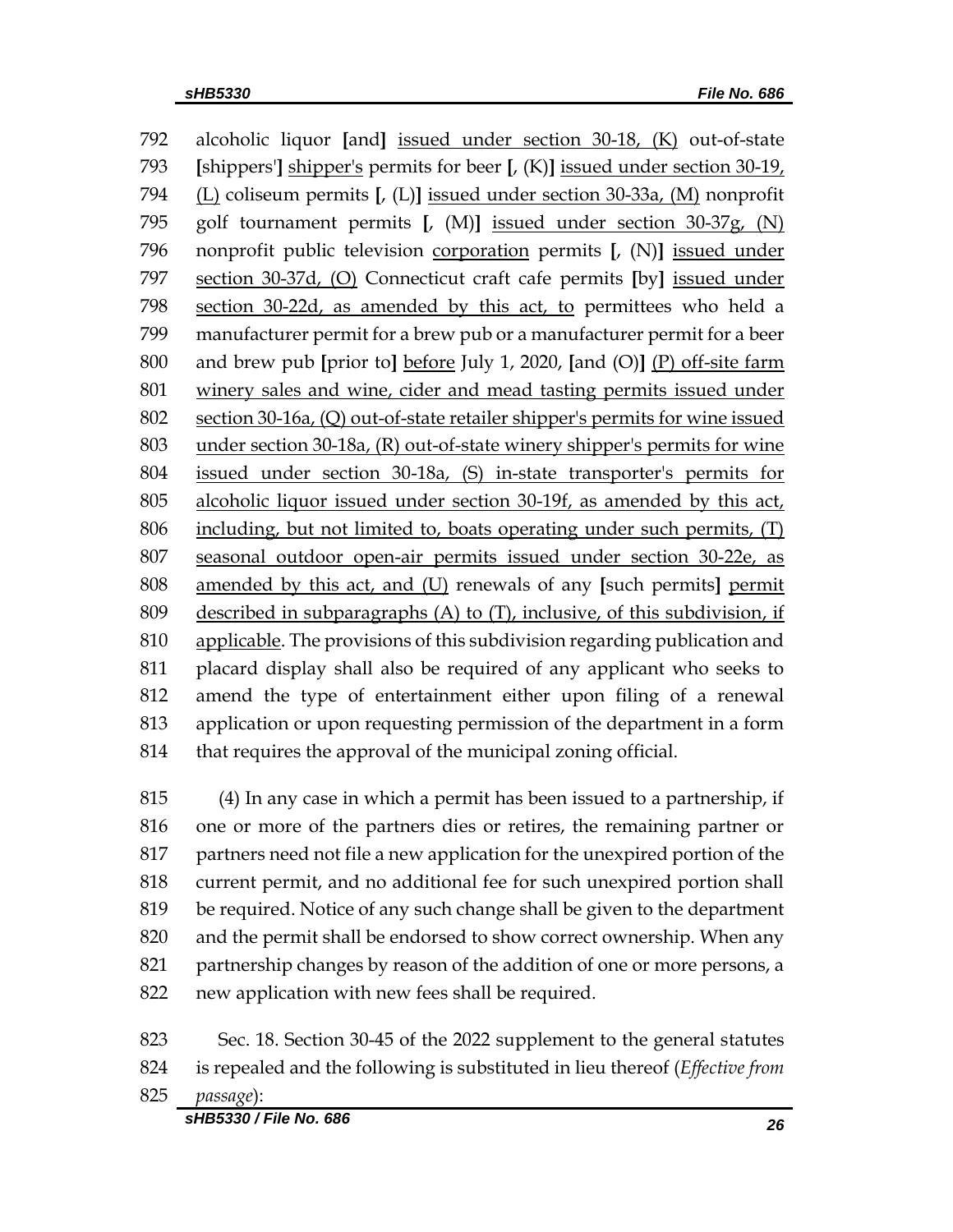The Department of Consumer Protection shall refuse permits for the sale of alcoholic liquor to the following persons: (1) Any state marshal, judicial marshal, judge of any court, prosecuting officer or member of any police force; **[**, (2) a minor, and**]** (2) any minor; (3) any constable who (A) performs criminal law enforcement duties and is considered a peace officer by town ordinance pursuant to the provisions of subsection (a) of section 54-1f, **[**any constable who**]** or (B) is certified under the provisions of sections 7-294a to 7-294e, inclusive, **[**who**]** and performs criminal law enforcement duties pursuant to the provisions of subsection (c) of section 54-1f; **[**, or**]** and (4) any special constable 836 appointed pursuant to section 7-92. This section shall not apply to any out-of-state **[**shippers' permits, cafe permits issued pursuant to subsection (j) of section 30-22a and airline permits**]** shipper's permit issued under section 30-18, 30-18a or 30-19, any cafe permit issued under section 30-22a**,** as amended by this act, any boat operating under any in- state transporter's permit issued under section 30-19f, as amended by this act, or any airline permit issued under section 30-28a. As used in this section, "minor" means a minor, as defined in section 1-1d or as defined in section 30-1, as amended by this act, whichever age is older.

 Sec. 19. Subsection (a) of section 30-48 of the 2022 supplement to the general statutes is repealed and the following is substituted in lieu thereof (*Effective from passage*):

*sHB5330 / File No. 686 27* (a) No backer or permittee of one permit class shall be a backer or permittee of any other permit class except in the case of airline permits issued under section 30-28a, boats operating under in-state transporter's permits issued under section 30-19f, as amended by this act, and cafe permits issued **[**pursuant to subsection (d), (j) or (k)**]** under subsections (d) and (h) of section 30-22a, as amended by this act, **[**and**]** except that: (1) A backer of a hotel permit issued under section 30-21 or a restaurant permit issued under section 30-22, as amended by this act, may be a backer of both such classes; (2) a holder or backer of a restaurant permit issued under section 30-22, as amended by this act, or a cafe permit issued **[**pursuant to**]** under subsection (a) of section 30-22a, as amended by this act, may be a holder or backer of any other or all of such classes;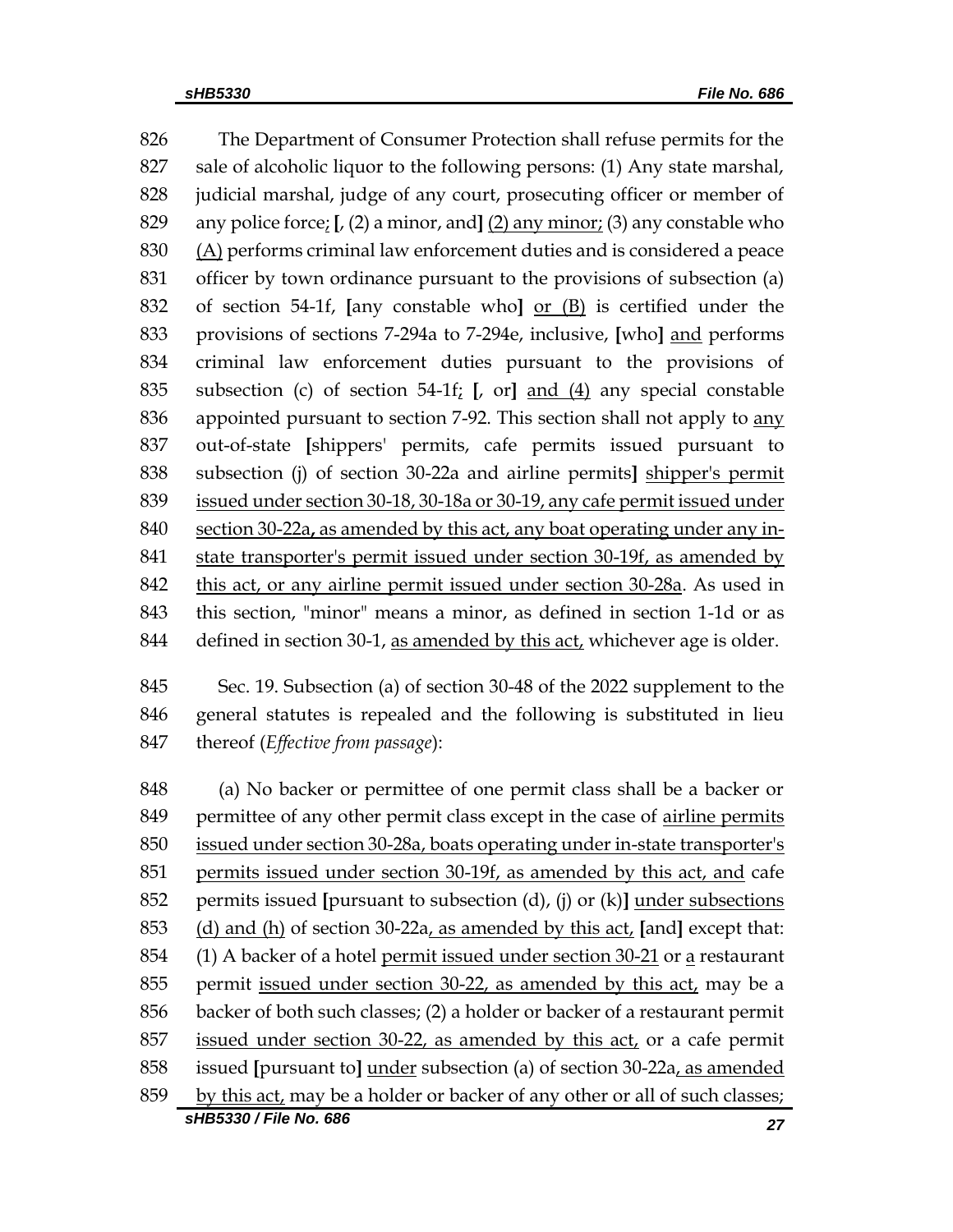(3) a holder or backer of a restaurant permit issued under section 30-22, 861 as amended by this act, may be a holder or backer of a cafe permit issued **[**pursuant to**]** under subsection (f) of section 30-22a, as amended by this act; (4) a backer of a restaurant permit issued under section 30-22, as amended by this act, may be a backer of a coliseum permit issued under section 30-33a when such restaurant is within a coliseum; (5) a backer of a hotel permit issued under section 30-21 may be a backer of a coliseum permit issued under section 30-33a; (6) a backer of a grocery store beer permit issued under subsection (c) of section 30-20, as amended by this act, may be (A) a backer of a package store permit issued under subsection (b) of section 30-20, as amended by this act, if such was the case on or before May 1, 1996, and (B) a backer of a restaurant permit 872 issued under section 30-22, as amended by this act, provided the restaurant permit premises do not abut or share the same space as the grocery store beer permit premises; (7) a backer of a cafe permit issued **[**pursuant to**]** under subsection **[**(m)**]** (j) of section 30-22a, as amended by this act, may be a backer of a nonprofit theater permit issued under section 30-35a; (8) a backer of a nonprofit theater permit issued under section 30-35a may be a holder or backer of a hotel permit issued under section 30-21 or a coliseum permit issued under section 30-33a; (9) a backer of a concession permit issued under section 30-33 may be a backer of a coliseum permit issued under section 30-33a; (10) a holder of an out-of-state winery shipper's permit for wine issued under section 30-18a may be a holder of an in-state transporter's permit issued under section 30-19f, as amended by this act, or an out-of-state entity wine festival permit issued **[**pursuant to**]** under section 30-37m, or of both such permits; (11) a holder of an out-of-state shipper's permit for alcoholic liquor **[**other than beer**]** issued under section 30-18 or an out- of-state winery shipper's permit for wine issued under section 30-18a may be a holder of an in-state transporter's permit issued under section 30-19f, as amended by this act; (12) a holder of a manufacturer permit for a farm winery **[**or the holder of**]** issued under subsection (c) of section 30-16 or a manufacturer permit for wine, cider and mead issued under subsection (d) of section 30-16 may be a holder of an in-state transporter's permit issued under section 30-19f, as amended by this act,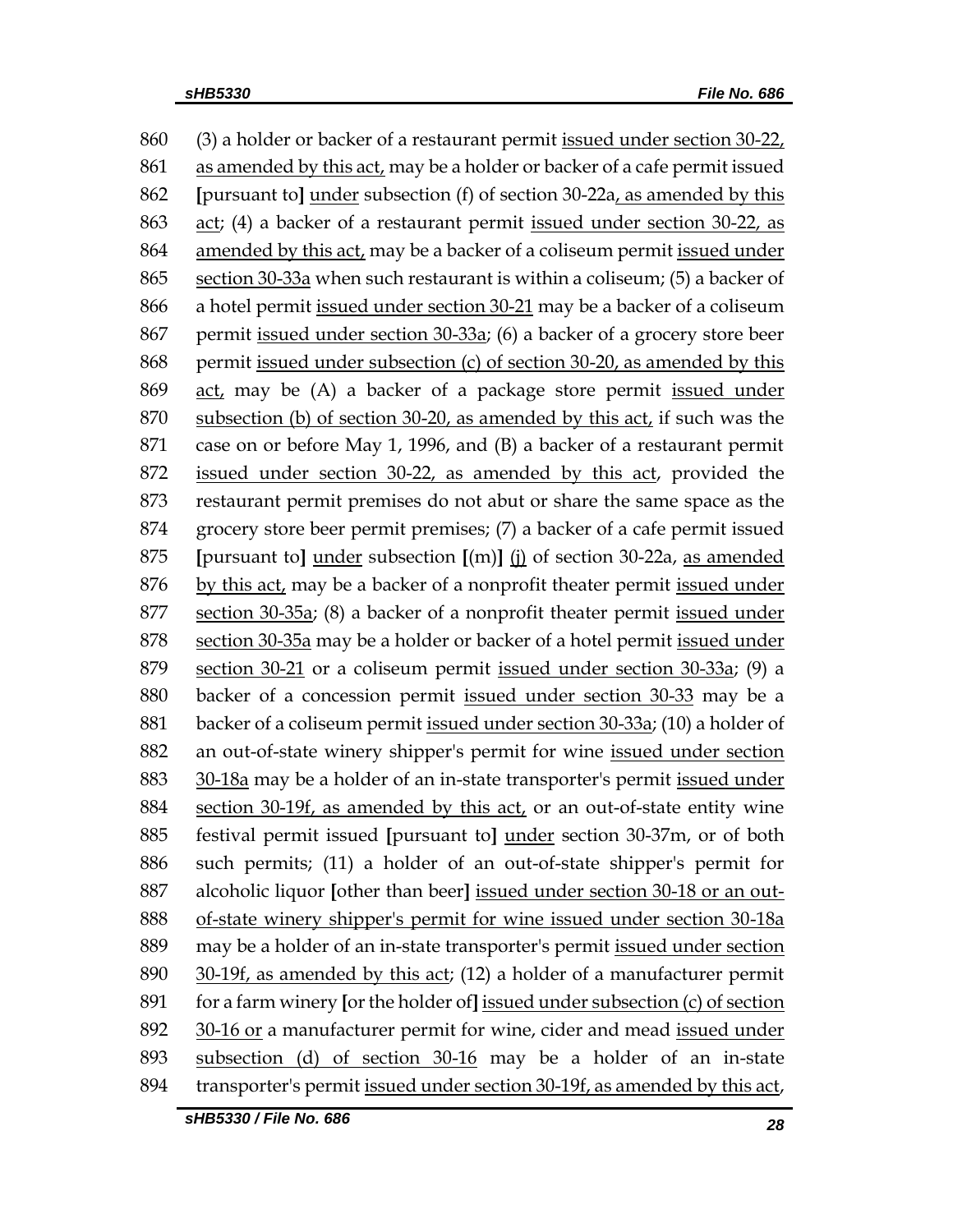a wine festival permit issued **[**pursuant to**]** under section 30-37*l*, a farmers' market sales permit issued **[**pursuant to**]** under subsection (a) of section 30-37o, an off-site farm winery sales and tasting permit issued **[**pursuant to**]** under section 30-16a or **[**of**]** any combination of such permits; (13) a holder of a manufacturer permit for beer issued under subsection (b) of section 30-16 may be a holder of a farmers' market sales permit issued **[**pursuant to**]** under subsection (a) of section 30-37o; (14) the holder of a manufacturer permit for spirits, **[**a manufacturer permit for beer, a manufacturer permit for**]** beer, a farm winery or **[**a manufacturer permit for**]** wine, cider and mead, issued under 905 subsection (a), (b), (c) or (d), respectively, of section  $30\n-16$ , may be a holder of a Connecticut craft cafe permit issued under section 30-22d, as amended by this act, a restaurant permit or a restaurant permit for wine and beer issued under section 30-22, as amended by this act; and (15) the holder of a restaurant permit **[**or**]** issued under section 30-22, as amended by this act, a cafe permit issued under section 30-22a, as amended by this act, or an in-state transporter's permit issued under 912 section 30-19f, as amended by this act, may be the holder of a seasonal outdoor open-air permit issued **[**pursuant to**]** under section 30-22e, as amended by this act. Any person may be a permittee of more than one permit. No holder of a manufacturer permit for **[**a brew pub**]** beer issued under subsection (b) of section 30-16 and no spouse or child of such holder may be a holder or backer of more than three restaurant permits issued under section 30-22, as amended by this act, or cafe permits issued under section 30-22a, as amended by this act.

 Sec. 20. Subsection (c) of section 30-48a of the 2022 supplement to the general statutes is repealed and the following is substituted in lieu thereof (*Effective from passage*):

 (c) Membership in any organization which is or may become the 924 holder of a *[cafe]* club or nonprofit club permit issued *[pursuant to*  subsection (h) of section 30-22a**]** under section 30-22aa shall not constitute acquisition of an interest in a retail permit.

Sec. 21. Section 30-53 of the 2022 supplement to the general statutes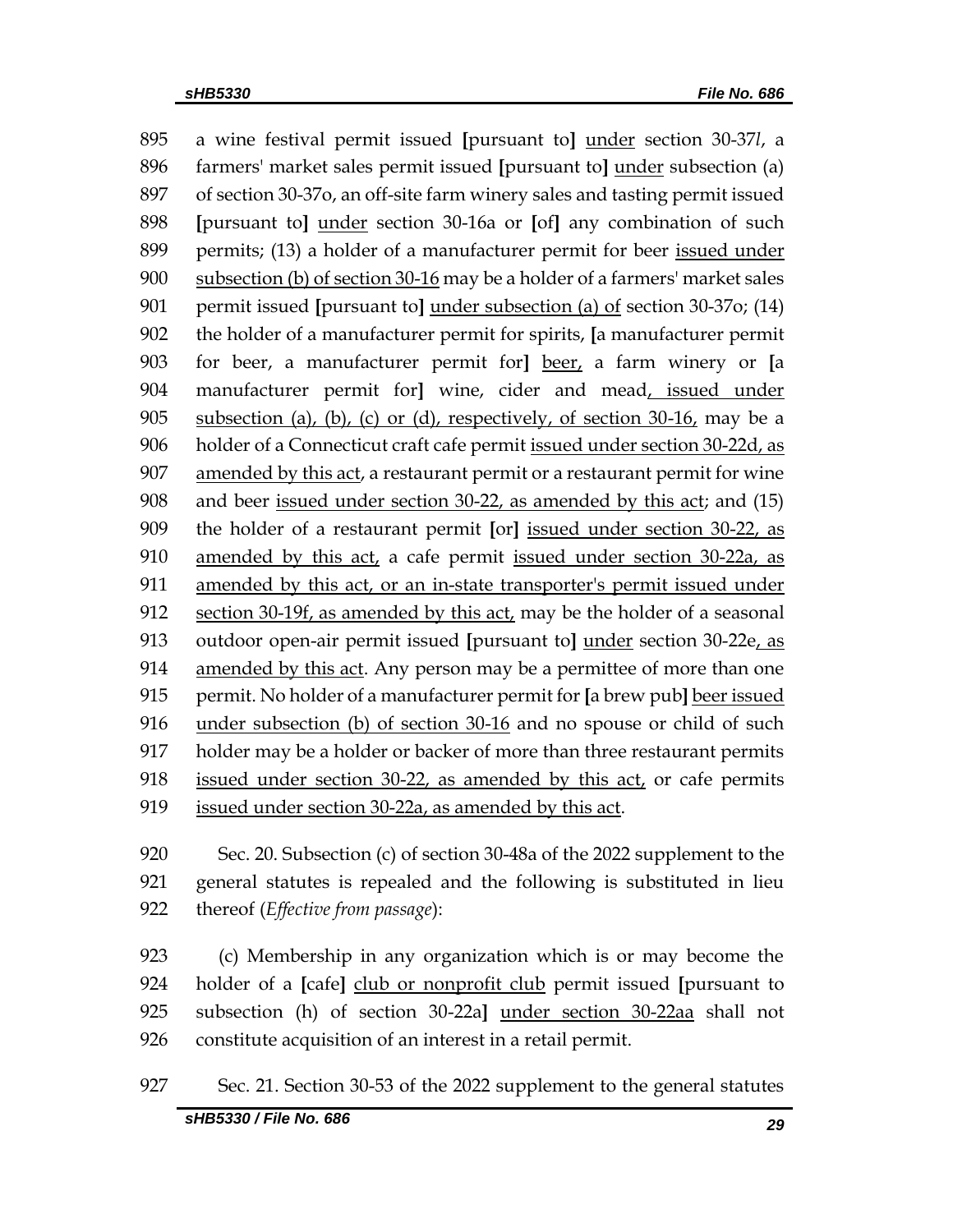is repealed and the following is substituted in lieu thereof (*Effective from passage*):

 Each permit granted or renewed by the Department of Consumer Protection shall be of no effect until a duplicate thereof has been filed by the permittee with the town clerk of the town within which the club or place of business described in such permit is situated; provided the place of filing **[**of**]** for (1) a cafe permit issued **[**pursuant to**]** under subsection **[**(j) or (k)**]** (h) of section 30-22a, as amended by this act, or a boat operating under an in-state transporter's permit issued under 937 section 30-19f, as amended by this act, shall be the office of the town clerk of the town of New Haven, and (2) an airline **[**permits,**]** permit issued under section 30-28a shall be the office of the town clerk of the town of Hartford. The fee for such filing shall be twenty dollars.

 Sec. 22. Section 30-54 of the 2022 supplement to the general statutes is repealed and the following is substituted in lieu thereof (*Effective from passage*):

 Every permittee, other than a corporation holding a cafe permit issued **[**pursuant to**]** under subsection **[**(k)**]** (h) of section 30-22a, as amended by this act, or an airline permit issued under section 30-28a, shall cause **[**his or her**]** such permittee's permit or a duplicate thereof to be framed and hung in plain view in a conspicuous place in any room where the sales so permitted are to be carried on.

 Sec. 23. Subsections (a) to (e), inclusive, of section 30-91 of the 2022 supplement to the general statutes are repealed and the following is substituted in lieu thereof (*Effective from passage*):

*sHB5330 / File No. 686 30* (a) The sale, **[**or the**]** dispensing, **[**or**]** consumption or **[**the**]** presence in glasses or other receptacles suitable to **[**permit**]** allow for the consumption of alcoholic liquor by an individual in places operating under hotel permits issued under section 30-21, restaurant permits issued under section 30-22, as amended by this act, cafe permits issued under section 30-22a, as amended by this act, Connecticut craft cafe permits issued under section 30-22d, as amended by this act, club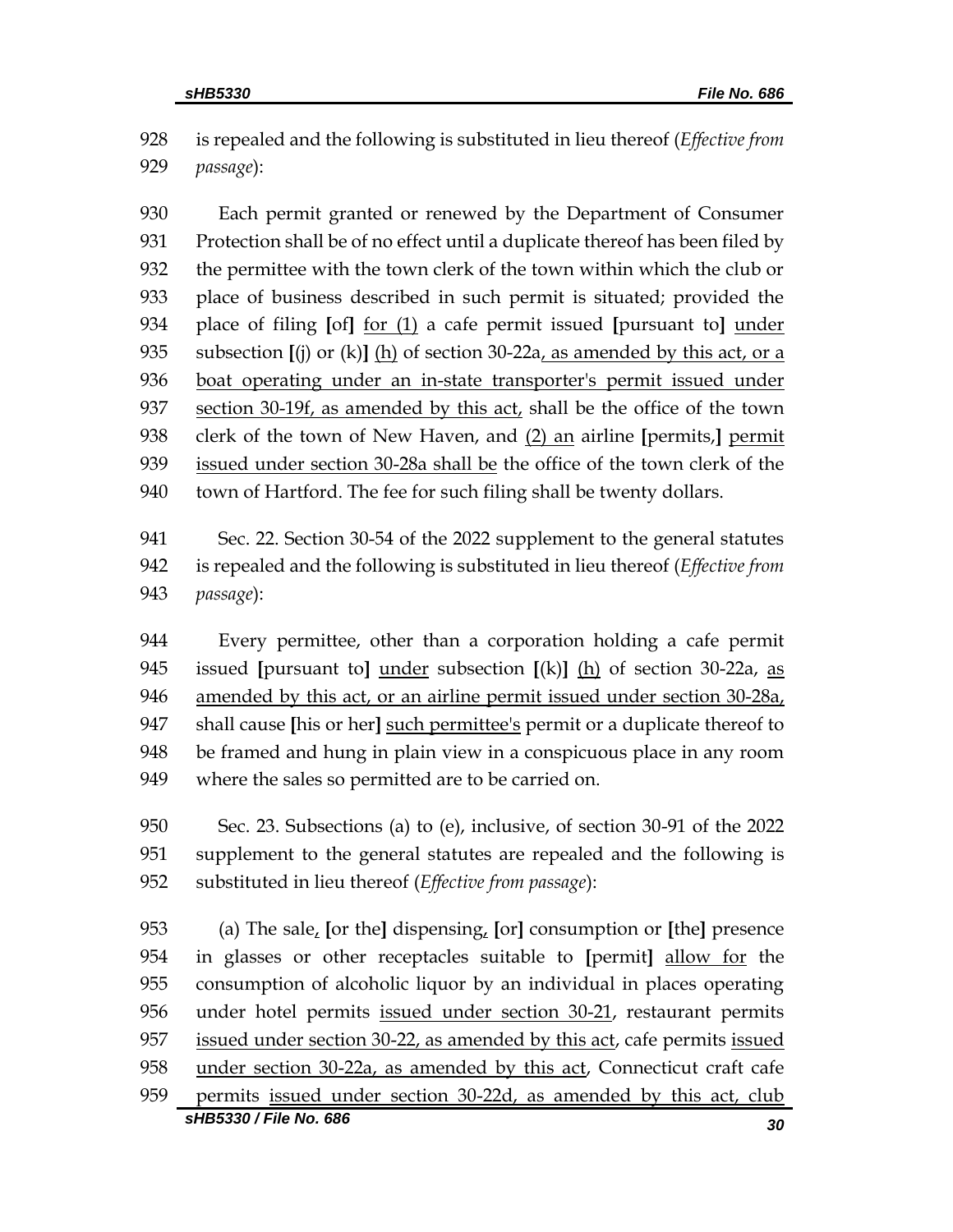permits issued under section 30-22aa, restaurant permits for catering establishments issued under section 30-22b, coliseum permits issued under section 30-33a, nonprofit public museum permits issued under section 30-37a, manufacturer permits for beer, a farm winery or wine, 964 cider and mead issued under subsection  $(b)$ ,  $(c)$  or  $(d)$ , respectively, of section 30-16, casino permits issued under section 30-37k, caterer liquor permits issued under section 30-37j and charitable organization permits issued under section 30-37b shall be unlawful on: (1) Monday, Tuesday, Wednesday, Thursday and Friday between the hours of one o'clock a.m. and nine o'clock a.m.; (2) Saturday between the hours of two o'clock a.m. and nine o'clock a.m.; (3) Sunday between the hours of two o'clock a.m. 971 and ten o'clock a.m.; (4) Christmas, except (A) for alcoholic liquor that is served where food is also available during the hours otherwise permitted by this section for the day on which Christmas falls, and (B) by casino permittees at casinos, as defined in section 30-37k; and (5) January first between the hours of three o'clock a.m. and nine o'clock a.m., except that on any Sunday that is January first the prohibitions of this section shall be between the hours of three o'clock a.m. and ten o'clock a.m.

 (b) Any town may, by vote of a town meeting or by ordinance, reduce the number of hours during which sales under subsection (a) of this section, except sales **[**pursuant to**]** under a cafe permit issued **[**pursuant to**]** under subsection (d) of section 30-22a, as amended by this act, shall be permissible. In all cases when a town, either by vote of a town meeting or by ordinance, has acted on the sale of alcoholic liquor or the reduction of the number of hours when such sale is permissible, such action shall become effective on the first day of the month succeeding such action and no further action shall be taken until at least one year has elapsed since the previous action was taken.

*sHB5330 / File No. 686 31* (c) Notwithstanding any provisions of subsections (a) and (b) of this section, such sale, **[**or**]** dispensing, **[**or**]** consumption or presence in glasses in places operating under a cafe permit issued **[**pursuant to**]** under subsection (f) of section 30-22a, as amended by this act, shall be unlawful before eleven a.m. on any day, except in that portion of the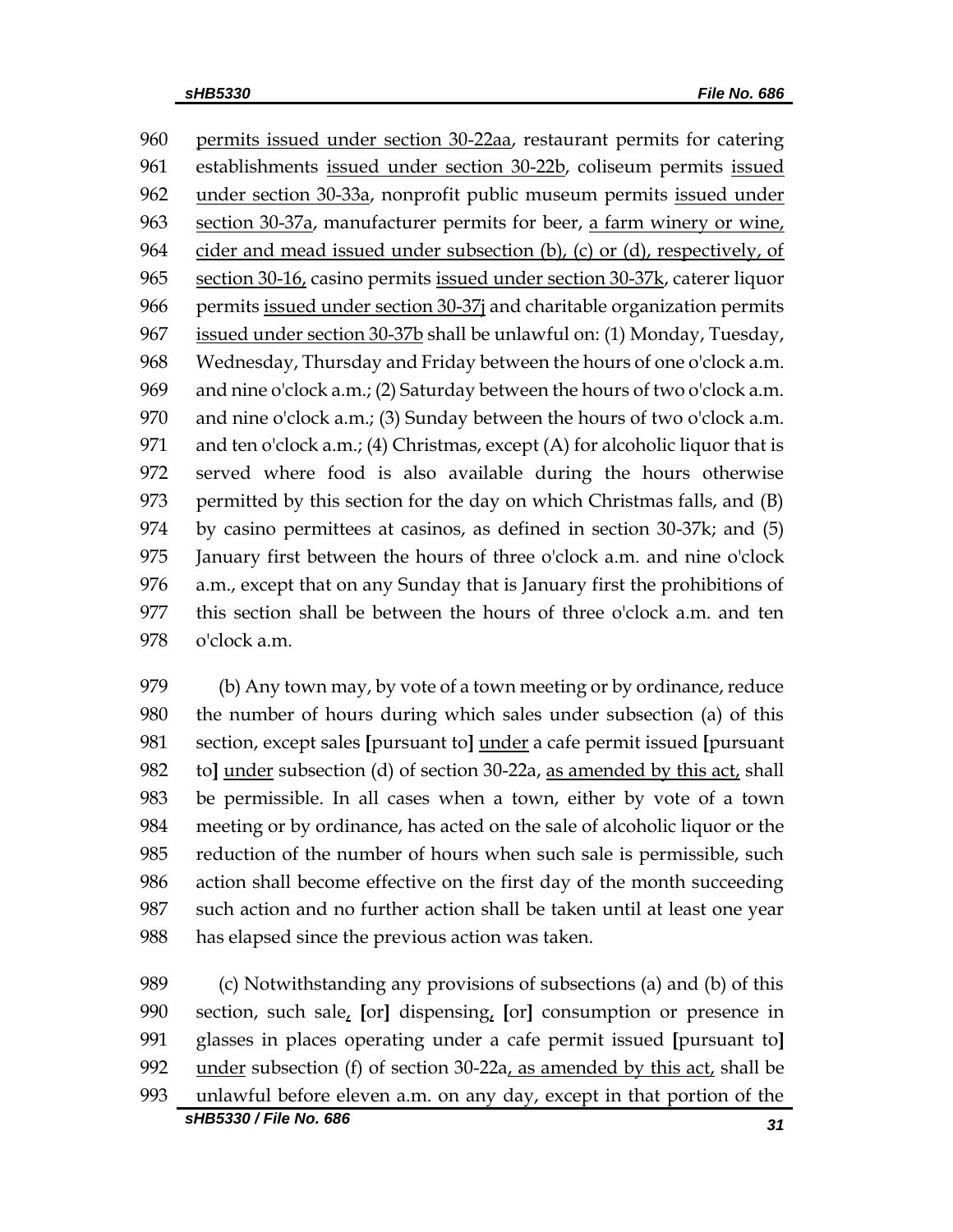permit premises which is located in a separate room or rooms entry to which, from the bowling lane area of the establishment, is by means of a door or doors which shall remain closed at all times except to permit entrance and egress to and from the lane area. Any alcoholic liquor sold or dispensed in a place operating under a cafe permit issued **[**pursuant to**]** under subsection (f) of section 30-22a, as amended by this act, shall be served in containers such as, but not limited to, plastic or glass. Any town may, by vote of a town meeting or by ordinance, reduce the number of hours during which sales under this subsection shall be permissible.

 (d) The sale or dispensing of alcoholic liquor for off-premises consumption in places operating under package store permits **[**, drug store permits**]** issued under subsection (b) of section 30-20, as amended by this act, druggist permits issued under section 30-36, manufacturer permits **[**for beer or**]** issued under section 30-16, grocery store beer permits issued under subsection (c) of section 30-20, as amended by this act, or religious wine retailer permits issued under section 2 of this act shall be unlawful on Thanksgiving Day, New Year's Day and Christmas; and such sale or dispensing of alcoholic liquor for off-premises consumption in places operating under package store permits, **[**drug store**]** druggist permits, manufacturer permits for beer, **[**and**]** grocery store beer permits and religious wine retailer permits shall be unlawful on Sunday before ten o'clock a.m. and after six o'clock p.m. and on any other day before eight o'clock a.m. and after ten o'clock p.m. Any town may, by a vote of a town meeting or by ordinance, reduce the number of hours during which such sale shall be permissible.

*sHB5330 / File No. 686 32* (e) (1) In the case of any premises operating under a cafe permit **[**,**]**  issued under subsection (c) of section 30-22a, as amended by this act, or a Connecticut craft cafe permit issued under section 30-22d, as amended by this act, and wherein, under the provisions of this section, the sale of alcoholic liquor is forbidden on certain days or hours of the day, or during the period when **[**a cafe**]** such permit is suspended, it shall likewise be unlawful to keep such premises open to, or permit **[**it**]** such 1027 premises to be occupied by, the public on such days or hours.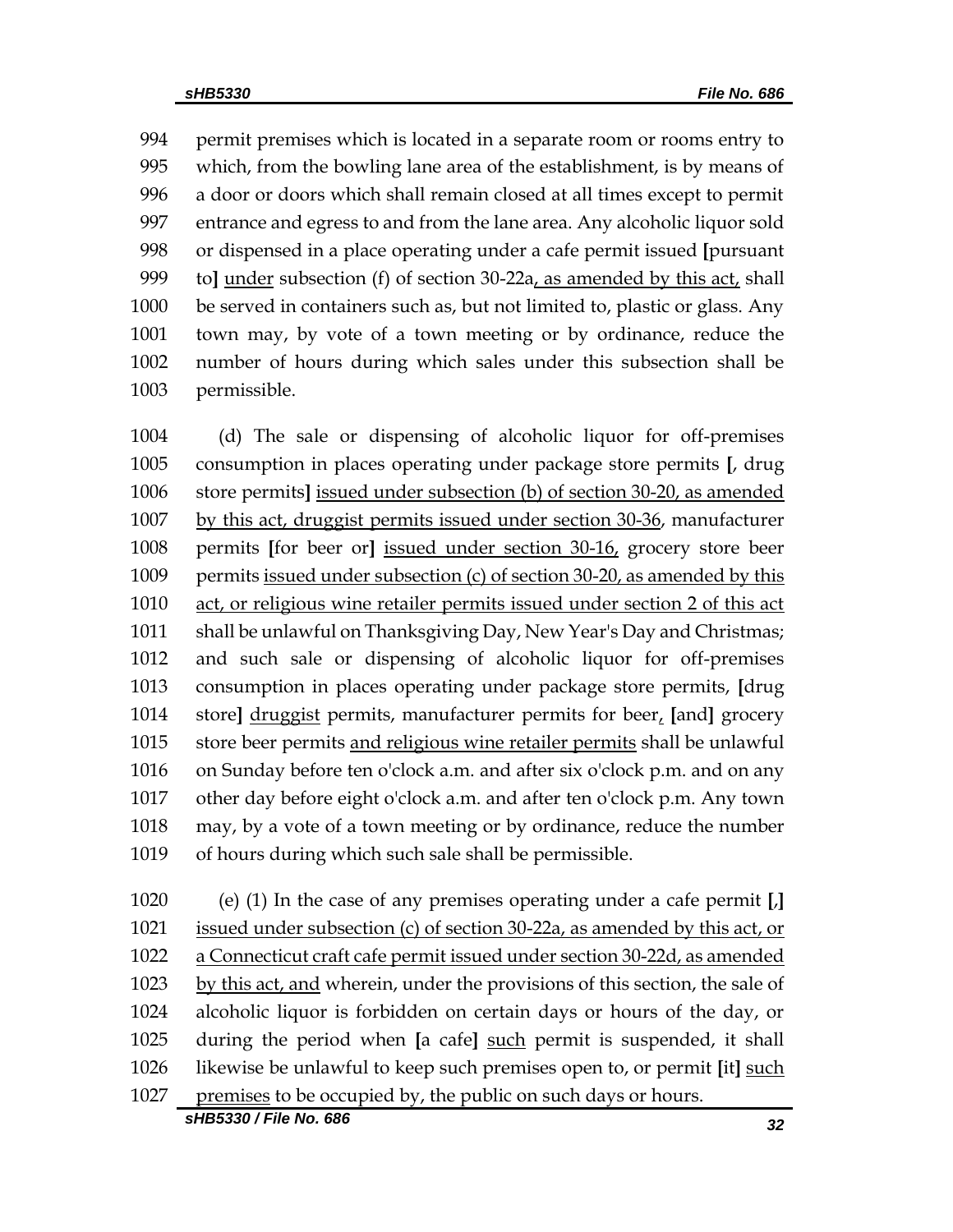(2) In the case of any premises operating under a cafe permit, it shall be unlawful to keep such premises open to, or permit such premises to be occupied by, the public between the hours of one o'clock a.m. and six o'clock a.m. on Monday, Tuesday, Wednesday, Thursday and Friday and between the hours of two o'clock a.m. and six o'clock a.m. on Saturday and Sunday or during any period of time when such permit is suspended, provided the sale, **[**or the**]** dispensing or consumption of alcohol on such premises operating under such cafe permit shall be prohibited beyond the hours authorized for the sale, **[**or**]** dispensing or consumption of alcohol for such premises under this section.

 (3) Notwithstanding any provision of this chapter, in the case of any premises operating under a cafe permit, it shall be lawful for such premises to be open to, or be occupied by, the public when such premises is being used as a site for film, television, video or digital production eligible for a film production tax credit pursuant to section 12-217jj, provided the sale, **[**or the**]** dispensing or consumption of alcohol on such premises operating under such cafe permit shall be prohibited beyond the hours authorized for the sale, **[**or the**]** dispensing or consumption of alcohol for such premises under this section.

 Sec. 24. Subsection (e) of section 30-22 of the general statutes is repealed and the following is substituted in lieu thereof (*Effective from passage*):

 (e) "Restaurant" means space **[**,**]** that (1) is located in a suitable and 1051 permanent building, (2) is kept, used, maintained, advertised and held out to the public to be a place where hot meals are regularly served, **[**but which**]** (3) has no sleeping accommodations for the public, **[**and which shall be provided with**]** (4) has an adequate and sanitary kitchen and dining room, **[**and**]** (5) employs at all times an adequate number of employees, and (6) if such space has no effective separation between a barroom and a dining room, includes at least four hundred square feet of dining space, and seating for at least twenty persons, in the dining room.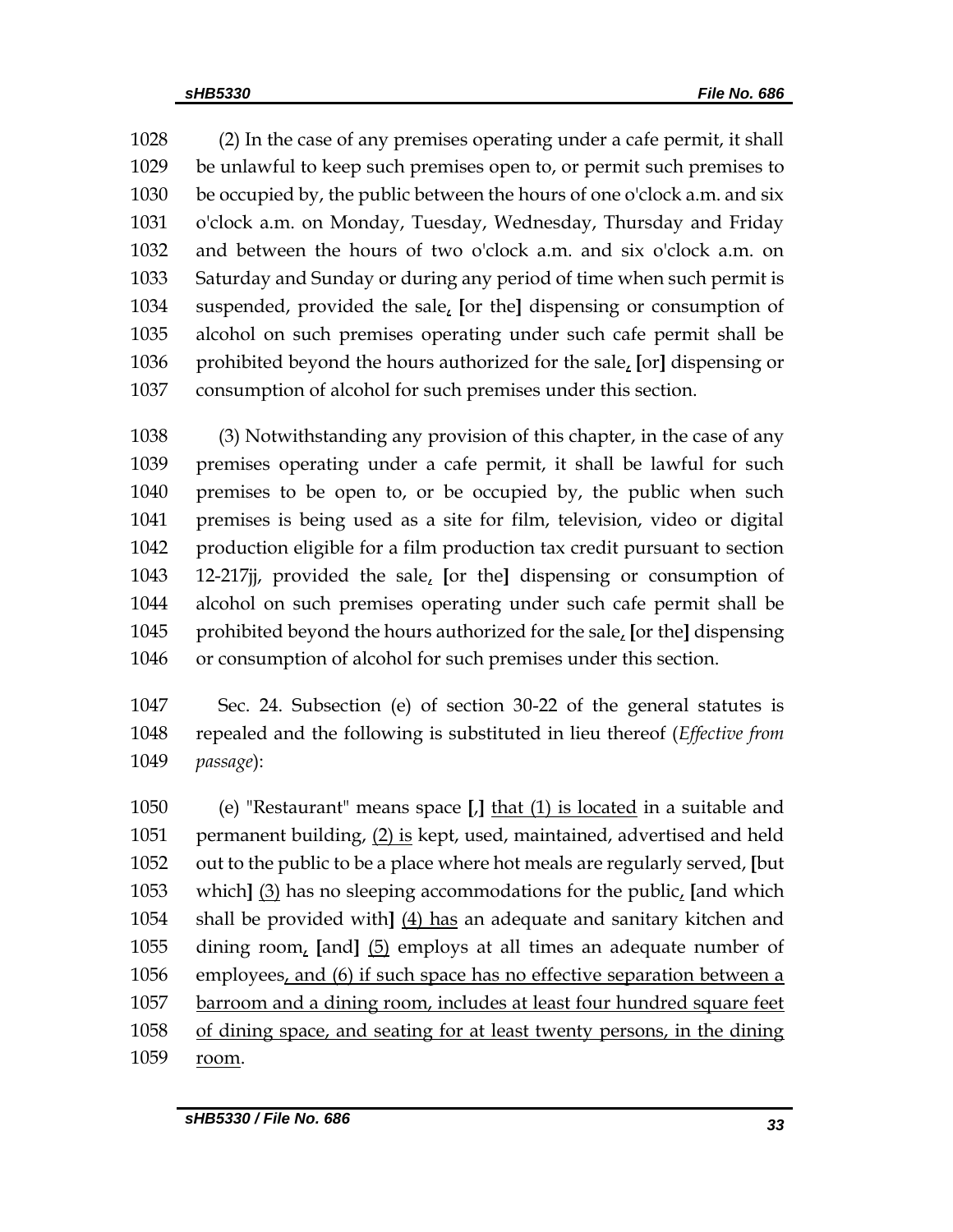| 1060 | Sec. 25. Section 30-22d of the general statutes is repealed and the         |
|------|-----------------------------------------------------------------------------|
| 1061 | following is substituted in lieu thereof ( <i>Effective from passage</i> ): |
| 1062 | (a) For the purposes of this section, "craft cafe" means a space that (1)   |
| 1063 | is located in a suitable and permanent building, (2) is kept, used,         |
| 1064 | maintained, advertised and held out to the public to be a place where       |
| 1065 | alcoholic liquor and food are served at retail for consumption on the       |
| 1066 | premises, (3) at all times has employed therein an adequate number of       |
| 1067 | employees, (4) does not include public sleeping accommodations, and         |
| 1068 | (5) need not necessarily have a dining room or kitchen.                     |
|      |                                                                             |

 **[**(a)**]** (b) A Connecticut craft cafe permit shall allow the retail sale of alcoholic liquor manufactured in this state to be consumed on the premises of such craft cafe. The holder of such permit shall also hold a manufacturer permit issued under section 30-16, and shall keep food available during **[**a**]** the majority of the hours such permit premises are open **[**pursuant to**]** under this subsection for sale to, and consumption by, customers on **[**the**]** such permit premises. The availability of food from outside vendors located on or near the permit premises, **[**shall be deemed compliance with**]** delivered either directly by such outside vendors or indirectly through a third party, is sufficient to satisfy such requirement. The permit premises shall at all times comply with all regulations of the local department of health. Nothing **[**herein**]** in this section shall be construed to require that any food be sold or purchased with any alcoholic liquor, **[**nor shall any**]** and no rule, regulation or standard shall be promulgated or enforced **[**requiring**]** to require that **[**the sale**]** sales of food be substantial or that the business's receipts **[**of the business other than from the sale**]** from sales of alcoholic liquor equal any set percentage of total receipts from all sales made **[**therein**]** on the permit premises. A Connecticut craft cafe permit shall allow, with **[**the prior approval of**]** the Department of Consumer **[**Protection**]** Protection's prior approval and if allowed under fire, zoning and health regulations, alcoholic liquor to be served at tables in outside areas that are screened or not screened from public view. **[**where permitted by fire, zoning and health regulations. If not required by**]** If fire, zoning or health regulations **[**,**]** do not require that such areas be enclosed by a

*sHB5330 / File No. 686 34*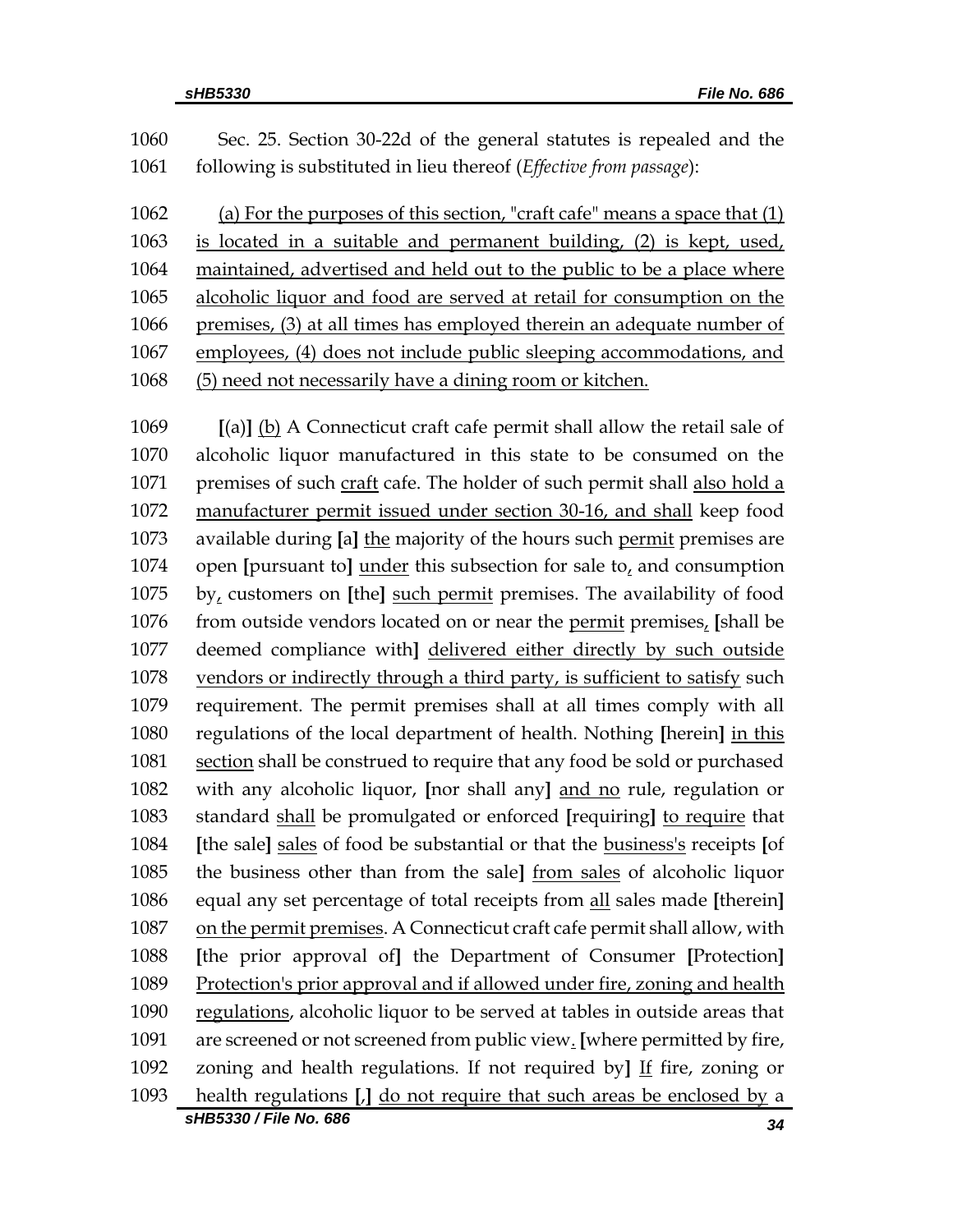fence or wall, **[**enclosing such outside areas shall not be required by the Department of Consumer Protection**]** the department shall not require that such areas be so enclosed. No such fence or wall **[**used to enclose such outside areas**]** shall be less than thirty inches high. **[**Such**]** A Connecticut craft cafe permit shall also authorize the sale, at retail from the permit premises **[**of**]** for consumption off the permit premises, of sealed containers supplied by the permittee of draught beer. **[**for consumption off the premises.**]** Such sales shall be conducted only during the hours that the holder of a manufacturer permit for beer issued under subsection (b) of section 30-16 is permitted to sell alcoholic liquor under the provisions of subsection (d) of section 30-91, as amended by this act. Not more than nine gallons of such beer shall be sold to any person on any day on which the sale of alcoholic liquor is authorized under the provisions of subsection (a) of section 30-91, as amended by this act. The annual fee for **[**a**]** each Connecticut craft cafe 1109 permit shall be three hundred dollars.

 **[**(b) As used in subsection (a) of this section, "craft cafe" means space in a suitable and permanent building, kept, used, maintained, advertised and held out to the public to be a place where alcoholic liquor and food is served for sale at retail for consumption on the premises but that does not necessarily serve hot meals, as specified in subsection (a) of this section, but shall have employed therein at all times an adequate number of employees. "Cafe" does not include sleeping accommodations for the public and need not necessarily have a kitchen or dining room.**]**

*sHB5330 / File No. 686 35* (c) The holder of a Connecticut craft cafe permit may purchase, for resale on such permit holder's premises, alcoholic liquor **[**for resale on such permit holder's premises**]** from the holder of a manufacturer permit for: (1) **[**Manufacturer permit for spirits issued pursuant to**]** Spirits issued under subsection (a) of section 30-16; **[**, (2) manufacturer permit for**]** (2) beer issued **[**pursuant to**]** under subsection (b) of section 30-16; **[**, (3) manufacturer permit for**]** (3) a farm winery issued **[**pursuant to**]** under subsection (c) of section 30-16; **[**,**]** or (4) **[**manufacturer permit for**]** wine, cider and mead issued **[**pursuant to**]** under subsection (d) of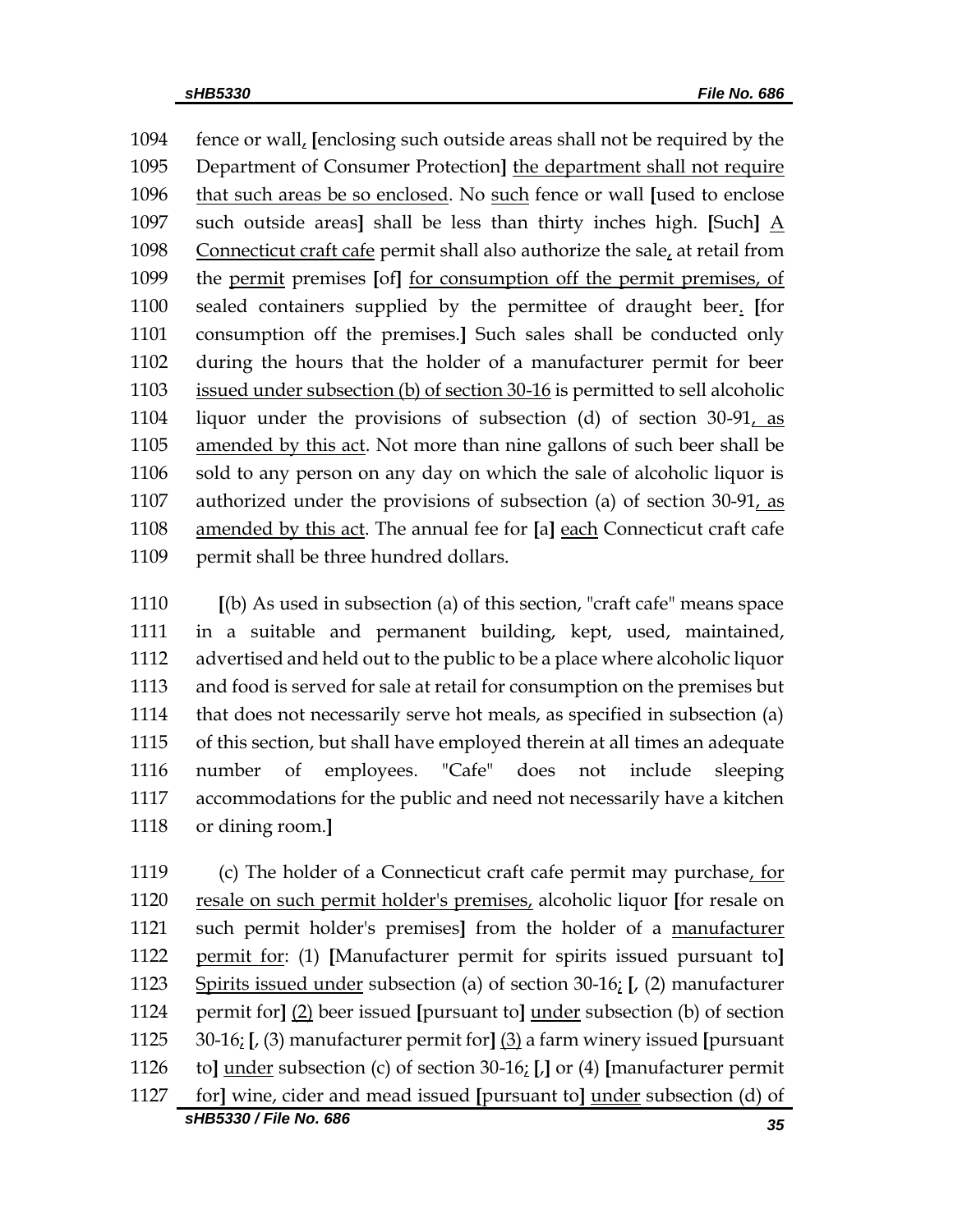section 30-16. The holder of a Connecticut craft cafe permit shall not purchase the same type of alcoholic liquor such permit holder manufactures from any holder of a manufacturer permit specified in subdivision (1), (2) or (3) of this subsection. The sale of such alcoholic liquor shall not **[**be**]** comprise more than twenty per cent of the Connecticut craft cafe permit holder's gross annual sales of all alcoholic liquor sold for **[**on-premise**]** on-premises consumption.

 Sec. 26. Subsection (c) of section 30-22e of the 2022 supplement to the general statutes is repealed and the following is substituted in lieu thereof (*Effective from passage*):

 (c) The seasonal outdoor open-air permit shall be effective either April first to September thirtieth, inclusive, or May first to October thirty-first, inclusive, of the same year. Such permit shall be issued by the Department of Consumer Protection subject to the limitations on hours of operation for a restaurant permittee, as specified in section 30- 91, as amended by this act. **[**Any**]** No such permit shall **[**not**]** be renewable, and the **[**issuance of**]** department shall not issue a provisional seasonal outdoor open-air permit. **[**is prohibited.**]** Any backer of the permittee may **[**only**]** apply for only one **[**such**]** seasonal outdoor open-air permit per calendar year. The provisions of subdivision (3) of subsection (b) and subsection (c) of section 30-39, as amended by this act, do not apply to **[**such permit**]** seasonal outdoor open-air permits. The annual fee for **[**a**]** each seasonal outdoor open-air permit shall be two thousand dollars.

 Sec. 27. Section 30-35b of the 2022 supplement to the general statutes is repealed and the following is substituted in lieu thereof (*Effective from passage*):

 **[**A ninety-day provisional permit shall allow the retail sale or manufacture of alcoholic liquor by any**]** The Department of Consumer Protection or Liquor Control Commission may, in the department's or commission's discretion, issue to any applicant, who makes a sworn application for a liquor permit under section 30-39, as amended by this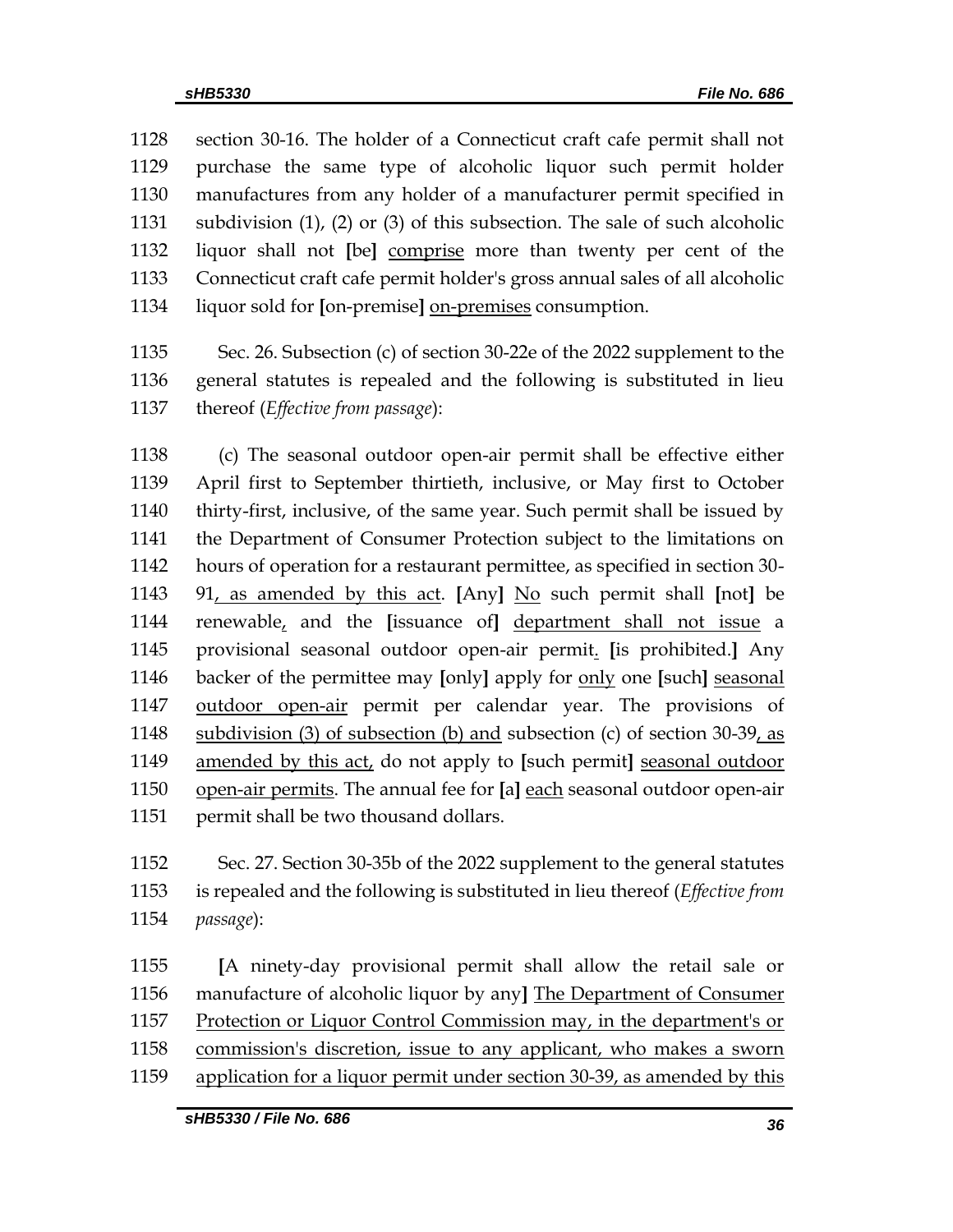act, and such applicant's backer, if any, a ninety-day provisional permit allowing such applicant and **[**his or her backer, if any, who has made application for a liquor permit pursuant to section 30-39 and may be issued at the discretion of the Liquor Control Commission or the Department of Consumer Protection**]** backer to manufacture or sell, at retail, alcoholic liquor. If such applicant or **[**such applicant's backer, if any,**]** backer causes any delay in the investigation conducted by the **[**Department of Consumer Protection**]** department pursuant to **[**said**]** section 30-39, as amended by this act, **[**the**]** such ninety-day provisional permit shall immediately cease **[**immediately. Only**]** to be effective. The department or commission shall issue only one **[**such**]** ninety-day provisional permit **[**shall be issued**]** to any such applicant and **[**his or her**]** applicant's backer **[**, if any,**]** for each location of the club or place of business which is to be operated under such permit. **[**and such**]** Such ninety-day provisional permit shall be nonrenewable, but may be extended due to delays not caused by the applicant. **[**Such**]** The department or commission shall not extend such permit **[**shall not be extended**]** beyond one year from the filing date, as defined in section 30- 39, as amended by this act. The nonrefundable fee for such ninety-day 1179 provisional permit shall be five hundred dollars.

 Sec. 28. Section 30-81 of the 2022 supplement to the general statutes is repealed and the following is substituted in lieu thereof (*Effective from passage*):

 No person who is **[**, by statute or regulation,**]** declared, under any provision of the general statutes or the regulations of Connecticut state agencies, to be an unsuitable person to hold a permit to sell alcoholic liquor shall be allowed to have a financial interest in any **[**such permit**]** business that is permitted to sell alcoholic liquor under any provision of the general statutes or the regulations of Connecticut state agencies. Except as provided in section 30-90a, no minor shall be employed **[**in any premises operating under a cafe permit in any capacity or**]** in handling any alcoholic liquor upon, **[**in**]** delivering any alcoholic liquor to **[**,**]** or **[**in**]** carrying or conveying any alcoholic liquor from **[**,**]** any permit premises.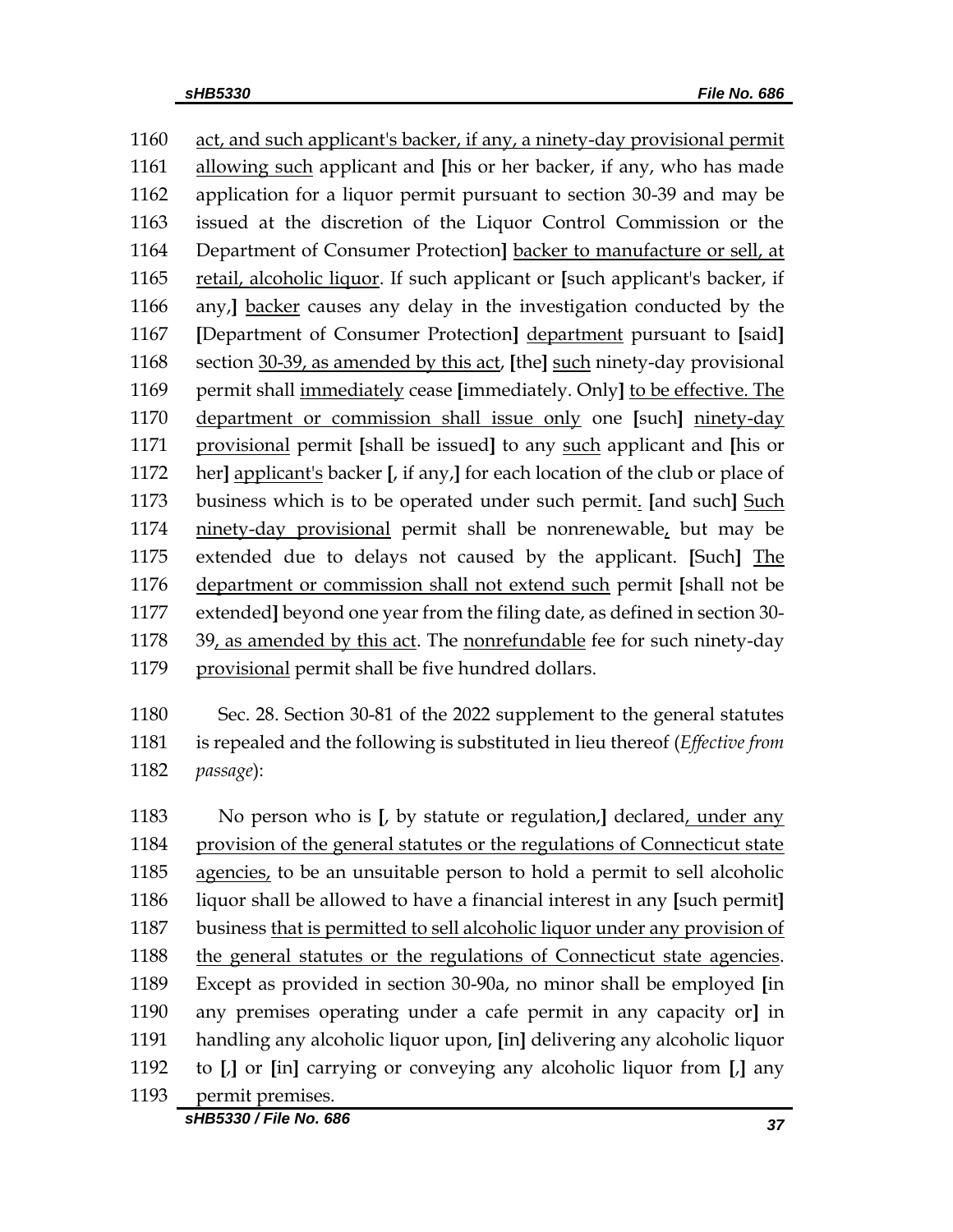Sec. 29. Section 30-90 of the 2022 supplement to the general statutes is repealed and the following is substituted in lieu thereof (*Effective from passage*):

 Any permittee who, **[**by himself, his**]** either personally or through such permittee's servant or agent, **[**permits**]** allows any minor or any person to whom the sale or gift of alcoholic liquor has been **[**forbidden according to**]** prohibited by law to loiter on **[**his**]** the permit premises where **[**such**]** alcoholic liquor is kept for sale, or who allows any minor, other than a person **[**over age eighteen who is**]** who is at least eighteen years of age and an employee or permit holder under section 30-90a or a minor accompanied by **[**his**]** the minor's parent or guardian, to be in any room where alcoholic liquor is served at any bar, shall be subject to the penalties **[**of**]** described in section 30-113. For barrooms consisting of only one room and for permit premises without effective separation between a barroom and a dining room, **[**no**]** an unaccompanied minor may remain on the permit premises while waiting for and consuming 1210 food prepared on such permit premises. No minor may sit or stand at a consumer bar without being accompanied by a parent, guardian or spouse.

 Sec. 30. Section 20-578 of the general statutes is repealed and the following is substituted in lieu thereof (*Effective from passage*):

 (a) Information received by the department, the commission or the Department of Public Health, through filed reports or inspection or as otherwise authorized under chapters 418, **[**and**]** 420b, 420c and 420f and sections 20-570 to 20-630, inclusive, shall not be disclosed publicly in such a manner as to identify individuals or institutions, except: (1) In a proceeding involving the question of licensure or the right to practice; **[**,**]** and (2) in a proceeding where the commission has voted in favor of formal disciplinary action against a pharmacist or pharmacy licensed pursuant to this chapter, when such disciplinary action is related to an error in the dispensing of medication. Nothing in this section shall be construed to prohibit the commissioner from disclosing information gained through the inspection of pharmacies and outlets holding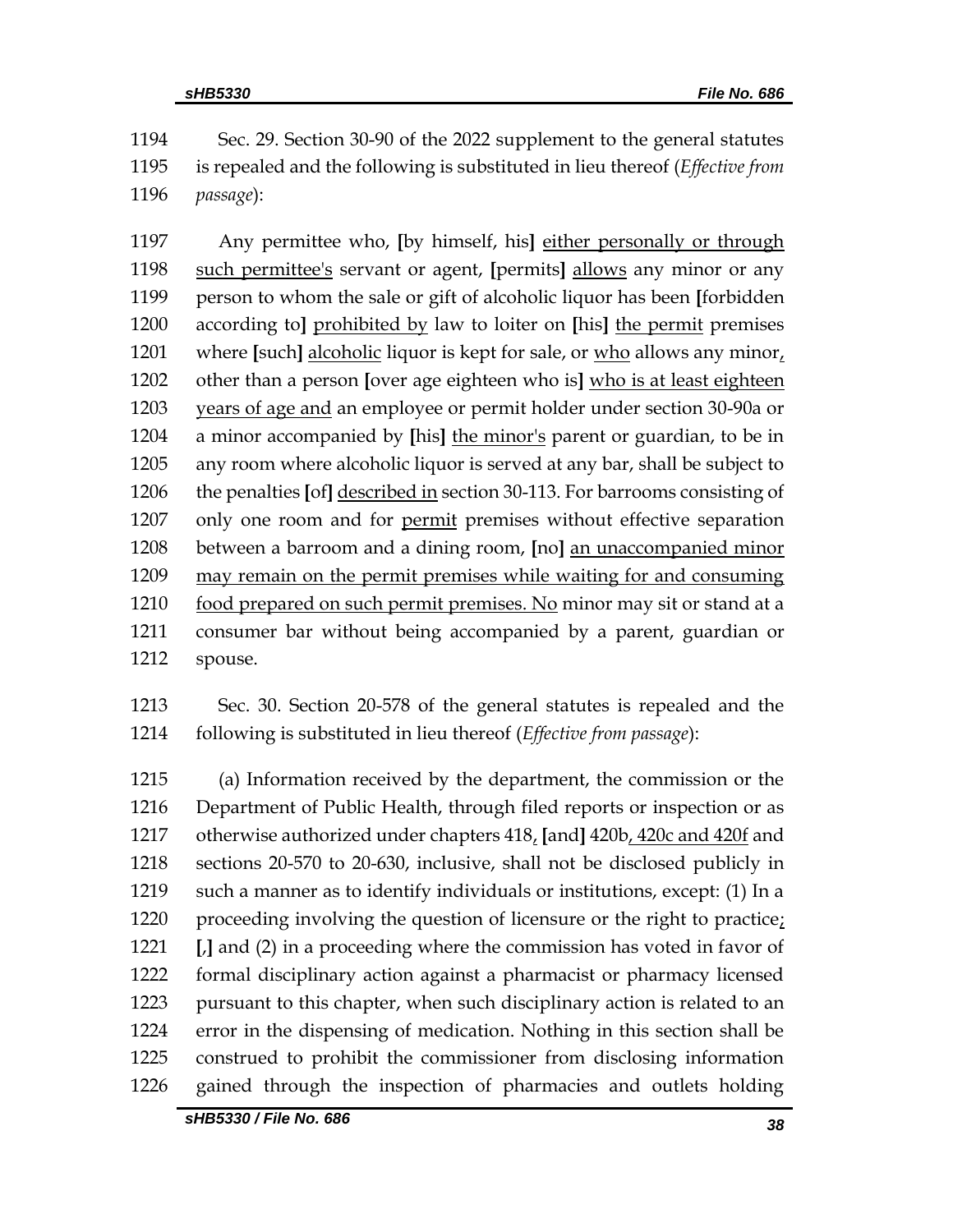permits for the sale of nonlegend drugs if the commissioner considers 1228 such disclosure to be in the interest of public health.

 (b) Notwithstanding the provisions of subsection (a) of this section, section 21a-265 and chapter 55, the Commissioners of Consumer Protection and Public Health and the authorized agents of said commissioners, in carrying out their duties under subsection (a) of this section, may: (1) Exchange information relating to a license or registration issued by their respective agencies; **[**,**]** or (2) exchange investigative information relating to violations of this chapter with each other, **[**with**]** the Chief State's Attorney and **[**with**]** any agencies charged with **[**the enforcement of**]** enforcing the pharmacy or drug laws of the United States, this state **[**and all**]** or other jurisdictions.

 Sec. 31. Subsection (a) of section 20-621a of the 2022 supplement to the general statutes is repealed and the following is substituted in lieu thereof (*Effective from passage*):

 (a) As used in this section: **[**,**]** (1) **[**"long-term care pharmacy"**]** "Long-1243 term care pharmacy" (A) means a pharmacy licensed under section 20- 594, or registered as a nonresident pharmacy under section 20-627, that stores and dispenses legend drugs and legend devices to patients or 1246 residents of licensed nursing homes, rest homes, residential care homes or other supervised residential facilities and from which related pharmaceutical care services are provided, and (B) includes pharmacies located both inside and outside of such facilities but does not include those that are part of a licensed hospital; **[**,**]** (2) "nursing home" has the same meaning as provided in section 19a-490; **[**,**]** and (3) "automated prescription dispensing machine" has the same meaning as provided in section 20-571. A long-term care pharmacy may operate an automated prescription dispensing machine in a nursing home in accordance with a protocol approved in writing by the Department of Consumer Protection, until such time as regulations are adopted pursuant to subsection (b) of this section. The annual fee to operate an automated prescription dispensing machine shall be one hundred dollars per machine.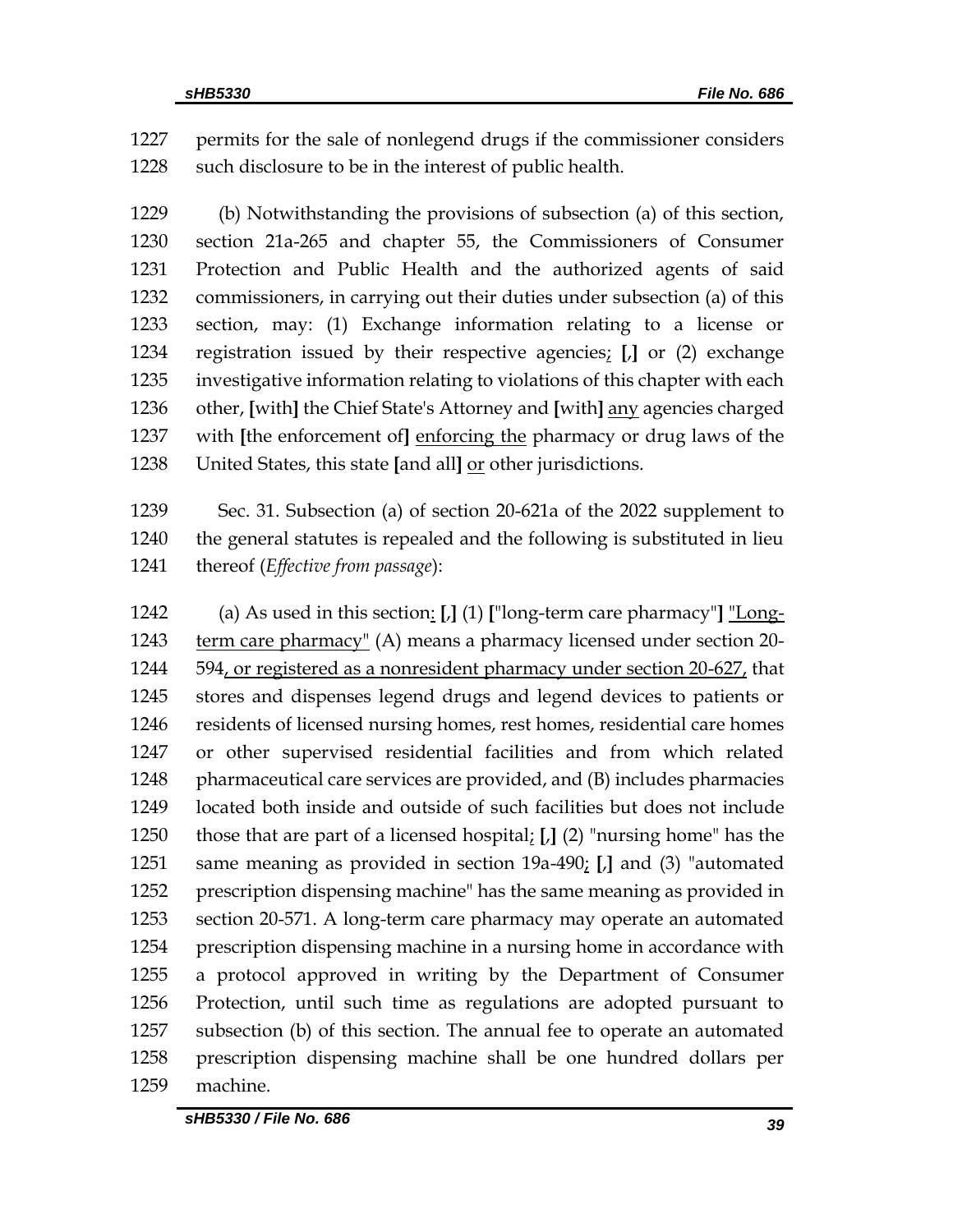Sec. 32. Section 21a-248 of the general statutes is repealed and the following is substituted in lieu thereof (*Effective from passage*):

 (a) A licensed manufacturer or wholesaler may sell and dispense controlled drugs to any of the following-named persons, but in the case of schedule II drugs only on an official written order or electronically through the Drug Enforcement Agency's Controlled Substance Ordering System: (1) To a manufacturer, wholesaler or pharmacist; (2) to a physician, dentist or veterinarian; (3) to a person in charge of a hospital, incorporated college or scientific institution, but only for use by or in that hospital, incorporated college or scientific institution for medical or scientific purposes; (4) to a person in charge of a laboratory, but only for use in that laboratory for scientific and medical purposes; and (5) to any registrant as defined in subdivision (47) of section 21a-240.

 (b) A licensed manufacturer or wholesaler may sell controlled drugs only to registrants when permitted under federal and state laws and regulations.

 (c) An official **[**written**]** order for any schedule I or II drug shall be signed **[**in triplicate**]** by the person giving such order or by **[**his**]** such person's authorized agent and **[**the original**]** such order shall be 1280 presented to the person who sells or dispenses the drug or drugs named therein as provided by federal **[**laws**]** law. If such order is accepted by such person, each party to the transaction shall preserve **[**his**]** such 1283 party's copy of such order for a period of three years in such a way so as to be readily accessible for inspection by any public officer or employee engaged in the enforcement of this chapter.

 (d) The manufacturer or wholesaler shall keep records of all sales and dispensing of controlled drugs and shall comply fully with applicable provisions of the federal controlled drug laws and the federal food and drug laws, and the state food, drug and cosmetic laws in such sale or dispensing of controlled drugs.

## *sHB5330 / File No. 686 40* (e) Possession or control of controlled drugs obtained as authorized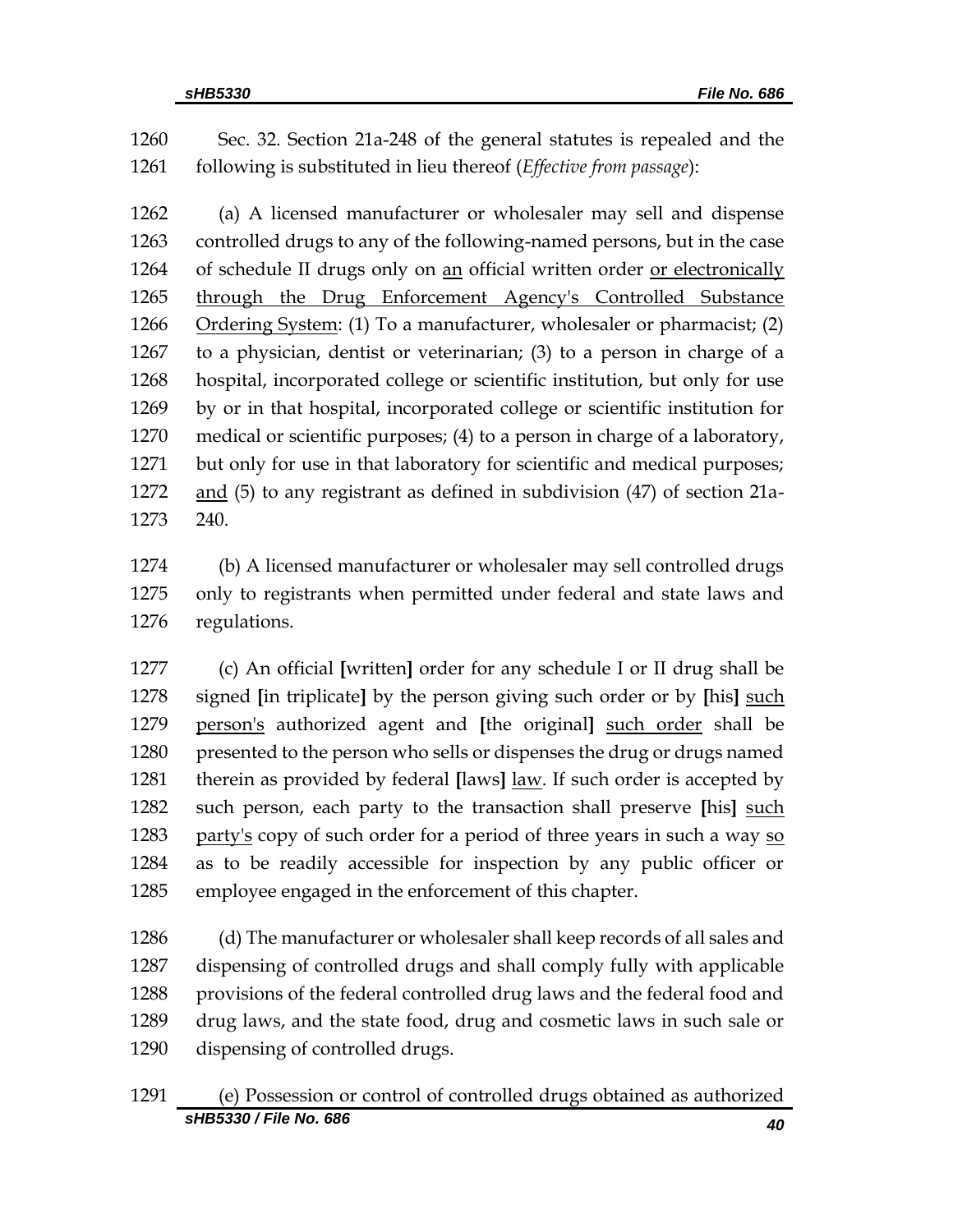by this section shall be lawful only if obtained in the regular course of the business, occupation, profession, employment or duty of the possessor.

 (f) A person in charge of a hospital, incorporated college or scientific institution, or of a laboratory, or in the employ of this state or of any other state, or of any political subdivision thereof, and a master or other 1298 proper officer of a ship or aircraft, who obtains controlled drugs under the provisions of this section or otherwise, shall not administer, or dispense, or otherwise use such drugs within this state, except within the scope of **[**his**]** such person's, master's or officer's employment or official duty, and then only for scientific or medicinal purposes or for the purposes of research or analysis and subject to the provisions of this chapter.

 Sec. 33. Section 28-32 of the general statutes is repealed and the following is substituted in lieu thereof (*Effective from passage*):

(a) For purposes of this section and section 28-32a:

 (1) (A) "Drugs" means **[**(A)**]** (i) substances recognized as drugs in the official United States Pharmacopoeia, official Homeopathic Pharmacopoeia of the United States **[**,**]** or official National Formulary, or any supplement to any of said publications, **[**; (B)**]** (ii) substances intended for use in **[**the diagnosis, cure, mitigation, treatment or prevention of**]** curing, diagnosing, mitigating, preventing or treating disease in **[**man**]** humans or other animals, **[**; (C)**]** (iii) substances, other than food, intended to affect the structure or any function of the body of **[**man**]** humans or other animals, **[**;**]** and **[**(D)**]** (iv) substances intended for use as a component of any article specified in **[**subparagraph (A), (B) 1318 or  $(C)$ **]** subparagraph  $(A)(i)$ ,  $(A)(ii)$  or  $(A)(iii)$  of this subdivision.

1319 (B) "Drugs" does not include devices or their components, parts or accessories. **[**;**]**

1321 (2)  $(A)$  "Controlled drugs" means those drugs which contain any quantity of a substance which has been designated as subject to the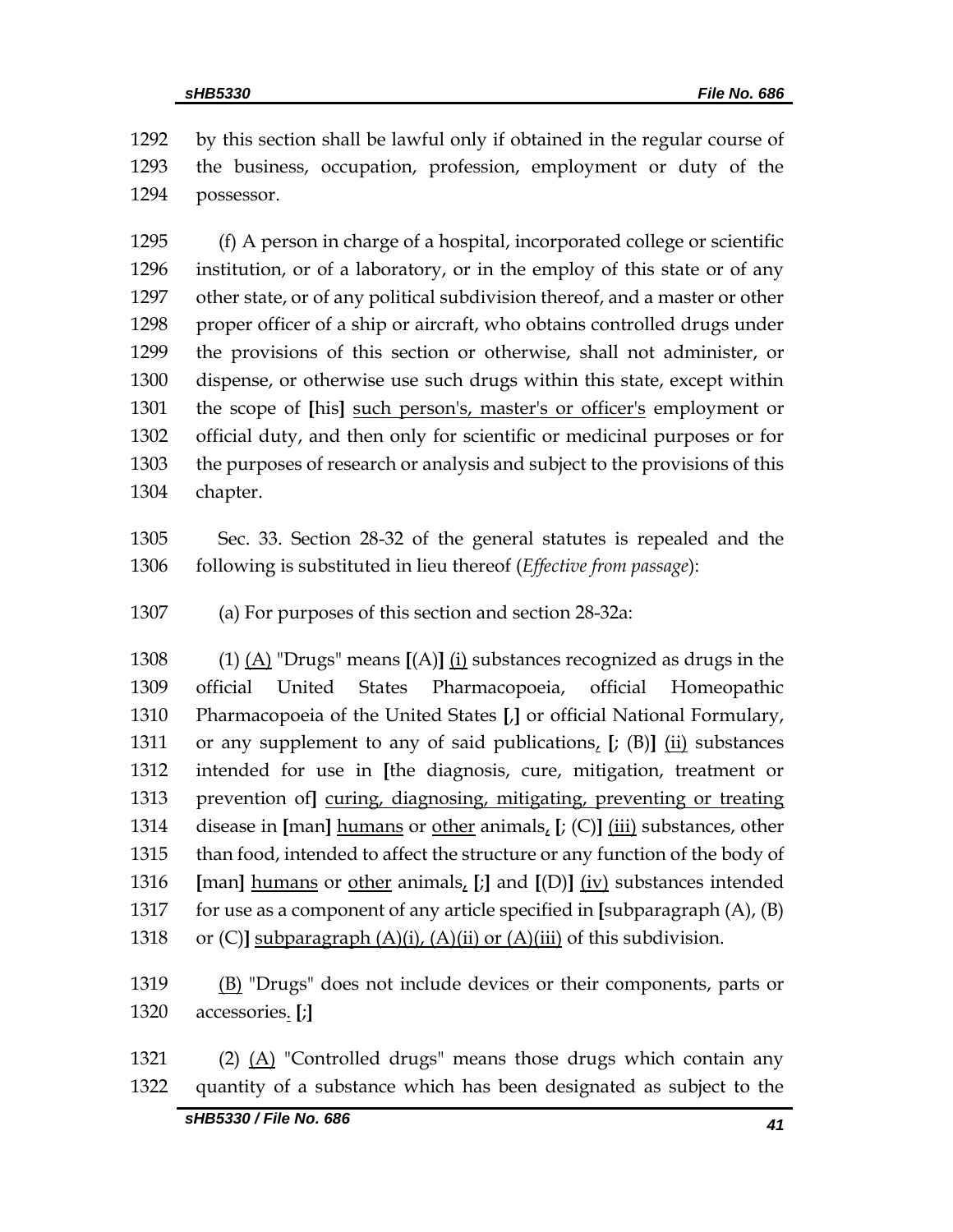federal Controlled Substances Act, or which has been designated as a depressant or stimulant drug pursuant to federal food and drug laws, or which has been designated by the Commissioner of Consumer Protection pursuant to section 21a-243 as having a stimulant, depressant or hallucinogenic effect upon the higher functions of the central nervous system and as having a tendency to promote abuse or psychological or physiological dependence, or both. Such controlled drugs are classifiable as amphetamine-type, barbiturate-type, cannabis-type, cocaine-type, hallucinogenic, morphine-type and other stimulant and depressant drugs. (B) "Controlled drugs" does not include alcohol, nicotine or caffeine. **[**;**]** 1335 (3)  $\Delta$  "Controlled substance" means a drug, substance or immediate precursor in schedules I to V, inclusive, of the Connecticut controlled substance scheduling regulations adopted pursuant to section 21a-243. (B) "Controlled substance" does not include alcohol, nicotine or caffeine. (4) "Medical devices" means apparatuses, contrivances and instruments, including their accessories, components and parts, 1342 intended (A) for use in curing, diagnosing, mitigating, preventing or treating disease in humans or other animals, or (B) to affect the structure or any function of the body of humans or other animals. (b) Upon declaration of an emergency by the Governor or the Governor's authorized representative having authority to declare emergencies, a hospital pharmacy, pharmacy or registrant authorized by state or federal law to be in possession of controlled substances may, in accordance with applicable federal regulations, policies and guidelines and with prior approval of the Commissioner of Consumer Protection, transfer or distribute drugs, **[**or**]** controlled drugs or medical 1352 devices to a licensed pharmacy, a registrant authorized by state or federal law to be in possession of controlled substances, or a location

*sHB5330 / File No. 686 42* authorized by the commissioner. Such registrant shall record the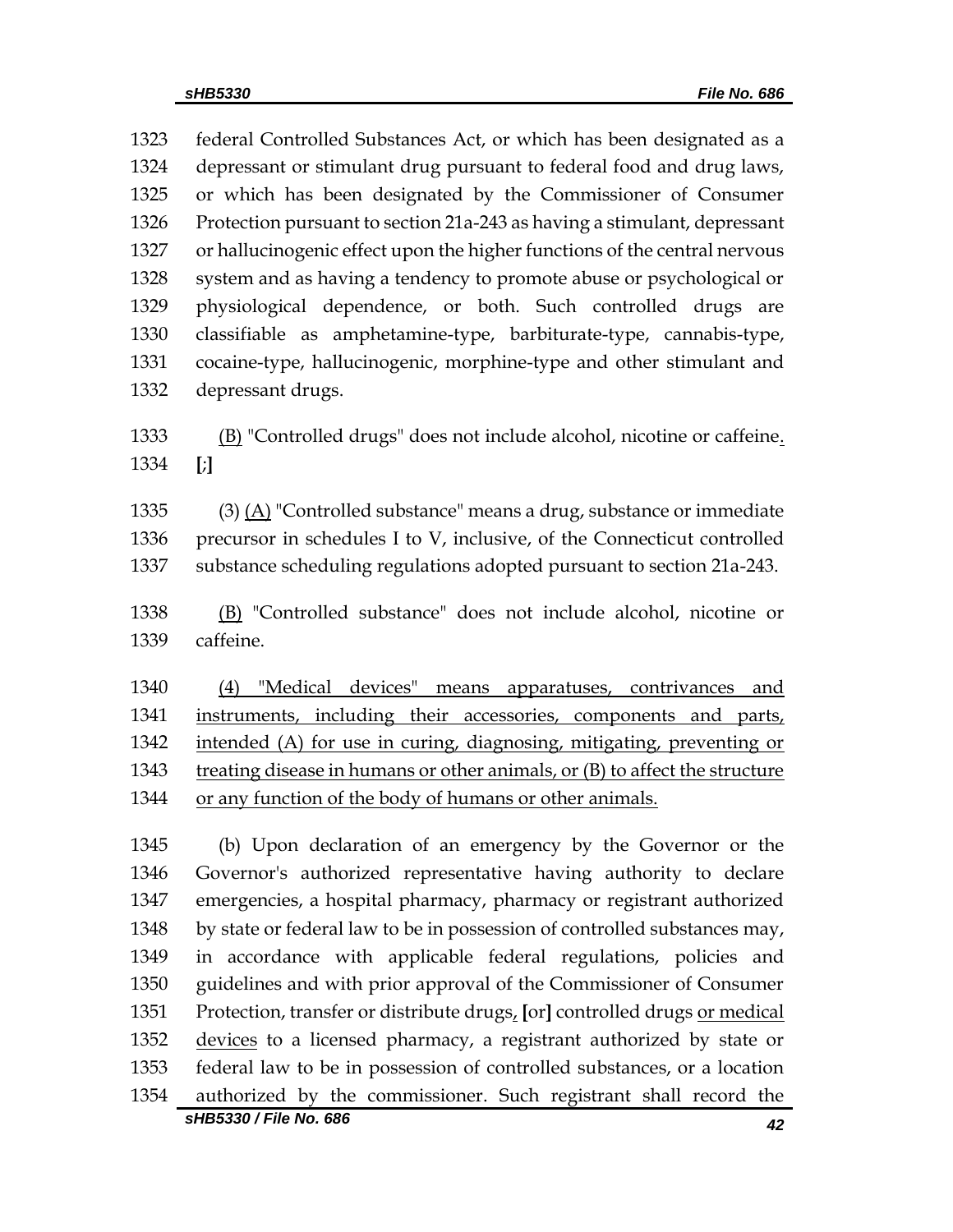| 1355 | transfer accurately and in compliance with all state and federal statutes        |
|------|----------------------------------------------------------------------------------|
| 1356 | and regulations and shall report the transfer, in writing, to the                |
| 1357 | commissioner.                                                                    |
| 1358 | Sec. 34. Section 21a-79 of the general statutes is repealed and the              |
| 1359 | following is substituted in lieu thereof (Effective from passage):               |
| 1360 | (a) For the purposes of this section: $[(1)$ "consumer commodity" and            |
| 1361 | "unit of a consumer commodity" have]                                             |
| 1362 | (1) "Alcoholic liquor" has the same meaning as provided in section               |
| 1363 | 30-1, as amended by this act;                                                    |
| 1364 | (2) "Carbonated soft drink container" means an individual, separate              |
| 1365 | sealed glass, metal or plastic bottle, can, carton or jar containing a           |
| 1366 | carbonated liquid soft drink that is sold separately or in packages of not       |
| 1367 | more than twenty-four individual containers;                                     |
| 1368 | (3) "Consumer commodity" has the same meaning as provided in                     |
| 1369 | section 21a-73, except that [consumer commodity] "consumer                       |
| 1370 | commodity" does not include alcoholic liquor [, as defined in                    |
| 1371 | subdivision $(3)$ of section 30-1,] or a carbonated soft drink container; $[(2)$ |
| 1372 | "carbonated soft drink container" means an individual, separate, sealed          |
| 1373 | glass, metal or plastic bottle, can, jar or carton containing a carbonated       |
| 1374 | liquid soft drink sold separately or in packages of not more than twenty-        |
| 1375 | four individual containers; (3) "universal product coding"]                      |
| 1376 | (4) "Electronic pricing system" means a system that utilizes, by means           |
| 1377 | of a scanner, universal product coding bar codes in combination with a           |
| 1378 | cash register to record and total a consumer's purchases;                        |
| 1379 | (5) "Electronic shelf labeling system" means an electronic system that           |
| 1380 | utilizes an electronic device which (A) is attached to a shelf, or at any        |
| 1381 | other point of sale, immediately above or below an item, (B) clearly and         |
| 1382 | conspicuously displays to consumers the price and unit price of a                |
| 1383 | consumer commodity, and (C) reads the same data as an electronic cash            |
| 1384 | register scanning system;                                                        |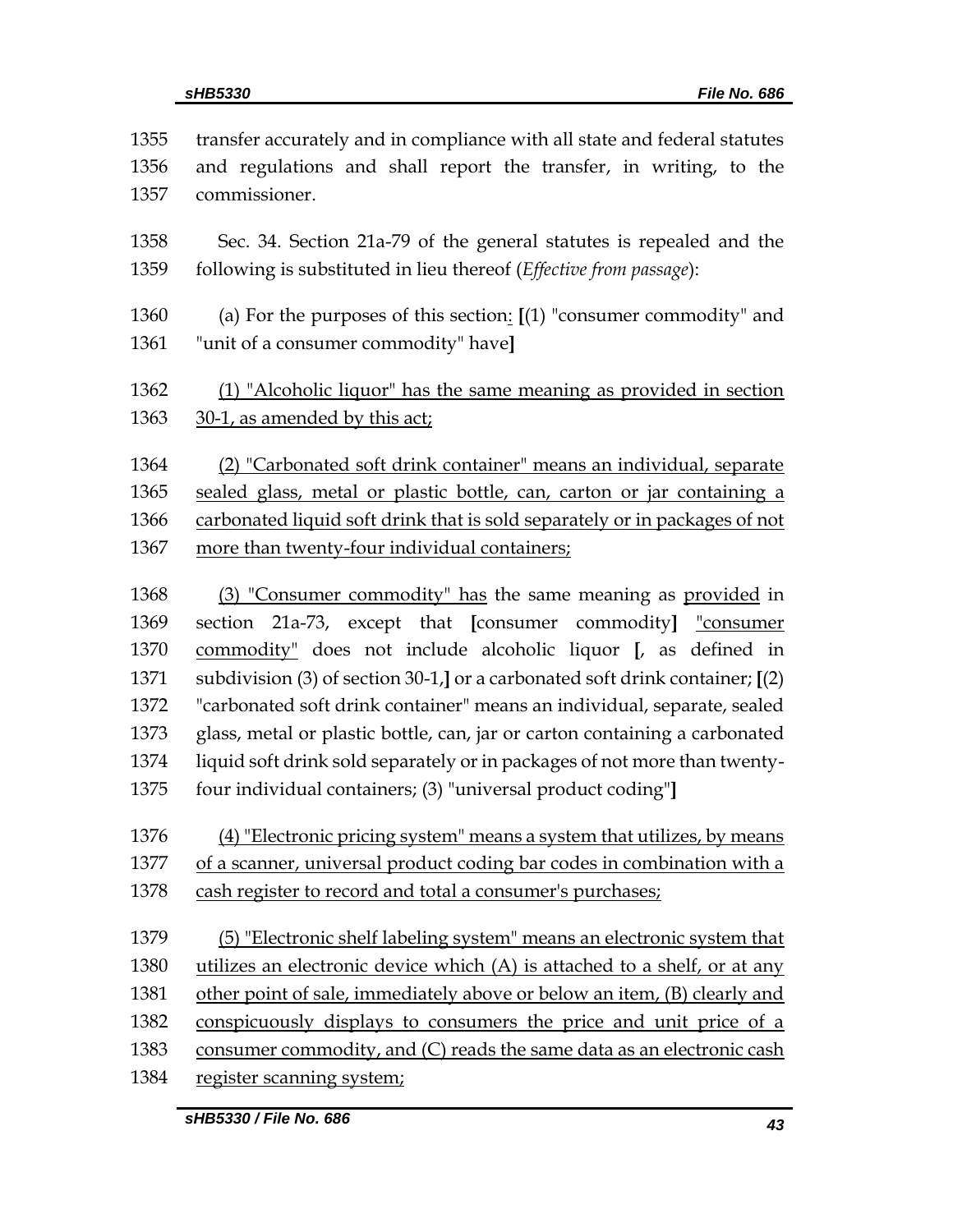|              | sHB5330<br>File No. 686                                                                   |
|--------------|-------------------------------------------------------------------------------------------|
| 1385         | (6) "End cap display" means a location in a retail sales area that is at                  |
| 1386         | the immediate end of an aisle;                                                            |
| 1387<br>1388 | "Unit of a consumer commodity" has the same meaning as<br>provided in section 21a-73; and |
|              |                                                                                           |
| 1389         | (8) "Universal product coding" means any system of coding that                            |
| 1390         | entails electronic pricing. $[$ ; (4) an electronic shelf labeling system is an           |
| 1391         | electronic system that utilizes an electronic device attached to the shelf                |
| 1392         | or at any other point of sale, immediately below or above the item, that                  |
| 1393         | conspicuously and clearly displays to the consumer the unit price and                     |
| 1394         | the price of the consumer commodity. Such electronic shelf labeling                       |
| 1395         | system reads the exact same data as the electronic cash register scanning                 |
| 1396         | system; and (5) an electronic pricing system is a system that utilizes the                |
| 1397         | universal product coding bar code by means of a scanner in combination                    |
| 1398         | with the cash register to record and total a customer's purchases.]                       |
| 1399         | (b) (1) (A) Any person $w$ ho, or association, corporation, firm $\left[ \right]$ or      |
| 1400         | partnership [, association or corporation] that, [utilizes] uses universal                |
| 1401         | product coding [in totaling] to total a retail [customer's] consumer's                    |
| 1402         | purchases shall mark, or cause to be marked, each consumer commodity                      |
| 1403         | that bears a [Universal Product Code] universal product code with [its]                   |
| 1404         | such consumer commodity's retail price.                                                   |
|              |                                                                                           |
| 1405         | Any person who, or association, corporation, firm<br>(B)<br>L<br>or                       |
| 1406         | partnership [, association or corporation] that, [utilizes] uses an                       |
| 1407         | electronic pricing system [in totaling] to total a retail consumer's                      |
| 1408         | purchases shall provide [each] to such consumer [with] an item-by-item                    |
| 1409         | digital display, plainly visible to [the] such consumer as each universal                 |
| 1410         | [pricing] product code is scanned, of the price of each carbonated soft                   |
| 1411         | drink container or consumer commodity, [or carbonated soft drink                          |
| 1412         | container,] or both, which such consumer has selected for purchase [by                    |
| 1413         | such consumer prior to accepting] before such person, association,                        |
| 1414         | corporation, firm or partnership accepts payment from such consumer                       |
| 1415         | for such carbonated soft drink container or consumer commodity, or                        |
| 1416         | [container] both. The provisions of this subparagraph [do] shall not be                   |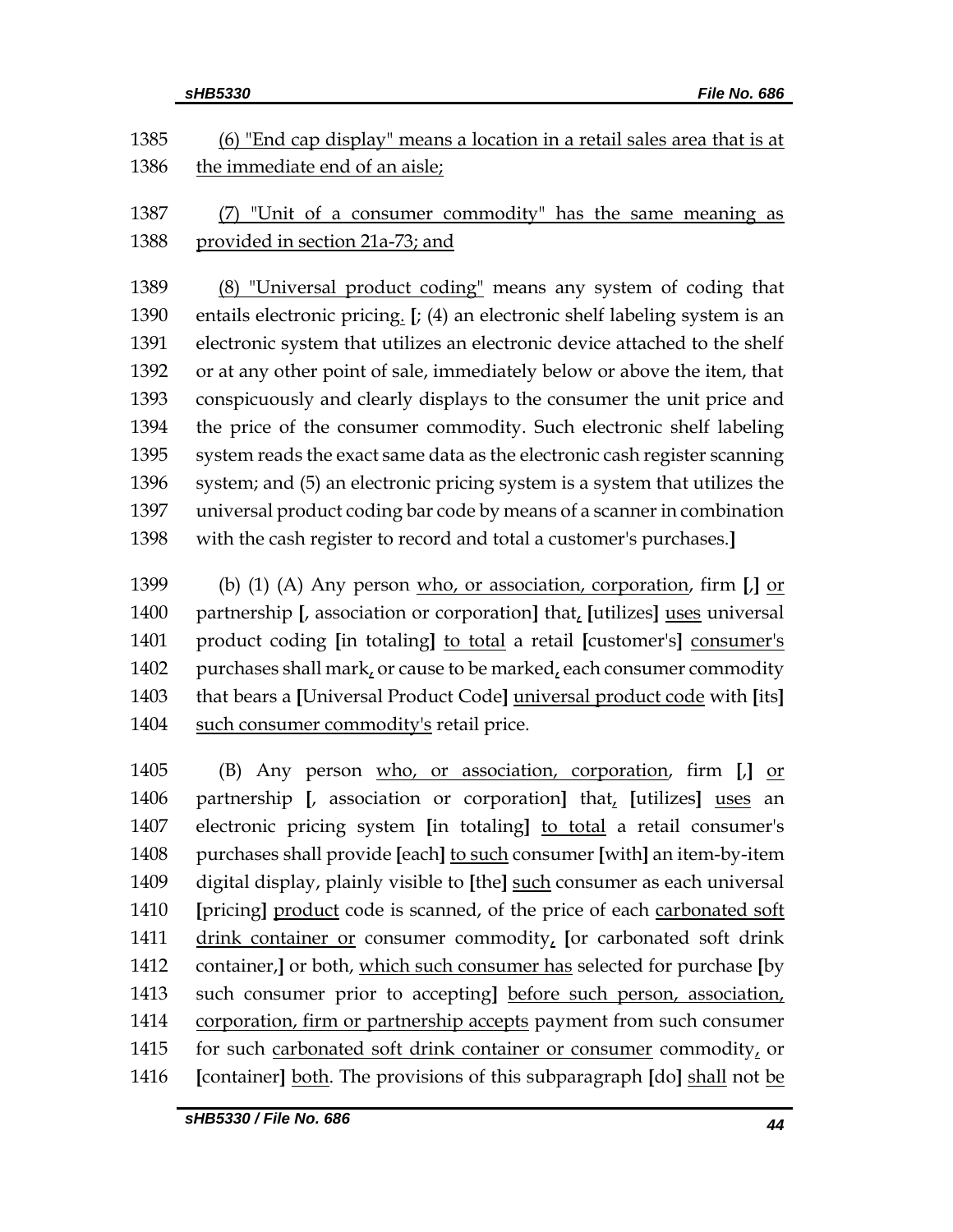1417 construed to apply to any person who, or association, corporation, firm **[**,**]** or partnership **[**, association or corporation**]** that, is operating in a retail sales area of not more than ten thousand square feet.

 (2) The provisions of subparagraph (A) of subdivision (1) of this subsection shall not apply if **[**:**]** (A) **[**The**]** the Commissioner of Consumer Protection, by regulation, allows for the **[**utilization**]** use of electronic shelf labeling systems, **[**;**]** (B) **[**a retailer is granted**]** the commissioner grants to a person, association, corporation, firm or partnership approval to **[**utilize**]** use an electronic shelf labeling system, **[**by the commissioner;**]** (C) the **[**retailer has demonstrated**]** person, association, corporation, firm or partnership demonstrates, to the commissioner's satisfaction, **[**of the commissioner**]** that such electronic shelf labeling system is supported by an electronic pricing system that **[**utilizes**]** uses universal product coding **[**in totaling**]** to total a retail **[**customer's**]** consumer's purchases, **[**;**]** and (D) **[**the retailer**]** such person, association, corporation, firm or partnership has received the commissioner's approval for such an electronic pricing system. **[**by the commissioner.**]**

 (3) The provisions of subparagraph (A) of subdivision (1) of this subsection shall not apply to a person, association, corporation, firm or partnership if **[**:**]** (A) **[**The retailer has met**]** the conditions **[**of**]** established in subdivision (2) of this subsection **[**;**]** have been satisfied, and (B) the **[**retailer**]** person, association, corporation, firm or partnership has received the Commissioner of Consumer Protection's permission **[**by the commissioner**]** to suspend implementation of the electronic pricing system for a period, not to exceed thirty days, **[**in order to allow the retailer**]** to enable such person, association, corporation, firm or partnership, or an agent acting on behalf of **[**the retailer**]** such person, association, corporation, firm or partnership, to **[**reset,**]** remodel, repair, reset or otherwise modify such electronic pricing system at the retail establishment.

 (4) The provisions of subparagraph (A) of subdivision (1) of this subsection shall not apply to a person, association, corporation, firm or partnership if **[**:**]** (A) **[**The retailer**]** the person, association, corporation,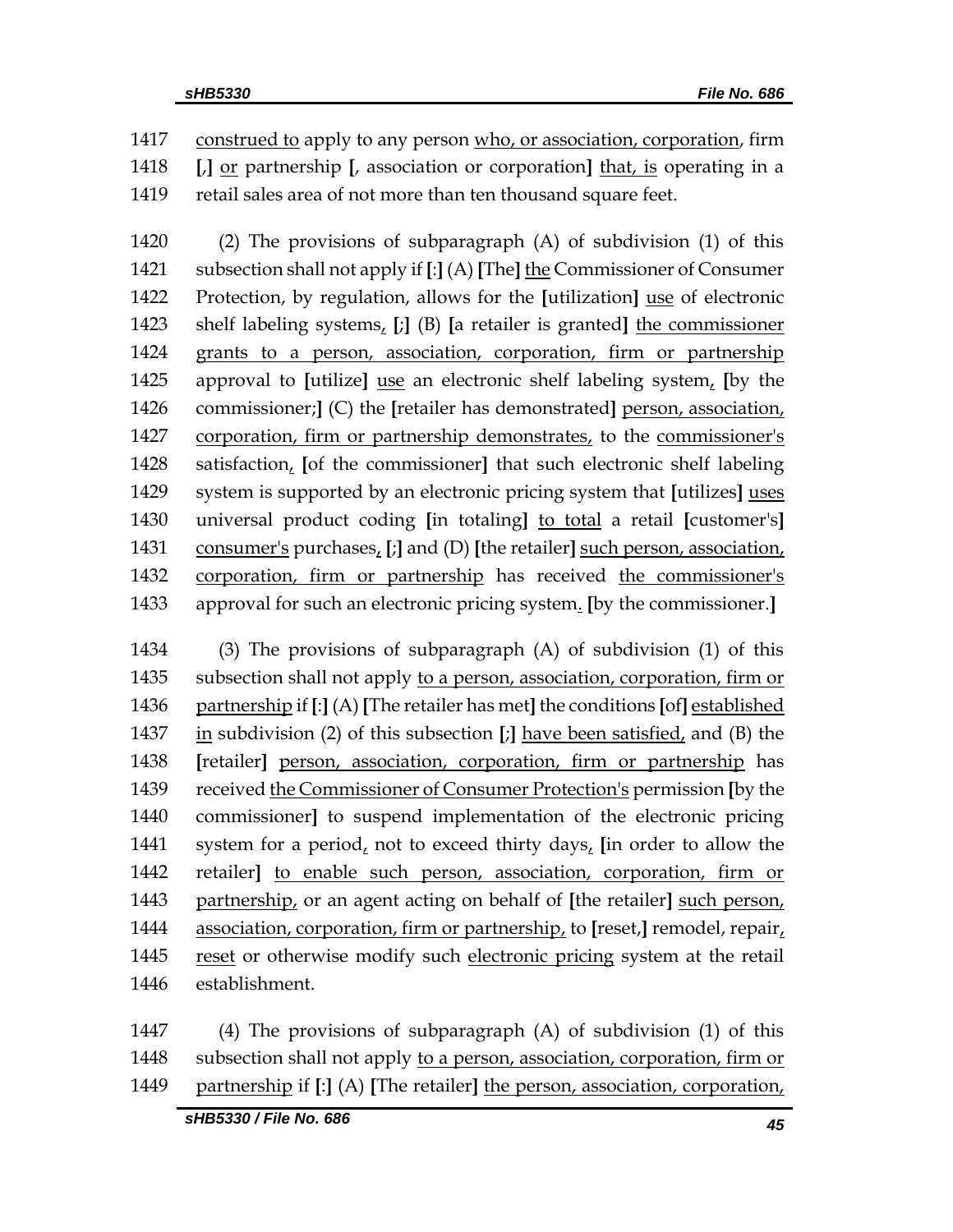firm or partnership applies for, and **[**is approved for**]** the Commissioner of Consumer Protection approves, an exemption **[**by the Commissioner of Consumer Protection**]** for such person, association, corporation, firm or partnership, (B) **[**the retailer**]** such person, association, corporation, firm or partnership demonstrates, to the commissioner's satisfaction, **[**of the commissioner**]** that **[**the retailer**]** such person, association, corporation, firm or partnership has achieved price scanner accuracy of at least ninety-eight per cent, as determined by the latest version of the National Institute of Standards and Technology Handbook 130, "Examination Procedures for Price Verification", as adopted by The National Conference on Weights and Measures, **[**",**]** (C) **[**the retailer**]** such person, association, corporation, firm or partnership pays an application fee, to be used to offset annual inspection costs, of three hundred fifteen dollars, if the premises consists of less than twenty 1464 thousand square feet of retail space, [and] <u>or</u> six hundred twenty-five dollars, if the premises consists of at least twenty thousand square feet **[**or more**]** of retail space, (D) **[**the retailer**]** such person, association, corporation, firm or partnership makes available a consumer price test 1468 scanner that is approved by the commissioner and located prominently in an easily accessible location for each twelve thousand square feet of retail floor space, or fraction thereof, and (E) price accuracy inspections resulting in less than ninety-eight per cent price scanner accuracy are reinspected, without penalty, and **[**the retailer**]** such person, association, corporation, firm or partnership pays a two-hundred-fifty-dollar reinspection fee.

 (5) Notwithstanding any provision of this subsection, consumer commodities that are offered for sale and **[**that are**]** located on an end cap display within the retail sales area **[**are**]** shall not be subject to the requirements **[**specified under**]** established in this subsection, provided 1479 any information that would otherwise have been made available to a consumer pursuant to this section is clearly and conspicuously posted on or adjacent to such end cap. **[**For purposes of this subdivision, "end cap display" means the location in the retail sales area that is at the immediate end of an aisle.**]**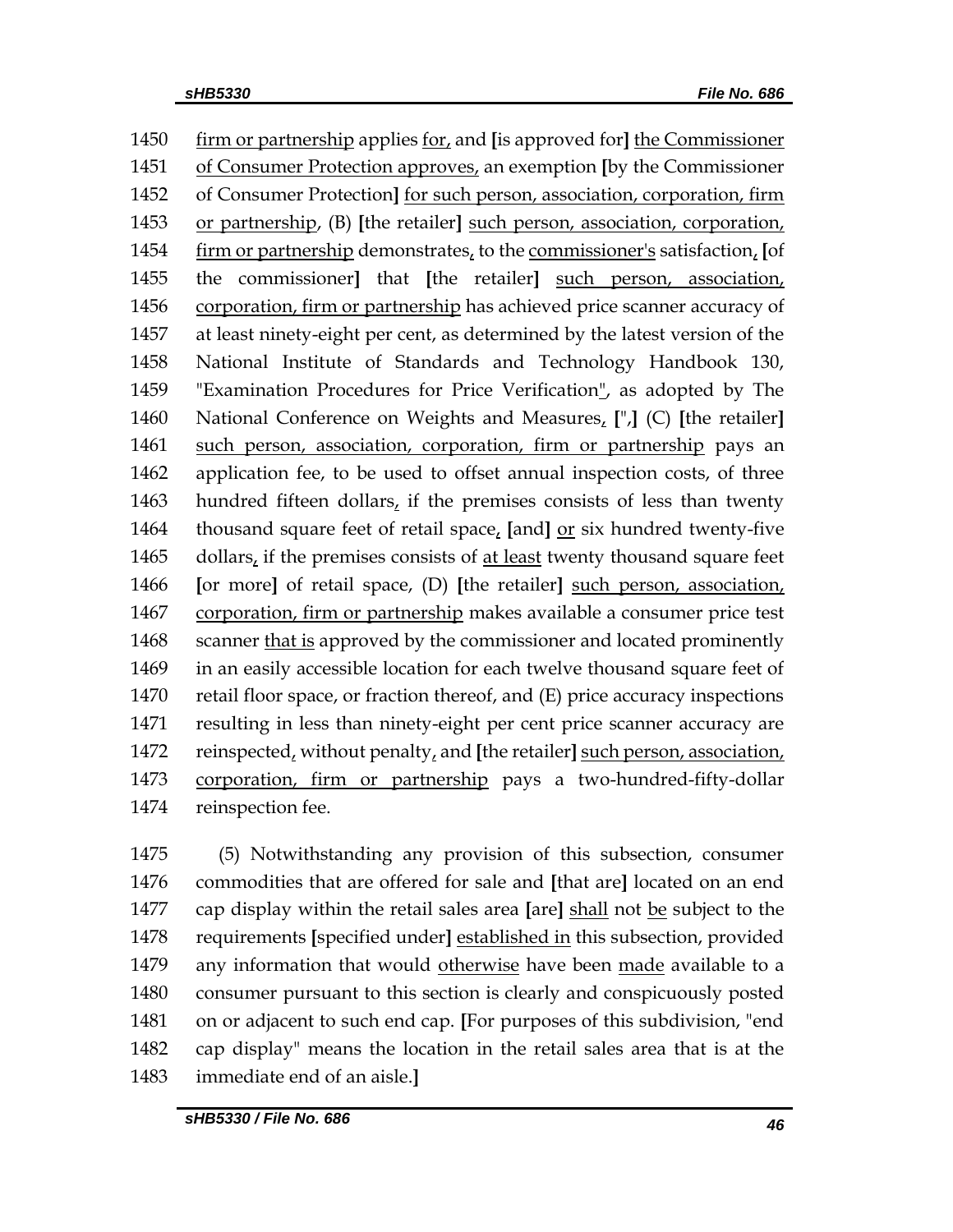(6) Consumer commodities that are advertised in a publicly 1485 circulated printed form as being offered for sale at a reduced retail price for a minimum seven-day period need not be individually marked at such reduced retail price, provided such consumer commodities are individually marked with their regular retail price and a conspicuous sign **[**is**]** adjacent to such consumer commodities **[**, which sign**]** discloses **[**:**]** (A) **[**The**]** such reduced retail price and **[**its**]** the unit price **[**;**]** of such consumer commodities, and (B) a statement disclosing that **[**the item**]** the cashier will **[**be**]** electronically **[**priced**]** price such consumer commodities at **[**the**]** such reduced price. **[**by the cashier.**]**

 (7) **[**If**]** (A) Except as provided in subparagraph (B) of this subdivision, if a consumer commodity is offered for sale and **[**its**]** the consumer commodity's electronic price is higher than the posted price, then one item of such consumer commodity, up to a value of twenty dollars, shall be given to the consumer at no cost to the consumer. A conspicuous sign shall adequately disclose to the consumer that in the event the electronic price is higher than the posted retail price, one item of such consumer commodity shall be given to the **[**customer**]** consumer at no cost to the consumer.

 (B) The provisions of subparagraph (A) of this subdivision shall not apply to a person, association, corporation, firm or partnership in cases where the person, association, corporation, firm or partnership (i) improperly fails to redeem a digital or paper coupon which, if properly redeemed, would reduce the price of a consumer commodity, or (ii) fails to remove a sign adjoining a consumer commodity and disclosing a time-limited reduced price for the consumer commodity after the time 1510 period specified for such reduced price has expired.

 (8) If a consumer presents a digital or paper coupon which, if properly redeemed, would reduce the price of a consumer commodity and the person, association, corporation, firm or partnership fails to properly redeem such coupon, such person, association, corporation, firm or partnership shall provide to the consumer a refund in an amount that is equal to the value of such coupon. If a person, association,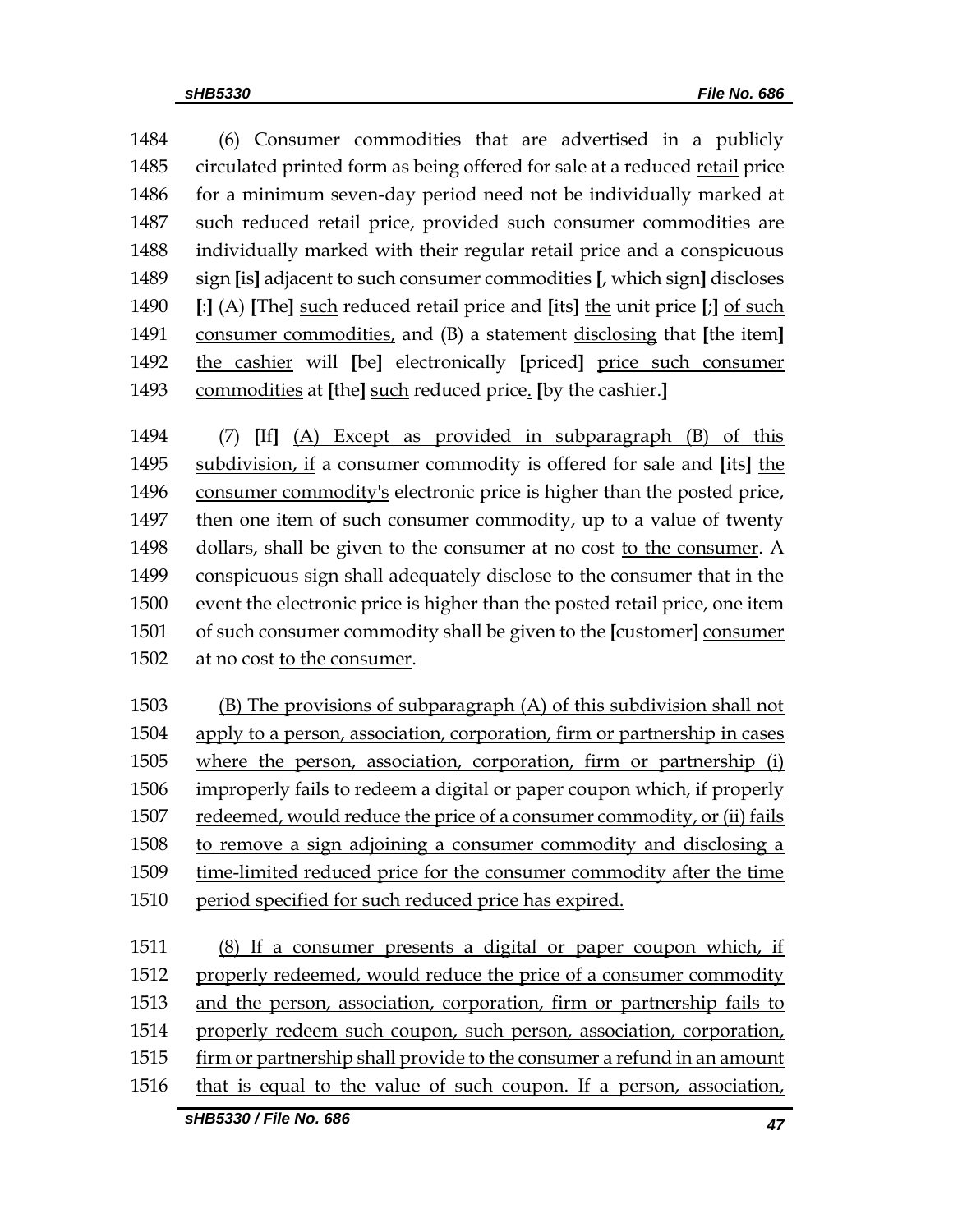1517 corporation, firm or partnership offers a consumer commodity for sale

1518 at a reduced price for a specified time period, and a sign disclosing such

- 1519 reduced price remains adjacent to the consumer commodity following
- expiration of such time period, the person, association, corporation, firm
- or partnership shall only require a consumer to pay the reduced price
- disclosed in such sign for such consumer commodity.

 (c) (1) The Commissioner of Consumer Protection may adopt regulations, in accordance with the provisions of chapter 54, concerning 1525 the marking of prices, and use of universal product coding, on each unit of a consumer commodity.

 (2) The Commissioner of Consumer Protection may adopt regulations, in accordance with the provisions of chapter 54, designating not more than twelve consumer commodities that need not be marked in accordance with the provisions of subdivision (1) of subsection (b) of this section and specifying the method of providing adequate disclosure to consumers to **[**insure**]** ensure that the electronic pricing of the designated consumer commodities is accurate. The commissioner may also establish, by regulation, methods to protect consumers against electronic pricing errors of such designated consumer commodities and to **[**insure**]** ensure that the electronic prices of such designated consumer commodities are accurate. Among the methods that the commissioner may consider are conditions similar to those set forth in subdivision (5) of subsection (b) of this section.

 (d) The Commissioner of Consumer Protection, after providing notice and conducting a hearing in accordance with the provisions of chapter 54, may issue a warning citation to, or impose a civil penalty of not more than one hundred dollars for the first offense and not more than five hundred dollars for each subsequent offense on, any person **[**,**]** who, or association, corporation, firm **[**,**]** or partnership **[**, association or corporation**]** that, violates any provision of subsection (b) of this section, or any regulation adopted pursuant to subsection (c) of this section. Any person who, or association, corporation, firm **[**,**]** or partnership **[**, association or corporation**]** that, violates any provision of subsection (b)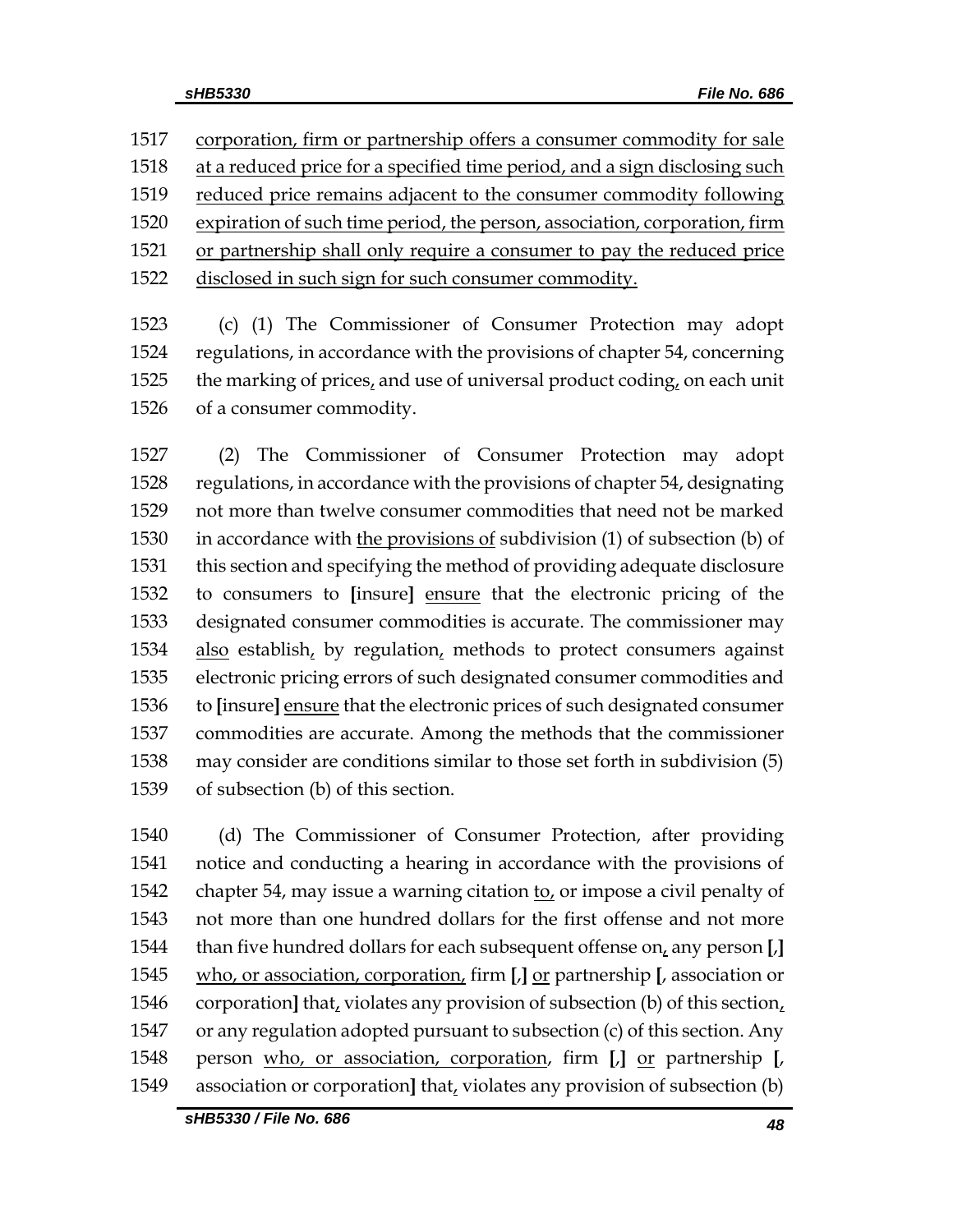of this section, or any regulation adopted pursuant to subsection (c) of this section, shall be fined not more than two hundred dollars for the first offense and not more than one thousand dollars for each subsequent offense. Each violation with respect to all units of a particular consumer commodity on any single day shall be deemed a single offense.

 Sec. 35. Section 21a-79b of the general statutes is repealed and the following is substituted in lieu thereof (*Effective from passage*):

1558 (a) For the purposes of this section, "consumer commodity" has the same meaning as provided in section **[**21a-73, except that "consumer commodity" does not include alcoholic liquor, as defined in subdivision (3) of section 30-1, or a carbonated soft drink container**]** 21a-79, as amended by this act.

 (b) (1) Notwithstanding the provisions of section 21a-79, as amended by this act, and except as provided in subdivision (2) of this subsection, if a retailer offers to a consumer a consumer commodity, including, but not limited to, **[**fruits**]** any fruit or **[**vegetables**]** vegetable weighed at the point of sale, **[**is offered for sale by a retailer**]** and **[**its**]** the price of the consumer commodity to the consumer at the point of sale is **[**higher**]** greater than the **[**posted or**]** advertised or posted retail price for such consumer commodity, **[**then**]** such retailer shall give such consumer commodity **[**, up to a value of twenty dollars, shall be given**]** to **[**the**]** 1572 such consumer, at no cost to such consumer, if the value of such consumer commodity is not more than twenty dollars. **[**A conspicuous**]** Retailers shall post a sign, **[**shall**]** in a conspicuous location, which adequately **[**disclose**]** discloses to **[**the consumer**]** consumers that in the event **[**such**]** the retail price of a consumer commodity is **[**higher**]** greater than the **[**posted or**]** advertised or posted retail price **[**,**]** for the consumer commodity, the retailer shall give such consumer commodity **[**shall be given**]** to the **[**customer**]** consumer at no cost to the consumer.

 (2) The provisions of subdivision (1) of this subsection shall not apply to a retailer if the retailer (A) improperly fails to redeem a digital or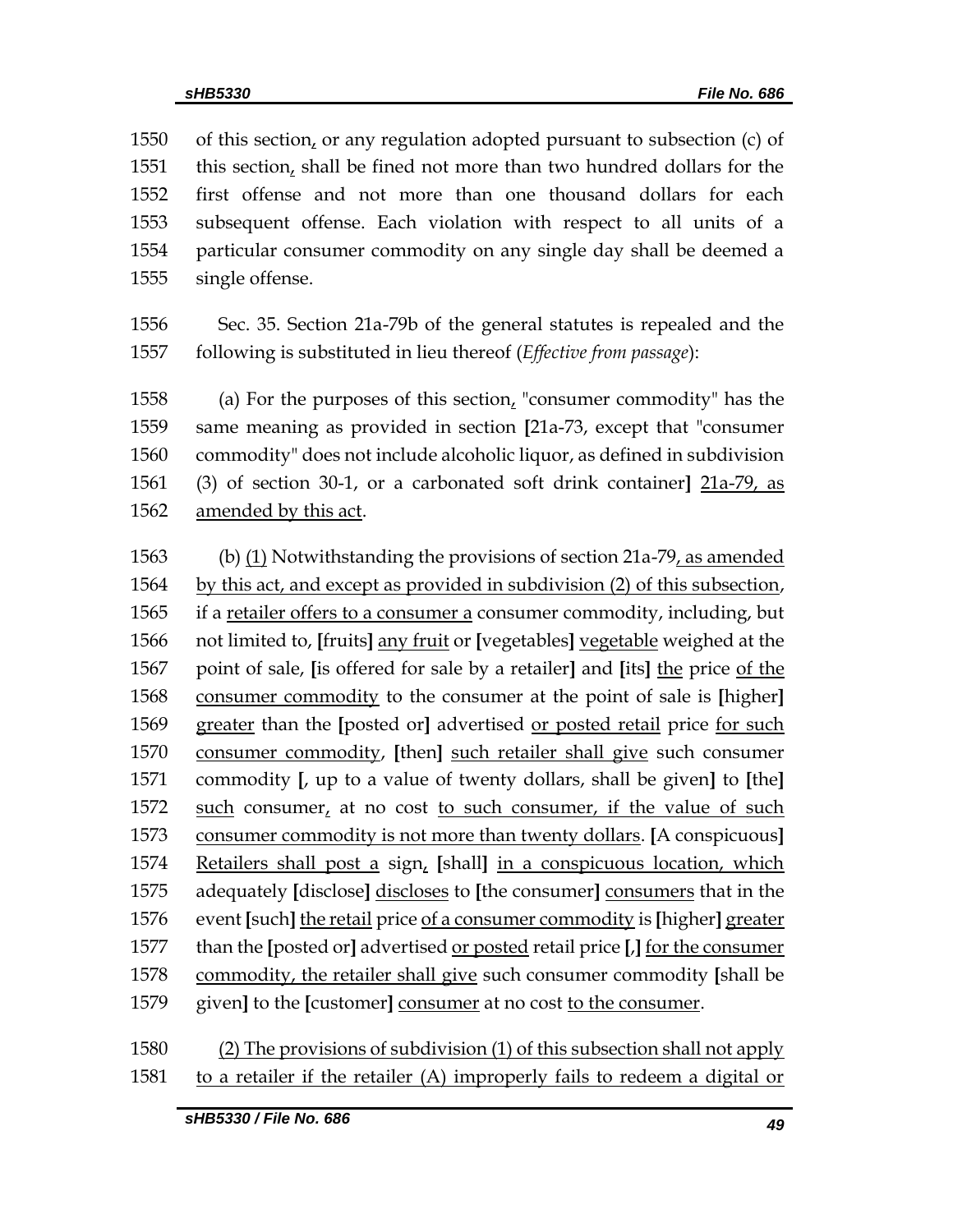1582 paper coupon which, if properly redeemed, would reduce the price of a consumer commodity, or (B) fails to remove a sign adjoining a consumer commodity and disclosing a time-limited reduced price for the consumer commodity after the time period specified for such reduced price has expired.

 (c) Notwithstanding the provisions of section 21-79 and except as provided in subsection (b) of this section, if a consumer presents a digital or paper coupon which, if properly redeemed, would reduce the price of a consumer commodity, including, but not limited to, any fruit or vegetable weighed at the point of sale, and the retailer fails to properly redeem such coupon, such retailer shall provide to the consumer a refund in an amount that is equal to the value of such coupon. If a retailer offers a consumer commodity, including, but not limited to, any fruit or vegetable weighed at the point of sale, for sale at a reduced price for a specified time period, and a sign disclosing such reduced price remains adjacent to the consumer commodity after expiration of such time period, the retailer shall only require a consumer to pay the reduced price disclosed in such sign for such consumer commodity.

 **[**(c)**]** (d) The Commissioner of Consumer Protection, after providing notice and conducting a hearing in accordance with the provisions of chapter 54, may issue a warning citation to, or impose a civil penalty of not more than one hundred dollars for the first offense and not more than five hundred dollars for each subsequent offense on, any person who, or association, corporation, firm **[**,**]** or partnership **[**, association or corporation**]** that, violates any provision of subsection (b) or (c) of this section. Each violation with respect to all units of a particular consumer commodity on any single day shall be deemed a single offense.

 **[**(d)**]** (e) The provisions of this section do not apply to any person, association, corporation, firm **[**,**]** or partnership **[**, association or corporation**]** operating in a retail sales area of not more than ten thousand square feet.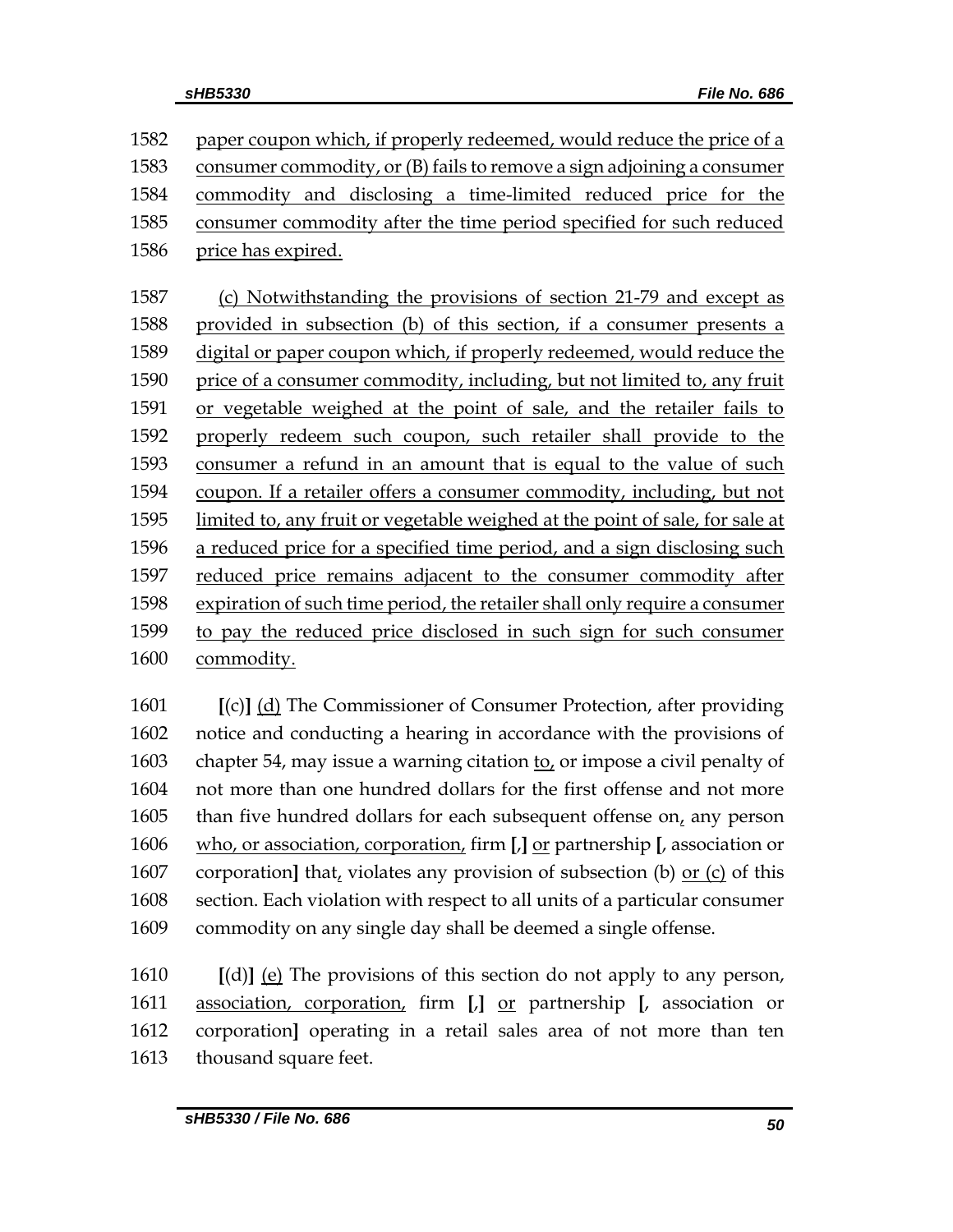|      | sHB5330 / File No. 686<br>51                                                |
|------|-----------------------------------------------------------------------------|
| 1645 | holder in a transaction to receive services or lease, purchase or rent      |
| 1644 | issued, with or without a fee, to a holder, and (ii) may be used by the     |
| 1643 | $(3)$ "Credit card" (A) means any card, device or instrument that (i) is    |
| 1642 | commodity or thing.                                                         |
| 1641 | such services or lease, purchase or rent any such property, article,        |
| 1640 | device or instrument, and (ii) may be used in a transaction to receive      |
| 1639 | software application that (i) is used to store a digital form of such card, |
| 1638 | commodity or thing of value, and (B) includes, but is not limited to, any   |
| 1637 | intangible personal, real or mixed property, or any other article,          |
| 1636 | transaction to receive services or lease, purchase or rent tangible or      |
| 1635 | card, device or instrument, and (ii) may be used by the holder in a         |
| 1634 | the end of each standard billing cycle established by the issuer of such    |
| 1633 | the full outstanding balance due on such card, device or instrument at      |
| 1632 | issued, with or without a fee, to a holder and requires the holder to pay   |
| 1631 | (2) "Charge card" (A) means any card, device or instrument that (i) is      |
|      |                                                                             |
| 1630 | furnishing transportation, travel or vacation services.                     |
| 1629 | common carrier, or (iii) any person engaged in the business of              |
| 1628 | (B) "Agent" does not mean (i) a common carrier, (ii) an employee of a       |
| 1627 | cruise travel products or services.                                         |
| 1626 | association that operates exclusively as an agent for cruise lines to sell  |
| 1625 | travel or vacation services, and (III) any member of a cruise line          |
| 1624 | person who is engaged in the business of furnishing transportation,         |
| 1623 | transportation, travel or vacation arrangements on behalf of another        |
| 1622 | as an agent by a common carrier, (II) any person who sells                  |
| 1621 | (ii) includes, but is not limited to, (I) any person who is duly appointed  |
| 1620 | article, commodity or thing of value, on behalf of another person, and      |
| 1619 | tangible or intangible personal, real or mixed property, or any other       |
| 1618 | distribution of services by another person, or (II) leases, rents or sells  |
| 1617 | (1) (A) "Agent" (i) means any person who (I) arranges for the               |
| 1616 | (a) For the purposes of this section:                                       |
| 1615 | following is substituted in lieu thereof (Effective from passage):          |
| 1614 | Sec. 36. Section 42-133ff of the general statutes is repealed and the       |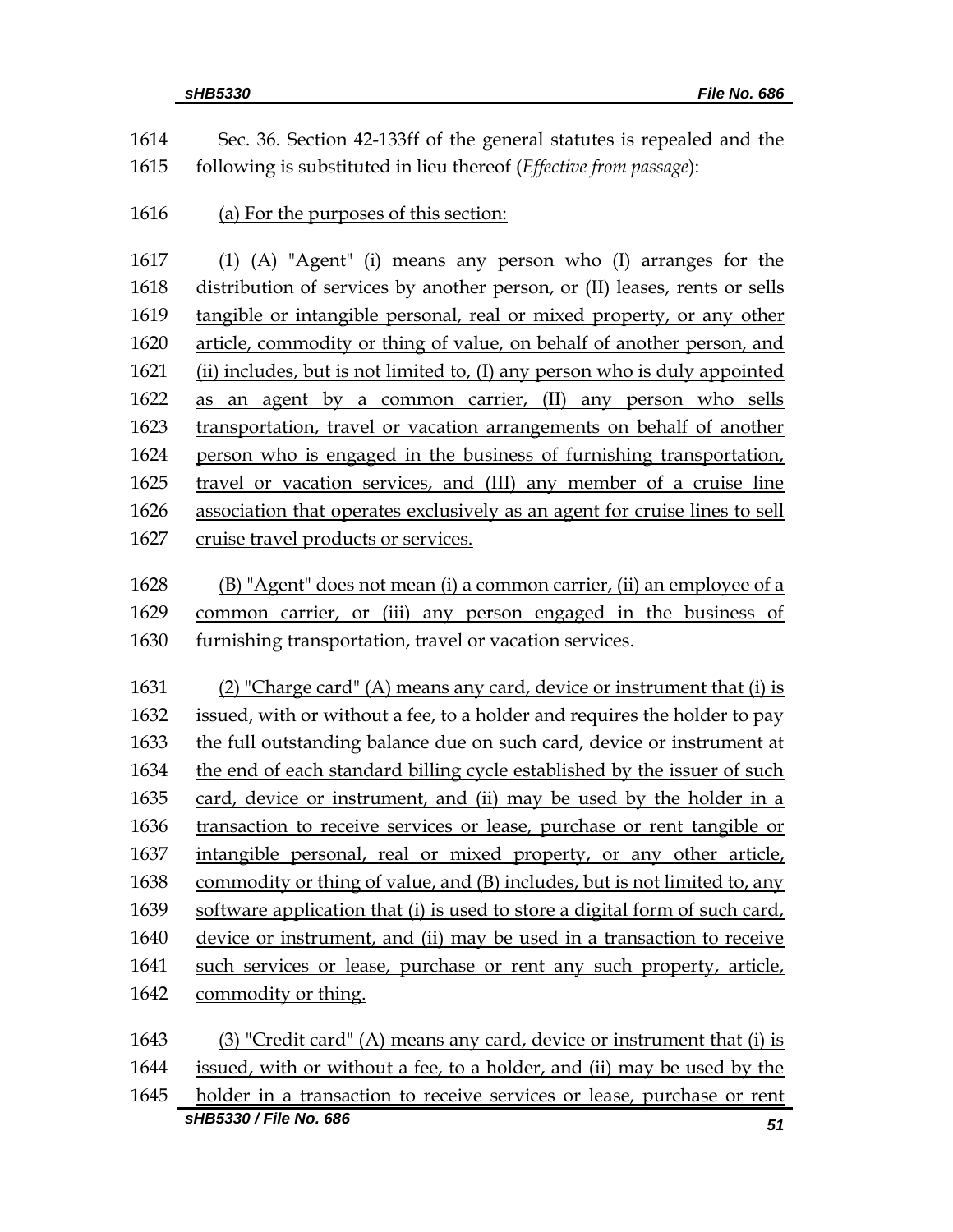tangible or intangible personal, real or mixed property, or any other article, commodity or thing of value on credit, regardless of whether such card, device or instrument is known as a credit card, credit plate or by any other name, and (B) includes, but is not limited to, any software application that (i) is used to store a digital form of such card, device or instrument, and (ii) may be used in a transaction to receive such services or lease, purchase or rent any such property, article, commodity or thing on credit. (4) (A) "Debit card" (i) means any card, code, device or other means of access, or any combination thereof, that (I) is authorized or issued for use to debit an asset account held, directly or indirectly, by a financial institution, and (II) may be used in a transaction to receive services or lease, purchase or rent tangible or intangible personal, real or mixed property, or any other article, commodity or thing of value regardless of whether such card, code, device, means or combination is known as a debit card, and (ii) includes, but is not limited to, (I) any software application that is used to store a digital form of such card, code, device or other means of access, or any combination thereof, that may be used in a transaction to receive such services or lease, purchase or rent any such property, article, commodity or thing, and (II) any cards, codes, devices or other means of access, or any combination thereof, commonly known as automated teller machine cards and payroll cards. (B) "Debit card" does not mean (i) a check, draft or similar paper instrument, or (ii) any electronic representation of such check, draft or instrument. (5) "Person" means any natural person, corporation, incorporated or unincorporated association, limited liability company, partnership, trust or other legal entity. (6) "Surcharge" means any additional charge or fee that increases the 1675 total amount of a transaction for the privilege of using a particular form of payment.

*sHB5330 / File No. 686 52* (7) (A) "Transaction" means distribution by one person to another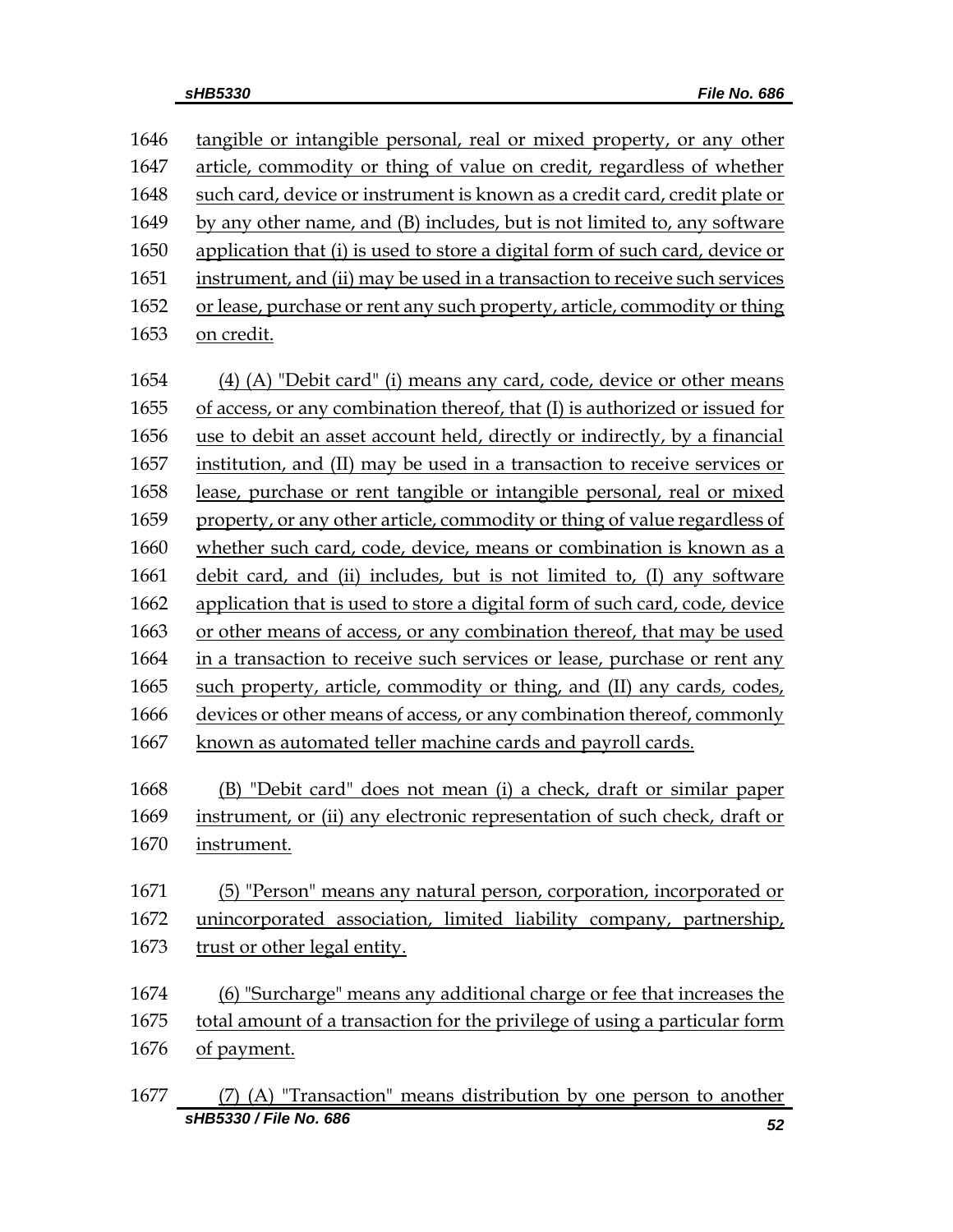1678 person of any service, or the lease, rental or sale by one person of any tangible or intangible personal, real or mixed property, or any other article, commodity or thing of value to another person, for a certain price.

 (B) "Transaction" does not mean payment of any (i) fees, costs, fines or other charges to a state agency authorized by the Secretary of the Office of Policy and Management under section 1-1j, (ii) taxes, penalties, interest and fees allowed by the Commissioner of Revenue Services in accordance with section 12-39r, (iii) taxes, penalties, interest and fees, or other charges, to a municipality in accordance with section 12-141a, (iv) fees, costs, fines or other charges to the Judicial Branch in accordance with section 51-193b, or (v) sum pursuant to any other provision of the general statutes or regulation of Connecticut state agencies.

 **[**(a)**]** (b) No **[**seller**]** person may impose a surcharge **[**on a buyer who elects to use any method of payment, including, but not limited to, cash, check, credit card or electronic means, in**]** on any **[**sales**]** transaction.

 **[**(b) Any seller who accepts or offers to accept a bank credit card bearing a trade name as a means of payment shall accept any bank credit card bearing such trade name presented by a cardholder, notwithstanding the identity of the card issuer. For the purposes of this subsection, "bank credit card" means any credit card issued by a bank, savings bank, savings and loan association or credit union.**]**

 (c) (1) Nothing in this section shall prohibit any **[**seller**]** person from offering a discount **[**to a buyer**]** on any transaction to induce **[**such buyer to pay**]** payment by cash, check, debit card **[**, check**]** or similar means rather than by charge card or credit card. No person may offer any such discount unless such person posts a notice disclosing such discount. Such person shall clearly and conspicuously (A) post such notice on such person's premises if such person conducts transactions in-person, (B) display such notice on the Internet web site or digital payment application before completing any online transaction or transaction that is processed by way of such digital payment application, and (C)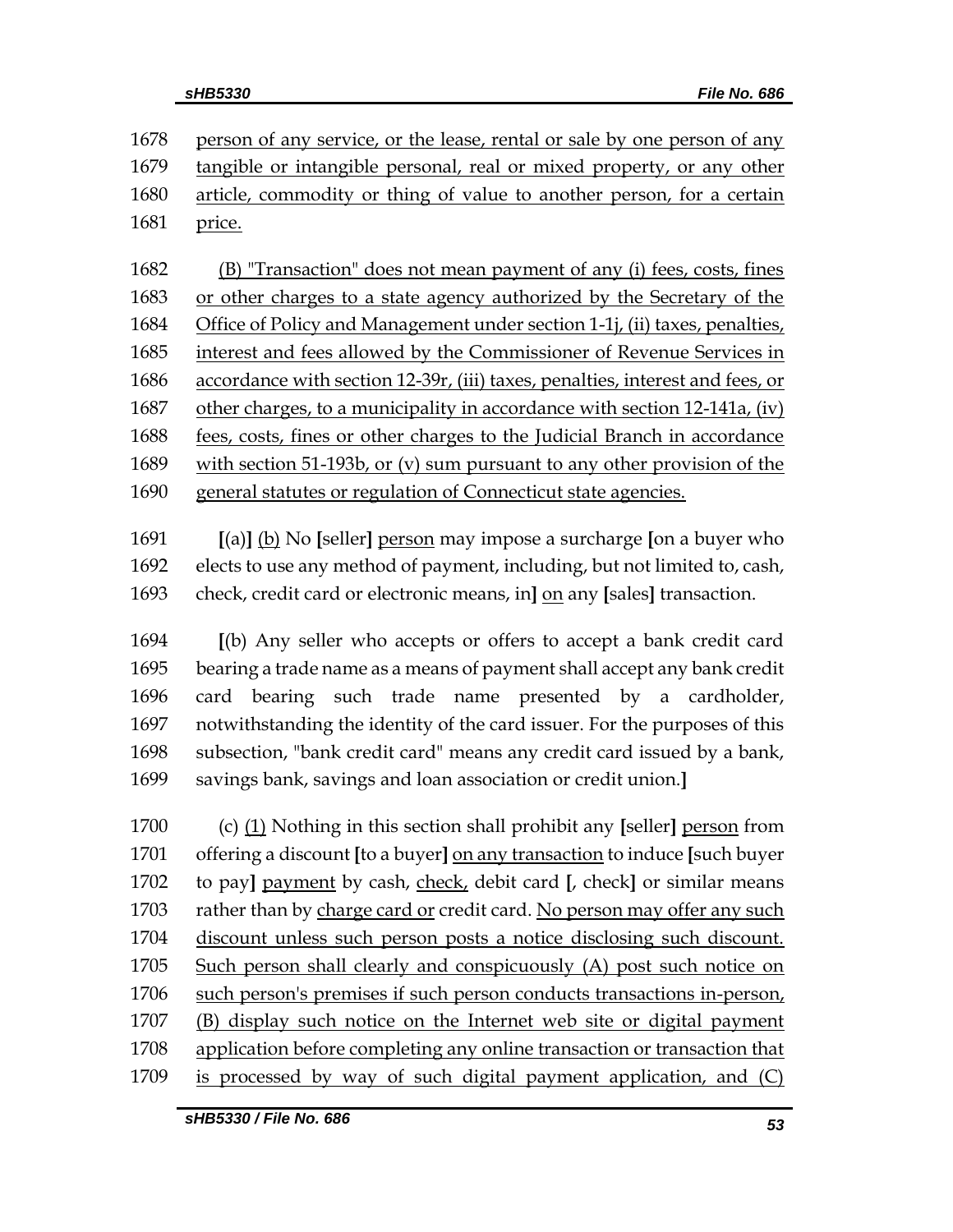1710 verbally provide such notice before completing any oral transaction, 1711 including, but not limited to, any telephonic transaction.

 (2) In furtherance of the legislative findings contained in section 42- 133j, no existing or future agreement or contract **[**or agreement**]** shall prohibit a gasoline distributor or retailer **[**or distributor**]** from offering a discount to a buyer based upon the method **[**of payment by**]** such buyer uses to pay for such gasoline. Any provision in such **[**contract or**]** agreement or contract prohibiting such **[**retailer or**]** distributor or retailer from offering such discount is void and without effect **[**as**]** 1719 because such provision is contrary to public policy.

 **[**(d) Nothing in this section shall prohibit any seller from conditioning acceptance of a credit card on a buyer's minimum purchase. Each seller shall disclose any such minimum purchase policy orally or in writing at the point of purchase. For the purposes of this subsection, "at the point of purchase" includes, but is not limited to, at or on a cash register and in an advertisement or menu.

 (e) No provider of travel services may impose a surcharge on or reduce the commission paid to a travel agent who acts as an agent for such provider if the buyer uses a credit card to purchase such provider's travel services. A violation of any provision of this subsection shall be deemed an unfair or deceptive trade practice under subsection (a) of section 42-110b. As used in this subsection, "provider of travel services" means a person, firm or corporation engaged in the business of furnishing travel, transportation or vacation services, but does not include a travel agent, and "travel agent" means a person, firm, corporation or other entity that (1) is (A) a duly appointed agent of a common carrier, or (B) a member of a cruise line association and operates exclusively as an agent for cruise lines in the sale of cruise travel products or services, and (2) offers or sells travel, transportation or vacation arrangements as an agent for a provider of travel services, but does not include a common carrier or an employee of a common carrier.**]**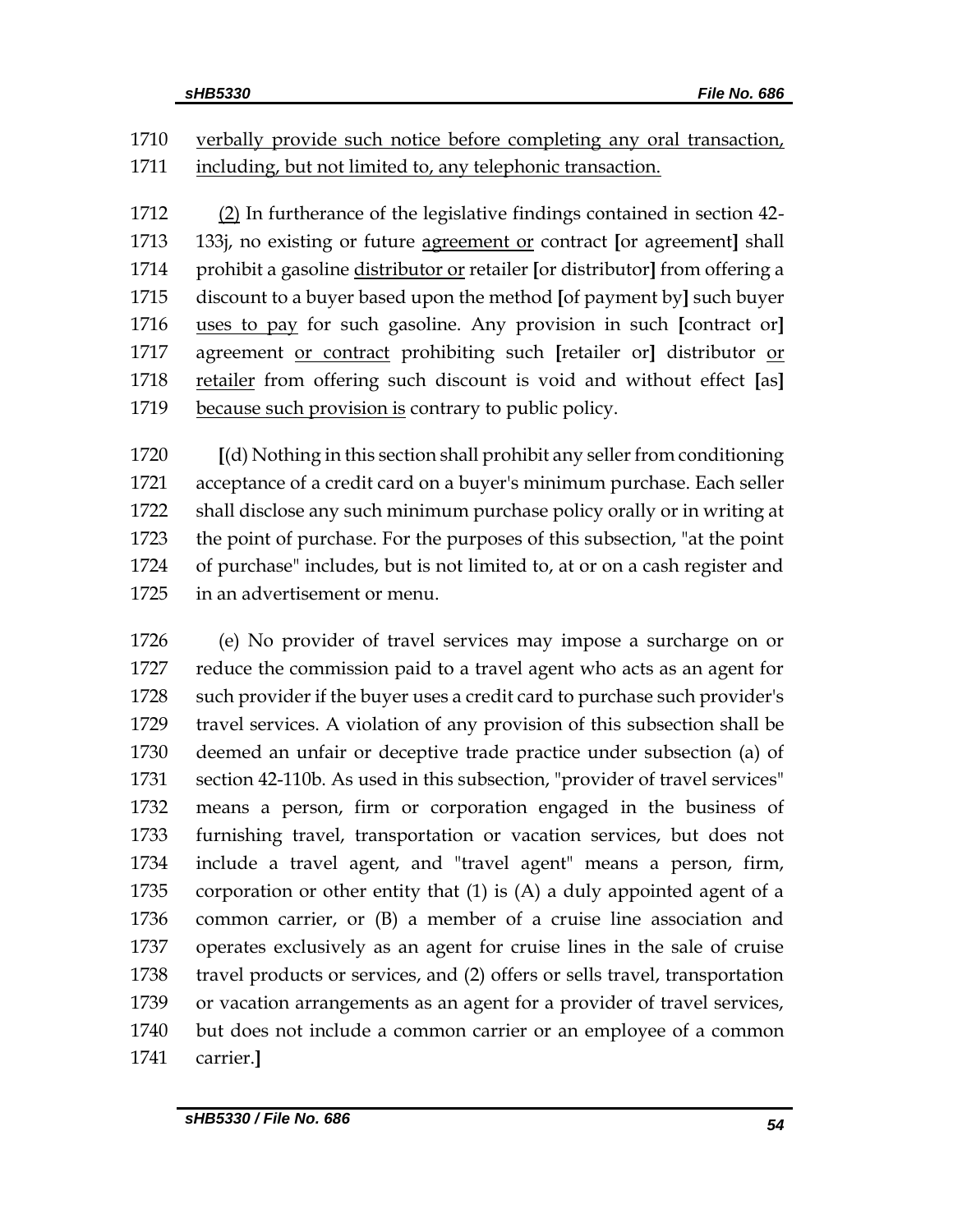| 1742 | (d) No person shall condition acceptance of a charge card or credit       |
|------|---------------------------------------------------------------------------|
| 1743 | card for a transaction on a requirement that the transaction be in a      |
| 1744 | minimum amount unless such person discloses such requirement. Such        |
| 1745 | person shall clearly and conspicuously (1) post such notice on such       |
| 1746 | person's premises if such person conducts transactions in-person, (2)     |
| 1747 | display such notice on the Internet web site or digital payment           |
| 1748 | application before completing any online transaction or transaction       |
| 1749 | processed by way of such digital payment application, and (3) verbally    |
| 1750 | provide such notice before completing any oral transaction, including,    |
| 1751 | but not limited to, any telephonic transaction.                           |
| 1752 | (e) No person may reduce the amount of any commission paid to an          |
| 1753 | agent for such person in a transaction because a charge card or credit    |
| 1754 | card was used to provide payment as part of such transaction.             |
| 1755 | (f) A violation of any provision of this section shall be deemed an       |
| 1756 | unfair or deceptive trade practice under subsection (a) of section 42-    |
| 1757 | 110b. The Commissioner of Consumer Protection may impose an               |
| 1758 | additional civil penalty for any violation of this section. The amount of |
| 1759 | such additional civil penalty shall not exceed five hundred dollars per   |
| 1760 | violation. Payments of such additional civil penalty shall be deposited   |
| 1761 | in the consumer protection enforcement account established in section     |
| 1762 | 21a-8a.                                                                   |
| 1763 | Commissioner<br>of Consumer Protection may<br>The<br>adopt<br>(g)         |
| 1764 | regulations, in accordance with the provisions of chapter 54, to          |
| 1765 | implement the provisions of this section.                                 |
| 1766 | Sec. 37. (NEW) (Effective July 1, 2022) Any contractor who is licensed    |
| 1767 | under chapter 393 of the general statutes and engaged to perform work     |
| 1768 | on a private residence, and any person who owns or controls a business    |
| 1769 | that is engaged to perform work on, or render services concerning, a      |
| 1770 | private residence through persons licensed under chapter 393 of the       |
| 1771 | general statutes to perform such work or render such services, shall      |
| 1772 | include in the invoice or work order for such work or services, provided  |
| 1773 | such invoice or work order is not signed by the consumer and therefore    |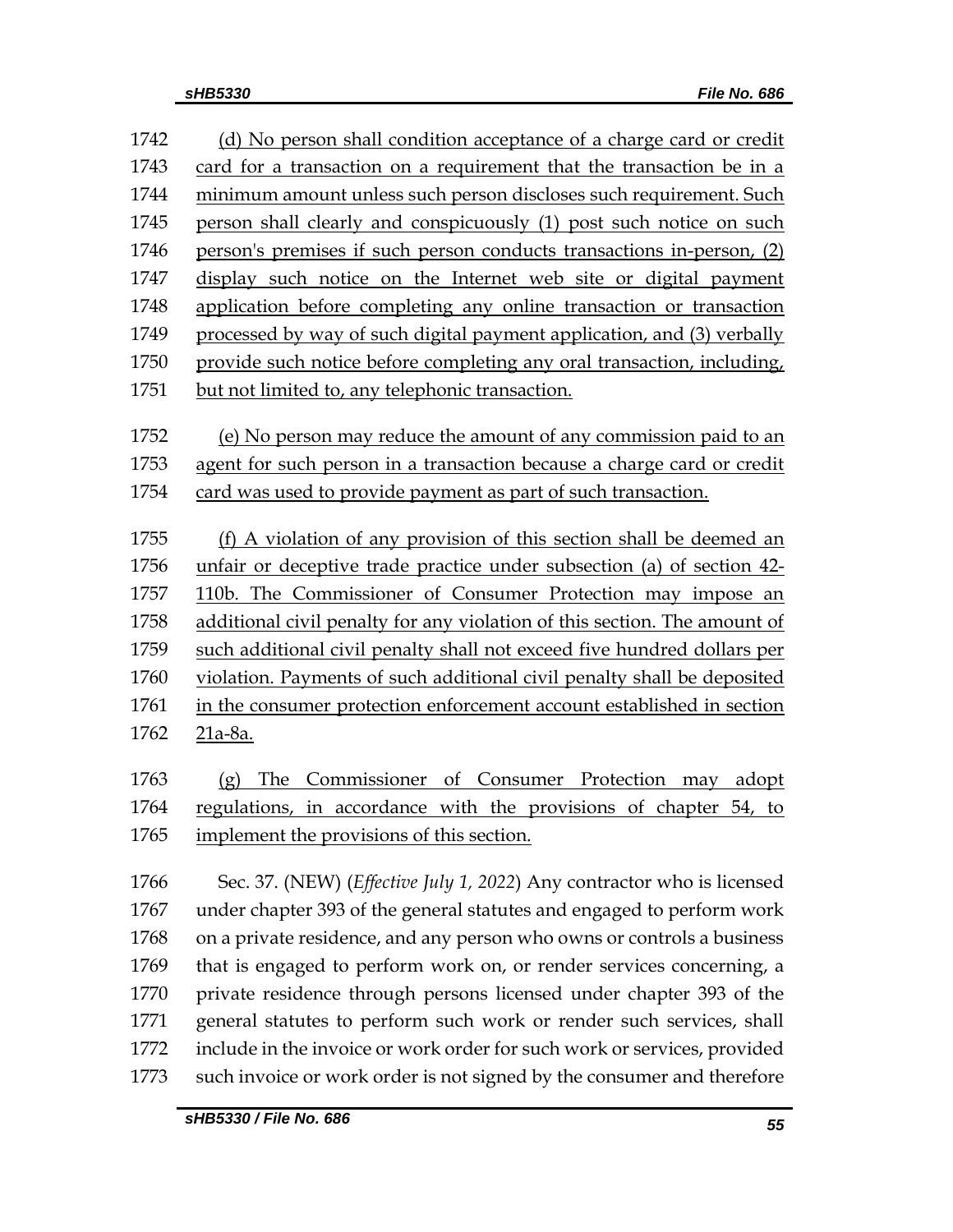may constitute a contract, when complete: (1) The full legal name and license number of such licensed contractor or the licensed contractor of record for such business for such work or services, which licensed contractor or licensed contractor of record is liable for the work of any individual who performs work on such contractor's behalf related to the invoiced work or services; (2) such licensed contractor's address or, in the case of a business, the business's address and phone number; (3) a description of such work or services; (4) the labor and material costs of such work or services; (5) the date or dates on which such work was performed or services were rendered; and (6) the complete name of each licensee who performed such work or rendered such services. For the purposes of this section, "private residence" has the same meaning as 1786 provided in section 20-419 of the general statutes. Sec. 38. Section 16a-17 of the general statutes is repealed and the following is substituted in lieu thereof (*Effective from passage*): (a) As used in this section and sections **[**16a-17**]** 16a-18 to 16a-20, inclusive: **[**(1) "Fuel" includes electricity, natural gas, petroleum products, coal and coal products, wood fuels, radioactive materials and any other resource yielding energy;**] [**(2)**]** (1) "Creating a fuel shortage" means the diminution by contrivance or artificial means of the supply of fuel to a point below that needed to meet consumer demands adequately; **[**.**]** and (2) "Fuel" includes coal and coal products, electricity, natural gas, petroleum products, radioactive materials, wood fuels and any other resource yielding energy. (b) As used in sections 16a-21, as amended by this act, 16a-22a and 16a-22k: (1) "Associated equipment" means a gas line, gas regulator, **[**gas line,**]** sacrificial anode, interconnecting hardware and **[**such**]** any other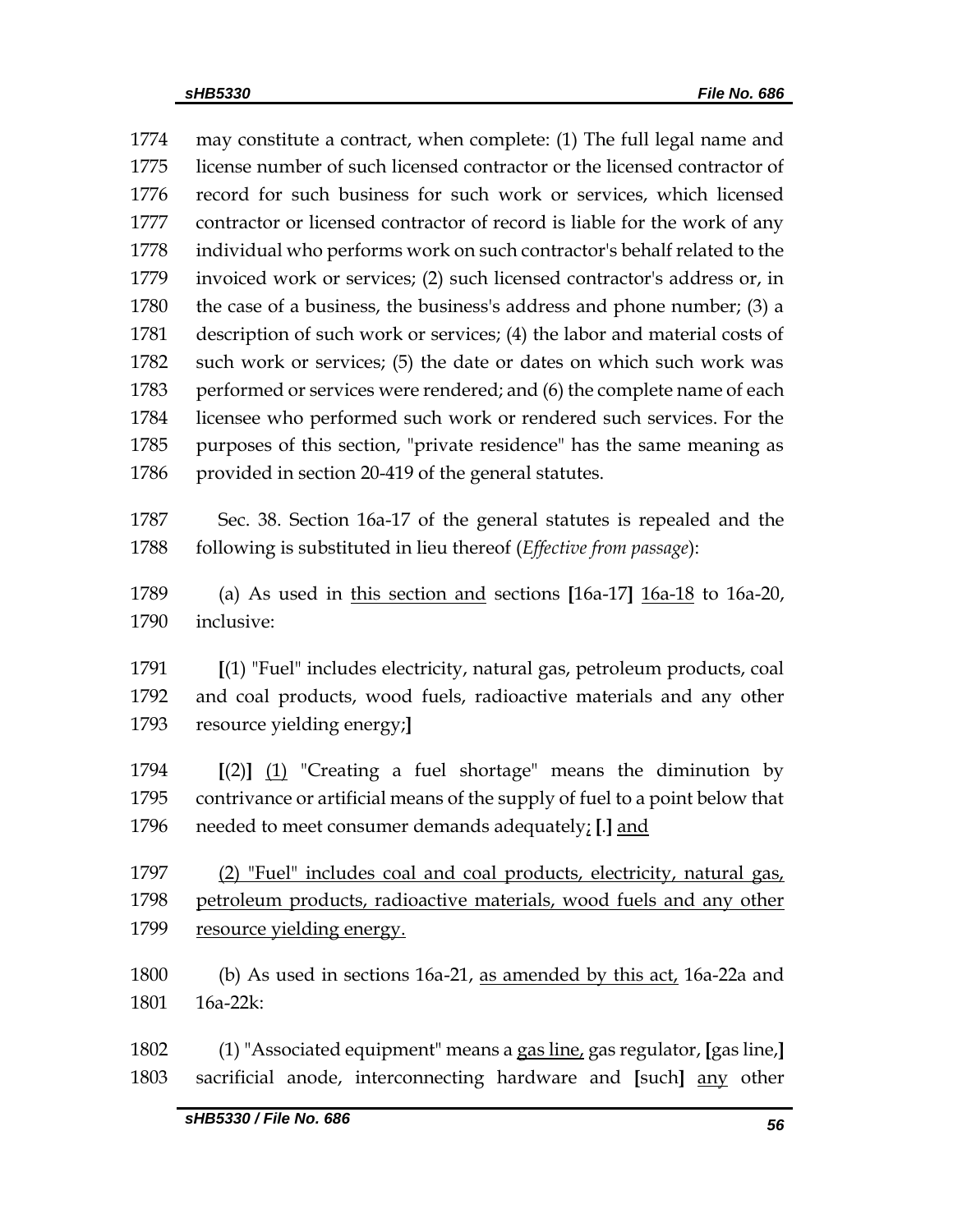equipment that is necessary **[**for the installation and operation of**]** to install and operate a propane tank;

 (2) "Automatic delivery" means the delivery of heating fuel to a consumer by a dealer **[**pursuant to**]** under a system determined by the dealer of calculating the consumer's heating fuel needs **[**of the consumer,**]** based on the consumer's **[**consumption of**]** heating fuel consumption;

 (3) "Cash" (A) means **[**legal tender,**]** a certified or cashier's check, commercial money order, legal tender or equivalent of such **[**legal tender,**]** check, **[**or**]** money order **[**. Cash also**]** or legal tender, and (B) includes a guaranteed payment on behalf of a consumer by a government or community action agency, provided no discount is taken 1816 for the charge as billed;

 (4) "Commissioner" means the Commissioner of Consumer Protection;

 (5) "Consumer" means a direct purchaser of heating fuel from a heating fuel dealer **[**, when such fuel is the primary source of heat for residential heating or domestic hot water to**]** for one or more dwelling units within a structure having not more than four dwelling units;

 (6) "Gallon" means an accepted unit of measure consisting of two hundred thirty-one cubic inches, for all liquid or gaseous heating fuel, subject to modifications allowed under regulations adopted pursuant to section 43-42;

 (7) "Heating fuel" means any petroleum-based fuel, including any petroleum product regulated pursuant to chapter 250, used as the primary source of residential heating or domestic hot water; **[**, including petroleum products regulated pursuant to chapter 250;**]**

 (8) "Heating fuel dealer" or "dealer" means any individual or group 1832 of individuals who, or a cooperative, corporation, firm, limited liability company or partnership **[**, corporation, cooperative or limited liability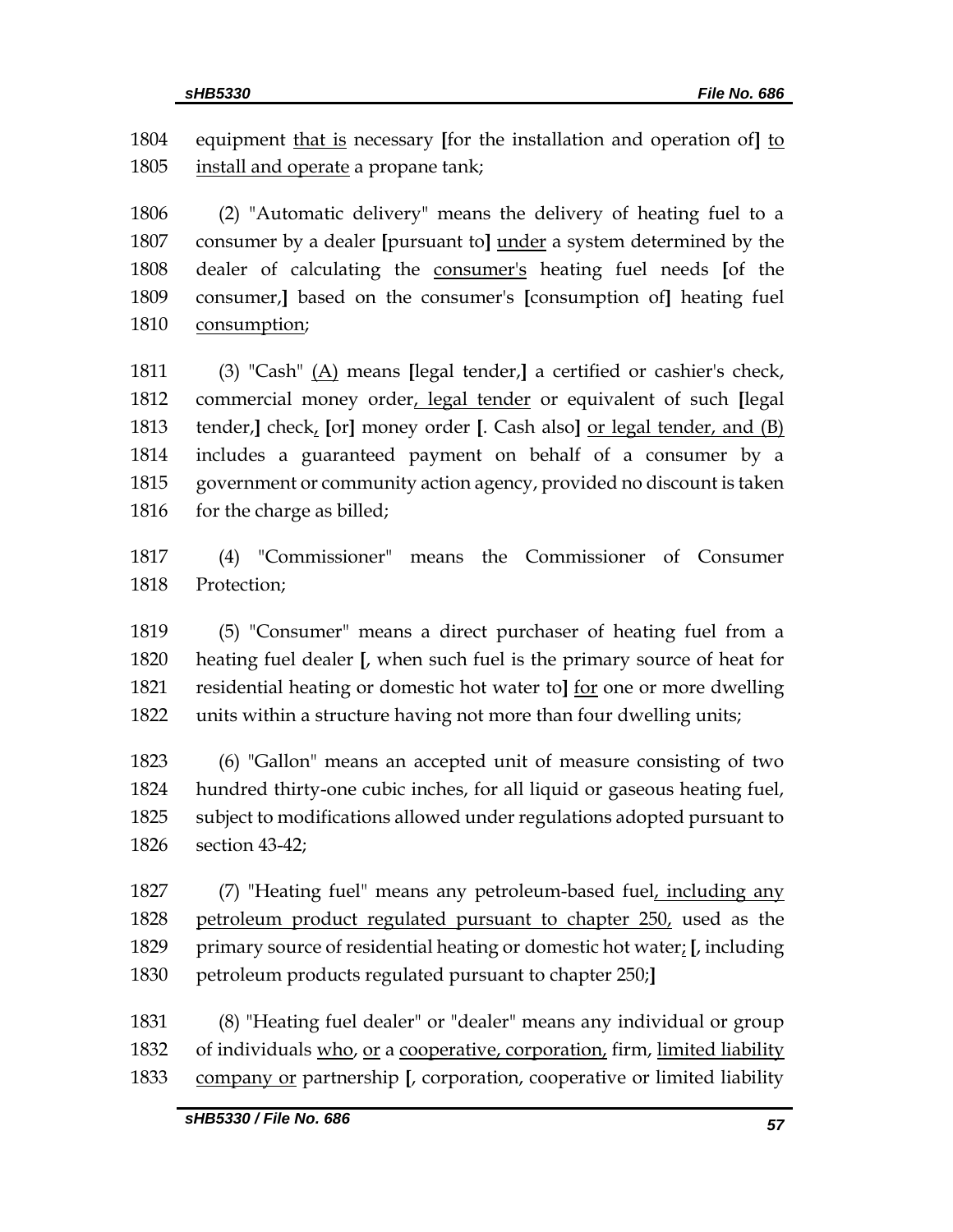company**]** that, offers **[**the retail sale of**]** to sell, at retail, heating fuel to a consumer; (9) "Lessee" means a natural person who rents or leases personal property under a consumer rental or lease agreement; (10) "Lessor" means a heating fuel dealer who regularly provides the use of personal property through consumer rental or lease agreements and to whom rent is paid at a fixed interval for the use of such property; (11) "Notice of termination of automatic delivery" means a notice by a consumer to a dealer providing automatic delivery in which the consumer requests that the dealer **[**to**]** terminate such automatic delivery; and (12) "Purchase price" or "commercially reasonable price" means a price that does not exceed the fair market value of **[**the**]** a propane tank and associated equipment, as applicable. Sec. 39. Subsection (b) of section 16a-21 of the general statutes is repealed and the following is substituted in lieu thereof (*Effective from passage*):

 (b) If a consumer complaint is being mediated or investigated by the commissioner, the heating fuel dealer, if it owns the tank and has exclusive fill requirements, may not deny the consumer deliveries of heating fuel, **[**from October first to March thirty-first, inclusive**]** or fuel for cooking or power generation, because of the existence of the mediation or investigation, provided the heating fuel dealer remains the exclusive supplier of **[**heating**]** such fuel and the consumer pays cash for such fuel upon delivery.

 Sec. 40. Subsection (a) of section 16a-23m of the general statutes is repealed and the following is substituted in lieu thereof (*Effective from passage*):

 (a) As used in this section, sections 16a-23n to 16a-23s, inclusive, and section 16a-23v: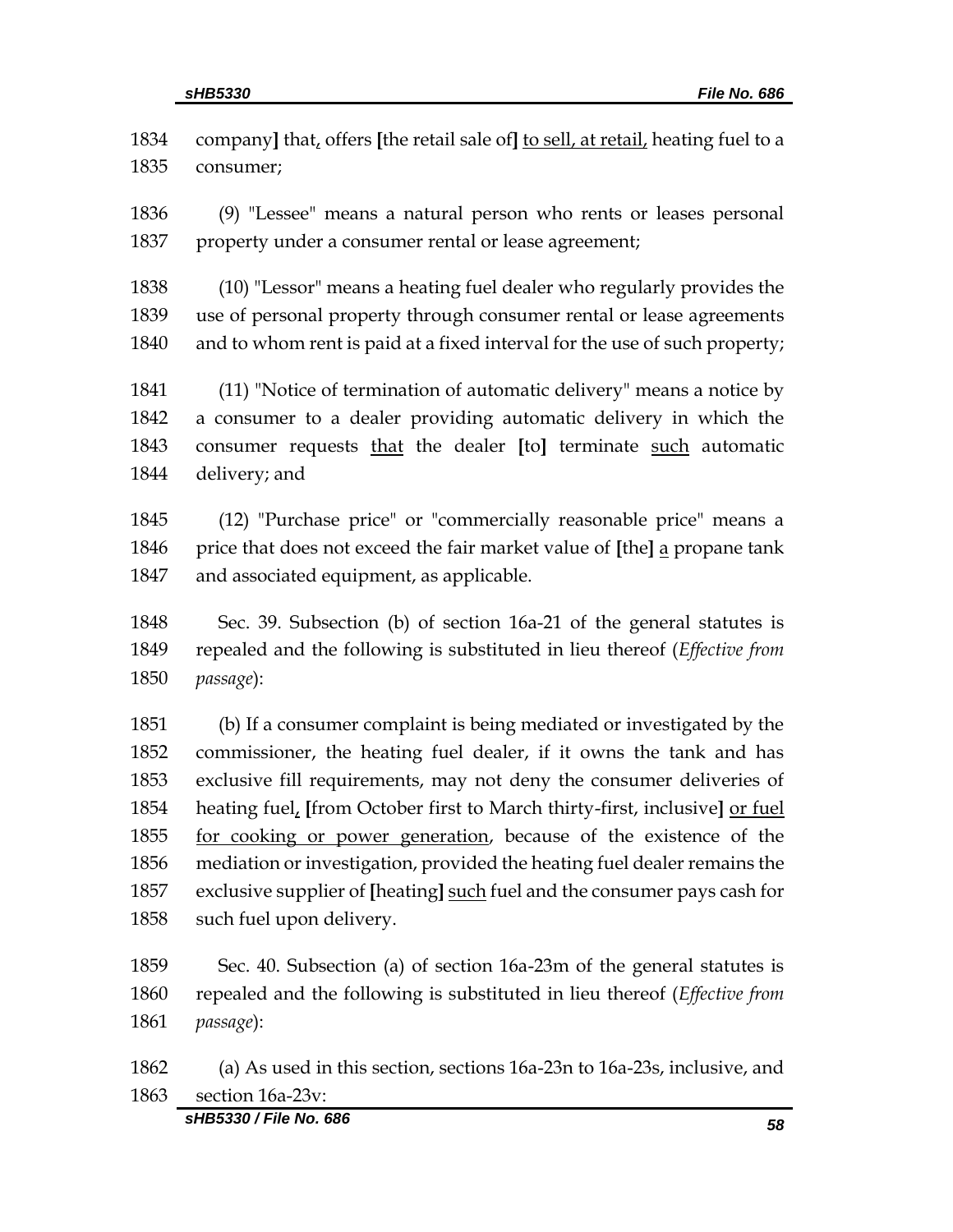(1) "Budget plan" means a type of contract offering heating fuel **[**,**]** 1865 that may be paid for in advance  $of$ , on or after delivery and is paid for 1866 in not less than three installment payments over a period of at least one hundred twenty days, **[**or more,**]** provided the amount required to be paid as the first payment under such contract is not greater than fifty per cent of the remaining amount due under **[**the plan**]** such contract;

 (2) "Capped price plan" means **[**an agreement where**]** a contract which provides that the cost to the consumer **[**of**]** for heating fuel shall not increase above a specified price per gallon and the consumer shall pay less than **[**the**]** such specified price under circumstances specified in such contract;

 (3) "Commissioner" means the Commissioner of Consumer Protection;

 (4) "Consumer" means a direct purchaser of heating fuel from a heating fuel dealer **[**, when such fuel is the primary source of heating fuel for residential heating or domestic hot water to**]** for one or more dwelling units within a structure having not more than four dwelling units;

 (5) "Forwards contract" means an agreement between two parties to buy or sell an asset at a certain future time for a certain price;

 (6) "Futures contract" means a standardized, transferable, exchange- traded agreement that requires delivery of heating fuel at a specified 1886 price on a specified future date;

 (7) "Gallon" means an accepted unit of measure consisting of two hundred thirty-one cubic inches, for all liquid or gaseous heating fuel, subject to modifications allowed under regulations adopted pursuant to section 43-42;

 (8) "Guaranteed price plan", also known as "guaranteed plan", "fixed price", "full price", "lock in", "capped", "price cap", or other similar terminology, when used to describe a contract, means a type of contract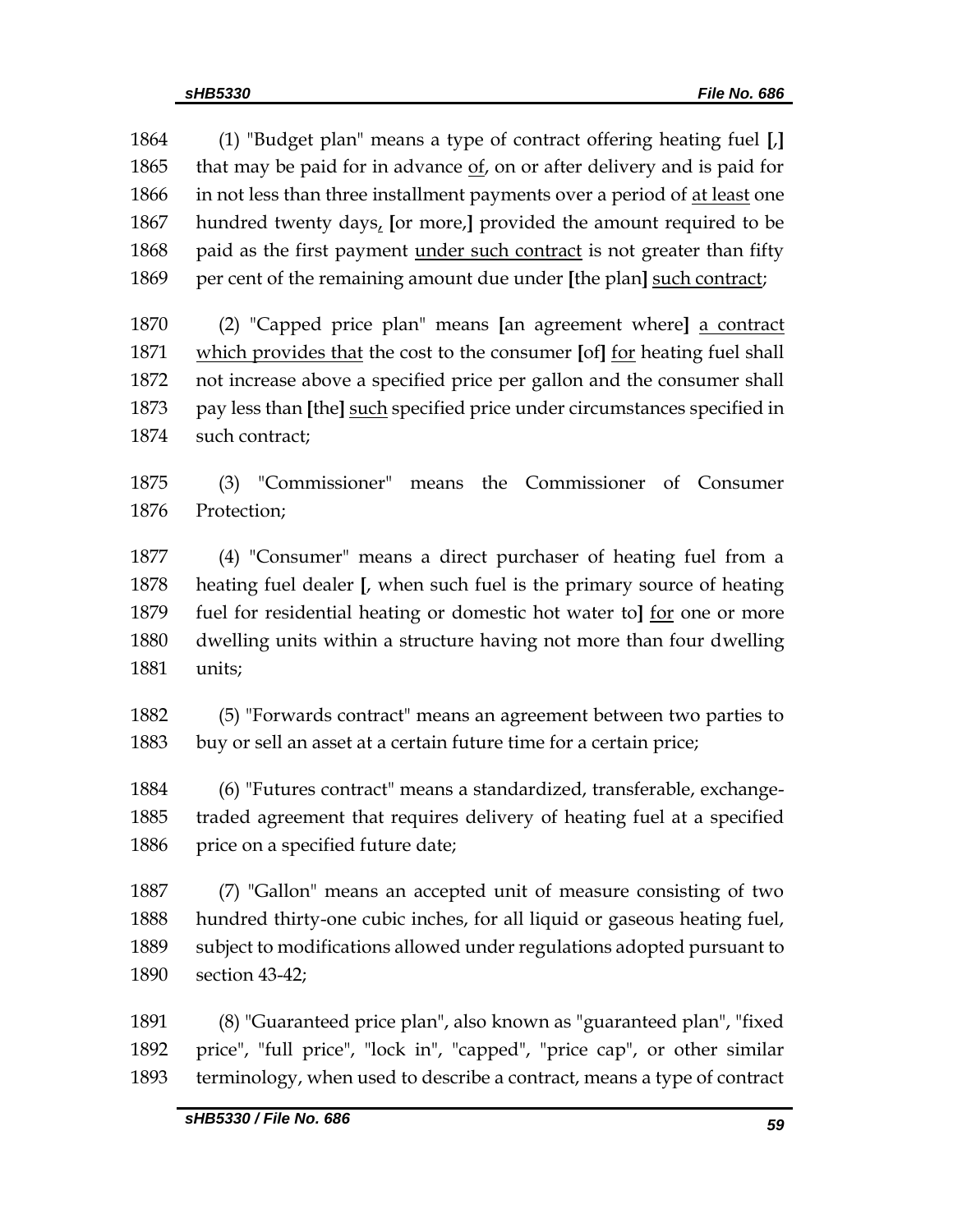that is not paid in advance of delivery, offering heating fuel at a guaranteed future price or at a maximum future price; (9) "Heating fuel" means any petroleum-based fuel, including any petroleum product regulated pursuant to chapter 250, used as a primary source of residential heating or domestic hot water; **[,** including petroleum products regulated pursuant to chapter 250;**]** (10) "Heating fuel dealer" or "dealer" means any individual or group of individuals who, or a **[**firm, partnership, corporation,**]** cooperative, **[**or**]** corporation, firm, limited liability company or partnership that, offers **[**the retail sale of**]** to sell, at retail, heating fuel to consumers; (11) "Heating oil" means a **[**predominantly liquefied**]** petroleum product, including a petroleum product known as #1 oil (kerosene), #2 oil (heating oil), #4 oil, bio fuel or any bio fuel blended with conventionally refined fossil fuel commodities, that (A) is predominantly liquid at ambient temperatures, **[**that is**]** (B) is sold as a commodity, **[**and**]** (C) is a primary source of residential heating or domestic hot water, **[**including products known as #2 oil (heating oil), #1 oil (kerosene), #4 oil, bio fuels, or any bio fuel blended with conventionally refined fossil fuel commodities**]** and **[**that**]** (D) meets the requirements of the American Society for Testing and Materials 1914 Standard D396, as amended from time to time; (12) "Maintain" means retention of the balance, measured in gallons or other accepted units of measure, of heating fuel that remains to be delivered to consumers who are party to a guaranteed price plan contract; (13) "Physical supply contract" means an agreement for wet barrels or gallons of heating fuel that **[**has been**]** is secured by a heating fuel dealer;

 (14) "Prepaid guaranteed price plan", also known as "buy ahead", "prebuy", "prebought" or other similar terminology, when used to describe a contract, means a type of contract offering heating fuel at a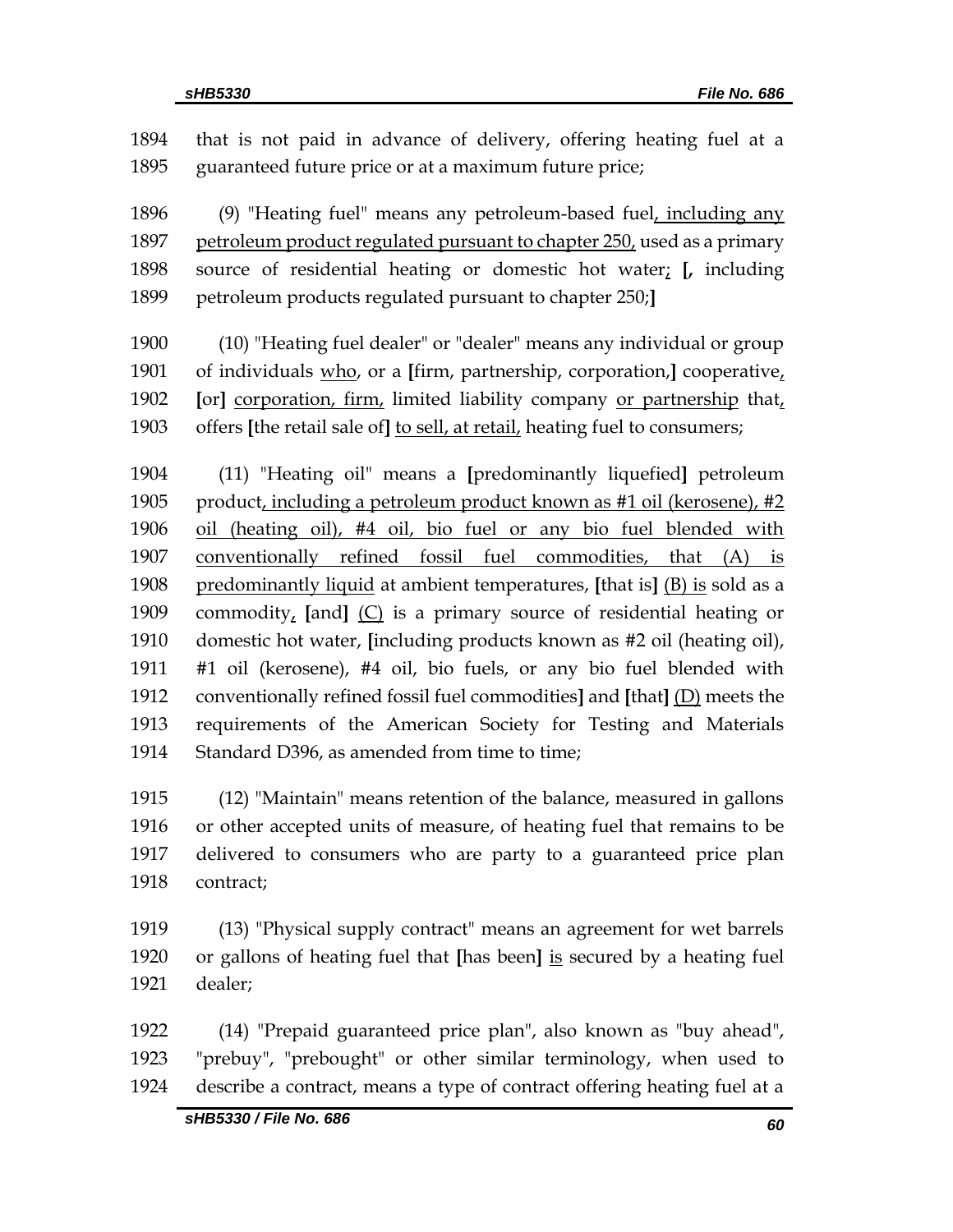guaranteed price, paid for in advance of delivery, but does not include a budget plan;

 (15) "Propane" or "liquefied petroleum gas (LPG)" means a petroleum product that (A) meets **[**ASTM**]** American Society for Testing and Materials specification D1835, as amended from time to time, **[**and**]** (B) is composed predominantly of **[**any of the following hydrocarbons or mixtures thereof: Propane, propylene,**]** butanes (normal butane or isobutane), **[**and**]** butylenes, propane, propylene or any mixture thereof, and (C) is intended for use, among other things, as a fuel for residential heating; and

 (16) "Surety bond" means a bond, issued by a licensed insurance company or banking institution, as surety for a dealer and obligating **[the]** surety to the commissioner, in a sum certain, in guaranty of the dealer's full and faithful performance **[**by the dealer**]** of prepaid guaranteed price plan contracts entered into pursuant to this chapter.

 Sec. 41. Section 16a-23o of the general statutes is repealed and the following is substituted in lieu thereof (*Effective from passage*):

 Any person, firm or corporation required to register as a **[**home heating oil or propane gas**]** heating fuel dealer pursuant to section 16a-1944 23m, as amended by this act, that offers plumbing or heating work service shall submit evidence, deemed satisfactory by the Commissioner of Consumer Protection, when registering, that such person, firm or corporation subcontracts with or employs only persons licensed or registered pursuant to chapter 393 to perform such work. Such person, firm or corporation shall attest, when applying for registration as a heating fuel dealer pursuant to section 16a-23m, as amended by this act, that all plumbing or heating work service shall be performed in accordance with the provisions of chapter 393. Anyone registered under this section who offers such plumbing or heating services shall display the state license number of the subcontractor or employee performing such work for the registrant on all commercial vehicles used in their business and shall display such number in a conspicuous manner on all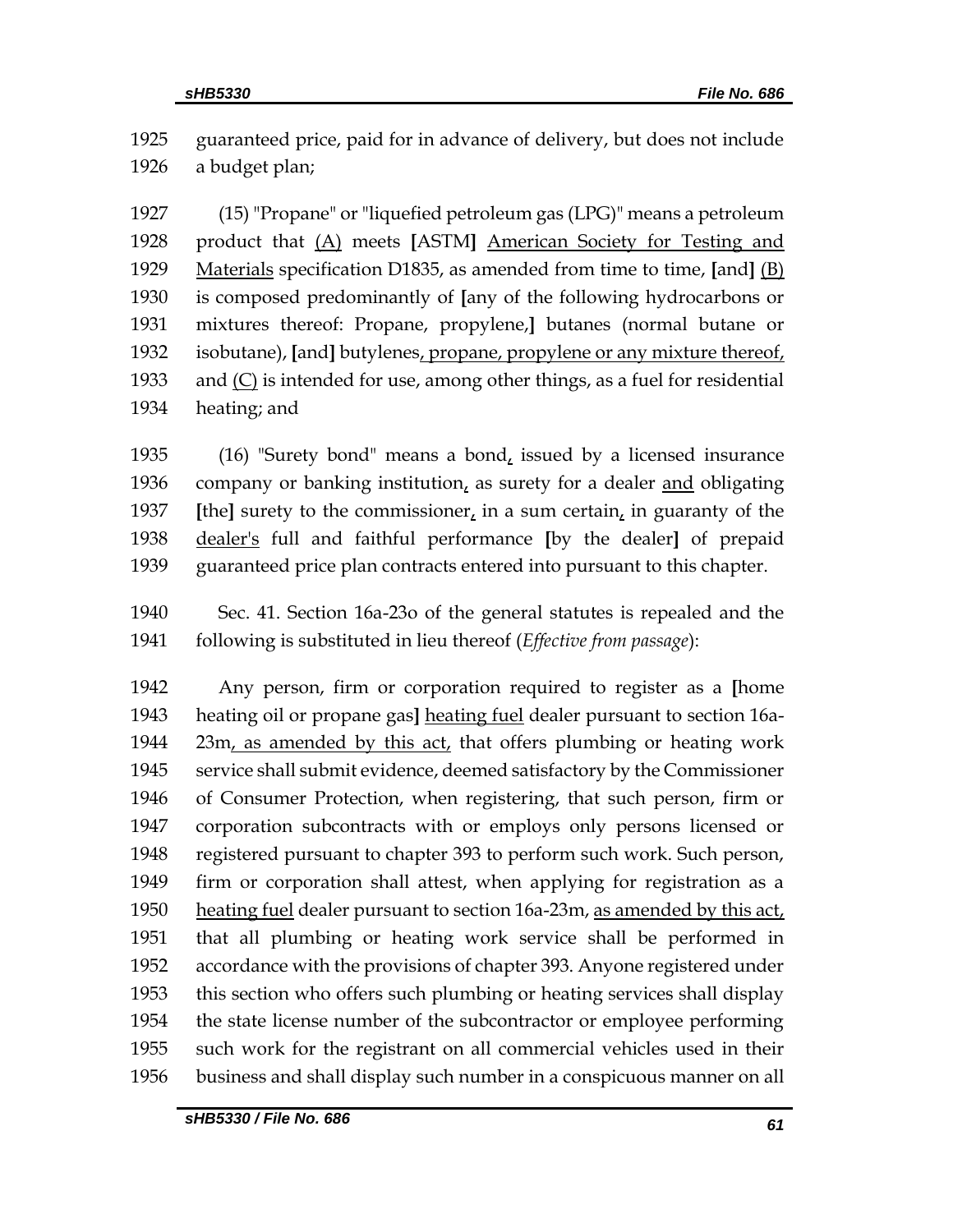printed advertisements, bid proposals, contracts, invoices and stationery used in the business.

 Sec. 42. Section 20-334d of the general statutes is repealed and the following is substituted in lieu thereof (*Effective from passage*):

(a) As used in this section:

 (1) "Accredited continuing professional education" means any education of an electrician or plumber that is (A) designed to maintain professional competence in the **[**pursuit,**]** practice, pursuit and standards of electrical work or plumbing and piping work, **[**and that is**]** (B) approved by the commissioner, and **[**is**]** (C) provided (i) by an agency, institution or organization **[**, institution or agency that is**]** that has been approved by the commissioner, and (ii) in-person or through 1969 an online technology platform that includes real-time video with audio, requires participants to periodically confirm their active engagement during the educational training session and enables participants to interact with instructors in real time during the entire educational 1973 training session;

 (2) "Certificate of continuing education" means a document **[**issued to an electrician or plumber by an organization, institution or agency**]** that 1976 (A) an agency, institution or organization that has been approved by the commissioner **[**that**]** and offers accredited continuing professional education **[**, which (A)**]** issues to an electrician or plumber, (B) certifies that an electrician or plumber has satisfactorily completed a specified number of continuing education hours, and **[**(B)**]** (C) bears the (i) name of such agency, institution or organization, **[**institution or agency, the**]** (ii) title of the program, **[**the**]** (iii) dates during which the program was conducted, **[**the**]** (iv) number of continuing education hours satisfactorily completed, and **[**the**]** (v) signature of the director of such **[**organization, institution or agency or the signature of the**]** agency, 1986 institution or organization or of such director's authorized agent; and

 (3) "Commissioner" means the Commissioner of Consumer Protection.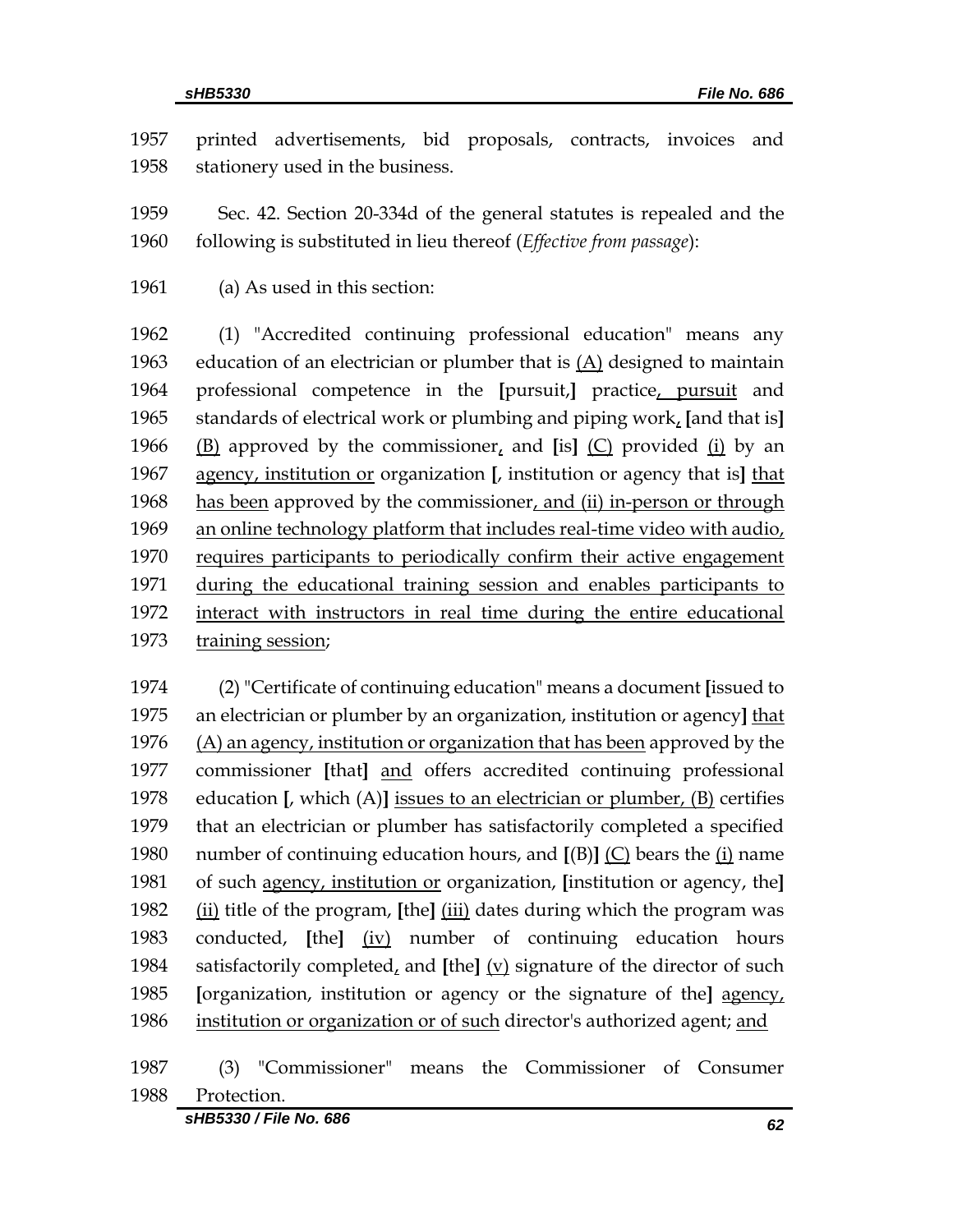(b) The commissioner, with the advice and assistance of the Electrical Work Board established pursuant to subsection (b) of section 20-331, shall adopt regulations, in accordance with chapter 54, to: (1) **[**establish**]** Establish additional requirements for accredited continuing professional education for electricians licensed pursuant to sections 20- 330 to 20-341, inclusive; (2) establish qualifying criteria for accredited continuing professional education programs and establish qualifying criteria for acceptable certificates of continuing education; and (3) provide for the waiver of required accredited continuing professional education for electricians for good cause. Such regulations shall require not less than four hours per year of accredited continuing professional education for such electricians, except upon request of the Electrical Work Board, the commissioner may increase such hours to a maximum of seven hours.

 (c) The commissioner, with the advice and assistance of the Plumbing and Piping Work Board established pursuant to subsection (d) of section 2005 20-331, shall adopt regulations, in accordance with chapter 54, to:  $(1)$  **[**establish**]** Establish additional requirements for accredited continuing professional education for plumbers licensed pursuant to sections 20- 330 to 20-341, inclusive, which regulations shall require not more than a total of seven hours of accredited continuing professional education every two years, except in the event of significant changes to the building code, as approved by the International Code Council, that relate to plumbing, the commissioner, at such commissioner's discretion, may require more than a total of seven hours of accredited continuing professional education every two years; (2) establish qualifying criteria for accredited continuing professional education programs and establish qualifying criteria for acceptable certificates of continuing education; and (3) provide for the waiver of required accredited continuing professional education for plumbers for good cause.

*sHB5330 / File No. 686 63* (d) Notwithstanding the provisions of subsection (c) of this section, any person who has been issued a P-6, P-7, W-8 or W-9 license pursuant to section 20-334a and the regulations of Connecticut state agencies shall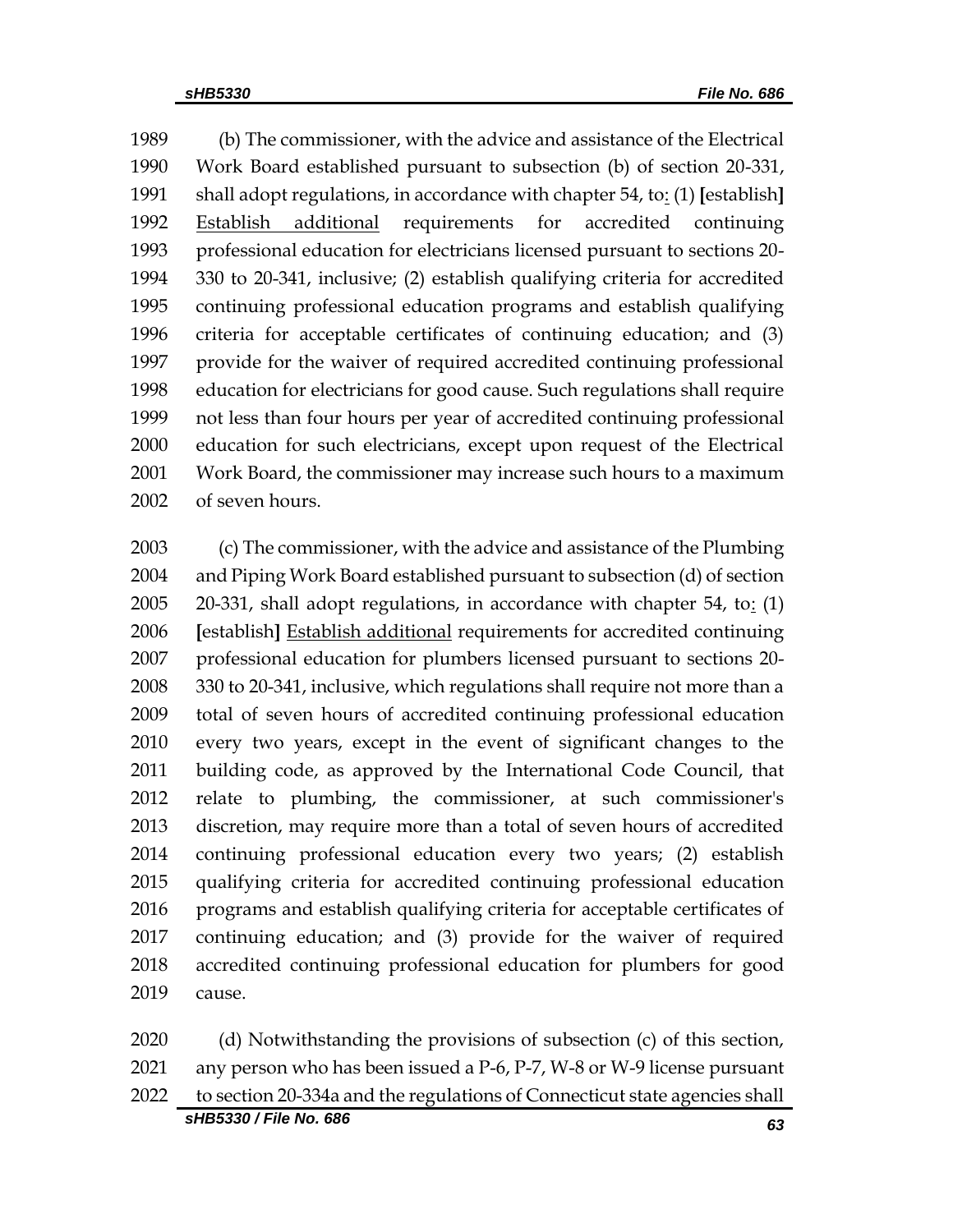| 2023 | not be required to meet the continuing education requirements                 |
|------|-------------------------------------------------------------------------------|
| 2024 | established pursuant to subsection (c) of this section.                       |
| 2025 | (e) Notwithstanding the provisions of subsections (a) to (d), inclusive,      |
| 2026 | of this section, all accredited continuing professional education offered     |
| 2027 | under the provisions of this section shall: (1) Limit class size to (A) fifty |
| 2028 | attendees if such accredited continuing professional education is offered     |
| 2029 | in-person, or (B) twenty-five attendees if such accredited continuing         |
| 2030 | professional education is offered through an online technology                |
| 2031 | platform; (2) not be offered or held at the place of business of a licensed   |
| 2032 | plumbing contractor if such accredited continuing professional                |
| 2033 | education is for plumbers and offered in-person; and (3) not be offered       |
| 2034 | or held at the place of business of a licensed electrical contractor if such  |
| 2035 | accredited continuing professional education is for electricians and          |
| 2036 | offered in-person. A provider of an accredited continuing professional        |
| 2037 | education course shall retain an audio-visual recording of such course        |
| 2038 | for a period of not less than thirty days after completion of such course.    |
| 2039 | Recordings shall be made available to the department upon the                 |
| 2040 | department's request for such recordings.                                     |
| 2041 | Sec. 43. Section 20-500 of the 2022 supplement to the general statutes        |
| 2042 | is repealed and the following is substituted in lieu thereof (Effective from  |
| 2043 | passage):                                                                     |
| 2044 | As used in this section and sections [20-500] 20-501 to 20-529e,              |
| 2045 | inclusive, unless the context otherwise requires:                             |
| 2046 | (1) "Appraisal" means the practice of developing, in conformance              |
| 2047 | with the USPAP, an opinion of the value of real property. $\left[ \right]$ in |
| 2048 | conformance with the USPAP.]                                                  |
| 2049 | (2) "Appraisal Foundation" means the not-for-profit corporation               |
| 2050 | referred to in Section 1121 of Title XI of FIRREA.                            |
| 2051 | (3) "Appraisal management company" means<br>any person,                       |
| 2052 | [partnership,] association, corporation, limited liability company or         |
| 2053 | [corporation] partnership that performs appraisal management                  |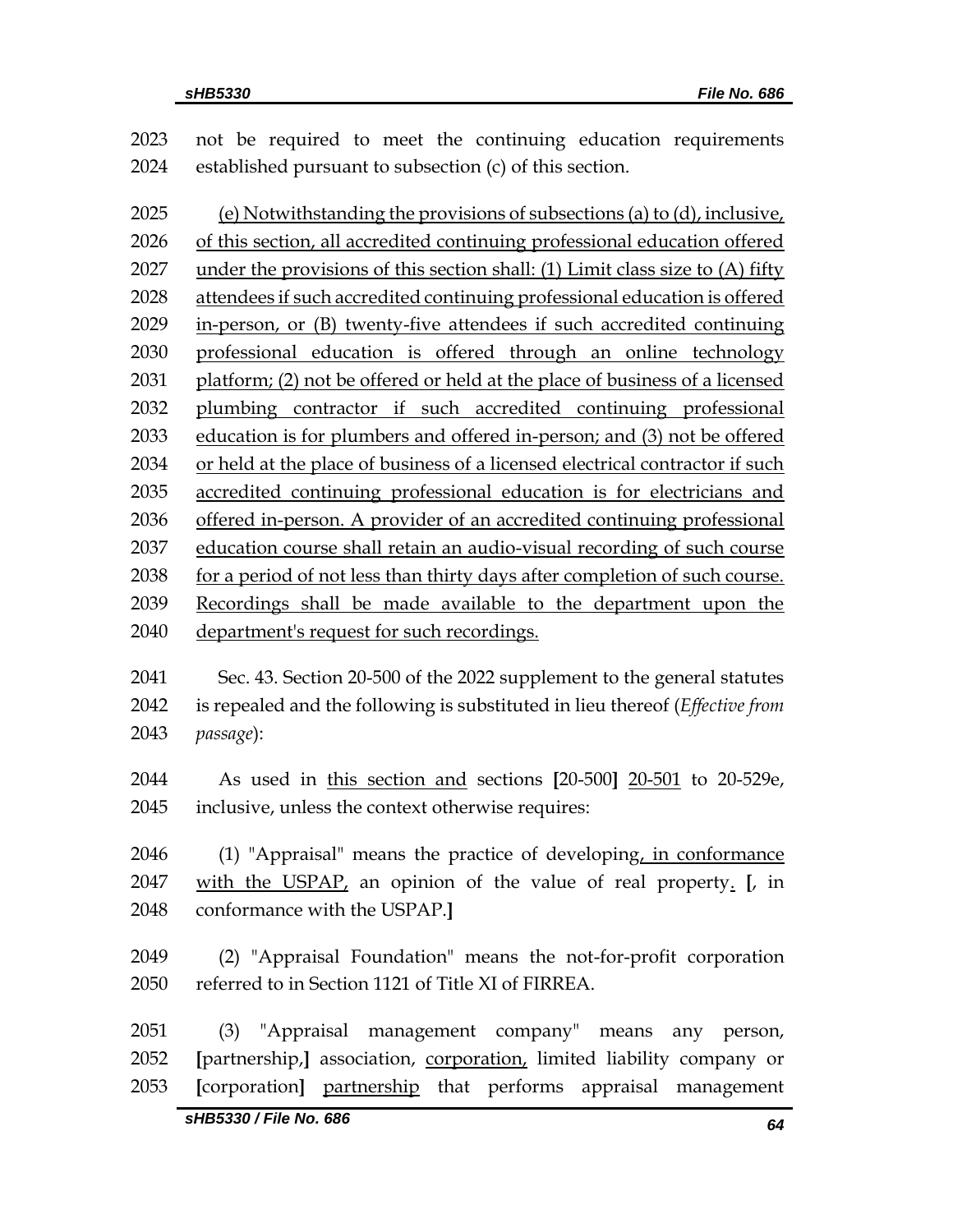services, **[**. "Appraisal management company"**]** but does not include:

 (A) An appraiser that enters into **[**a**]** an oral or written **[**or oral**]** agreement with another appraiser for the performance of an appraisal, which is signed by both appraisers upon completion;

 (B) An appraisal management company that is a subsidiary owned and controlled by a financial institution regulated by a federal financial institution regulatory agency; **[**. For the purposes of this subdivision, "financial institution" means a bank, as defined in section 36a-2, an out- of-state bank, as defined in section 36a-2, an institutional lender, any subsidiary or affiliate of such bank, out-of-state bank or institutional lender, or other lender licensed by the Department of Banking;**]**

 (C) A department or **[**unit of a financial institution subject to regulation by an agency or department of the United States government or an agency of this state that only receives appraisal requests from an employee of such financial institution**]** division of an entity that provides appraisal management services exclusively to such entity; or

(D) Any local, state or federal agency or department thereof.

(4) "Appraisal management services" means: **[**any of the following:**]**

(A) The administration of an appraiser panel;

 (B) The recruitment of certified appraisers to be part of an appraiser panel, including, but not limited to, the negotiation of fees to be paid to, and services to be provided by, **[**such**]** the certified appraisers for their participation on **[**such**]** the appraiser panel; or

2077 (C) The receipt of an appraisal request or order, or an appraisal 2078 review request or order, and the delivery of such request or order to an appraiser panel.

 (5)"Appraiser panel" means a network of appraisers who are certified 2081 in accordance with the requirements established by the commission by regulation, **[**who**]** are independent contractors of an appraisal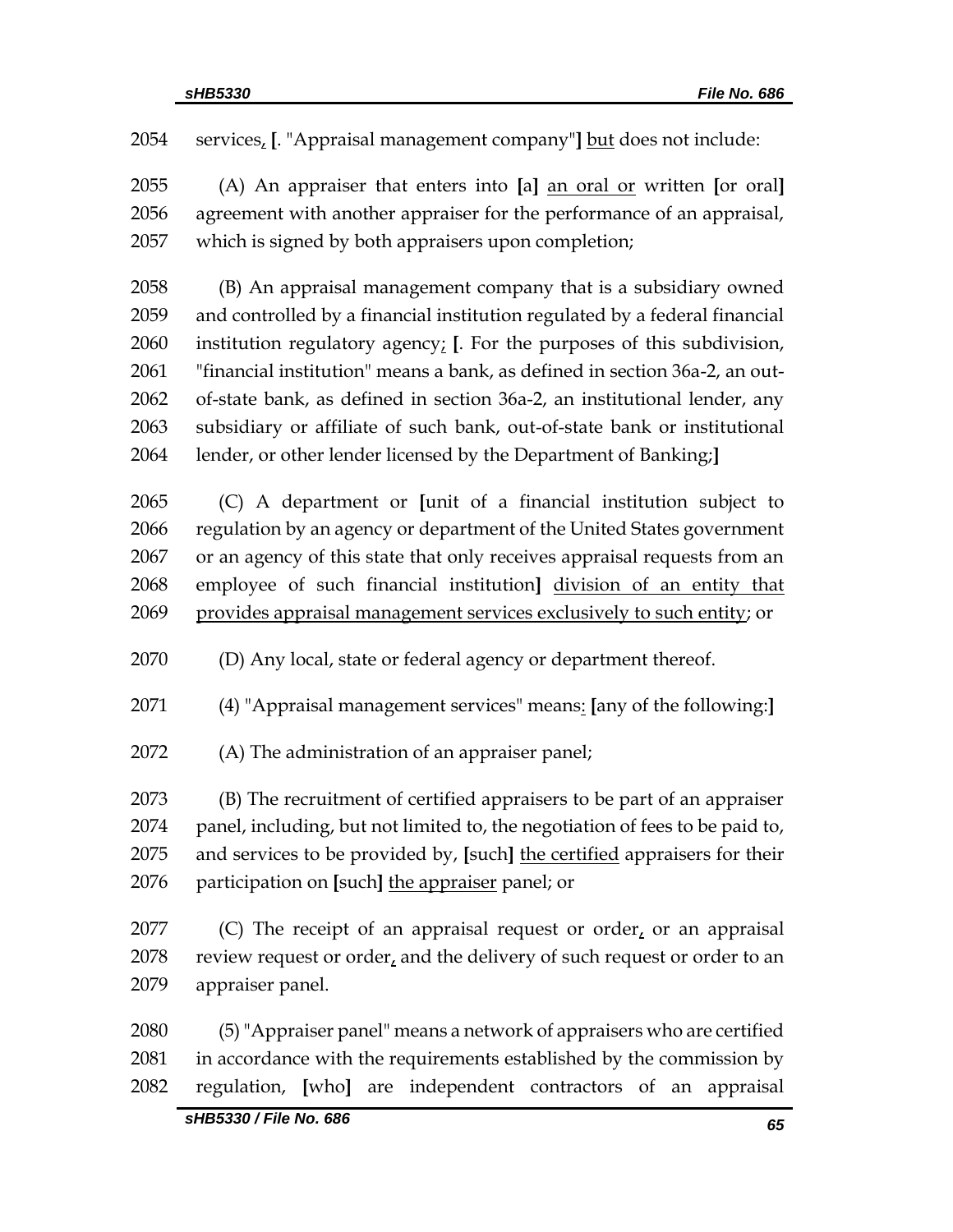management company and **[**who**]** have:

 (A) Responded to an invitation, request or solicitation from an appraisal management company to perform appraisals (i) requested or ordered through **[**such**]** the appraisal management company, or (ii) directly for **[**such**]** the appraisal management company on a periodic basis as assigned by **[**the**]** such appraisal management company; and

 (B) Been selected and approved by **[**such**]** the appraisal management company.

(6) "Bank" has the same meaning as provided in section 36a-2.

 **[**(6)**]** (7) "Certified appraiser" means a person who has satisfied the minimum requirements for a category of certification established by the commission by regulation. Such minimum requirements shall be consistent with guidelines established by the Appraisal Qualification Board of the Appraisal Foundation. The categories of certification shall include **[**, but may be modified by the commission thereafter,**]** one category denoted as "certified residential appraiser" and another denoted as "certified general appraiser". The commission may modify such categories of certification.

 **[**(7)**]** (8) "Commission" means the Connecticut Real Estate Appraisal Commission appointed under the provisions of section 20-502.

 **[**(8)**]** (9) "Commissioner" means the Commissioner of Consumer Protection.

 **[**(9)**]** (10) "Compliance manager" means a person who holds an appraiser certification in at least one state and **[**who**]** is responsible for overseeing the implementation of, and compliance with, procedures for an appraisal management company to:

 (A) Verify that a person being added to the appraiser panel of the appraisal management company holds a license in good standing in accordance with section 20-509;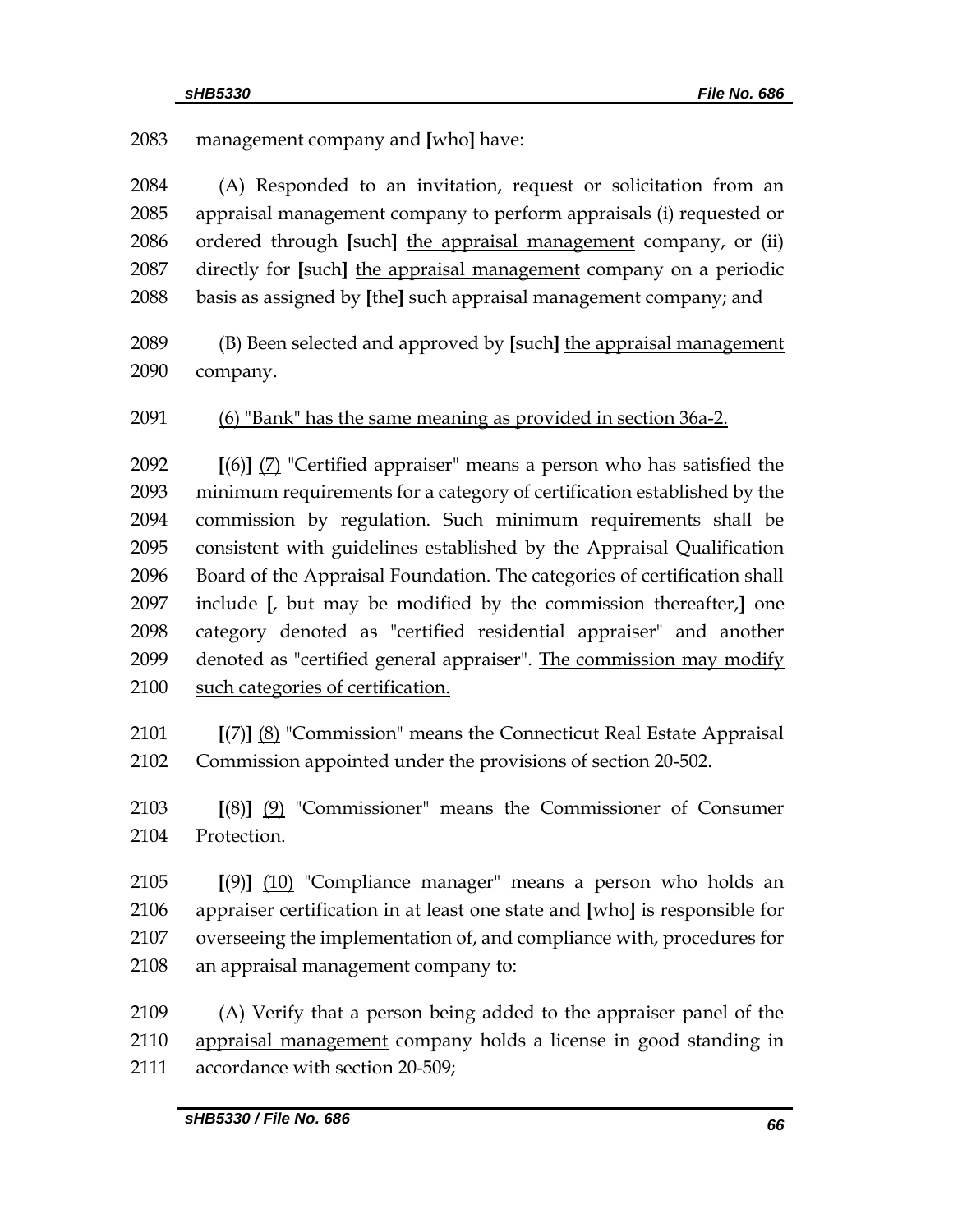| 2112 | (B) Maintain detailed records of each appraisal request or order the          |
|------|-------------------------------------------------------------------------------|
| 2113 | appraisal management company receives and of the appraiser who                |
| 2114 | performs such appraisal; and                                                  |
| 2115 | (C) Review on a periodic basis the work of all appraisers performing          |
| 2116 | appraisals for the appraisal management company to ensure that such           |
| 2117 | appraisals are being conducted in accordance with the USPAP.                  |
| 2118 | $[(10)]$ (11) "Controlling person" means a person who has not had an          |
| 2119 | appraiser license, [or a] similar license or appraiser certificate denied,    |
| 2120 | refused [to be renewed] renewal, suspended or revoked in any state            |
| 2121 | and: [who:]                                                                   |
| 2122 | (A) Is [an owner, officer or director of a partnership,] a director,          |
| 2123 | officer or owner of an association, corporation, limited liability company    |
| 2124 | or [corporation] partnership offering or seeking to offer appraisal           |
| 2125 | management services in this state;                                            |
| 2126 | (B) Is employed by an appraisal management company and has the                |
| 2127 | authority to enter into agreements or contracts [or agreements] for the       |
| 2128 | performance of appraisal management services or appraisals, or is             |
| 2129 | appointed or authorized by such appraisal management company to               |
| 2130 | enter into such agreements or contracts; [or agreements;] or                  |
| 2131 | (C) May exercise authority over, or direct the management or policies         |
| 2132 | of, an appraisal management company.                                          |
| 2133 | $[(11)]$ $(12)$ "Engaging in the real estate appraisal business" means the    |
| 2134 | act or process of estimating the value of real estate for a fee or other      |
| 2135 | valuable consideration.                                                       |
| 2136 | (13) "Financial institution" means a bank, out-of-state bank or               |
| 2137 | institutional lender, an affiliate or subsidiary of a bank, out-of-state bank |
| 2138 | or institutional lender or another lender licensed by the Department of       |
| 2139 | Banking.                                                                      |
| 2140 | $[(12)]$ $(14)$ "FIRREA" means the Financial Institutions, Reform,            |
| 2141 | Recovery and Enforcement Act of 1989, P.L. 101-73, 103 Stat. 183.             |

*sHB5330 / File No. 686 67*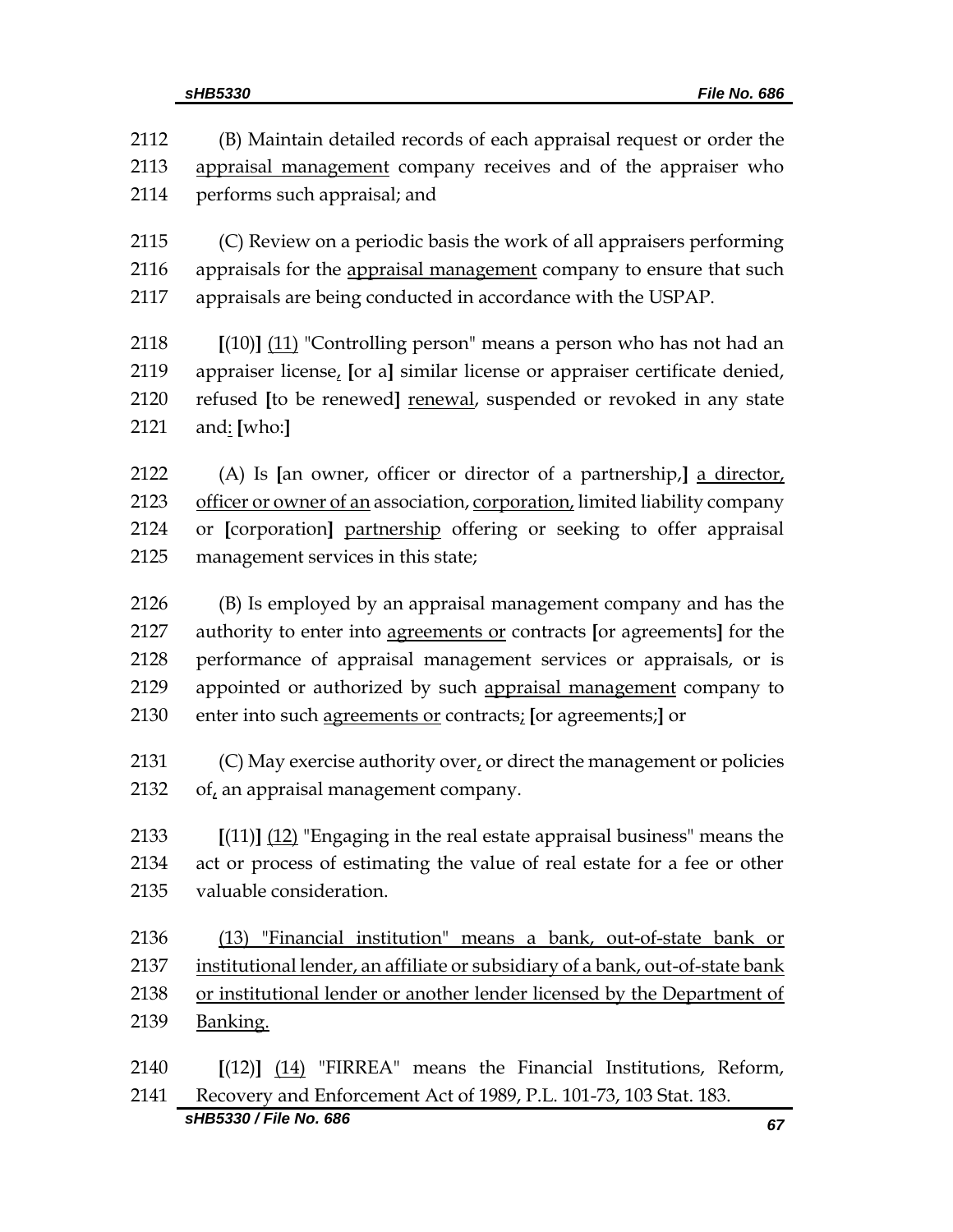|              | sHB5330<br>File No. 686                                                                                                                              |
|--------------|------------------------------------------------------------------------------------------------------------------------------------------------------|
| 2142         | (15) "Out-of-state bank" has the same meaning as provided in section                                                                                 |
| 2143         | <u>36a-2.</u>                                                                                                                                        |
| 2144         | $[(13)]$ $(16)$ "Person" means an individual.                                                                                                        |
| 2145         | $[(14)]$ $(17)$ "Provisional appraiser" means a person engaged in the                                                                                |
| 2146         | business of estimating the value of real estate for a fee or other valuable                                                                          |
| 2147         | consideration under the supervision of a certified real estate appraiser                                                                             |
| 2148         | and who meets the minimum requirements, if any, established by the                                                                                   |
| 2149         | commission by regulation for provisional appraiser status.                                                                                           |
| 2150<br>2151 | $[(15)]$ $(18)$ "Provisional license" means a license issued to a provisional<br>appraiser.                                                          |
| 2152         |                                                                                                                                                      |
| 2153         | $[(16)]$ $(19)$ "Real estate appraiser" or "appraiser" means a person<br>engaged in the business of estimating the value of real estate for a fee or |
| 2154         | other valuable consideration.                                                                                                                        |
|              |                                                                                                                                                      |
| 2155         | $[(17)]$ $(20)$ "USPAP" means the Uniform Standards of Professional                                                                                  |
| 2156         | Appraisal Practice issued by the Appraisal Standards Board of the                                                                                    |
| 2157         | Appraisal Foundation pursuant to Title XI of FIRREA.                                                                                                 |
| 2158         | Sec. 44. Section 20-670 of the 2022 supplement to the general statutes                                                                               |
| 2159         | is repealed and the following is substituted in lieu thereof ( <i>Effective from</i>                                                                 |
| 2160         | passage):                                                                                                                                            |
|              |                                                                                                                                                      |
| 2161         | As used in sections 20-670 to [20-680] 20-681, inclusive, as amended                                                                                 |
| 2162         | by this act, and section 45 of this act:                                                                                                             |
| 2163         | (1) "Certificate" means a certificate of registration issued under                                                                                   |
| 2164         | section 20-672.                                                                                                                                      |
| 2165         | (2) "Commissioner" means the Commissioner of Consumer                                                                                                |
| 2166         | Protection or any person designated by the commissioner to administer                                                                                |
| 2167         | and enforce the provisions of sections 20-670 to [20-680] 20-681,                                                                                    |
| 2168         | inclusive, as amended by this act, and section 45 of this act.                                                                                       |
| 2169         | (3) "Companion services" means nonmedical, basic supervision                                                                                         |
|              | sHB5330 / File No. 686<br>68                                                                                                                         |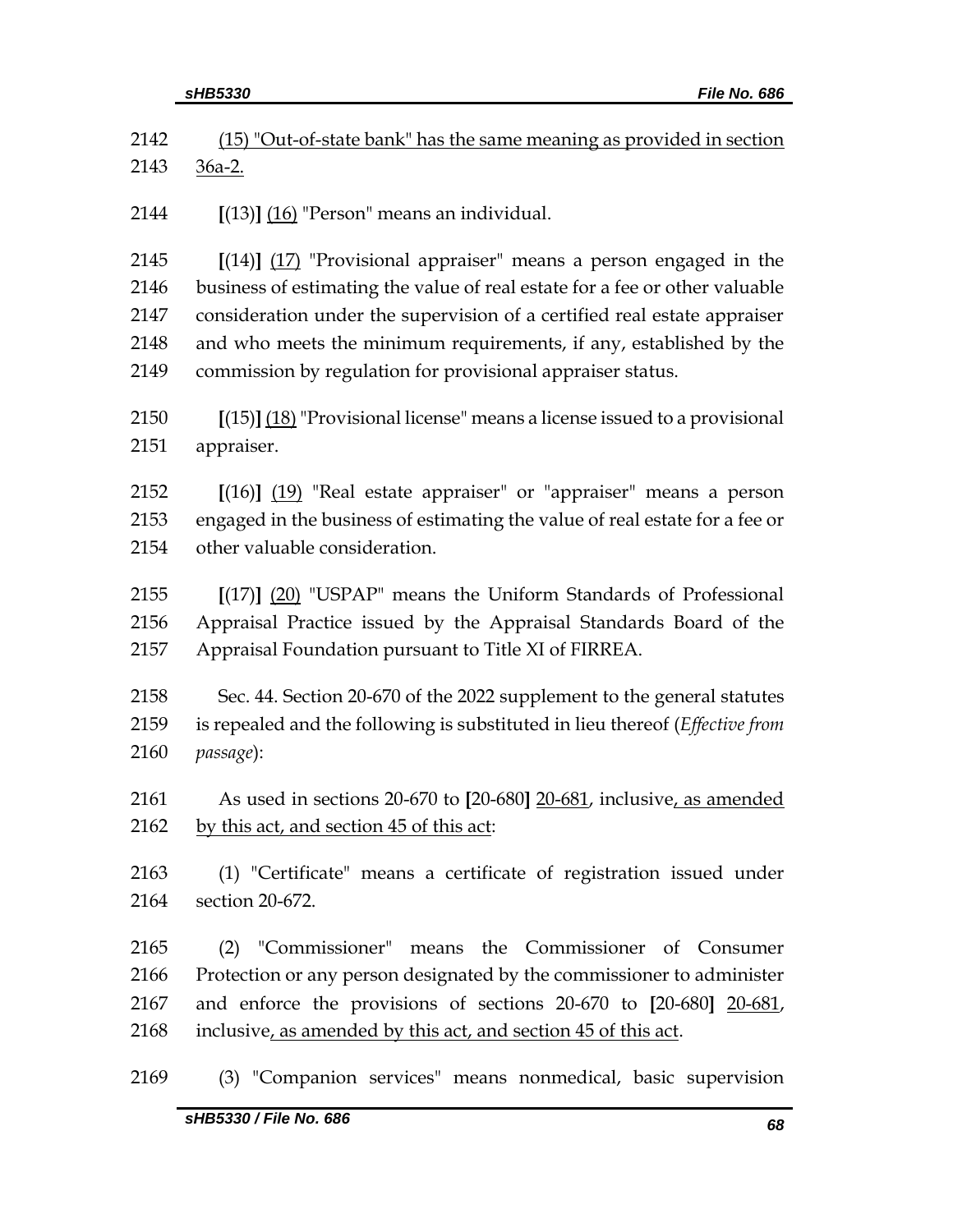services to ensure the safety and well-being **[**and safety**]** of a person in **[**such**]** the person's home.

 **[**(4) "Employee" means any person employed by, or who enters into a contract to perform services for, a homemaker-companion agency, including, but not limited to, temporary employees, pool employees and persons treated by such agency as independent contractors.**]**

 (4) "Covenant not to compete" means any agreement or contract that restricts the right of an individual to provide companion services, home health services or homemaker services (A) in any geographic area of the state for any period of time, or (B) to a specific individual.

 (5) "Comprehensive background check" means a background investigation of a prospective employee performed by a homemaker- companion agency, that includes **[**:**]** (A) **[**A**]** a review of any application materials prepared or requested by the homemaker-companion agency and completed by the prospective employee, **[**;**]** (B) an in-person or video-conference interview of the prospective employee, **[**;**]** (C) verification of the prospective employee's Social Security number, **[**;**]** (D) if the **[**position**]** prospective employee has applied for a position within the homemaker-companion agency that requires licensure on the part of **[**the**]** such prospective employee, verification that the required license is in good standing, **[**;**]** (E) a check of the registry established and maintained pursuant to section 54-257, **[**;**]** (F) a local and national criminal background check of criminal matters of public record based on the prospective employee's name and date of birth that includes a search of a multistate and multijurisdiction criminal record locator or other similar commercial nationwide database with validation, and a search of the United States Department of Justice National Sex Offender Public Website, conducted by a third-party consumer reporting agency or background screening company that is accredited by the Professional Background Screening Association and in compliance with the federal Fair Credit Reporting Act, **[**;**]** (G) if the prospective employee has resided in this state for less than three years prior to the date of **[**the**]** such prospective employee's application with the homemaker-companion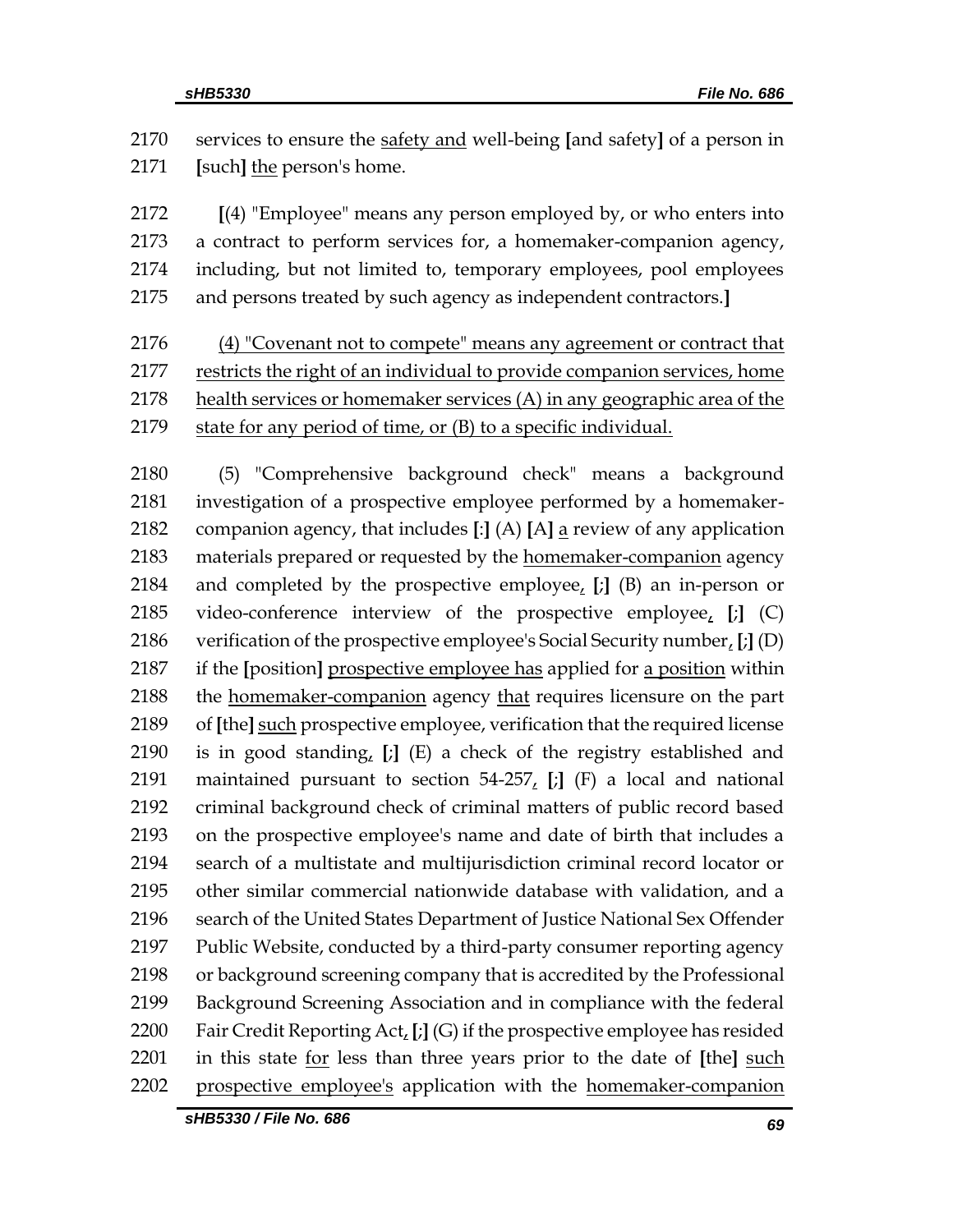| 2203 | agency, a review of criminal conviction information from the state or      |
|------|----------------------------------------------------------------------------|
| 2204 | states where such prospective employee resided during such three-year      |
| 2205 | period, [;] and (H) a review of any other information that the             |
| 2206 | homemaker-companion agency deems necessary in order to evaluate            |
| 2207 | the suitability of the prospective employee for the position.              |
| 2208 | [(6) "Homemaker services" means nonmedical, supportive services            |
| 2209 | that ensure a safe and healthy environment for a person in such person's   |
| 2210 | home, such services to include assistance with personal hygiene,           |
| 2211 | cooking, household cleaning, laundry and other household chores.]          |
| 2212 | (6) "Employee" means any person employed by, or who enters into a          |
| 2213 | contract to perform services for, a homemaker-companion agency,            |
| 2214 | including, but not limited to, pool employees, temporary employees         |
| 2215 | and persons the homemaker-companion agency treats as independent           |
| 2216 | contractors.                                                               |
| 2217 | (7) $(A)$ "Homemaker-companion agency" means $[(A)]$ any $(i)$ public      |
| 2218 | or private organization that employs one or more persons and is            |
| 2219 | engaged in the business of providing companion services<br>or              |
| 2220 | homemaker services, or $[(B)$ any] $(i)$ registry.                         |
| 2221 | (B) "Homemaker-companion agency" [shall] does not include (i) a            |
| 2222 | home health care agency, as defined in subsection (d) of section 19a-490,  |
| 2223 | or (ii) a home health aide agency, as defined in subsection (e) of section |
| 2224 | 19a-490.                                                                   |
| 2225 | (8) "Homemaker services" means nonmedical and supportive                   |
| 2226 | services, including assistance with cooking, household cleaning,           |
| 2227 | laundry, personal hygiene and other household chores, that ensure a        |
| 2228 | healthy and safe environment for a person in the person's home.            |
| 2229 | (9) "Immediate family member" means a child by adoption, blood or          |
| 2230 | marriage or a grandchild, grandparent, parent, sibling or spouse.          |
| 2231 | $[(8)]$ (10) "Registry" means any person or entity engaged in the          |
| 2232 | business of supplying or referring an individual to, or placing an         |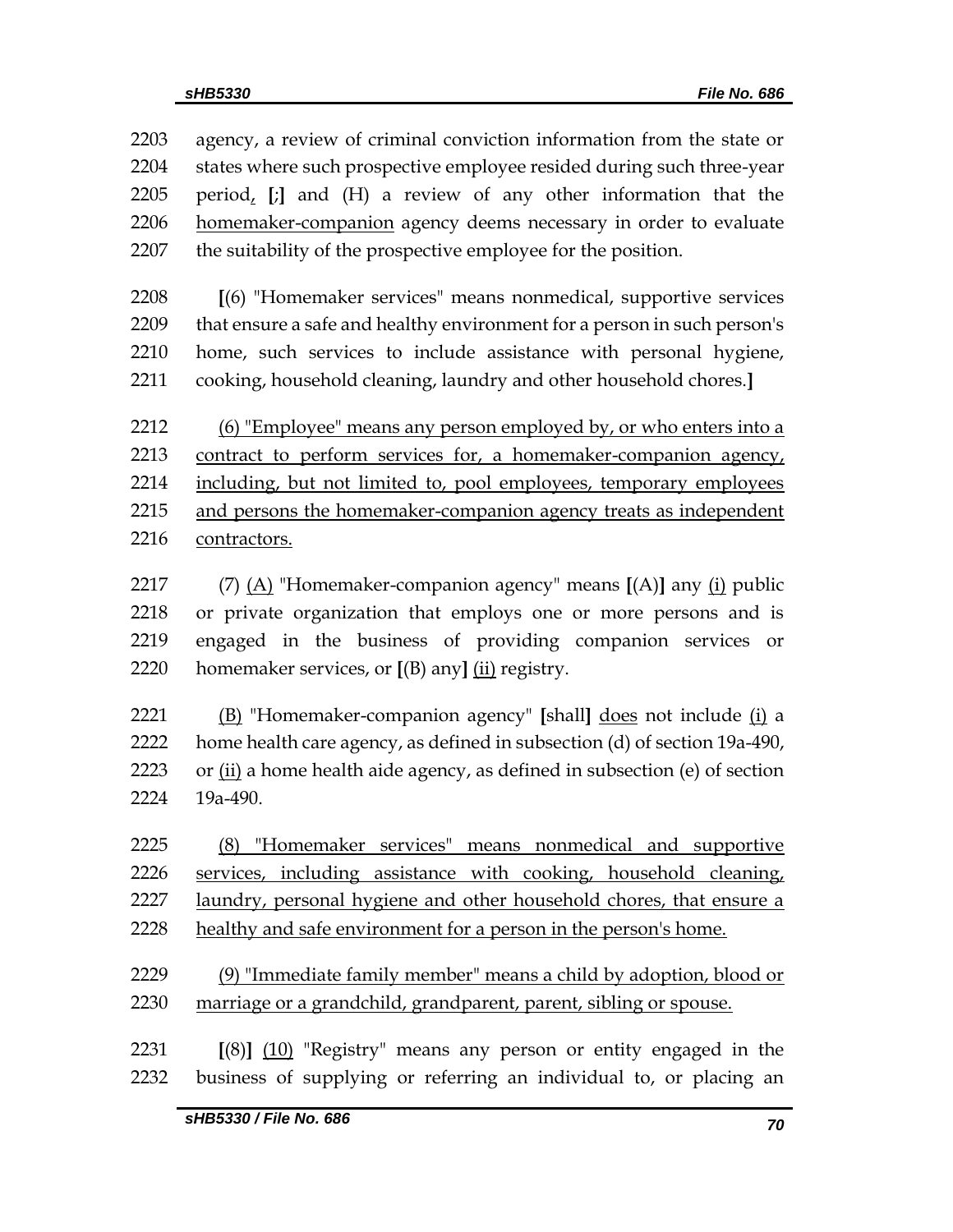2233 individual with, a consumer for the purpose of enabling the individual to provide to the consumer companion services or homemaker **[**or companion services provided by such individual, when the**]** services, provided such individual **[**providing such services is either**]** is (A) directly compensated, in whole or in part, by the consumer, or (B) **[**treated, referred to or**]** considered, referred to or treated by such person or entity as an independent contractor.

 **[**(9)**]** (11) "Service plan" means a written document, provided by a homemaker-companion agency to a person utilizing companion 2242 services or homemaker services provided by such agency, that specifies the anticipated **[**scope, type, frequency and duration of homemaker or**]** duration, frequency, scope and type of the companion services or 2245 homemaker services that are to be provided by such agency for the benefit of **[**the**]** such person.

 Sec. 45. (NEW) (*Effective from passage*) (a) No person, other than an immediate family member, who is an agent, corporate officer or employee of a homemaker-companion agency, or has an ownership interest in a homemaker-companion agency, shall act as an agent under a power of attorney for any person who has contracted with the homemaker-companion agency to receive companion services or homemaker services.

 (b) A person receiving companion services or homemaker services may petition the Commissioner of Consumer Protection for an exemption from subsection (a) of this section, and the commissioner may grant such exemption for good cause shown.

 Sec. 46. Section 20-338d of the 2022 supplement to the general statutes is repealed and the following is substituted in lieu thereof (*Effective from passage*):

 (a) For the purposes of this section, "owner" and "private residence" have the same meanings as provided in section 20-419.

*sHB5330 / File No. 686 71* **[**(a)**]** (b) No written contract to perform work on a private residence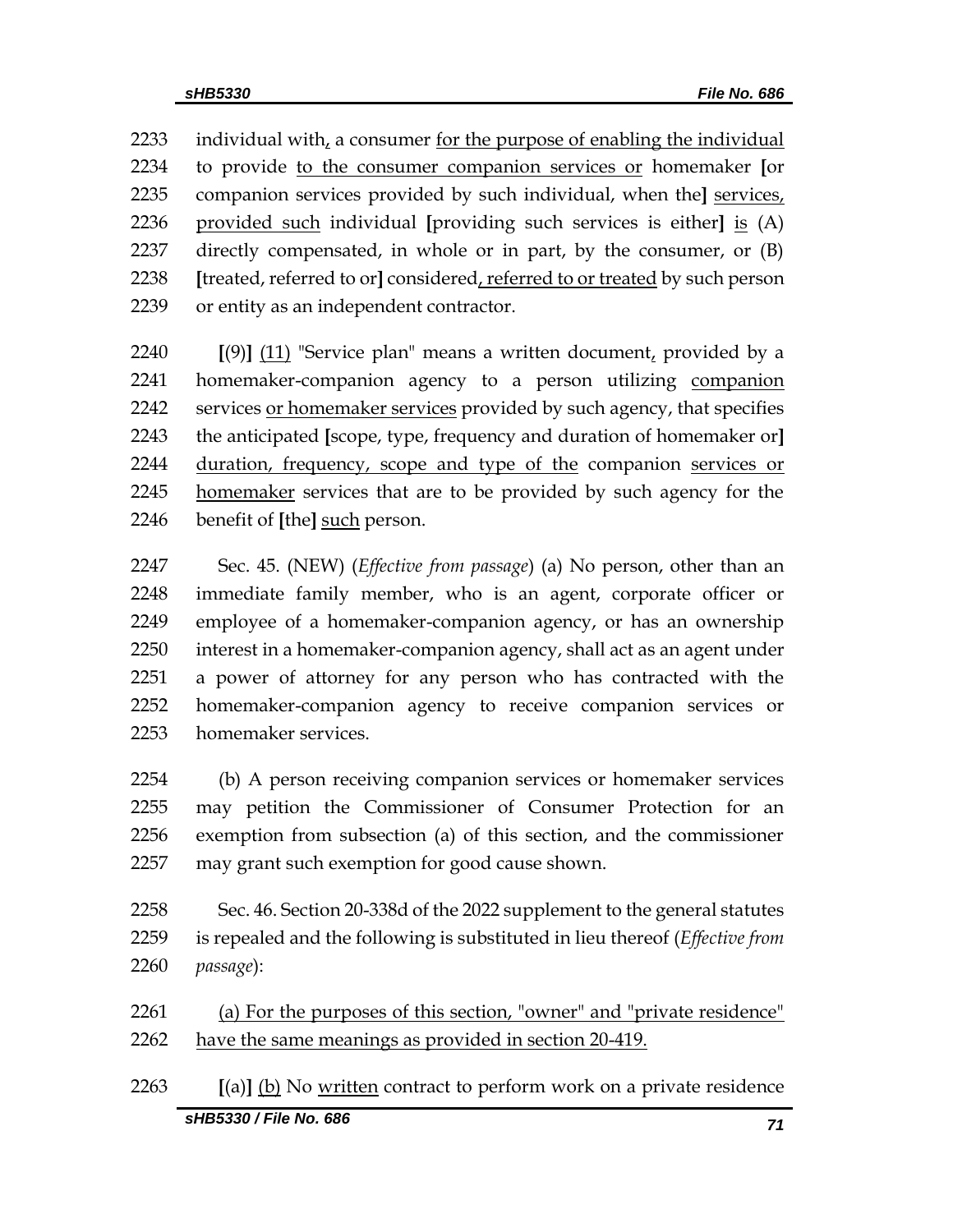**[**, as defined in section 20-419,**]** by a contractor licensed pursuant to this chapter or any person who owns or controls a business engaged to provide the work or services licensed under the provisions of this chapter by persons licensed for such work, shall be valid or enforceable against an owner **[**, as defined in section 20-419,**]** unless **[**it: (1) Is in writing; (2) is**]** such contract: (1) Is signed by the owner and the contractor or business; **[**(3)**]** (2) contains the entire agreement between the owner and the contractor or business; **[**(4)**]** (3) contains the date of the transaction; **[**(5)**]** (4) contains the name and address of the contractor and the contractor's license number or, in the case of a business, the name of the business owner, partner or limited liability member and the phone number and address of the business, partnership or limited liability company; **[**(6)**]** (5) contains the name and license number of any licensees performing the work, provided the name and the license number of a licensee may be amended in writing during the term of the contract; **[**(7)**]** (6) contains a notice **[**of**]** disclosing the owner's cancellation rights in accordance with the provisions of chapter 740 and subject to the exception set forth in subsection (c) of this section; and **[**(8)**]** (7) contains a starting date and completion date.

 (c) Notwithstanding the provisions of chapter 740, no owner shall cancel a written contract that is subject to the provisions of subsection (b) of this section if: (1) Such contract was executed for the purpose of making emergency or immediate repairs that were necessary to protect persons, personal property or real property; and (2) prior to executing 2288 such contract, the owner provided to the contractor or business owner a written statement, dated and signed by the owner, describing the situation requiring such emergency or immediate repairs and expressly acknowledging that the owner waives the right to cancel such contract in accordance with the provisions of chapter 740.

*sHB5330 / File No. 686 72* (d) Each contractor or business owner that enters into a written contract that is subject to the provisions of subsection (b) of this section shall deliver and provide to each owner who is a party to such contract, free of charge, a copy of such contract at the time such contract is executed. If such contract is amended, such contractor or business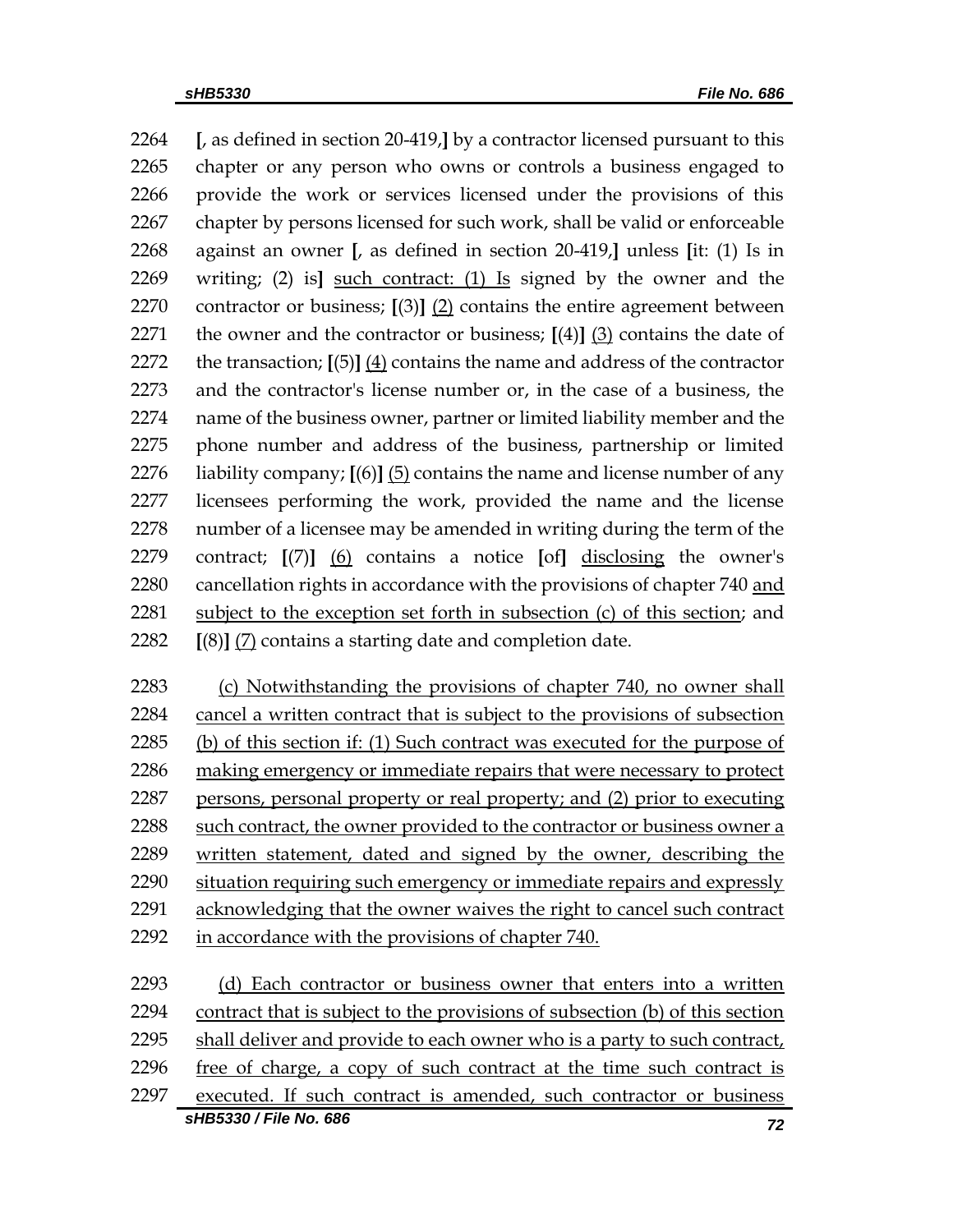2298 owner shall provide to each owner who is a party to such contract, free of charge, a copy of such amendment at the time such contract is amended.

 **[**(b)**]** (e) Each change in the terms and conditions of a written contract **[**specified in**]** that is subject to the provisions of subsection **[**(a)**]** (b) of this section shall be in writing and shall be signed by the owner and contractor or business, except that the commissioner may, by regulations adopted pursuant to chapter 54, dispense with the necessity 2306 for complying with such requirement.

 Sec. 47. Section 20-681 of the general statutes is repealed and the following is substituted in lieu thereof (*Effective from passage*):

 **[**For purposes of this section "covenant not to compete" means any contract or agreement that restricts the right of an individual to provide homemaker, companion or home health services (1) in any geographic area of the state for any period of time, or (2) to a specific individual.**]** Any covenant not to compete is against public policy and shall be void and unenforceable.

 Sec. 48. Subsection (c) of section 21a-10 of the 2022 supplement to the general statutes is repealed and the following is substituted in lieu thereof (*Effective from passage*):

 (c) For any Department of Consumer Protection license, certificate, registration or permit that requires the holder to complete continuing education requirements, the continuing education requirements shall be completed within the annual or biannual period that begins and ends three months prior to the renewal date for the applicable license, certificate, registration or permit, except for licenses issued pursuant to **[**chapter**]** chapters 389 and 400j.

 Sec. 49. Section 21a-151 of the general statutes is repealed and the following is substituted in lieu thereof (*Effective from passage*):

For the purposes of this section and sections 21a-152 to **[**21a-160**]** 21a-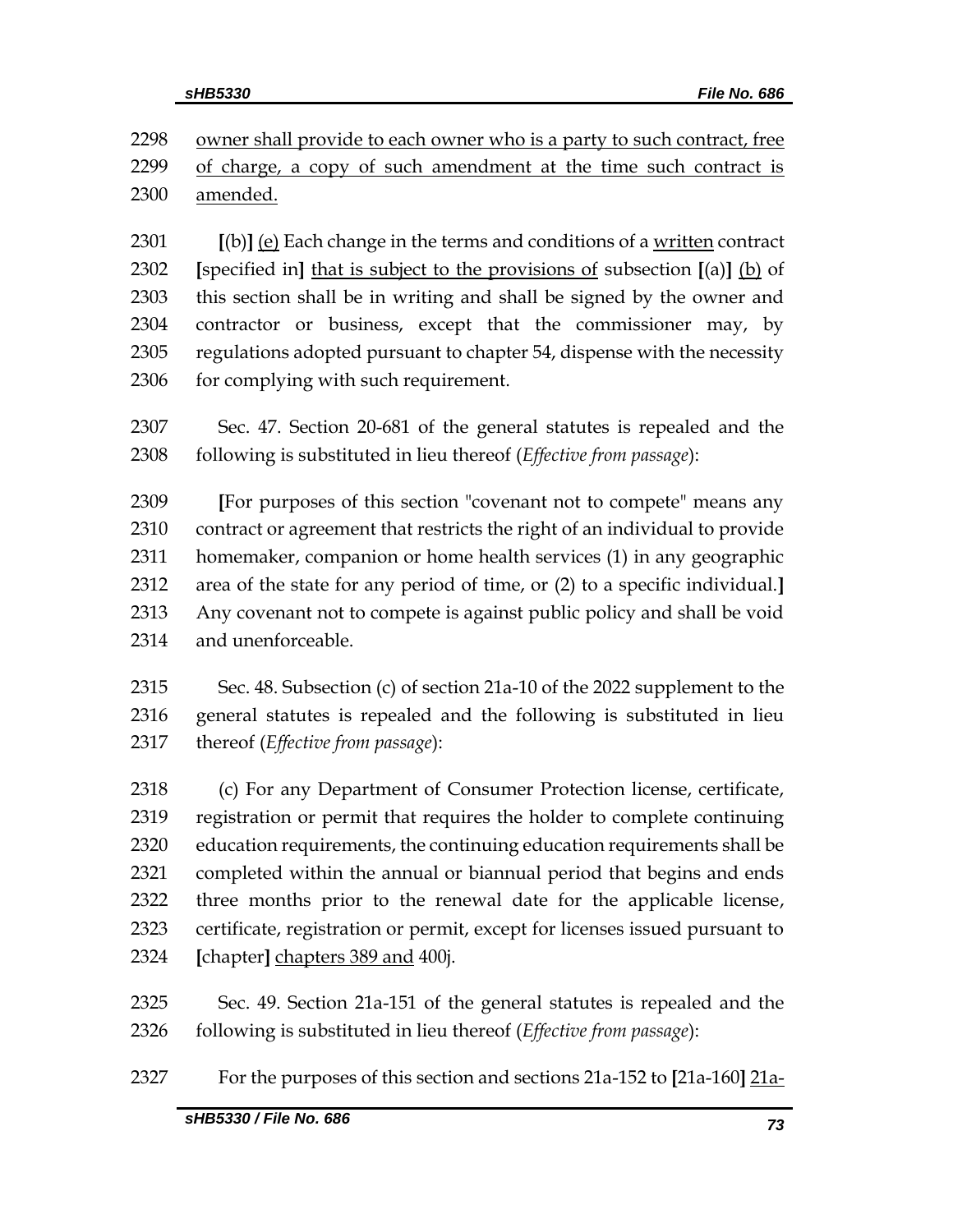# 2328 159, inclusive, as amended by this act:

2329 (1) "Bakery" means a building or part of a building, including, but not limited to, a hotel, private institution, restaurant, establishment operating doughnut-frying equipment or other similar place, where bread, cakes, cookies, crackers, crullers, doughnuts, **[**crullers**]** macaroni, pies, **[**cookies, crackers,**]** spaghetti **[**, macaroni**]** or other food products, including, but not limited to, canned or frozen baked goods, are made, either wholly or in part of flour or meal, **[**including frozen or canned baked goods. "Bakery" includes, but is not limited to, any restaurant, hotel, private institution, establishment operating doughnut-frying equipment or other similar place that offers such food products**]** or offered for sale.

 (2) "Food manufacturing establishment" means a building or part of a building where food is **[**prepared**]** canned, cooked, cut, dehydrated, frozen, milled or repacked for sale to other establishments for human consumption. **[**For purposes of this subdivision, "prepared" means a process of canning, cooking, freezing, dehydrating, milling, repacking or cutting.**]** Premises that are used solely for the retail sale or storage of prepackaged food, and facilities, as described in sections 21a-24a and 22-6r and chapters 417, 419a, 422, 423, 430, 431 and 491, shall not be considered food manufacturing establishments.

 (3) "Food warehouse" means a building or part of a building where food is stored for wholesale distribution, provided such building or part of such building is used primarily for the importation, storage or distribution of packaged food and not for other activities for which a license is required pursuant to section 21a-152, as amended by this act. Premises licensed pursuant to **[**said**]** section 21a-152, as amended by this act, and facilities, as described in sections 21a-24a and 22-6r and chapters 417, 419a, 422, 423, 430, 431 and 491, shall not be considered food warehouses.

 (4) "Packaged food" means standard or random weight or volume packages of food commodities that are enclosed in a container or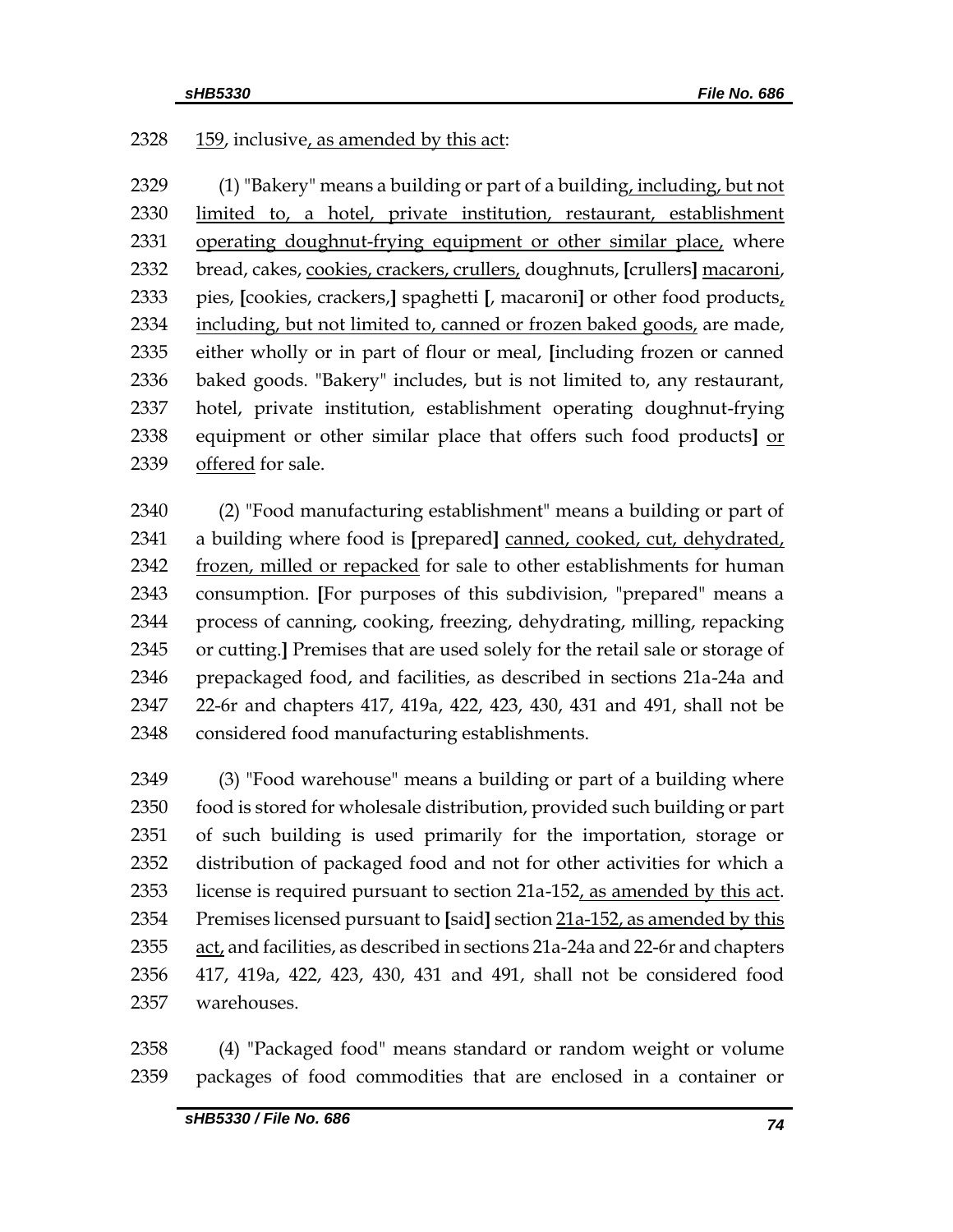2360 wrapped in any manner, in advance of wholesale or retail sale, such that the food commodities cannot be added to or subtracted from the package or wrapping without breaking or tearing the wrapping, container or seals on the wrapping or container.

 Sec. 50. Section 21a-152 of the general statutes is repealed and the following is substituted in lieu thereof (*Effective from passage*):

 (a) Each bakery, **[**food warehouse and**]** food manufacturing establishment and food warehouse shall be designed, constructed and operated as the Commissioner of Consumer Protection directs pursuant to sections 21a-151 to **[**21a-160**]** 21a-159, inclusive, as amended by this act, and chapter 418. **[**The provisions of this subsection requiring the commissioner to direct the design and construction of a food warehouse shall not be required for a food warehouse that was registered in good standing pursuant to section 21a-160 prior to October 1, 2019, provided the warehouse is in good repair so that stored food is properly protected and the premises is free of pests.**]** Each bakery, food manufacturing establishment and food warehouse **[**and food manufacturing establishment**]** remains subject to the provisions of chapter 418.

 (b) No **[**person, firm or**]** corporation, firm or person shall operate a bakery, food manufacturing establishment or food warehouse **[**or food manufacturing establishment**]** with the intent of producing or storing products for human consumption without having first obtained from **[**said commissioner**]** the Commissioner of Consumer Protection a license. **[**Application**]** Applications for such license shall be made on forms, furnished by the commissioner, showing the name and address of such bakery, food manufacturing establishment or food warehouse. **[**or food manufacturing establishment.**]** Bakeries shall show the number of persons engaged in the production of bread and pastry products, excluding **[**porters,**]** dishwashers, drivers, porters, sales personnel and other employees not directly engaged in such production. The commissioner shall cause an inspection to be **[**made**]** conducted of the premises described in the application and, if conditions are found satisfactory, issue such license. **[**shall be issued.**]** No corporation, firm or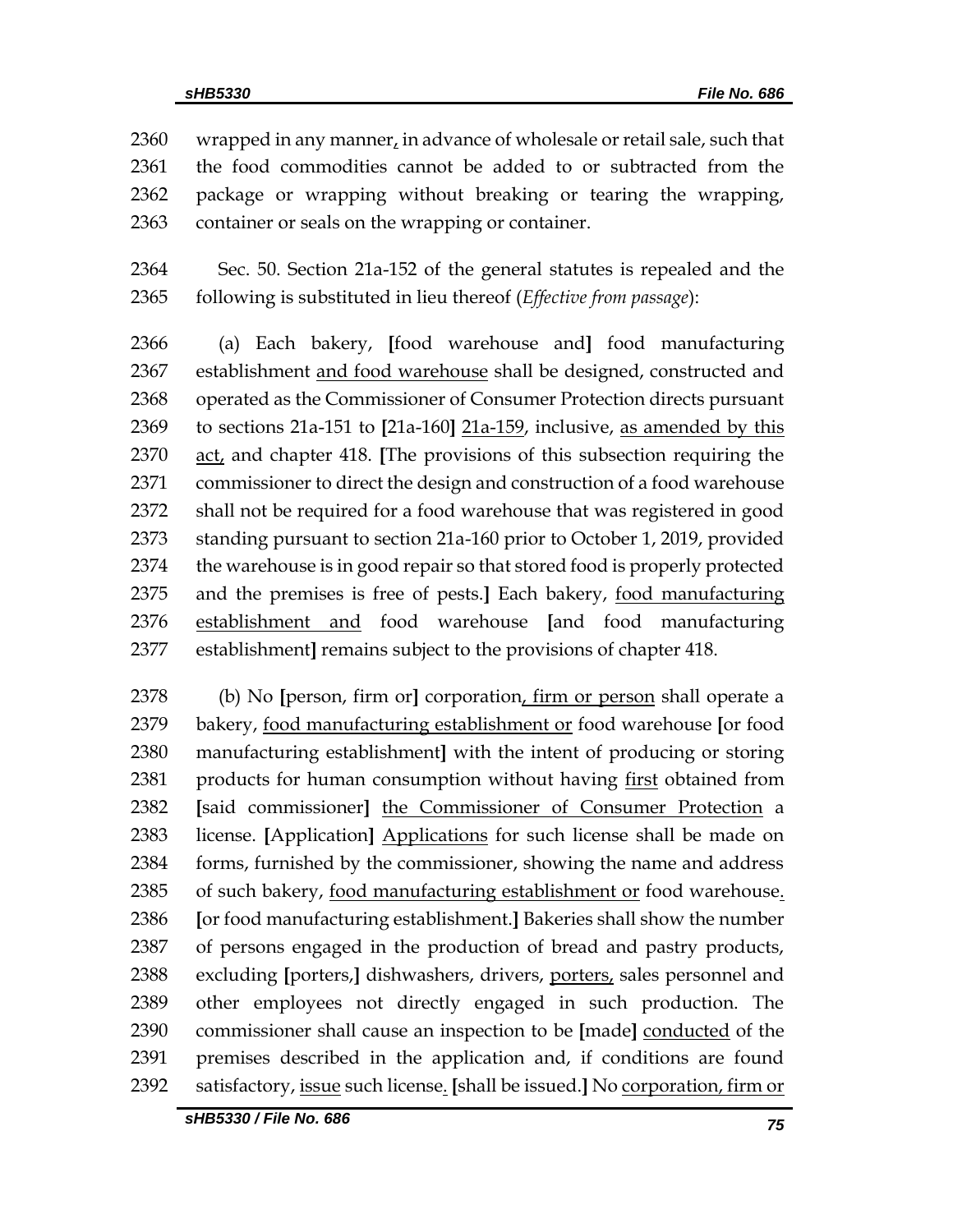person **[**, firm or corporation**]** operating a bakery, food manufacturing establishment or food warehouse, or any agent, employee or servant **[**or employee**]** thereof, shall refuse, hinder or otherwise interfere with the commissioner's, or the commissioner's authorized representative's, access **[**by the commissioner or his authorized representative**]** to the bakery, food manufacturing establishment or food warehouse for the purpose of conducting an inspection. No corporation, firm or person **[**, firm or corporation**]** shall: (1) **[**sell**]** Sell or distribute bread, cakes, cookies, crackers, crullers, doughnuts, **[**crullers**]** macaroni, pies, **[**cookies, crackers,**]** spaghetti **[**, macaroni**]** or other food products, including frozen or canned baked goods, made in whole or in part of flour or meal, produced in any bakery located within or beyond the boundaries of this state; **[**,**]** (2) sell or distribute food produced in a food manufacturing establishment located within the boundaries of this state; **[**,**]** or (3) store any food for wholesale distribution in a food warehouse, unless such bakery, food manufacturing establishment or food warehouse **[**or food manufacturing establishment**]** has obtained a license from **[**said**]** the commissioner. Facilities licensed pursuant to chapter 417 as food vendors and frozen dessert vendors, and all facilities licensed pursuant to chapters 419a and 430, shall be exempt from such licensing requirement. The commissioner may promulgate regulations excepting out-of-state manufacturers of products **[**,**]** commonly known as brown bread, cookies, crackers **[**, brown bread**]** or plum puddings in hermetically sealed containers and other similar products **[**,**]** from the license provisions of this section. Such license shall be valid for one year and a fee **[**therefor**]** for such license shall be collected as follows: From a **[**person, firm or**]** corporation, firm or person owning or conducting a bakery in which there are not more than four persons **[**or fewer**]** engaged in the production of bread and pastry products, twenty dollars; in which there are **[**not fewer than**]** at least five **[**nor**]** but not more than nine persons so engaged, forty dollars; in which there are **[**not fewer than**]** at least ten **[**nor**]** but not more than twenty-four persons so engaged, one hundred dollars; in which there are **[**not fewer than**]** at least twenty-five **[**nor**]** but not more than ninety-nine persons so engaged, two hundred dollars; in which there are **[**more than**]** at least one hundred persons so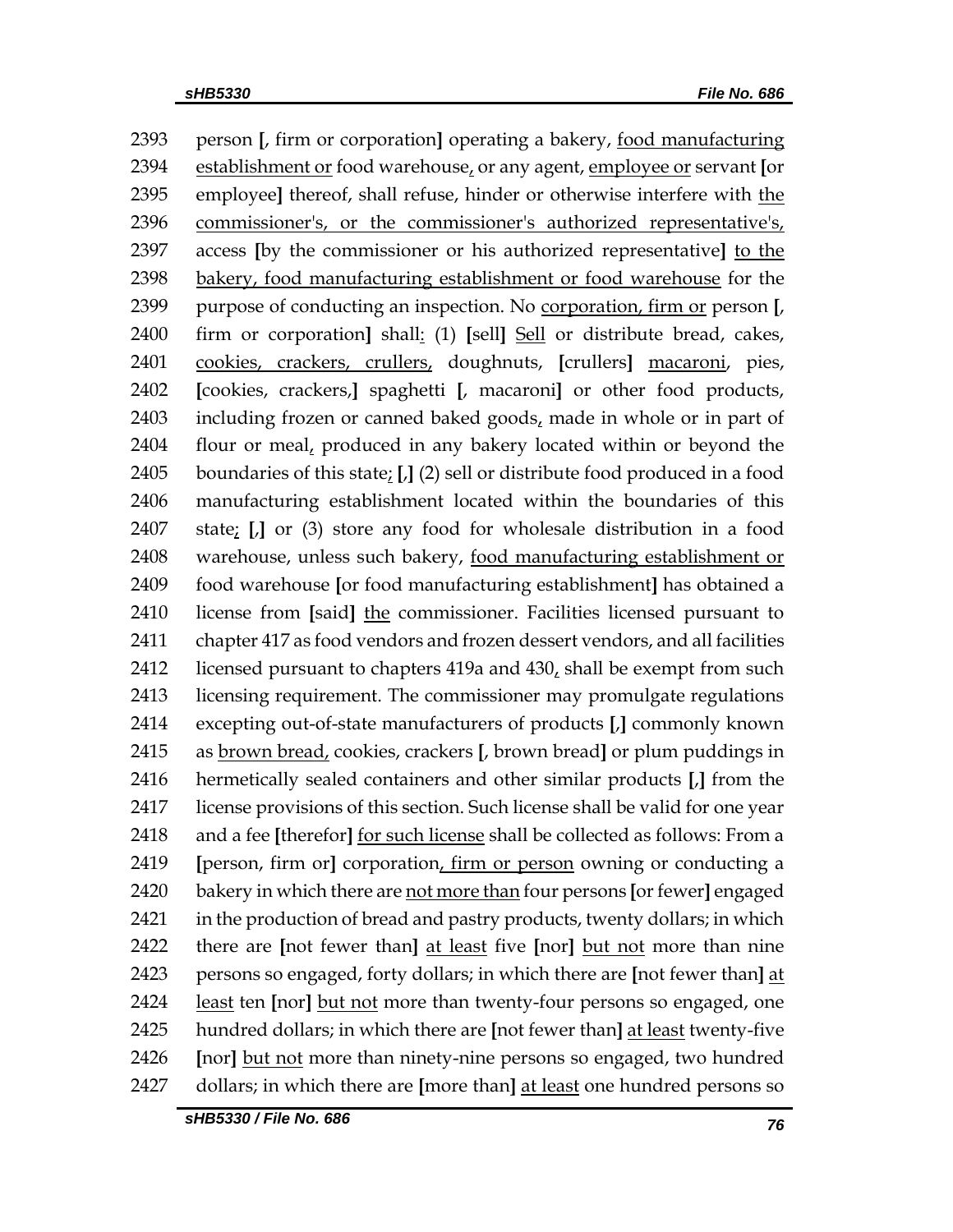engaged, two hundred fifty dollars. The fee for a food **[**manufacturer**]** manufacturing establishment or food warehouse license shall be twenty dollars annually. **[**No prior inspection by the commissioner shall be necessary for a food warehouse registered under section 21a-160 prior to October 1, 2019, which is required to transfer its registration to a new license under the provisions of this subsection.**]**

 (c) **[**A**]** The Commissioner of Consumer Protection may revoke a bakery, food manufacturing establishment or food warehouse **[**or food manufacturer license may be revoked by said commissioner**]** license for any violation of sections 21a-151 to **[**21a-160**]** 21a-159, inclusive, as amended by this act, after a hearing conducted in accordance with chapter 54. In addition, the commissioner may summarily suspend a bakery, **[**or food manufacturer**]** food manufacturing establishment or food warehouse license **[**may be summarily suspended**]** pending a hearing if **[**said**]** the commissioner has reason to believe that the public health, safety or welfare imperatively requires emergency action. **[**Within**]** Not later than ten days following the suspension order, **[**said**]** 2445 the commissioner shall cause to be held a hearing which shall be conducted in accordance with the provisions of **[**said**]** chapter 54. Following **[**said**]** such hearing, **[**said**]** the commissioner shall dissolve 2448 such suspension or order revocation of the bakery, food manufacturing establishment or food warehouse **[**or food manufacturer**]** license. Any **[**person, firm or**]** corporation, firm or person whose license has been revoked may **[**make application**]** apply for a new license and **[**said**]** the commissioner shall act on such application **[**within**]** not later than thirty days **[**of receipt**]** after the commissioner receives such application. The costs of any inspections necessary to determine whether or not an applicant, whose license has been revoked, is entitled to have a new license granted shall be borne by the applicant at such rates as the commissioner may determine. **[**Said**]** The commissioner may refuse to grant any bakery, food manufacturing establishment or food warehouse **[**or food manufacturer**]** a license if **[**he or she**]** the commissioner finds 2460 that the applicant has evidenced a pattern of noncompliance with the provisions of sections 21a-151 to **[**21a-160**]** 21a-159, inclusive, as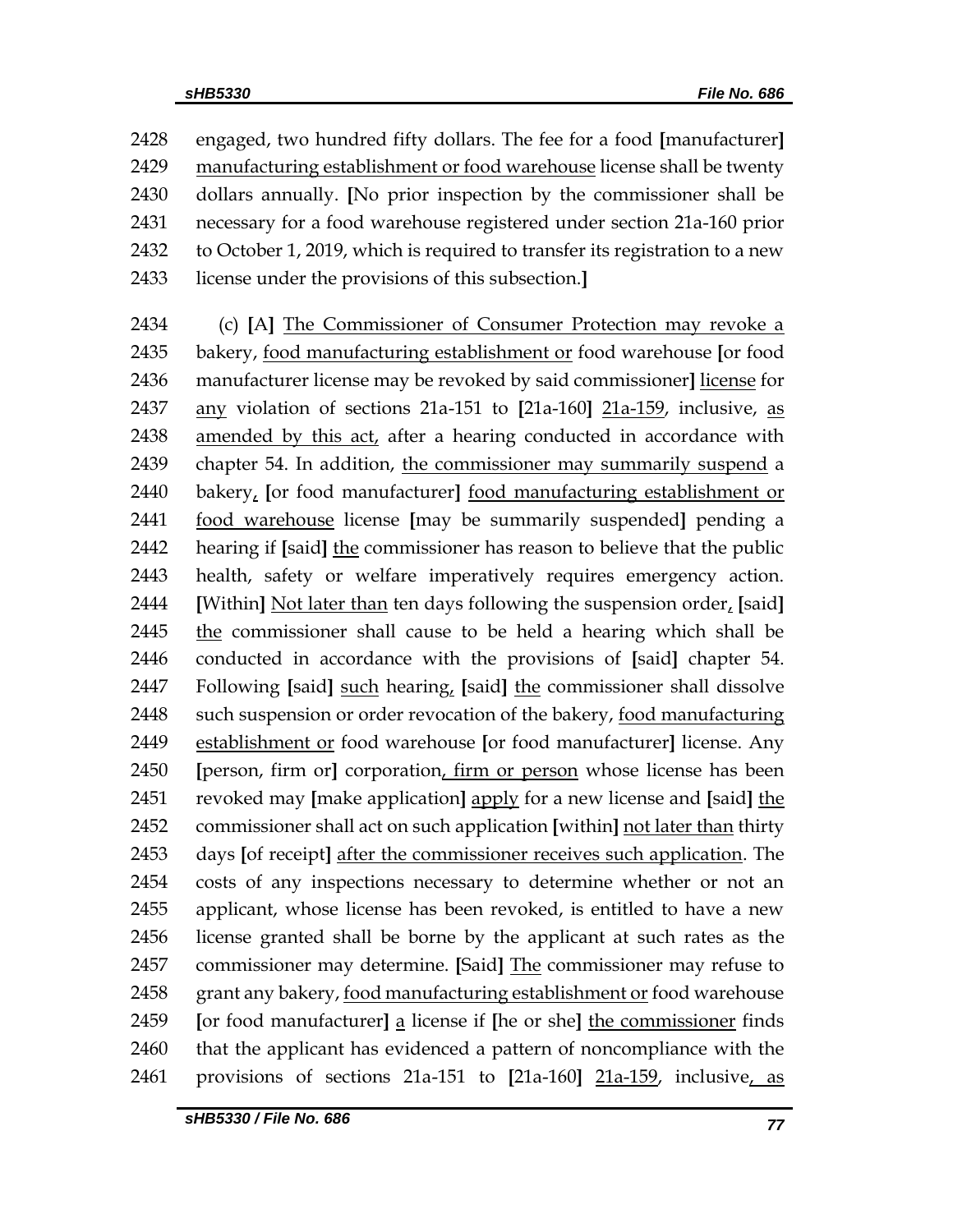2462 amended by this act. Prima facie evidence of a pattern of noncompliance shall be established if **[**said**]** the commissioner shows that the applicant has had two or more bakery, food manufacturing establishment or food warehouse **[**or food manufacturer**]** licenses revoked.

 (d) All vehicles used in the transportation of bakery, food manufacturing establishment or food warehouse products shall be kept in a sanitary condition and shall have the name and address of the bakery, food manufacturing establishment or food warehouse owner, operator or distributor legibly printed on both sides. Each compartment 2471 in which unwrapped bakery, food manufacturing establishment or food warehouse products are transported shall be enclosed in a manner approved by the commissioner.

 (e) The provisions of this section shall not prevent local health authorities from enforcing orders or regulations concerning the sanitary condition of retail bakeries.

 (f) Any person who desires to obtain a license under the provisions of sections 21a-151 to **[**21a-160**]** 21a-159, inclusive, as amended by this act, shall first obtain and present to the **[**commissioner**]** Commissioner of Consumer Protection a certificate of approval of the location for which such license is desired. The certificate of approval shall be obtained from the zoning commission, planning and zoning commission or local authority of the town, city or borough in which the facility is located or is proposed to be located. **[**A**]** No certificate of approval shall **[**not**]** be required **[**in the case of the transfer of the last issued license from one person to another or in the case of a renewal of a license by the holder of the license**]** for a new license if the proposed use conforms to existing zoning requirements, for a license renewal by the license holder or for a transfer by the license holder to another person of the license most recently issued to such license holder. The commissioner shall not issue any license under the provisions of sections 21a-151 to **[**21a-160**]** 21a-159, inclusive, as amended by this act, for which a certificate of approval is required until such certificate of approval is obtained by the license applicant. **[**The provisions of this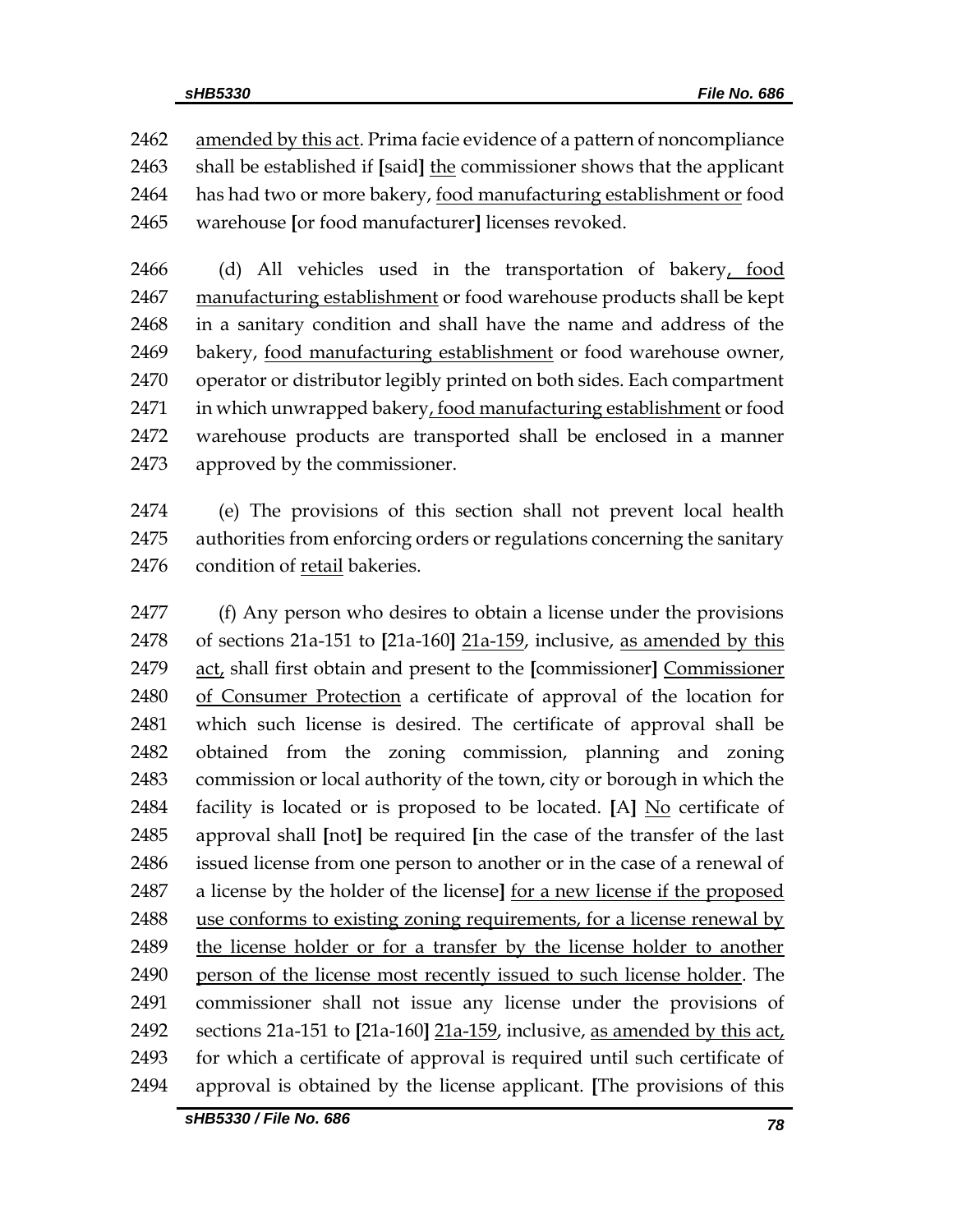subsection requiring a certificate of approval from the zoning commission or other local authority shall not apply to any food warehouse that was registered in good standing pursuant to section 21a-160 prior to October 1, 2019.**]**

 Sec. 51. Section 21a-156 of the general statutes is repealed and the following is substituted in lieu thereof (*Effective from passage*):

 The commissioner shall, from time to time, after inquiry and public hearing, adopt and promulgate regulations to supplement and give full effect to the provisions of sections 21a-151 to **[**21a-160**]** 21a-159, 2504 inclusive, as amended by this act. Such regulations, among other things, may establish sanitary requirements pertaining to the manufacture and distribution of bread and pastry products. Such regulations may also cover provisions restricting the sale of dangerous, harmful and unwholesome bread and pastry products, the labeling of bread and pastry products, the inspection of bakeries, food manufacturing establishments and food warehouses and the establishment of costs for special inspections. The commissioner shall annually review the amounts of bakery, food manufacturing establishment and food warehouse license fees referred to in subsection (b) of section 21a-152, as amended by this act, and shall increase such fees in order to reflect the costs to the department of carrying out the provisions of sections 21a-151 to **[**21a-160**]** 21a-159, inclusive, as amended by this act.

 Sec. 52. Section 21a-159 of the general statutes is repealed and the following is substituted in lieu thereof (*Effective from passage*):

 (a) Any person who violates any provision of sections 21a-151 to **[**21a- 160**]** 21a-159, inclusive, as amended by this act, or any regulation made thereunder, or fails to comply with an order of the Commissioner of Consumer Protection, shall: (1) **[**for**]** For a first offense, be fined not more than two hundred fifty dollars; **[**,**]** and (2) for **[**any**]** each subsequent offense, be guilty of a class D misdemeanor.

*sHB5330 / File No. 686 79* (b) The **[**commissioner**]** Commissioner of Consumer Protection may apply to the Superior Court for, and such court may **[**,**]** upon hearing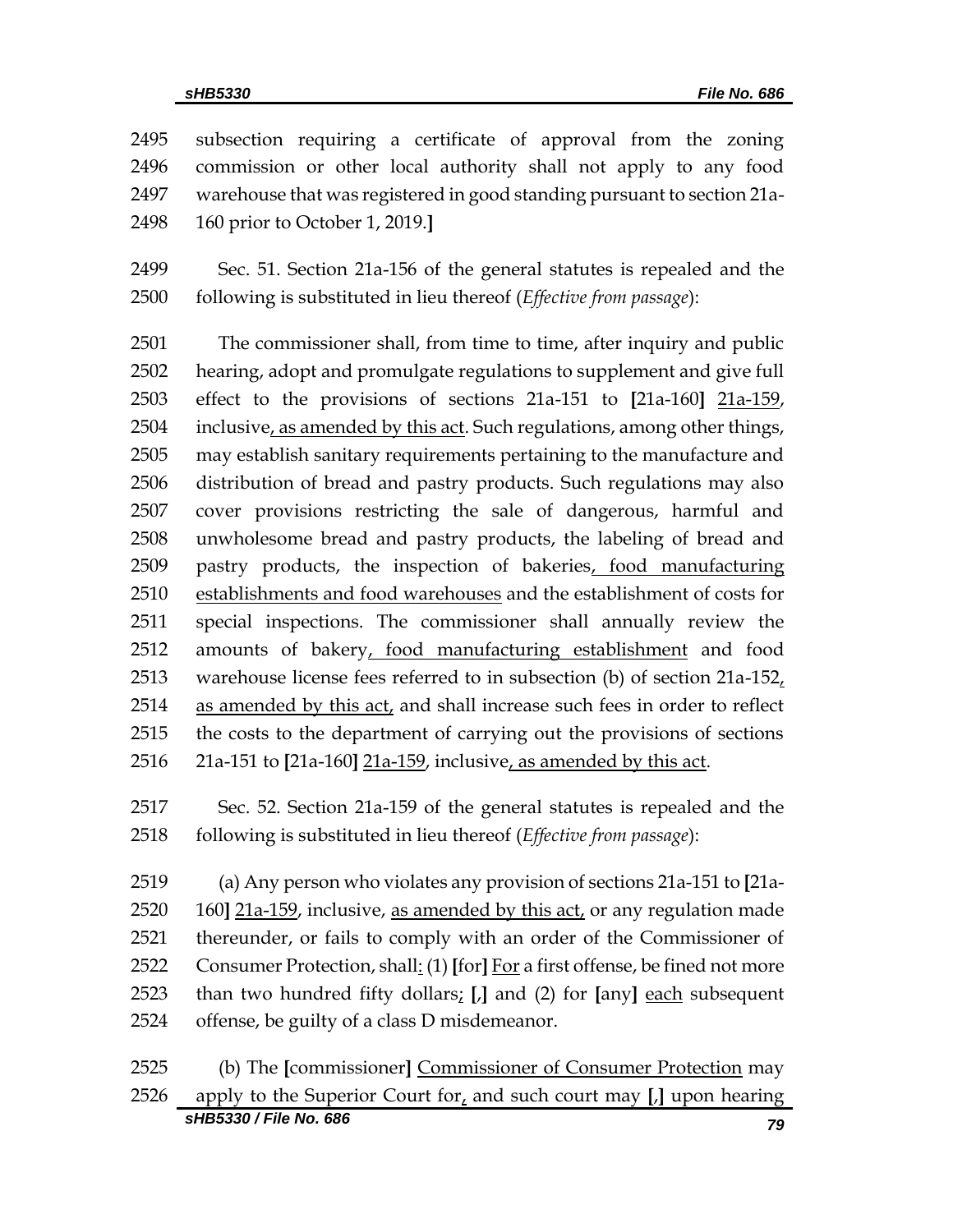and for cause shown **[**,**]** grant, a temporary or permanent injunction enjoining any person from operating a bakery, food manufacturing establishment or food warehouse **[**or food manufacturing establishment**]** without a license issued in accordance with sections 21a- 151 to **[**21a-160**]** 21a-159, inclusive, as amended by this act, irrespective of whether or not there exists an adequate remedy at law. The commissioner also may apply to the Superior Court for, and such court shall have jurisdiction to grant, a temporary restraining order pending a hearing. Such application for injunctive or other appropriate relief shall be brought by the Attorney General.

 (c) The Commissioner of Consumer Protection, after providing notice and conducting a hearing in accordance with the provisions of chapter , may issue a warning citation to, or impose a civil penalty of not more than one hundred dollars for the first offense and not more than five 2541 hundred dollars for each subsequent offense on $<sub>t</sub>$  any person who</sub> violates any provision of sections 21a-151 to **[**21a-160**]** 21a-159, inclusive, 2543 as amended by this act, or any regulation adopted pursuant to section 21a-156, as amended by this act.

 Sec. 53. Subsection (a) of section 22-54u of the general statutes is repealed and the following is substituted in lieu thereof (*Effective from passage*):

 (a) The preparation, packaging, labeling and sale of honey and maple syrup produced in this state shall not be subject to the provisions of sections 21a-91 to 21a-120, inclusive, and sections 21a-151 to **[**21a-160**]**  $21a-159$ , inclusive, as amended by this act, and shall be under the licensing, inspection and enforcement authority of the Commissioner of Agriculture and the commissioner's authorized agents.

 Sec. 54. Section 21a-421bb of the 2022 supplement to the general statutes, as amended by section 9 of substitute house bill 5329 of the current session, as amended by House Amendment Schedule "A", is repealed and the following is substituted in lieu thereof (*Effective from passage*):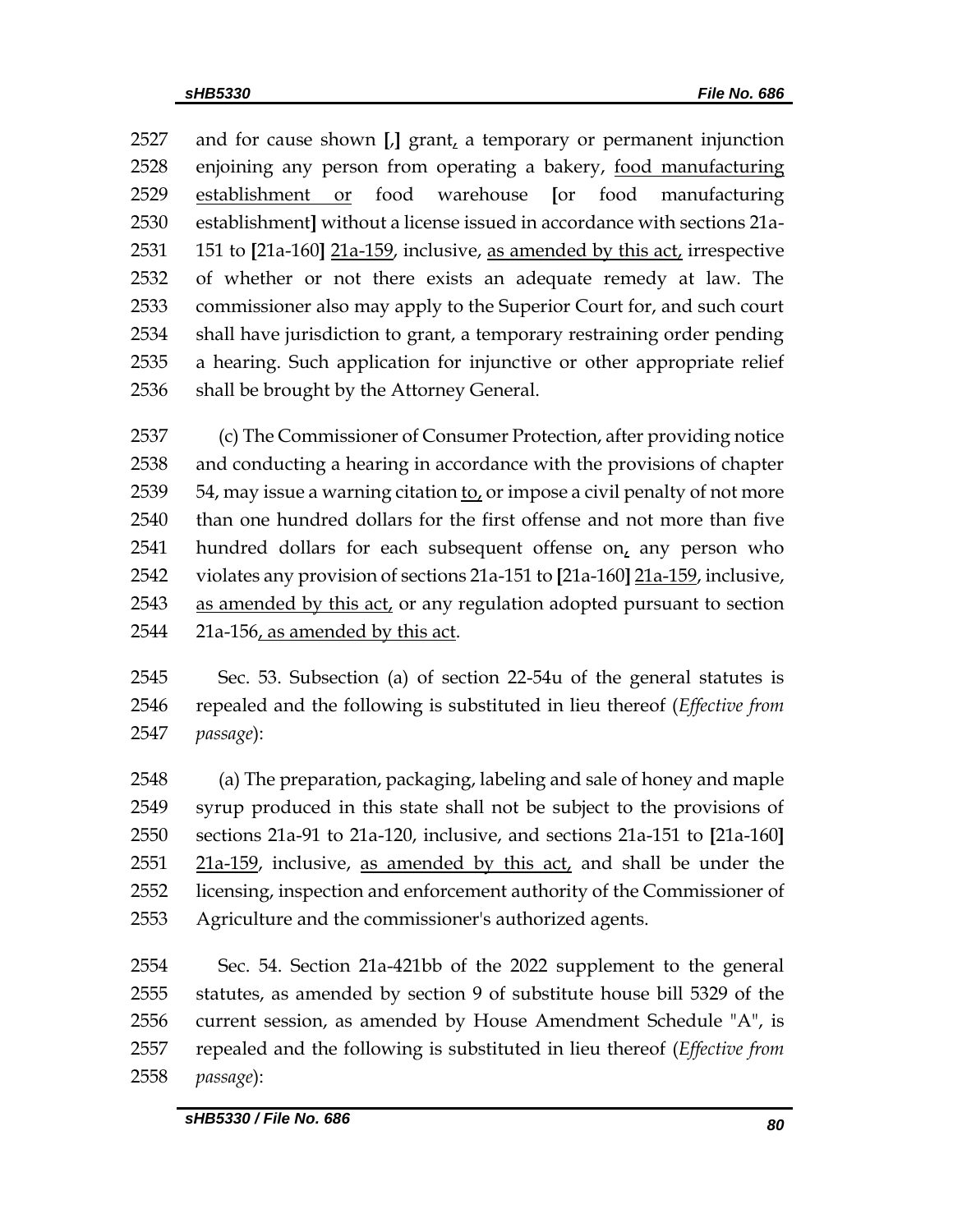(a) No person other than the holder of a cannabis establishment license issued by this state shall advertise any cannabis or services 2561 related to cannabis in this state. (b) Except as provided in subsection (d) of this section, cannabis establishments shall not: (1) Advertise, including, but not limited to, through a business name or logo, cannabis, cannabis paraphernalia or goods or services related to cannabis: (A) In ways that target or are designed to appeal to individuals under twenty-one years of age, including, but not limited to, spokespersons or celebrities who appeal to individuals under the legal age to purchase cannabis or cannabis products, depictions of a person under twenty-five years of age consuming cannabis, or, the inclusion of objects, such as toys, characters or cartoon characters, suggesting the presence of a person under twenty-one years of age, or any other depiction designed in any manner to be appealing to a person under twenty-one years of age; or

 (B) By using any image, or any other visual representation, of the cannabis plant or any part of the cannabis plant, including, but not limited to, the leaf of the cannabis plant;

 (2) Engage in any advertising by means of any form of billboard within one thousand five hundred feet of an elementary or secondary 2581 school ground or a house of worship, recreation center or facility, child care center, playground, public park or library, or engage in any advertising by means of an electronic or illuminated billboard between the hours of six o'clock a.m. and eleven o'clock p.m.;

 (3) Engage in advertising by means of any television, radio, Internet, mobile application, social media or other electronic communication, billboard or other outdoor signage, or print publication unless the cannabis establishment has reliable evidence that at least ninety per cent of the audience for the advertisement is reasonably expected to be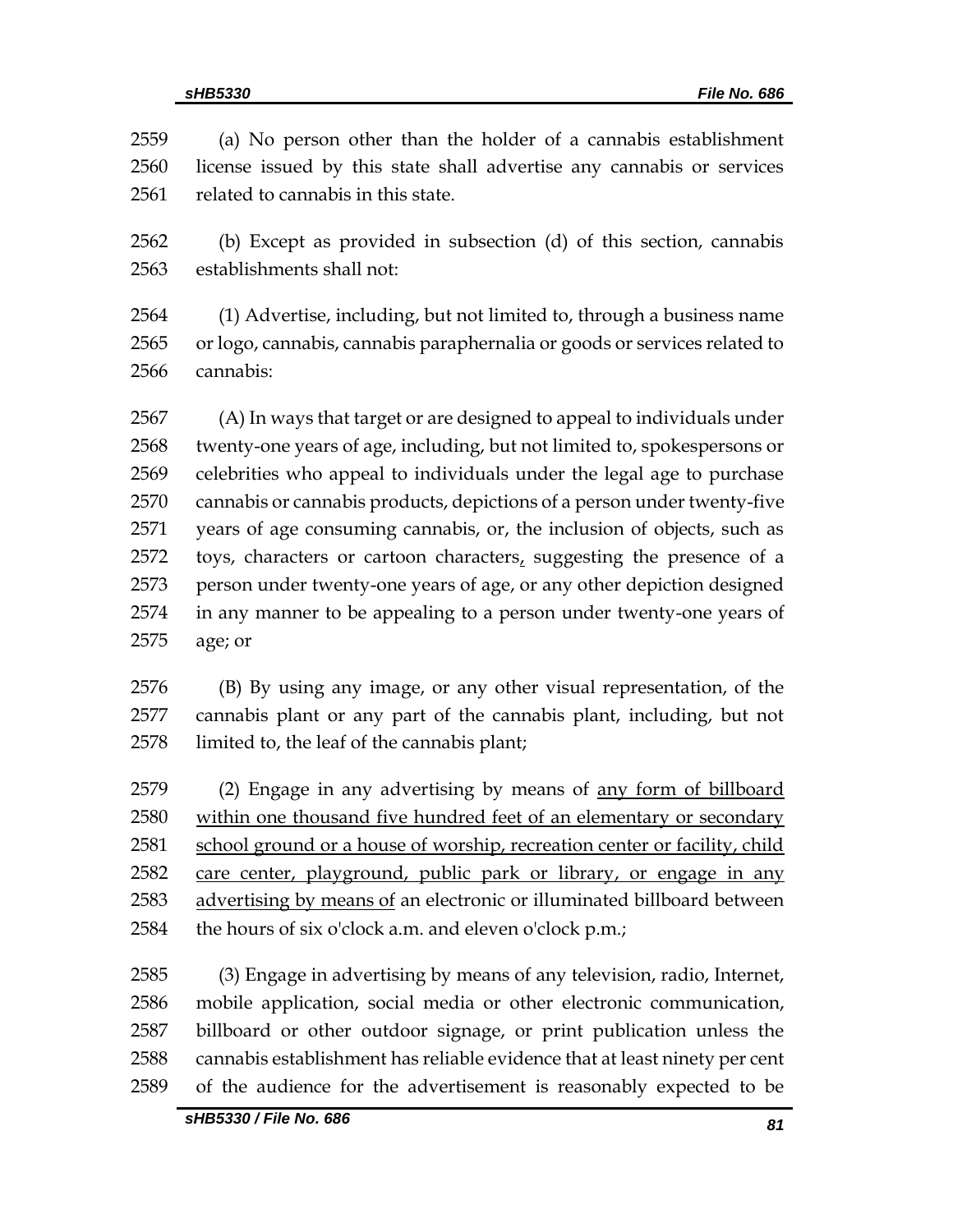twenty-one years of age or older;

 (4) Engage in advertising or marketing directed toward location- based devices, including, but not limited to, cellular phones, unless the marketing is a mobile device application installed on the device by the owner of the device who is twenty-one years of age or older and includes a permanent and easy opt-out feature and warnings that the use of cannabis is restricted to persons twenty-one years of age or older;

 (5) Advertise cannabis or cannabis products in a manner claiming or implying, or permit any employee of the cannabis establishment to claim or imply, that such products have curative or therapeutic effects, or that any other medical claim is true, or allow any employee to promote cannabis for a wellness purpose unless such claims are substantiated as set forth in regulations adopted under chapter 420f or verbally conveyed by a licensed pharmacist or other licensed medical practitioner in the course of business in, or while representing, a hybrid retail or dispensary facility;

 (6) Sponsor charitable, sports, musical, artistic, cultural, social or other similar events or advertising at, or in connection with, such an event unless the cannabis establishment has reliable evidence that (A) not more than ten per cent of the in-person audience at the event is reasonably expected to be under the legal age to purchase cannabis or cannabis products, and (B) not more than ten per cent of the audience 2612 that will watch, listen or participate in the event is expected to be under 2613 the legal age to purchase cannabis products;

 (7) Advertise cannabis, cannabis products or cannabis paraphernalia in any physical form visible to the public within **[**one thousand**]** five hundred feet of an elementary or secondary school ground or a **[**house of worship,**]** recreation center or facility, child care center, playground, 2618 public park or library;

*sHB5330 / File No. 686 82* (8) Cultivate cannabis or manufacture cannabis products for distribution outside of this state in violation of federal law, advertise in any way that encourages the transportation of cannabis across state lines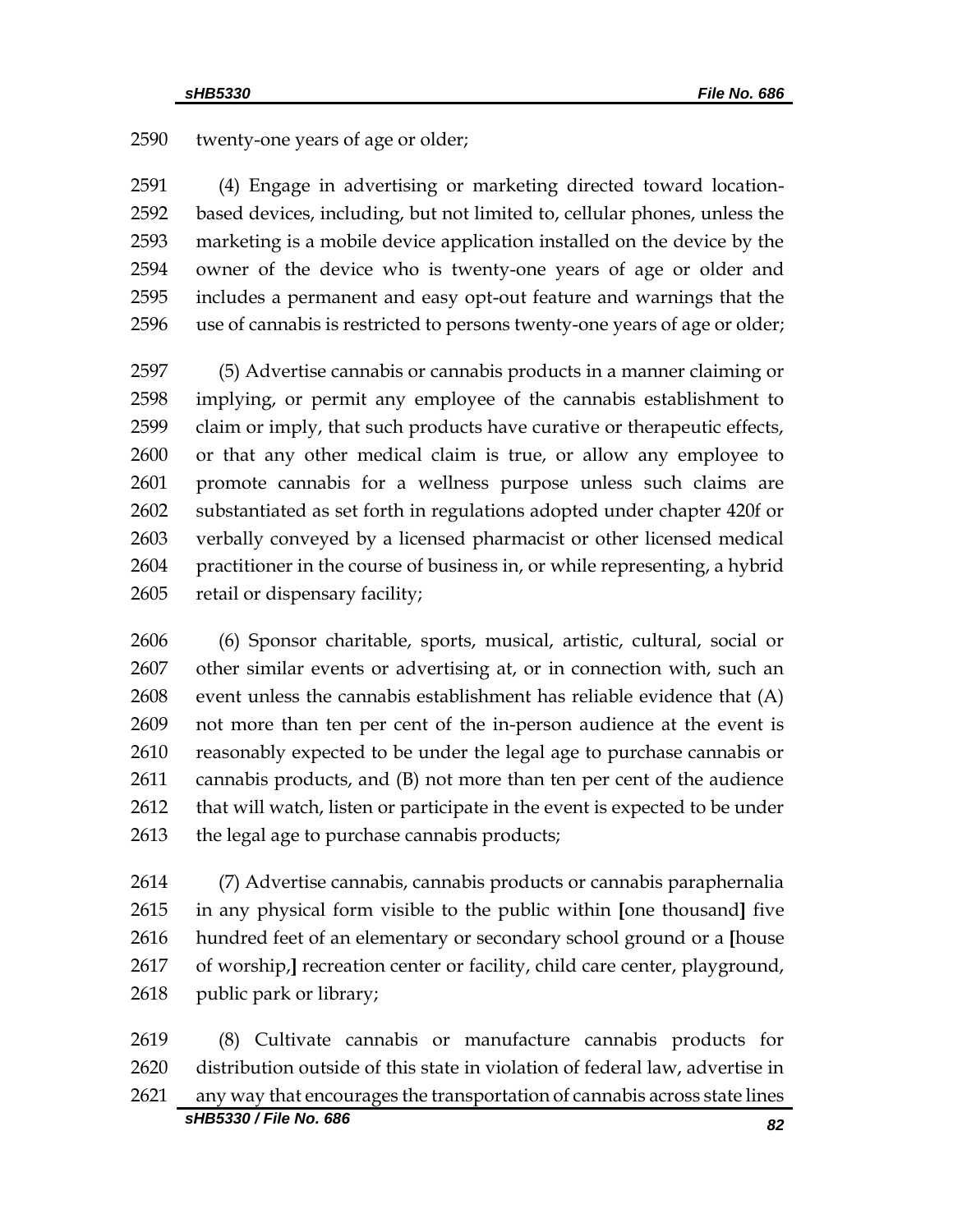or otherwise encourages illegal activity;

 (9) Except for dispensary facilities and hybrid retailers, exhibit within or upon the outside of the facility used in the operation of a cannabis establishment, or include in any advertisement, the word "dispensary" or any variation of such term or any other words, displays or symbols indicating that such store, shop or place of business is a dispensary;

 (10) Exhibit within or upon the outside of the premises subject to the cannabis establishment license, or include in any advertisement the words "drug store", "pharmacy", "apothecary", "drug", "drugs" or "medicine shop" or any combination of such terms or any other words, displays or symbols indicating that such store, shop or place of business is a pharmacy;

 (11) Advertise on or in public or private vehicles or at bus stops, taxi stands, transportation waiting areas, train stations, airports or other similar transportation venues including, but not limited to, vinyl- wrapped vehicles or signs or logos on transportation vehicles not owned by a cannabis establishment;

 (12) Display cannabis, cannabis products or any image, or any other visual representation, of the cannabis plant or any part of the cannabis 2641 plant, including, but not limited to, the leaf of the cannabis plant, so as to be clearly visible to a person from the exterior of the facility used in the operation of a cannabis establishment, or display signs or other printed material advertising any brand or any kind of cannabis or cannabis product, or including any image, or any other visual representation, of the cannabis plant or any part of the cannabis plant, including, but not limited to, the leaf of the cannabis plant, on the exterior of any facility used in the operation of a cannabis establishment;

 (13) Utilize radio or loudspeaker, in a vehicle or in or outside of a facility used in the operation of a cannabis establishment, for the purposes of advertising the sale of cannabis or cannabis products; or

# (14) Operate any web site advertising or depicting cannabis, cannabis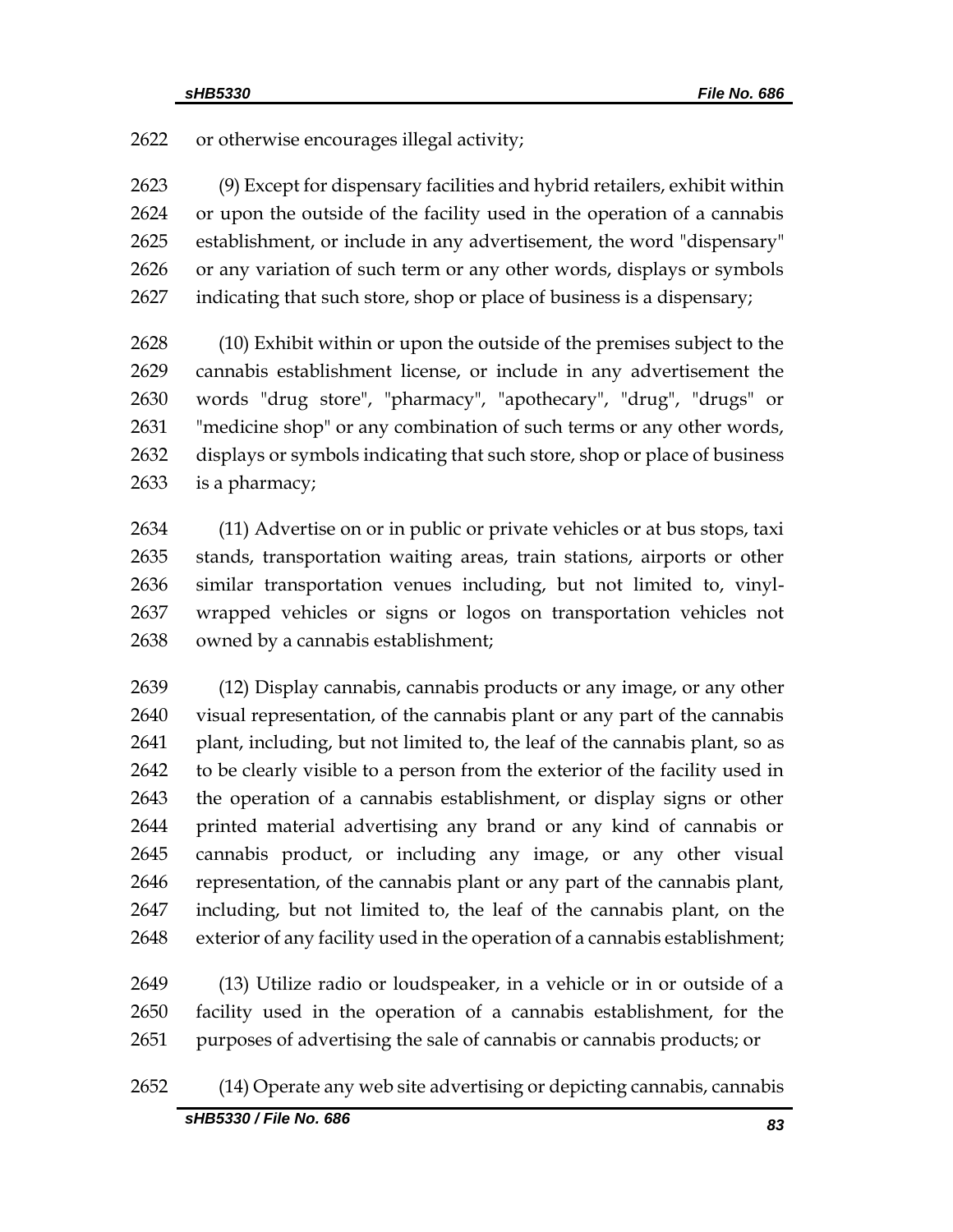products or cannabis paraphernalia unless such web site verifies that the entrants or users are twenty-one years of age or older.

 (c) Except as provided in subsection (d) of this section, any advertisements from a cannabis establishment shall contain the following warning: "Do not use cannabis if you are under twenty-one years of age. Keep cannabis out of the reach of children." In a print or visual medium, such warning shall be conspicuous, easily legible and shall take up not less than ten per cent of the advertisement space. In an audio medium, such warning shall be at the same speed as the rest of 2662 the advertisement and be easily intelligible.

 (d) Any outdoor signage, including, but not limited to, any monument sign, pylon sign or wayfinding sign, shall be deemed to satisfy the audience requirement established in subdivision (3) of subsection (b) of this section, and shall not be required to contain the warning required under subsection (c) of this section, if such outdoor signage:

(1) Contains only the name and logo of the cannabis establishment;

 (2) Does not include any image, or any other visual representation, of the cannabis plant or any part of the cannabis plant, including, but not limited to, the leaf of the cannabis plant;

(3) Is comprised of not more than three colors; and

(4) Is located:

 (A) On the cannabis establishment's premises, regardless of whether such cannabis establishment leases or owns such premises; or

 (B) On any commercial property occupied by multiple tenants including such cannabis establishment.

 (e) The department shall not register, and may require revision of, any submitted or registered cannabis brand name that: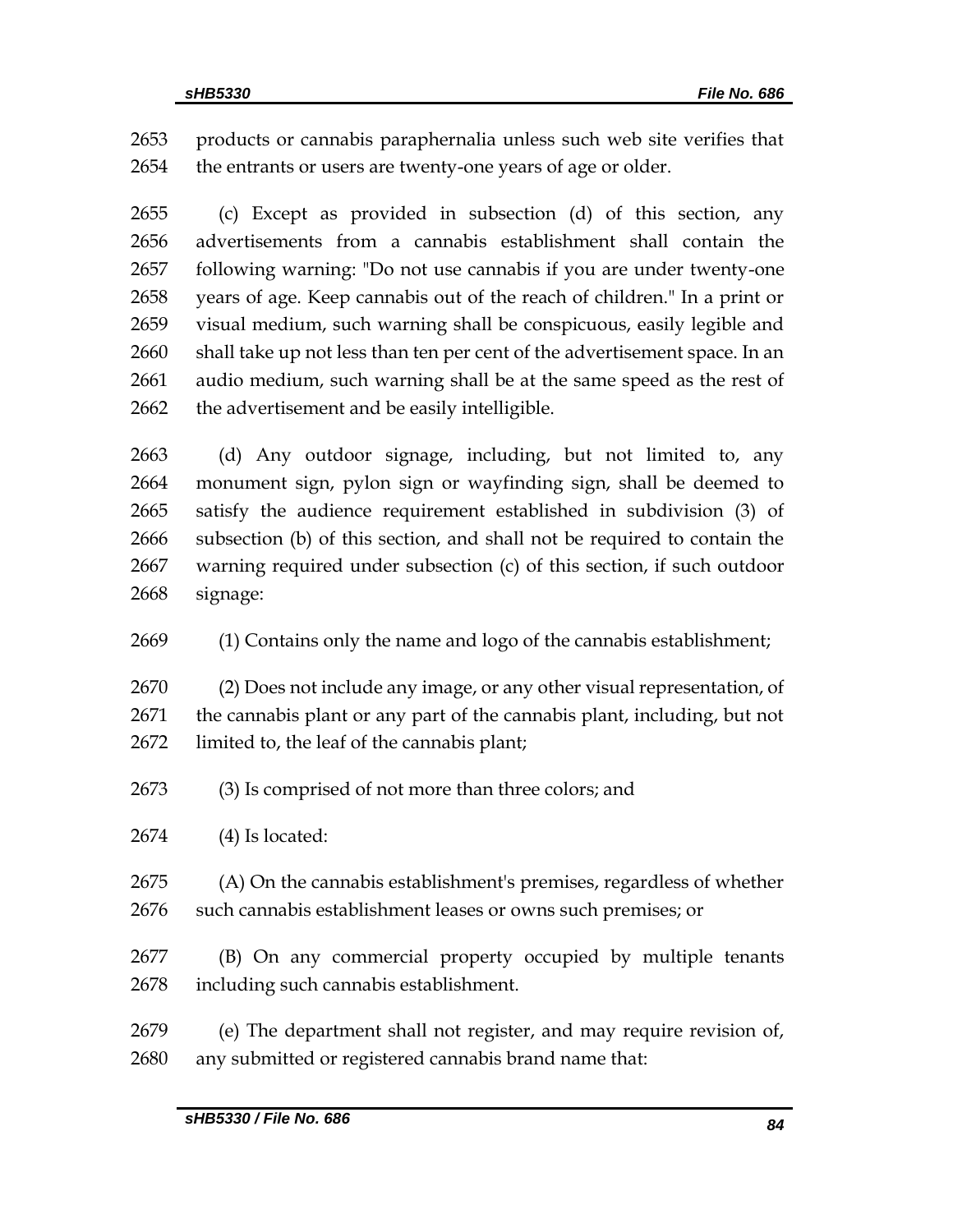| 2681 | (1) Is identical to, or confusingly similar to, the name of an existing    |
|------|----------------------------------------------------------------------------|
| 2682 | non-cannabis product;                                                      |
| 2683 | (2) Is identical to, or confusingly similar to, the name of an unlawful    |
| 2684 | product or substance;                                                      |
| 2685 | (3) Is confusingly similar to the name of a previously approved            |
| 2686 | cannabis brand name;                                                       |
| 2687 | (4) Is obscene or indecent; and                                            |
| 2688 | (5) Is customarily associated with persons under the age of twenty-        |
| 2689 | one.                                                                       |
| 2690 | (f) A violation of the provisions of subsections (a) to (c), inclusive, of |
| 2691 | this section shall be deemed to be an unfair or deceptive trade practice   |
| 2692 | under subsection (a) of section 42-110b.                                   |
| 2693 | Sec. 55. Section 21a-160 of the general statutes is repealed. (Effective   |
| 2694 | from passage)                                                              |

|           |              | This act shall take effect as follows and shall amend the following |  |  |
|-----------|--------------|---------------------------------------------------------------------|--|--|
| sections: |              |                                                                     |  |  |
|           |              |                                                                     |  |  |
| Section 1 | from passage | $30-1$                                                              |  |  |
| Sec. 2    | from passage | New section                                                         |  |  |
| Sec. 3    | from passage | 30-19 $f(a)$ to (c)                                                 |  |  |
| Sec. 4    | from passage | 30-20                                                               |  |  |
| Sec. 5    | from passage | 30-46                                                               |  |  |
| Sec. 6    | from passage | $30-51a$                                                            |  |  |
| Sec. 7    | from passage | $30 - 74(c)$                                                        |  |  |
| Sec. 8    | from passage | $30-22a$                                                            |  |  |
| Sec. 9    | from passage | 30-12                                                               |  |  |
| Sec. 10   | from passage | $30-14(a)$                                                          |  |  |
| Sec. 11   | from passage | 30-16b                                                              |  |  |
| Sec. 12   | from passage | $30-22c(b)$                                                         |  |  |
| Sec. 13   | from passage | $30-23a$                                                            |  |  |
| Sec. 14   | from passage | 30-24                                                               |  |  |
| Sec. 15   | from passage | 30-24b                                                              |  |  |
| Sec. 16   | from passage | $30 - 25(a)$                                                        |  |  |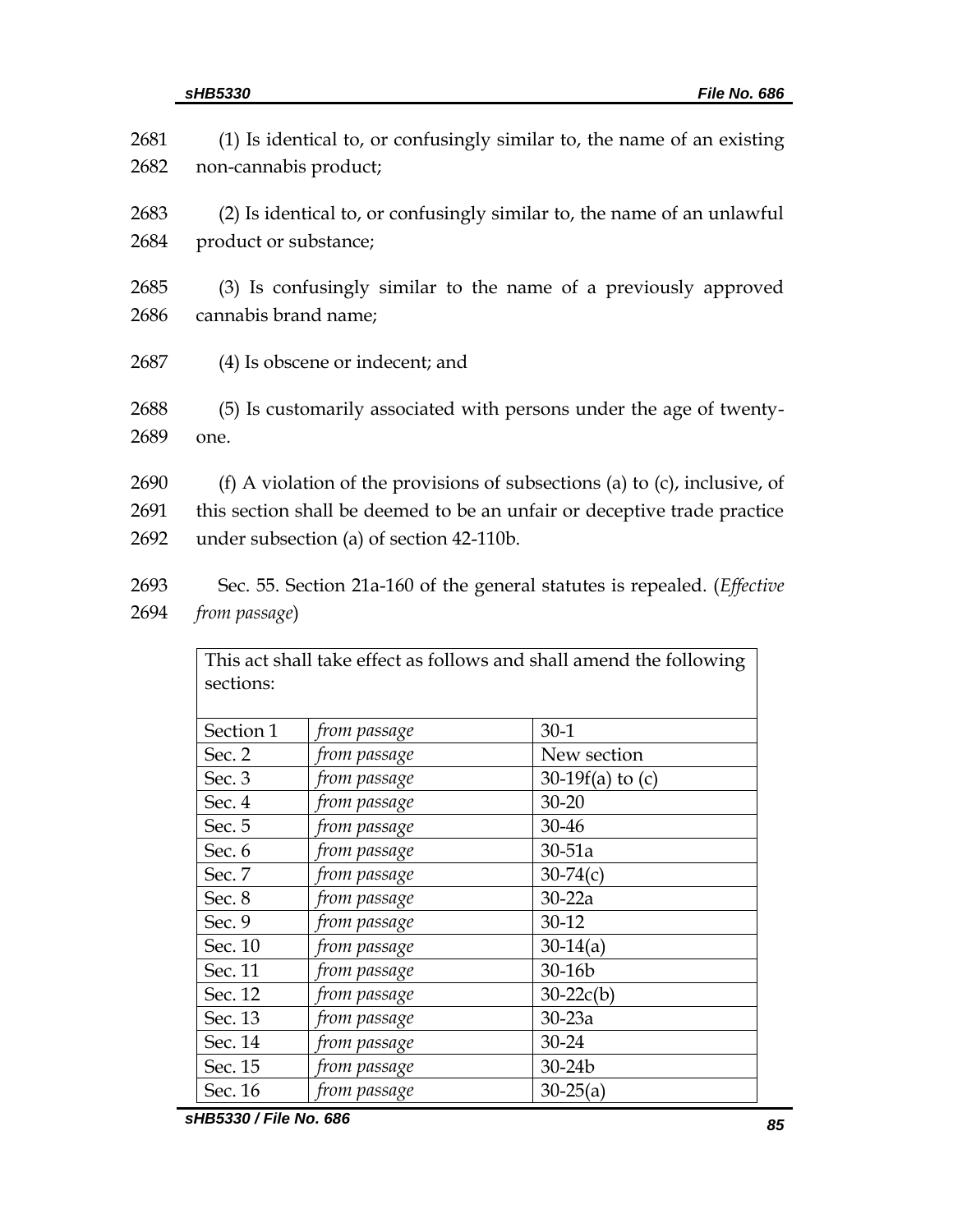| Sec. 17 | from passage          | $30-39(b)$        |
|---------|-----------------------|-------------------|
| Sec. 18 | from passage          | 30-45             |
| Sec. 19 | from passage          | $30-48(a)$        |
| Sec. 20 | from passage          | $30 - 48a(c)$     |
| Sec. 21 | from passage          | 30-53             |
| Sec. 22 | from passage          | 30-54             |
| Sec. 23 | from passage          | 30-91(a) to $(e)$ |
| Sec. 24 | from passage          | $30-22(e)$        |
| Sec. 25 | from passage          | 30-22d            |
| Sec. 26 | from passage          | $30-22e(c)$       |
| Sec. 27 | from passage          | $30-35b$          |
| Sec. 28 | from passage          | 30-81             |
| Sec. 29 | from passage          | 30-90             |
| Sec. 30 | from passage          | 20-578            |
| Sec. 31 | from passage          | $20-621a(a)$      |
| Sec. 32 | from passage          | 21a-248           |
| Sec. 33 | from passage          | 28-32             |
| Sec. 34 | from passage          | 21a-79            |
| Sec. 35 | from passage          | 21a-79b           |
| Sec. 36 | from passage          | 42-133ff          |
| Sec. 37 | July 1, 2022          | New section       |
| Sec. 38 | from passage          | 16a-17            |
| Sec. 39 | from passage          | $16a-21(b)$       |
| Sec. 40 | from passage          | $16a-23m(a)$      |
| Sec. 41 | from passage          | 16a-23o           |
| Sec. 42 | from passage          | 20-334d           |
| Sec. 43 | from passage          | 20-500            |
| Sec. 44 | from passage          | 20-670            |
| Sec. 45 | from p <u>assag</u> e | New section       |
| Sec. 46 | from passage          | 20-338d           |
| Sec. 47 | from passage          | 20-681            |
| Sec. 48 | from passage          | $21a-10(c)$       |
| Sec. 49 | from passage          | 21a-151           |
| Sec. 50 | from passage          | 21a-152           |
| Sec. 51 | from passage          | 21a-156           |
| Sec. 52 | from passage          | 21a-159           |
| Sec. 53 | from passage          | $22 - 54u(a)$     |
| Sec. 54 | from passage          | 21a-421bb         |
| Sec. 55 | from passage          | Repealer section  |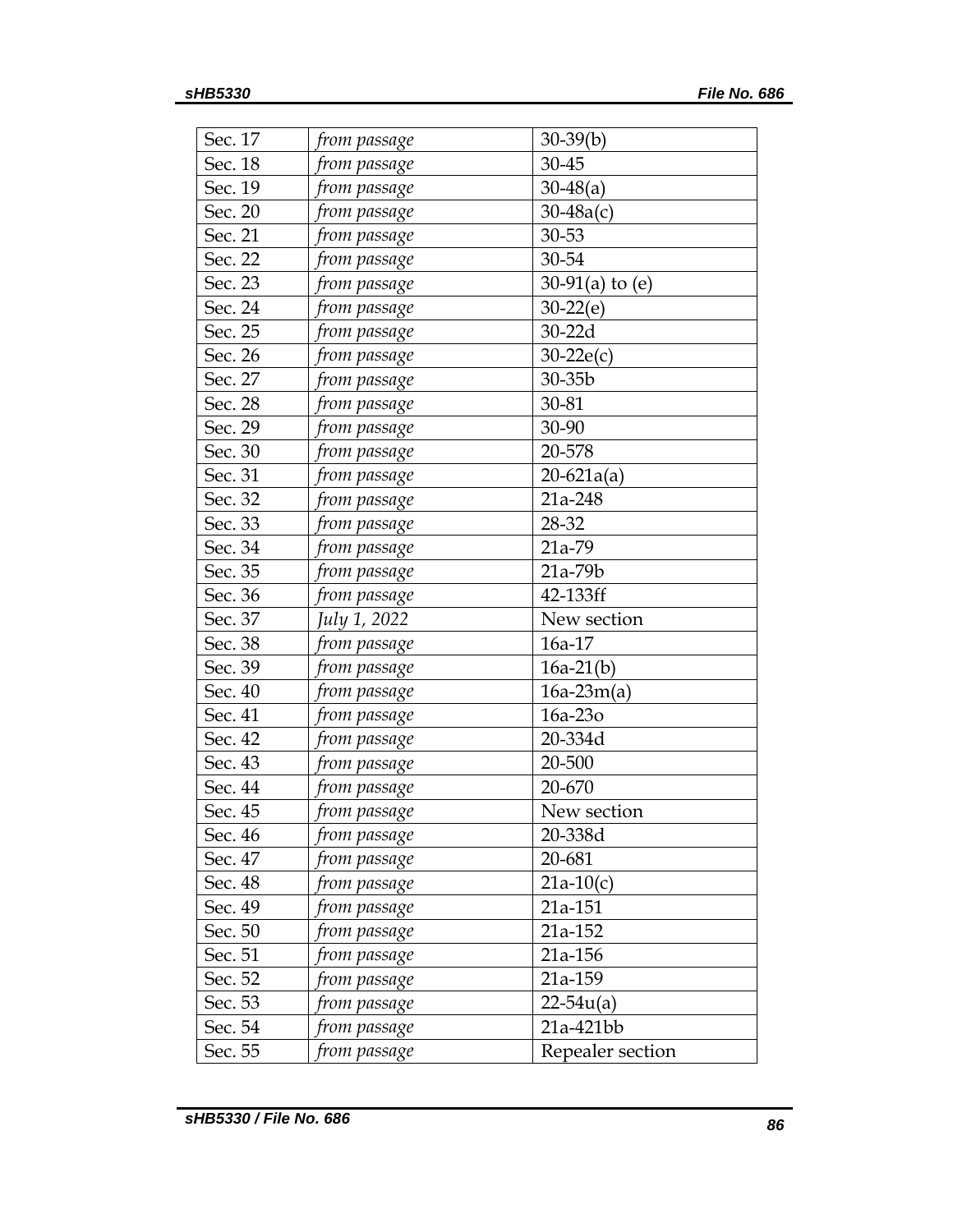*The following Fiscal Impact Statement and Bill Analysis are prepared for the benefit of the members of the General Assembly, solely for purposes of information, summarization and explanation and do not represent the intent of the General Assembly or either chamber thereof for any purpose. In general,*  fiscal impacts are based upon a variety of informational sources, including the analyst's professional *knowledge. Whenever applicable, agency data is consulted as part of the analysis, however final products do not necessarily reflect an assessment from any specific department.*

# *OFA Fiscal Note*

### *State Impact:*

| <b>Agency Affected</b>        | <b>Fund-Effect</b> | FY 23 \$  | FY 24 \$  |
|-------------------------------|--------------------|-----------|-----------|
| Resources of the General Fund | GF - Revenue       | See Below | See Below |
|                               | Impact             |           |           |
| Consumer Protection, Dept.    | Various -          | See Below | See Below |
|                               | Potential          |           |           |
|                               | Revenue Gain       |           |           |

Note: GF=General Fund; Various=Various

# *Municipal Impact:* None

# *Explanation*

The bill makes various changes to the consumer protection statutes resulting in the potential revenue impact described below.

- **Section 2** establishes a religious wine retailer<sup>1</sup> permit resulting in a potential revenue gain to the state to the extent the permit is applied for. It's anticipated this permit will generate less than ten applications.
- **Section 3** expands the in-state transporter's permit to allow one permit to cover boats and vehicles under common control, direction, or management resulting in a potential revenue loss to the extent fewer in-state transporter's permits are applied for. In FY 21 there were 80 in-state transporters permits.
- **Section 8** allows café permits in all airports rather than just in Bradley International Airport resulting in a potential revenue

<sup>&</sup>lt;sup>1</sup> The annual fee for the religious wine retailer permit is \$250.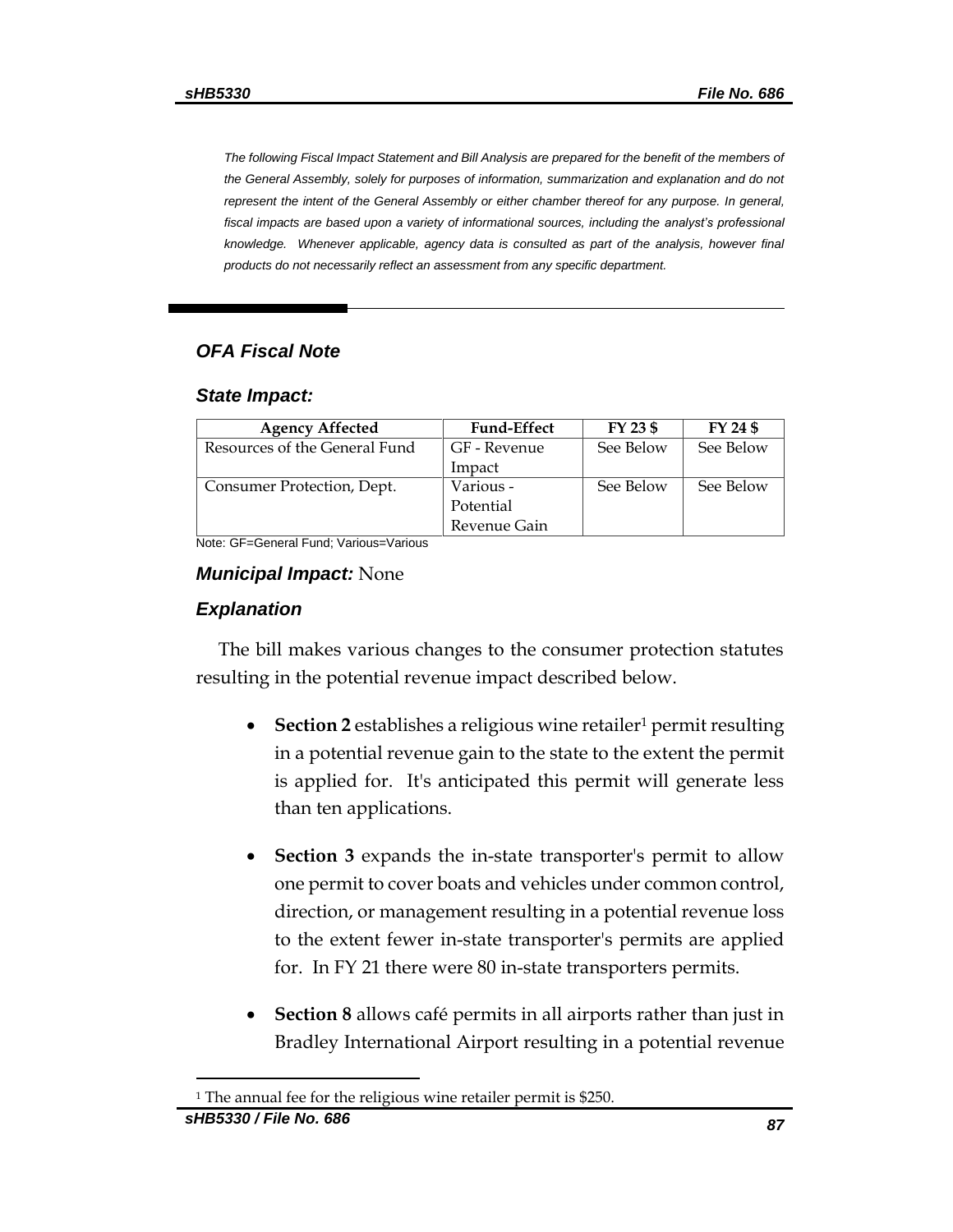gain to the state if additional airports apply for café permits.

- **Sections 18-19** expands the list of exempted permits and allows certain permittees to obtain an additional permit resulting in a potential revenue gain to the extent additional permits are applied for.
- **Section 27** makes the provisional permit \$500 fee nonrefundable resulting in a potential revenue gain to the extent refunds would have been issued.
- **Section 37** allows the Commissioner of Consumer Protection to impose an additional civil penalty (up to \$500) for violations regarding credit card surcharge prohibitions resulting in a potential revenue gain to the Consumer Protection Enforcement Account to the extent violations occur and civil penalties are imposed.

The bill also makes various changes to consumer protection statute resulting in no fiscal impact to the state or municipalities.

House "A" eliminates one section and makes various cannabis advertising changes resulting in no fiscal impact to the state.

# *The Out Years*

The annualized ongoing fiscal impact identified above would continue into the future subject to the number of permit applications and renewals and violations.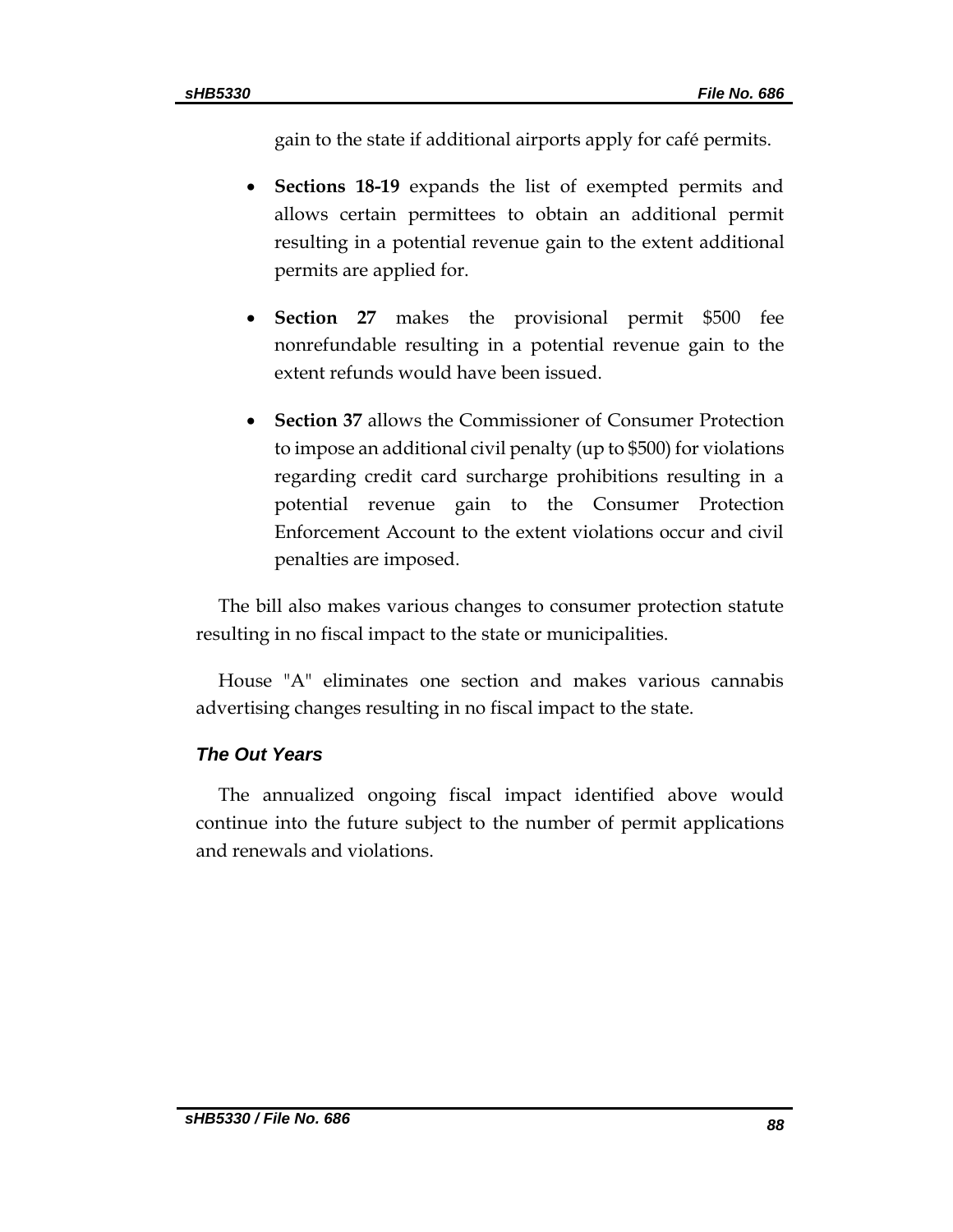### **OLR Bill Analysis**

**sHB 5330 (as amended by House "A")\***

# *AN ACT CONCERNING THE DEPARTMENT OF CONSUMER PROTECTION'S RECOMMENDATIONS REGARDING VARIOUS REVISIONS TO THE CONSUMER PROTECTION STATUTES.*

# <span id="page-88-0"></span>**TABLE OF CONTENTS:**

### [TABLE OF CONTENTS:](#page-88-0)

[SUMMARY](#page-91-0)

### [§ 1 ─ CASE BOTTLE QUANTITIES](#page-92-0)

*[Expands the numbers and quantities of bottles allowed in a case of alcoholic liquor](#page-92-1)*

### [§§ 1, 8, 16-19 & 21 ─ BOATS](#page-93-0)

*[Eliminates the provision allowing prior boat permittees to be deemed in compliance with the](#page-93-1)  [cafe permit and allows an in-state transporter's permit the same rights and privileges under](#page-93-1)  [current law as these cafe permits](#page-93-1)*

#### [§§ 2 & 23 ─ RELIGIOUS WINE RETAILER PERMIT](#page-93-2)

*[Establishes a religious wine retailer permit that allows permittees to make retail sales of](#page-93-3)  [sacramental wine to religious organizations](#page-93-3)*

#### § 3 — [IN-STATE TRANSPORTER PERMIT FOR ALCOHOLIC LIQUOR](#page-94-0)

*[Allows an in-state transporter's permittee to have one permit to cover all their boats and](#page-94-1)  [vehicles under common control, direction, or management](#page-94-1)*

#### [§§ 4, 5 & 7─ CURBSIDE PICKUP OF ALCOHOLIC LIQUOR](#page-94-2)

*[Allows package store and grocery store beer permittees to allow curbside pick-up of previously](#page-94-3)  [purchased alcoholic liquor](#page-94-3)*

#### [§§ 6, 9-10 & 12 ─ TECHNICAL CHANGES](#page-95-0)

*[Makes various technical changes](#page-95-1)*

#### [§§ 8 & 25 ─ THIRD-PARTY FOOD DELIVERY](#page-95-2)

*[Deems food delivery through a third-party as satisfying the requirement that cafe and](#page-95-3)  [Connecticut craft cafe permittees keep food available for sale](#page-95-3)*

#### § 8 - CAFE PERMITS IN AIRPORTS

*[Allows additional airports to receive cafe permits for on premises alcohol sales](#page-95-5)*

#### [§§ 11, 13-16, 20 & 23 ─ CLUB AND NONPROFIT CLUB PERMITS](#page-95-6)

*[Makes various minor, technical, and conforming changes to implement changes from PA 21-](#page-95-7) [10 that reestablished the club and nonprofit club permits; until June 5, 2024, allows these](#page-95-7)*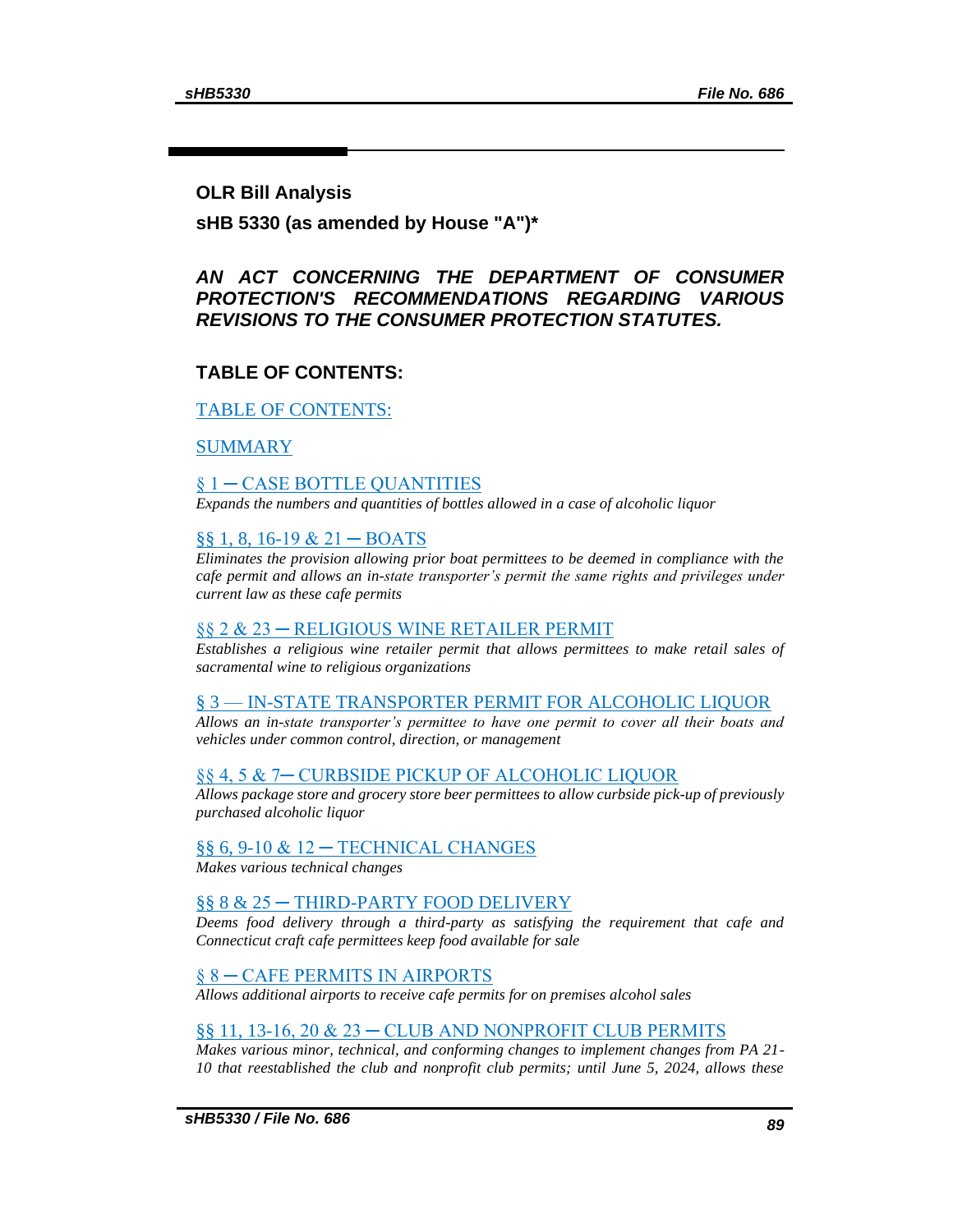*[permittees to sell and deliver alcoholic liquor for off-premises consumption subject to specified](#page-95-7)  [conditions](#page-95-7)*

#### [§§ 17 & 26 ─ PLACARDING EXEMPTIONS](#page-96-0)

*[Exempts off-site farm winery sales and wine, cider, and mead tasting permits; out-of-state](#page-96-1)  [retailer shipper's permits for wine; out-of-state winery shipper's permits for wine; in-state](#page-96-1)  [transporter's permits; and seasonal outdoor open-air permits from certain notification and](#page-96-1)  [placarding requirements](#page-96-1)*

#### [§ 17 ─ BUILDING, FIRE, ZONING, AND HOUR EXEMPTION](#page-97-0)

*[Expands the exemption for providing proof that certain local requirements will be met](#page-97-1)*

### [§ 18 ─ EXEMPTION TO THE MANDATORY REFUSAL OF PERMITS](#page-97-2)  [FOR CERTAIN INDIVIDUALS](#page-97-2)

*[Expands the list of cafe permits that are excluded from the mandatory liquor permit refusal law](#page-97-3)*

#### [§ 19 ─ HOLDING TWO PERMITS](#page-97-4)

*[Allows a backer or permittee of an airline permit and an in-state transporter's permit for a boat](#page-97-5)  [to be a backer or permittee of another permit class](#page-97-5)*

#### [§ 22 ─ AIRLINE PERMITS](#page-98-0)

*[Exempts airline permittees from having their permit or a duplicate framed and hung in plain](#page-98-1)  [view](#page-98-1)*

#### [§ 24 ─ RESTAURANT SPACE](#page-98-2)

*[Specifies that a dining room must have at least 400 square feet of dining space and seating for](#page-98-3)  [20 individuals when there is no effective separation](#page-98-3)*

#### § 27 - PROVISIONAL PERMIT FEES NONREFUNDABLE

*[Requires a provisional permit application to be sworn rather than affirmed and makes the 90](#page-98-5) [day provisional permit nonrefundable](#page-98-5)*

#### [§ 28 ─ MINORS EMPLOYED IN CAFES](#page-98-6)

*[Specifically allows minors \(under age 21\) to be employed in any premises with a cafe permit](#page-98-7)*

#### § 30 — [DISCLOSURE OF IDENTIFYING INFORMATION](#page-99-0)

*[Generally extends to information collected under the state's medical marijuana and controlled](#page-99-1)  [substance registration laws existing law's protections against the public disclosure of](#page-99-1)  [identifying information](#page-99-1)*

#### § 31— [AUTOMATED PRESCRIPTION DISPENSING MACHINES](#page-99-2)

*[Expands the definition of "long-term care pharmacy" to additionally allow registered non](#page-99-3)[resident pharmacies to use automated prescription dispensing machines in nursing homes](#page-99-3)*

#### § 32 — [ELECTRONIC ORDERS FOR CONTROLLED SUBSTANCES](#page-99-4)

*[Authorizes manufacturers and wholesalers to accept electronic orders for schedule II](#page-99-5)  [controlled substances](#page-99-5)*

#### § 33 — [TRANSFERS DURING EMERGENCIES](#page-100-0)

*[During a declared emergency, authorizes pharmacies and other registrants to transfer a](#page-100-1)  [medical device to another pharmacy, registrant or DCP-approved location](#page-100-1)*

#### §§ 34 & 35 — [GET ONE FREE](#page-100-2)

*sHB5330 / File No. 686 90*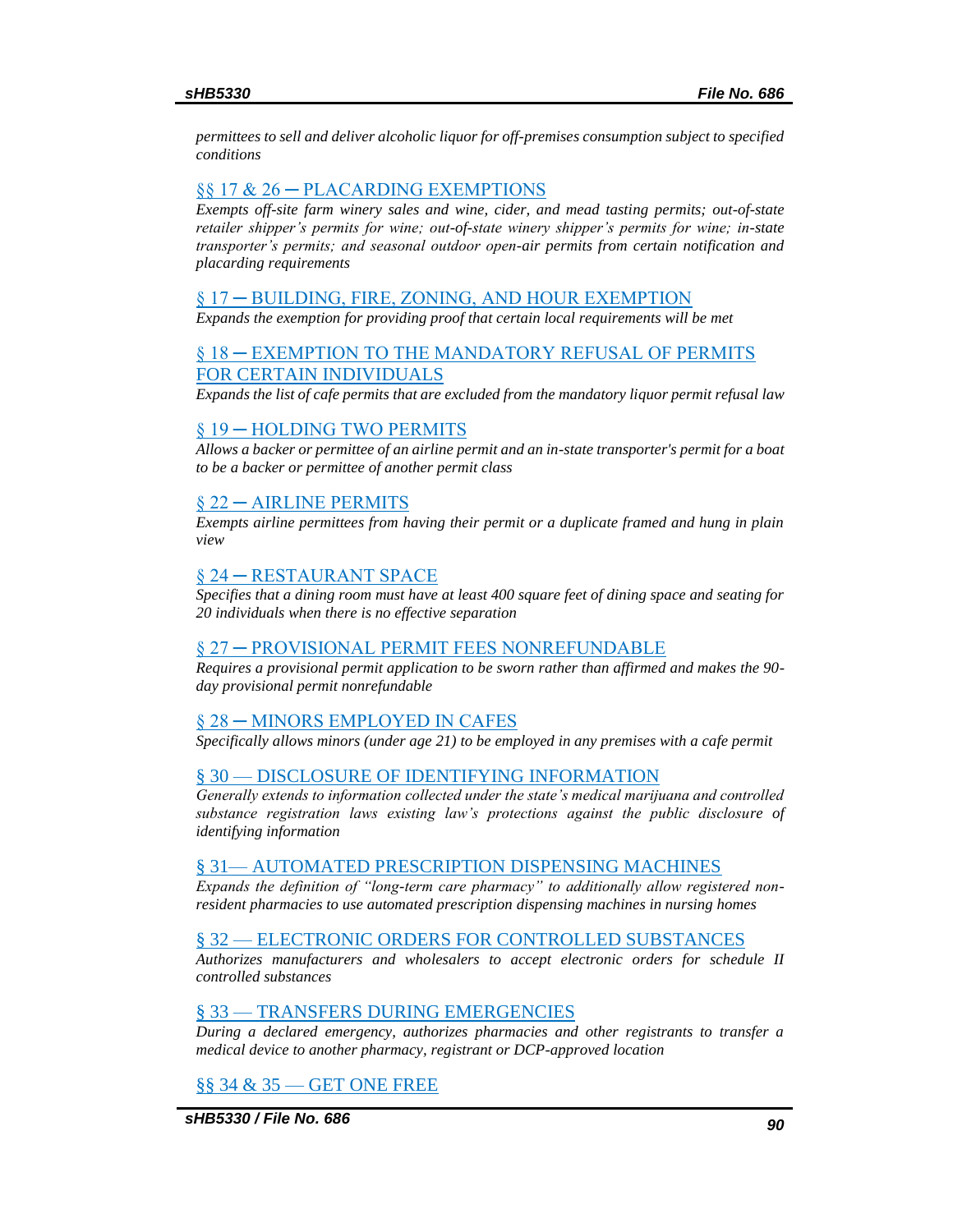*[Specifies that in instances when a retailer fails to redeem a coupon or remove a limited time](#page-100-3)  [reduced price sign, the retailer must give the consumer the product at the reduced price rather](#page-100-3)  [than for free](#page-100-3)*

#### § 36 — [CREDIT CARD SURCHARGE PROHIBITION](#page-101-0)

*[Makes various changes to the prohibition on credit card surcharges, including exempting](#page-101-1)  [certain governmental agencies, requiring additional disclosures when there is a minimum](#page-101-1)  [transaction amount or cash discount offer, and deeming violations under the bill as violations](#page-101-1)  [under CUTPA and allowing the DCP commissioner to assess additional penalties](#page-101-1)*

### § 37 — [INVOICES AND WORK ORDERS FOR WORK ON A PRIVATE](#page-106-0)  **[RESIDENCE](#page-106-0)**

*[Requires licensed tradespeople and businesses performing work on private residences to](#page-106-1)  [include certain information in invoices or work orders for completed work and services](#page-106-1)*

#### §§ 38-41 — [CONSUMER HEATING FUEL DEALERS](#page-107-0)

*[Expands the prohibition against consumer heating fuel dealers denying fuel deliveries while a](#page-107-1)  [consumer complaint before DCP is pending by extending it to deliveries \(1\) year-round and \(2\)](#page-107-1)  [for fuel for cooking or power generation](#page-107-1)*

### § 42 — [CONTINUING EDUCATION FOR ELECTRICIANS AND](#page-108-0)  [PLUMBERS](#page-108-0)

*[Authorizes electricians and plumbers to take required continuing education online; establishes](#page-108-1)  [requirements \(e.g., class size and location\) for continuing education](#page-108-1)*

#### § 43 — [APPRAISAL MANAGEMENT COMPANIES \(AMC\)](#page-108-2)

*[Makes a minor change to address a federal audit of the AMC laws](#page-108-3)*

### §§ 44-45 & 47 — [HOMEMAKER-COMPANION AGENCIES](#page-109-0)

*[Generally prohibits anyone associated with a homemaker-companion agency, other than a](#page-109-1)  [client's immediate family member, from serving as the client's agent under a power of attorney](#page-109-1)*

#### § 46 — [CONTRACTS FOR WORK ON PRIVATE RESIDENCES](#page-109-2)

*[Eliminates a requirement that contracts for work on private residential property by licensed](#page-110-0)  [tradespeople be in writing; requires written contracts to be provided to the property owner](#page-110-0)  [when they are executed or amended; specifies the conditions under which a property owner can](#page-110-0)  [cancel a contract for emergency repairs](#page-110-0)*

#### § 48 — [CONTINUING EDUCATION DEADLINE FOR ACCOUNTANTS](#page-111-0)

*[Makes a conforming change to reflect a law that generally requires public accountants to](#page-111-1)  [complete their continuing education by June 30](#page-111-1)*

### § 49-54 — [FOOD WAREHOUSES, BAKERIES, AND FOOD](#page-111-2)  [MANUFACTURING ESTABLISHMENTS](#page-111-2)

*[Makes various minor and conforming changes to generally subject food warehouses, bakeries,](#page-111-3)  [and food manufacturing establishments to the same laws; eliminates the requirement that](#page-111-3)  [applicants obtain a certificate of zoning approval if the proposed use conforms to existing](#page-111-3)  [zoning requirements; expands DCP's authority to issue regulations](#page-111-3)*

#### [§ 55 ─ CANNABIS ADVERTISING](#page-113-0)

*[Eliminates the increase, under sHB 5329, as amended by House "A," in the minimum distance](#page-113-1)  [required for certain cannabis advertisements from certain buildings; instead prohibits](#page-113-1)  [billboard advertising within 1,500 feet of these same buildings](#page-113-1)*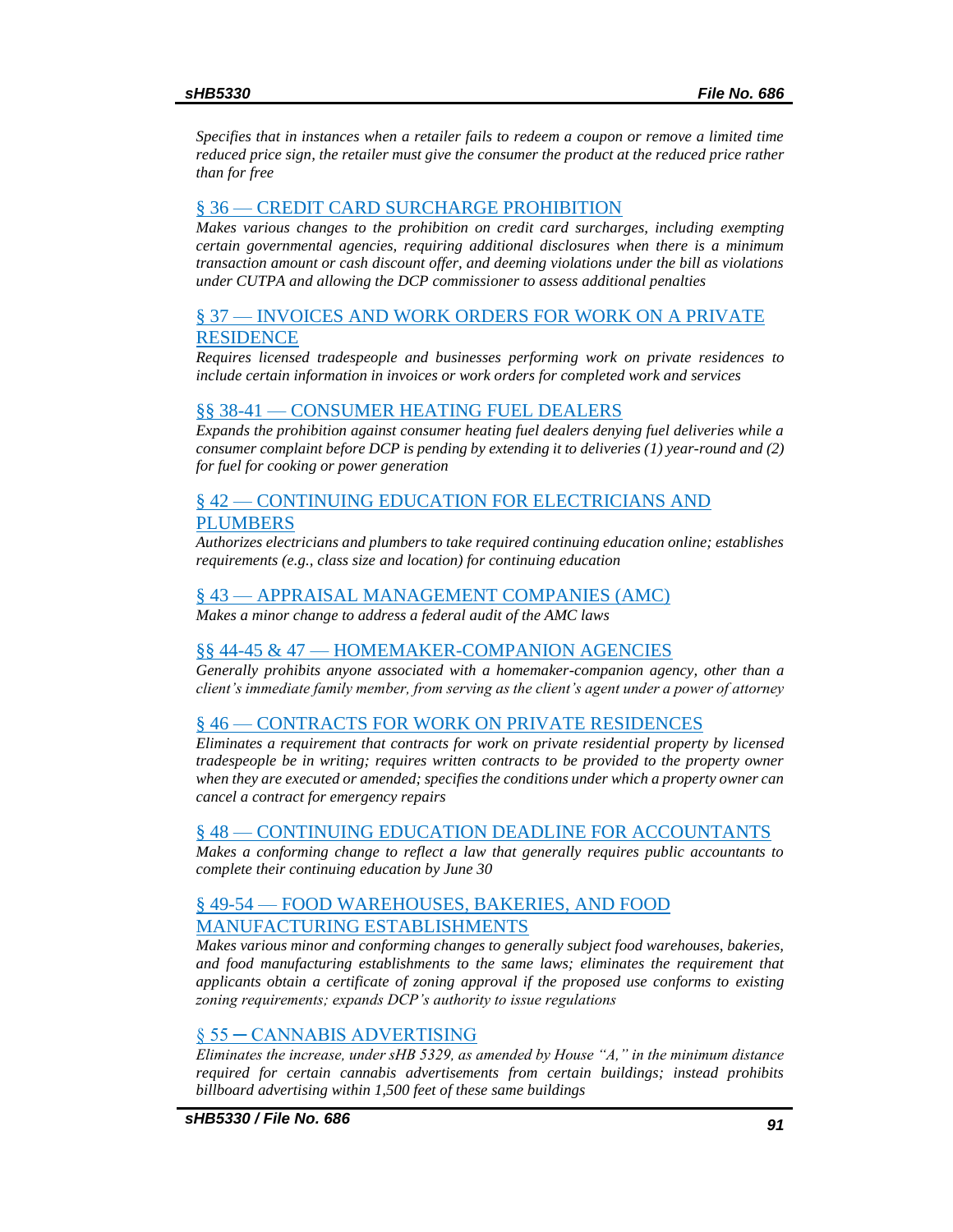# <span id="page-91-0"></span>**SUMMARY**

This bill makes various changes in the Department of Consumer Protection (DCP) statutes, including:

- 1. making various changes in the Liquor Control Act, including establishing a religious wine retailer permit, allowing certain curbside alcohol pickup, and making certain minor, technical, and conforming changes (§§ 1-29);
- 2. generally extending to information collected under the state's medical marijuana and controlled substance registration laws protections against the public disclosure of identifying information (§ 30);
- 3. making various changes in the pharmacy and controlled substances laws, including (a) allowing DCP-registered nonresident pharmacies to use automated prescription dispensing machines in nursing homes and (b) authorizing controlled substances manufacturers and wholesalers to accept electronic orders for schedule II controlled substances (§§ 30-33);
- 4. specifying that retailers must give the consumer the product at the reduced price rather than for free in certain circumstances (§§ 34-35);
- 5. making various changes to the prohibition on credit card surcharges, including exempting certain governmental agencies, and requiring additional disclosures (§ 36);
- 6. making various changes in the laws regulating licensed tradespeople, including requiring them to include certain information in invoices or work orders when working on private residences (§§ 37, 42, 46 & 48);
- 7. expanding the prohibition against consumer heating fuel dealers denying fuel deliveries while a consumer complaint is pending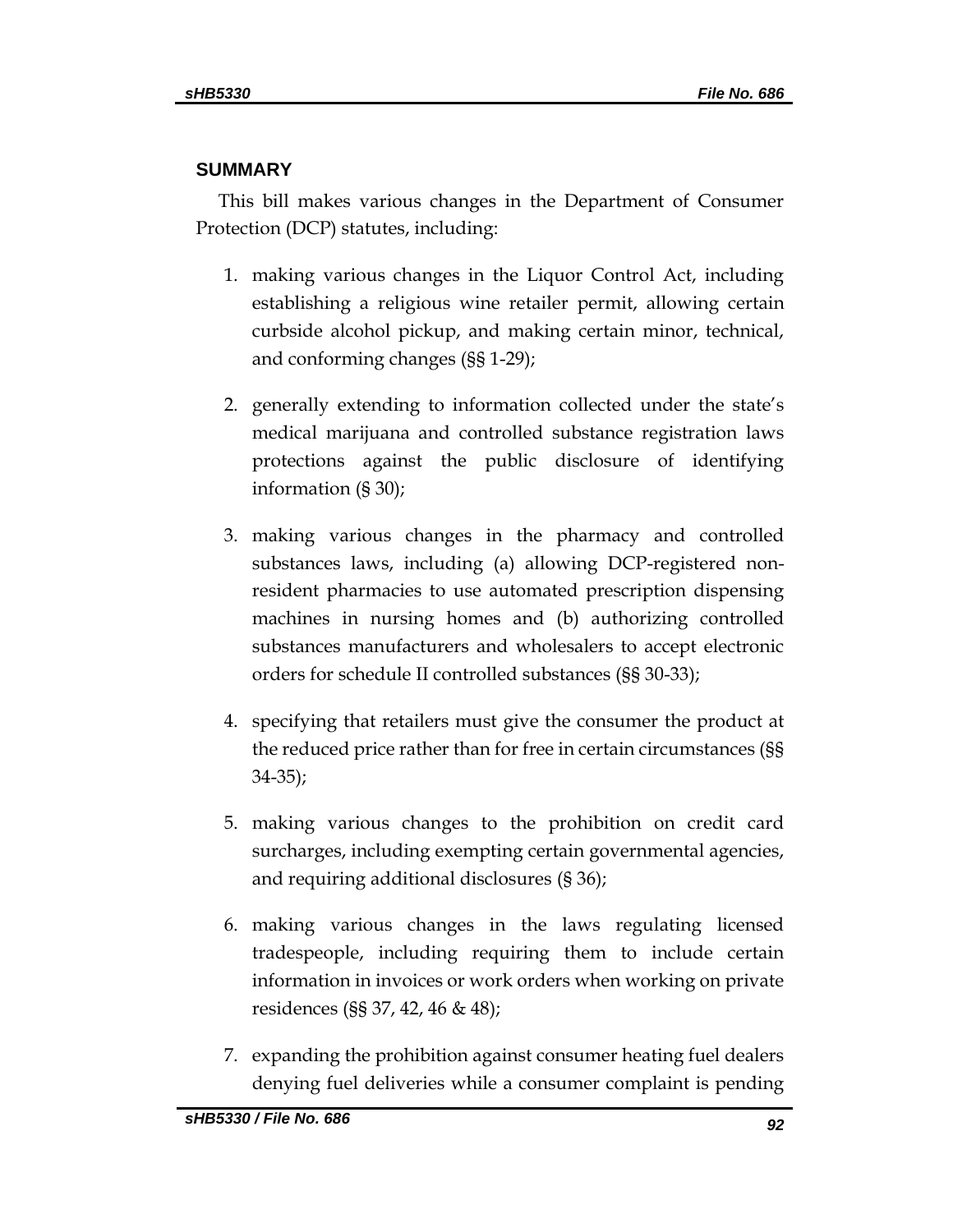before DCP (§ 39);

- 8. generally prohibiting anyone associated with a homemakercompanion agency, other than a client's immediate family member, from serving as the client's agent under a power of attorney (§ 45);
- 9. generally subjecting food warehouses, bakeries, and food manufacturing establishments to the same laws (§§ 49-54); and
- 10. eliminating the increase, under sHB 5329, as amended by House "A," in the minimum distance required for certain cannabis advertisements from certain buildings and instead prohibiting billboard advertising within 1,500 feet of these same buildings(§ 55).

\*House Amendment "A" eliminates a provision on flavoring agents used in prescriptions and adds the provision on cannabis advertising.

EFFECTIVE DATE: Upon passage, except the provisions on tradespeople's invoices or work orders (§ 38) is effective July 1, 2022.

# <span id="page-92-0"></span>**§ 1 ─ CASE BOTTLE QUANTITIES**

<span id="page-92-1"></span>*Expands the numbers and quantities of bottles allowed in a case of alcoholic liquor*

Existing law establishes the quantity and number of bottles generally allowed in a case of alcoholic liquor (other than beer, cocktails, cordials, prepared mixed drinks, and wines). The bill expands the allowable quantities and numbers of bottles to include those shown in the following table.

| Quantity   Bottle Size (mL) |
|-----------------------------|
| 1.800                       |

### **Additional Case Bottle Quantities Allowed Under the Bill**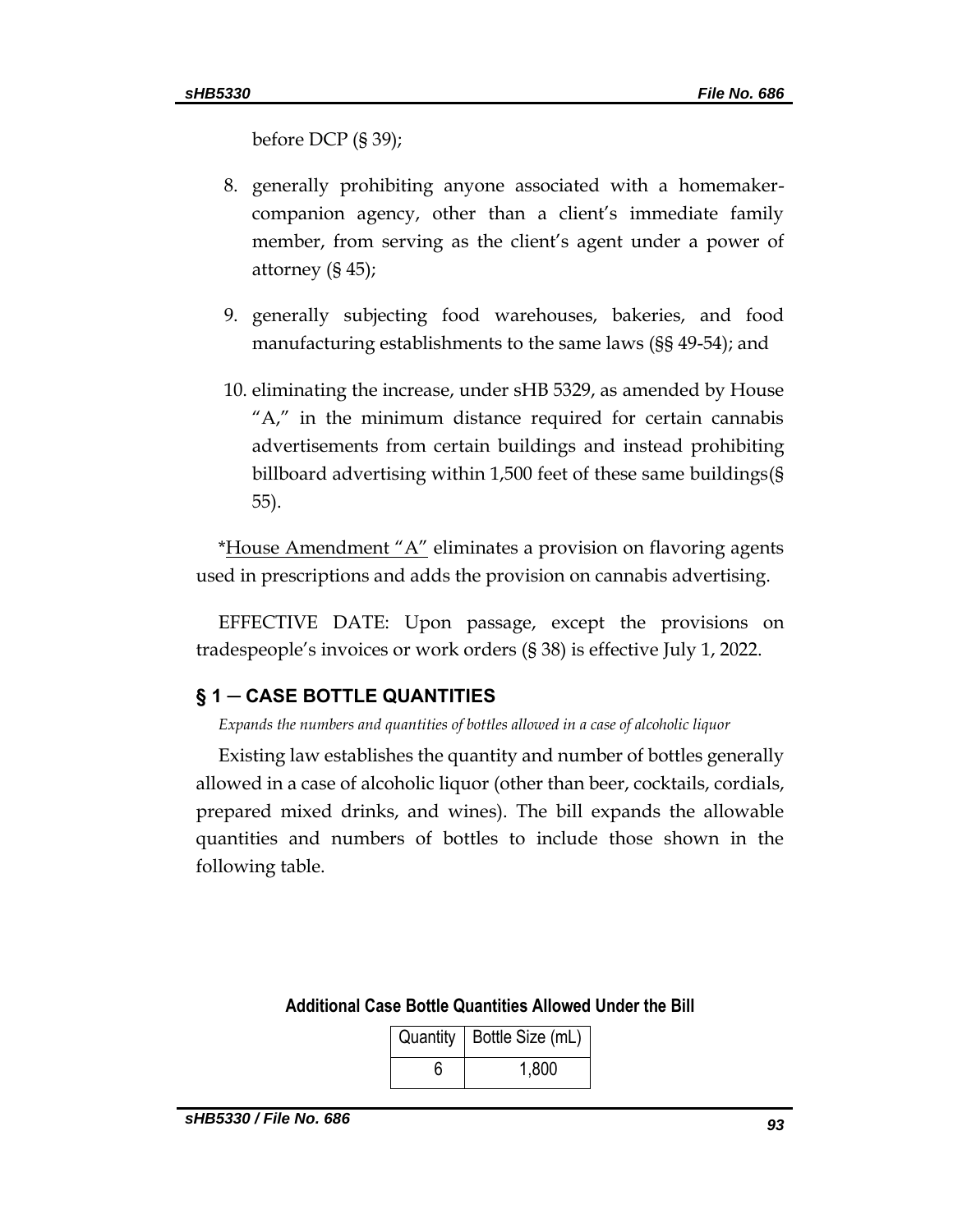| 12 | 700 |
|----|-----|
| 12 | 720 |
| 12 | 900 |

# <span id="page-93-0"></span>**§§ 1, 8, 16-19 & 21 ─ BOATS**

<span id="page-93-1"></span>*Eliminates the provision allowing prior boat permittees to be deemed in compliance with the cafe permit and allows an in-state transporter's permit the same rights and privileges under current law as these cafe permits*

PA 19-24, among other things, combined various permits for onpremises alcohol consumption into the cafe permit, including the boat permit. PA 21-11, among other things, allowed an in-state transporter's permittee for alcoholic liquor, with DCP approval, to sell and serve alcoholic liquor (e.g., beer, wine, and spirits) for consumption on boats hired to transport passengers. The bill eliminates the provision allowing prior boat permittees to be deemed in compliance with the cafe permit and instead provides boats operating under an in-state transporter's permit the same rights and privileges under current law as these cafe permits.

The bill defines "boat," as any vessel that (1) operates on any Connecticut waterway, and (2) engages in transporting passengers for hire to or from any Connecticut port.

# <span id="page-93-2"></span>**§§ 2 & 23 ─ RELIGIOUS WINE RETAILER PERMIT**

<span id="page-93-3"></span>*Establishes a religious wine retailer permit that allows permittees to make retail sales of sacramental wine to religious organizations*

The bill establishes a religious wine retailer permit, which allows the holder to import and sell at retail, sacramental wine to religious organizations. Under the bill, "sacramental wine" is wine used exclusively for religious or sacramental purposes and exempt from state alcoholic beverages tax under state regulations (Conn. Agencies Regs., § 12-449-9a). A "religious organization" is (1) any religious corporation, society, or organization formed or recognized under state law (chapter 598) or (2) any religious organization that is exempt from the state alcoholic beverages tax.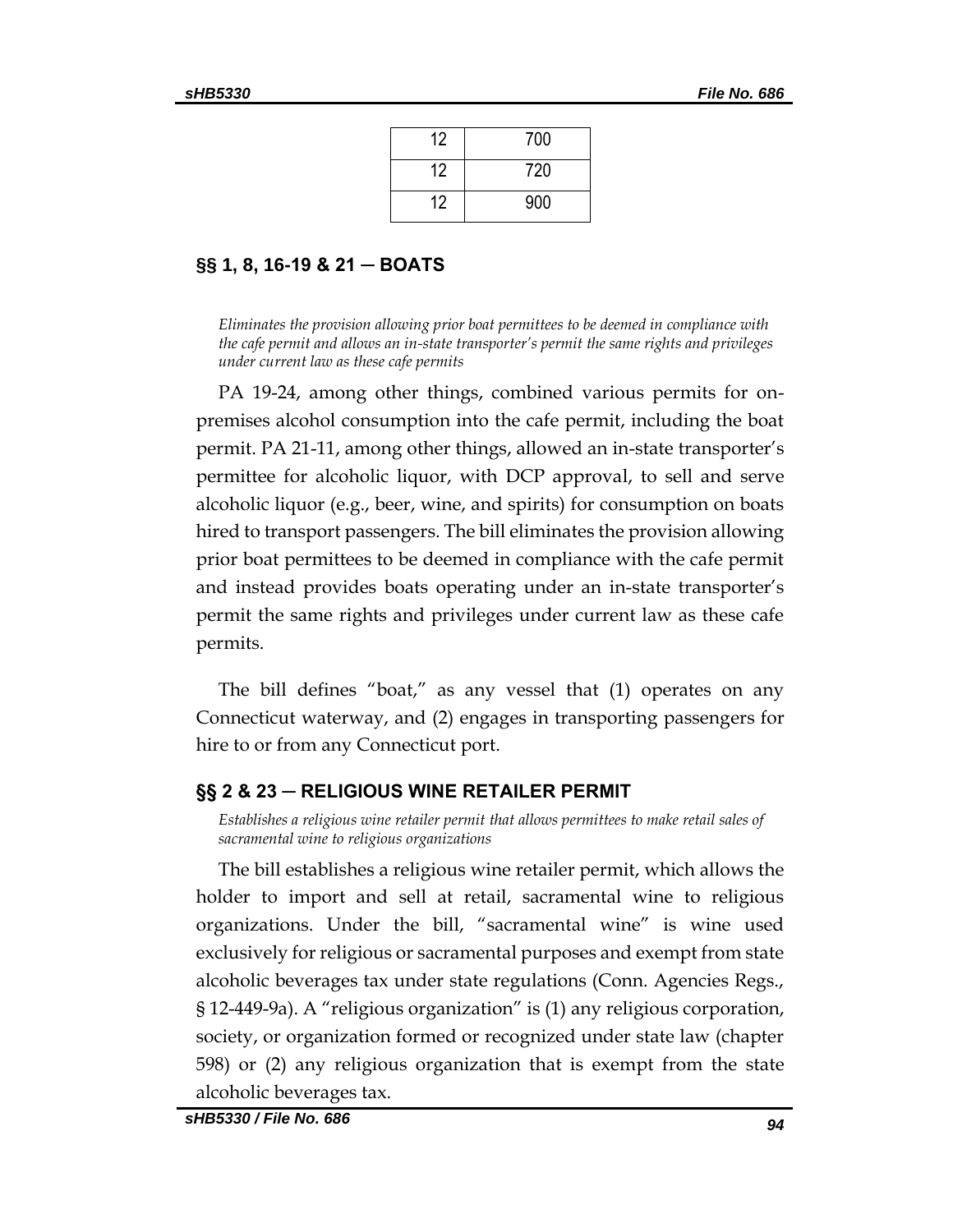The sacramental wine must not be consumed on the permit premises and any wine sale must only take place during permissible hours (i.e., Monday through Saturday, from 8:00 a.m. to 10:00 p.m., and Sundays, from 10:00 a.m. to 6:00 p.m. Permittees cannot sell or dispense alcohol on Thanksgiving Day, New Year's Day, or Christmas Day).

The bill requires the permittee to operate at least one retail location in Connecticut, be primarily engaged in the business of selling religious supplies that do not contain alcohol, and not hold any other alcoholic liquor permit. The annual fee for a religious wine retail permit is \$250.

Under the bill, a permittee may purchase sacramental wine directly from a manufacturer, out-of-state shipper, or wholesaler. All wine shipments must be conspicuously labeled "for sacramental or religious purposes only." If the permittee imports a supply of any sacramental wine brand directly from a manufacturer or out-of-state shipper into the state, the brand does not need to comply with state registration and price filing requirements.

# <span id="page-94-0"></span>**§ 3 — IN-STATE TRANSPORTER PERMIT FOR ALCOHOLIC LIQUOR**

<span id="page-94-1"></span>*Allows an in-state transporter's permittee to have one permit to cover all their boats and vehicles under common control, direction, or management*

PA 21-11 allowed an in-state transporter's permittee for alcoholic liquor, with DCP approval, to sell and serve alcoholic liquor for consumption on boats hired to transport passengers and motor vehicles in livery services (e.g., limousines). Under current law, one permit covers all boats and vehicles under common ownership. The bill expands this provision to also allow one permit to cover boats and vehicles under common control, direction, or management.

# <span id="page-94-2"></span>**§§ 4, 5 & 7─ CURBSIDE PICKUP OF ALCOHOLIC LIQUOR**

<span id="page-94-3"></span>*Allows package store and grocery store beer permittees to allow curbside pick-up of previously purchased alcoholic liquor*

The bill allows package store and grocery store beer permittees to allow curbside pick-up of previously purchased alcoholic liquor (e.g., spirits, wine, and beer) by (1) the consumer who purchased the alcoholic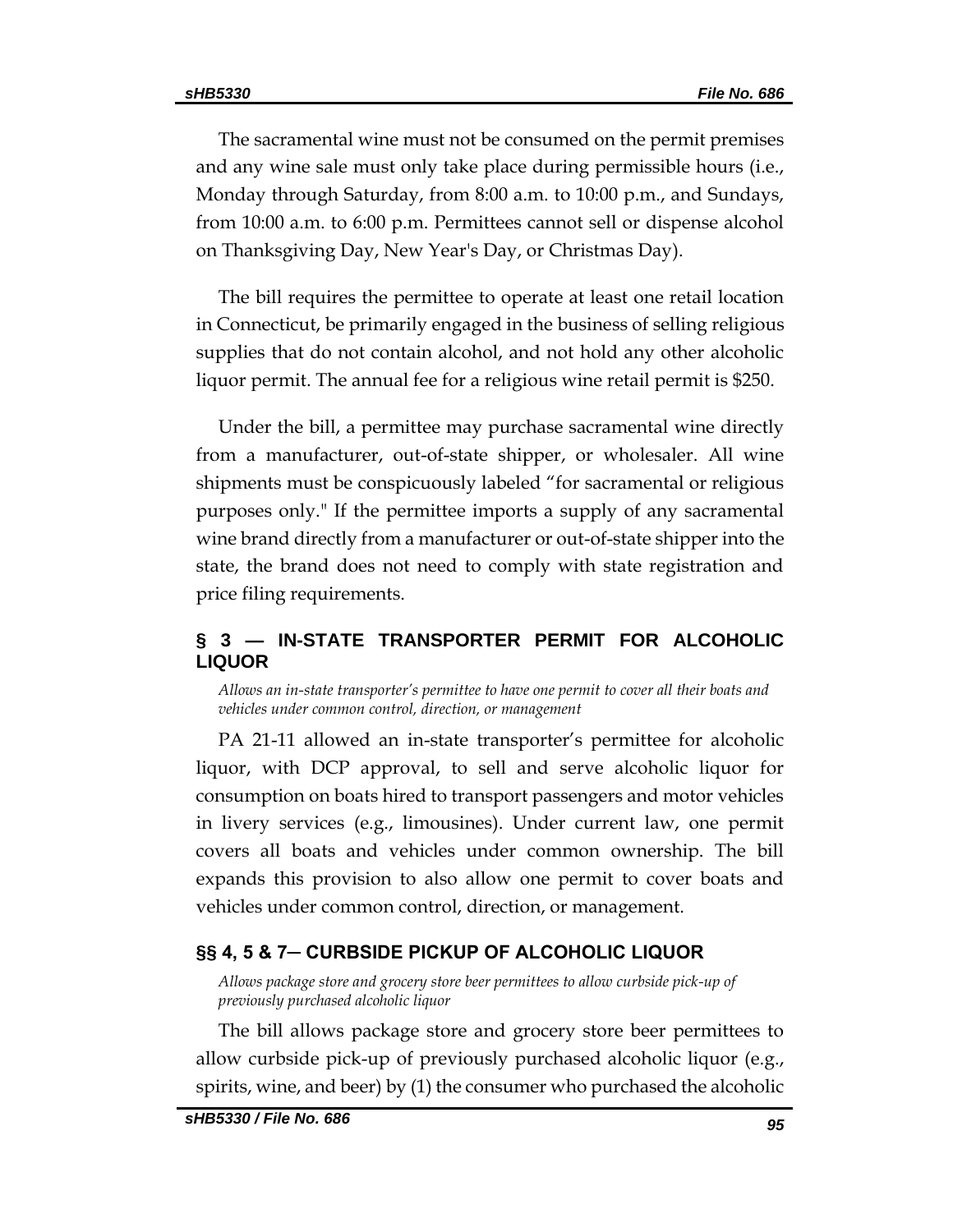liquor or (2) an in-state transporter's permittee or his or her agent. The curbside pick-up must be limited to the space immediately adjacent to, or in the parking lot abutting, the permit premises. The permittees may allow the curbside pick-up during the hours a package store or grocery store is allowed to sell alcoholic liquor, unless a more restrictive municipal ordinance limits the pick-up hours. The bill explicitly excludes curbside pick-ups from provisions in existing law that prohibit drive-up sales of alcoholic liquor.

# <span id="page-95-0"></span>**§§ 6, 9-10 & 12 ─ TECHNICAL CHANGES**

<span id="page-95-1"></span>*Makes various technical changes*

The bill makes various technical changes.

# <span id="page-95-2"></span>**§§ 8 & 25 ─ THIRD-PARTY FOOD DELIVERY**

<span id="page-95-3"></span>*Deems food delivery through a third-party as satisfying the requirement that cafe and Connecticut craft cafe permittees keep food available for sale*

By law, cafe and Connecticut craft cafe permittees must keep food available for sale for the majority of the hours they are open, which may include outside vendors located on or near the premises. The bill allows food delivery through a third-party to satisfy the food requirement.

# <span id="page-95-4"></span>**§ 8 ─ CAFE PERMITS IN AIRPORTS**

<span id="page-95-5"></span>*Allows additional airports to receive cafe permits for on premises alcohol sales*

The bill allows cafe permits to be issued in any airport rather than just in the Bradley International Airport. As under existing law, the location must be in a passenger terminal complex, or adjacent to the complex and attached by a common partition that is open to the public or airline club members or their guests, with or without food sales.

# <span id="page-95-6"></span>**§§ 11, 13-16, 20 & 23 ─ CLUB AND NONPROFIT CLUB PERMITS**

<span id="page-95-7"></span>*Makes various minor, technical, and conforming changes to implement changes from PA 21-10 that reestablished the club and nonprofit club permits; until June 5, 2024, allows these permittees to sell and deliver alcoholic liquor for off-premises consumption subject to specified conditions*

# *Technical and Conforming Changes*

PA 21-10 reestablished the club and nonprofit club alcoholic liquor permits and eliminated prior provisions that allowed these permittees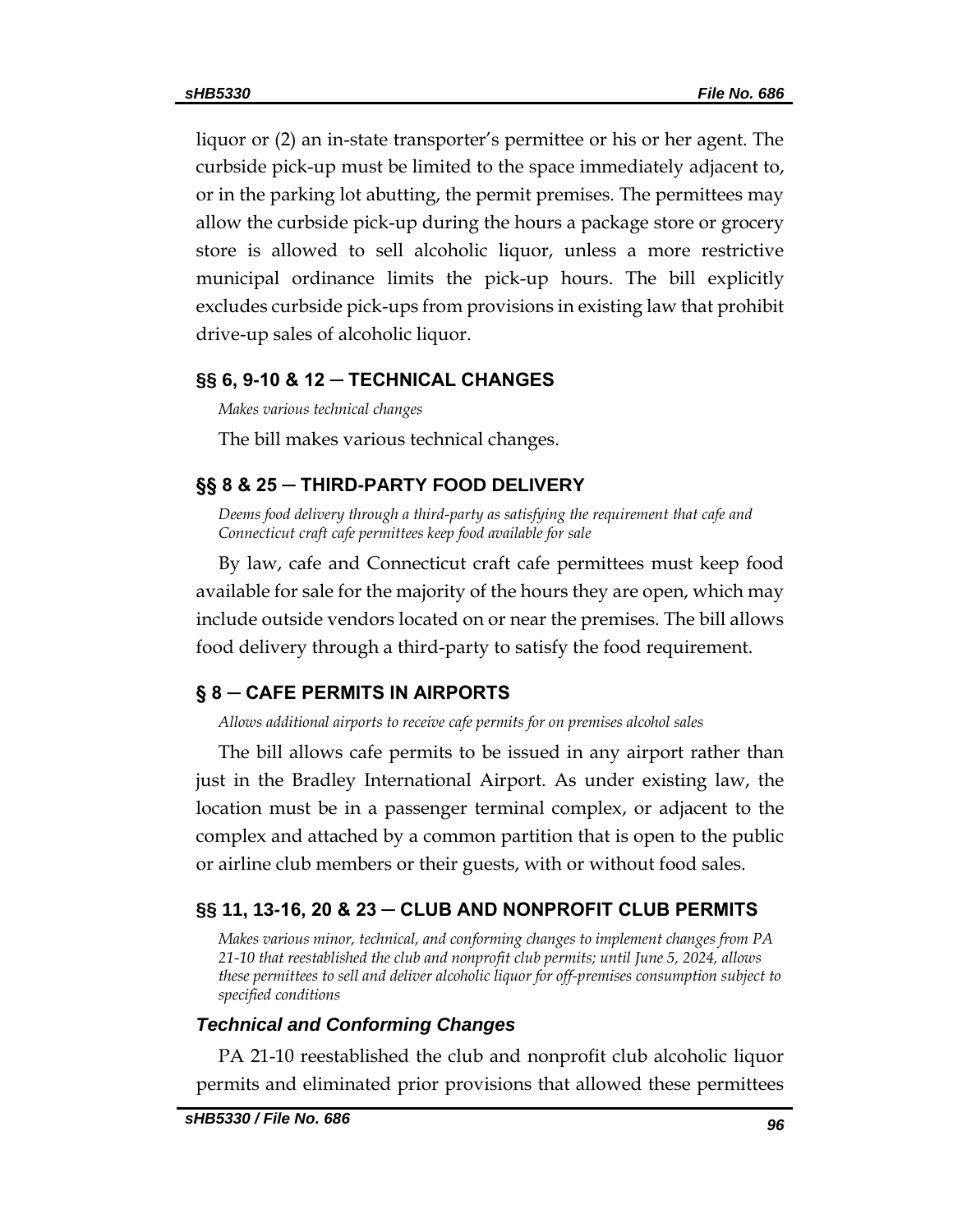to receive a cafe permit. PA 19-24, among other things, combined various permits for on-premises alcohol consumption into the cafe permit, including the club and nonprofit club permits. The bill makes various minor, technical, and conforming changes to implement the changes from both of these acts.

# *Off-premises Consumption Sales and Deliveries*

Existing law allows manufacturers, hotels, restaurants, and certain cafe permittees, until June 5, 2024, to sell and deliver sealed alcoholic liquor (e.g., beer, wine, or spirits) for off-premises consumption. The bill extends this same authorization to club and nonprofit permittees, subject to the same conditions that apply to these other permittees under existing law. This includes requirements that the:

- 1. alcoholic liquor sold for off-premises consumption be accompanied by food prepared on the permit premises;
- 2. sales be consistent with all local ordinances where the premises is located;
- 3. any container other than the manufacturer's original sealed container be securely sealed in a way that prevents consumption without removing the tamper-evident lid, cap, or seal;
- 4. sales and deliveries be made (a) only during the hours package stores may operate under state law and (b) by the permittee's direct employee (or a third-party vendor or entity that holds an in-state transporter permit); and
- 5. sales comply with specified per-customer, per-order limits (i.e., 196 ounces for beer, one liter for spirits, and 1.5 liters for wine).

# <span id="page-96-0"></span>**§§ 17 & 26 ─ PLACARDING EXEMPTIONS**

<span id="page-96-1"></span>*Exempts off-site farm winery sales and wine, cider, and mead tasting permits; out-of-state retailer shipper's permits for wine; out-of-state winery shipper's permits for wine; in-state transporter's permits; and seasonal outdoor open-air permits from certain notification and placarding requirements*

By law, liquor permit applicants are generally required to give notice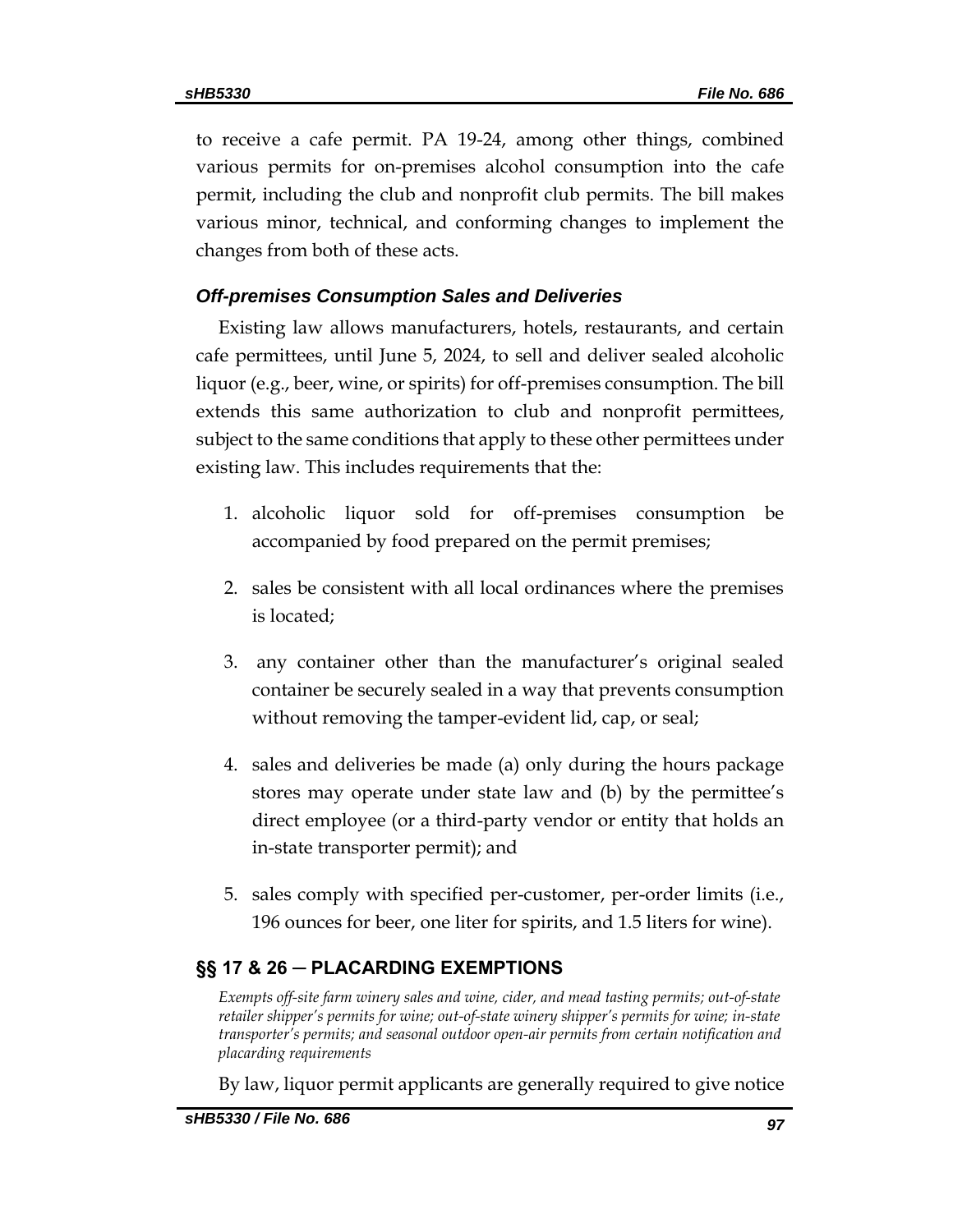of a new permit in the newspaper and place placards visible from the road that include certain information, such as the business's name and location. The bill exempts applicants for the following permits from these placarding requirements for both new permits and renewals: offsite farm winery sales and wine, cider, and mead tasting permits; outof-state retailer shipper's permits for wine; out-of-state winery shipper's permits for wine; in-state transporter's permits, including boats operating under this permit; and seasonal outdoor open-air permits.

### <span id="page-97-0"></span>**§ 17 ─ BUILDING, FIRE, ZONING, AND HOUR EXEMPTION**

<span id="page-97-1"></span>*Expands the exemption for providing proof that certain local requirements will be met*

By law, liquor applicants are generally required to submit documents sufficient to establish that state and local building, fire, and zoning requirements and local ordinances concerning hours and days of sale will be met. Current law exempts prior airport permits deemed in compliance with a cafe permit from these requirements. The bill expands the exemption to prior railroad permittees deemed in compliance with a cafe permit.

# <span id="page-97-2"></span>**§ 18 ─ EXEMPTION TO THE MANDATORY REFUSAL OF PERMITS FOR CERTAIN INDIVIDUALS**

<span id="page-97-3"></span>Expands the list of cafe permits that are excluded from the mandatory liquor permit *refusal law*

Existing law generally requires DCP to refuse liquor permits to certain individuals (e.g., state marshals and judges), except for specified permit types (e.g., out-of-state shipper's and airline permits). The bill expands the list of exempted permits to include all cafe permits, rather than just cafe permits for special outing facilities.

### <span id="page-97-4"></span>**§ 19 ─ HOLDING TWO PERMITS**

<span id="page-97-5"></span>*Allows a backer or permittee of an airline permit and an in-state transporter's permit for a boat to be a backer or permittee of another permit class*

By law, with certain exceptions, permittees of one class are not allowed to be a permittee of another class (CGS § 30-48(a)).

The bill allows backers and permittees for airline permits and boats operating under in-state transporter's permits to be a holder or backer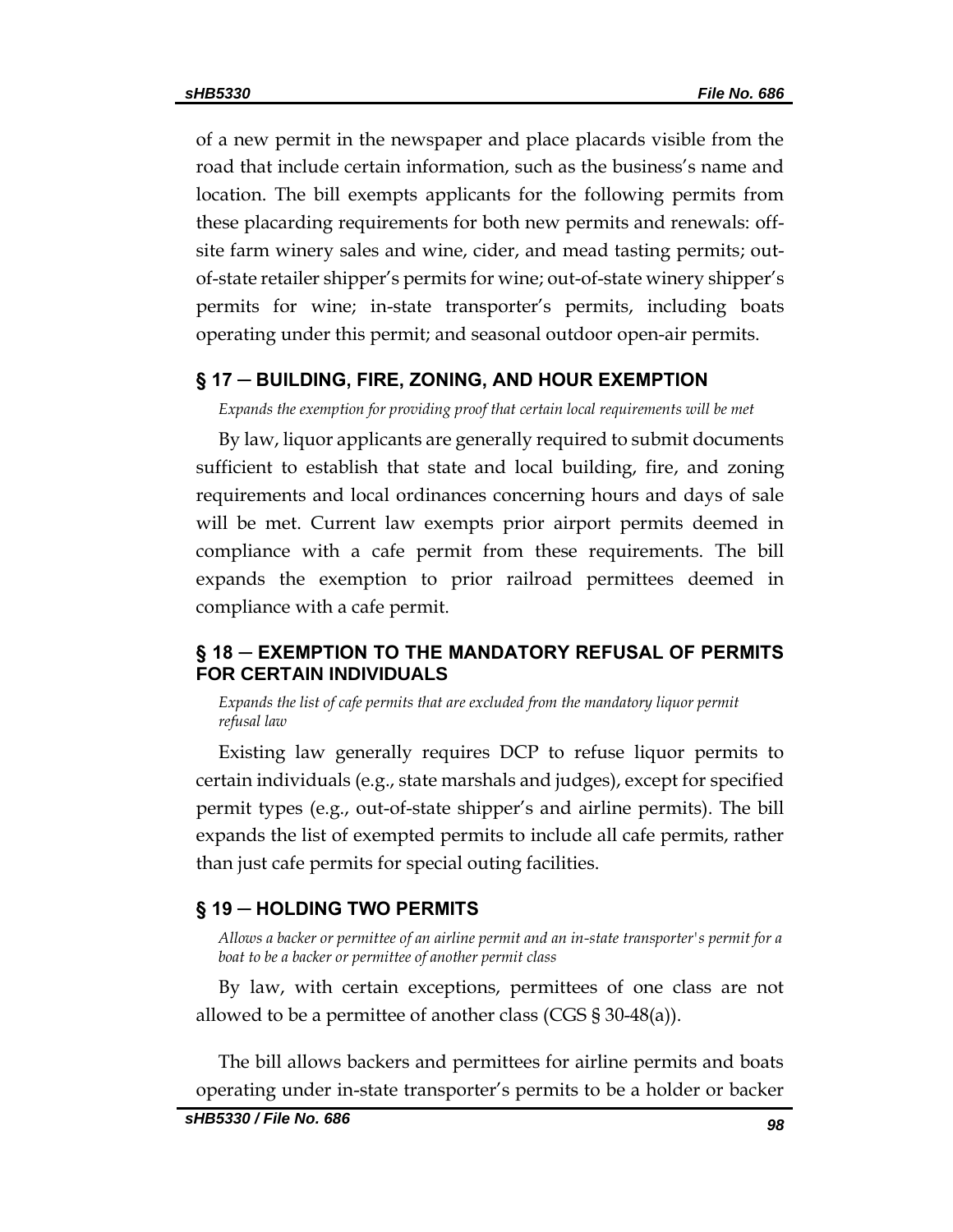of one or more other classes of permits. It also allows in-state transporter's permittees to hold a seasonal outdoor open-air permit.

# <span id="page-98-0"></span>**§ 22 ─ AIRLINE PERMITS**

<span id="page-98-1"></span>*Exempts airline permittees from having their permit or a duplicate framed and hung in plain view*

The bill exempts airline permittees from having their permit or a duplicate framed and hung in plain view in a conspicuous place in any room where sales are allowed and carried on. By law, an airline permit allows airlines to sell or dispense alcohol for consumption to passengers while in transit on any aircraft that is operated regularly (CGS § 30-28a).

### <span id="page-98-2"></span>**§ 24 ─ RESTAURANT SPACE**

<span id="page-98-3"></span>*Specifies that a dining room must have at least 400 square feet of dining space and seating for 20 individuals when there is no effective separation*

The bill specifies that, for purposes of a restaurant permit, a dining room must have at least 400 square feet of dining space and seating for 20 individuals in the dining room, even if the space has no effective separation between the barroom and dining room. By regulation, restaurants are already required to have this square footage and seating capacity (Conn. Agencies Regs., § 30-6-B28).

### <span id="page-98-4"></span>**§ 27 ─ PROVISIONAL PERMIT FEES NONREFUNDABLE**

<span id="page-98-5"></span>*Requires a provisional permit application to be sworn rather than affirmed and makes the 90-day provisional permit nonrefundable*

Under current law, DCP or the Liquor Control Commission may issue a 90-day provisional permit to an applicant or backer who has, among other things, submitted an affirmed application. The bill instead requires the applicant to make a sworn application. The bill also makes the provisional permit's \$500 fee nonrefundable.

### <span id="page-98-6"></span>**§ 28 ─ MINORS EMPLOYED IN CAFES**

<span id="page-98-7"></span>*Specifically allows minors (under age 21) to be employed in any premises with a cafe permit*

The law generally allows anyone over age 16 to be employed by an alcoholic liquor permittee, except individuals must be at least age 18 to serve or sell alcohol (CGS § 30-90a). The café permit laws, however,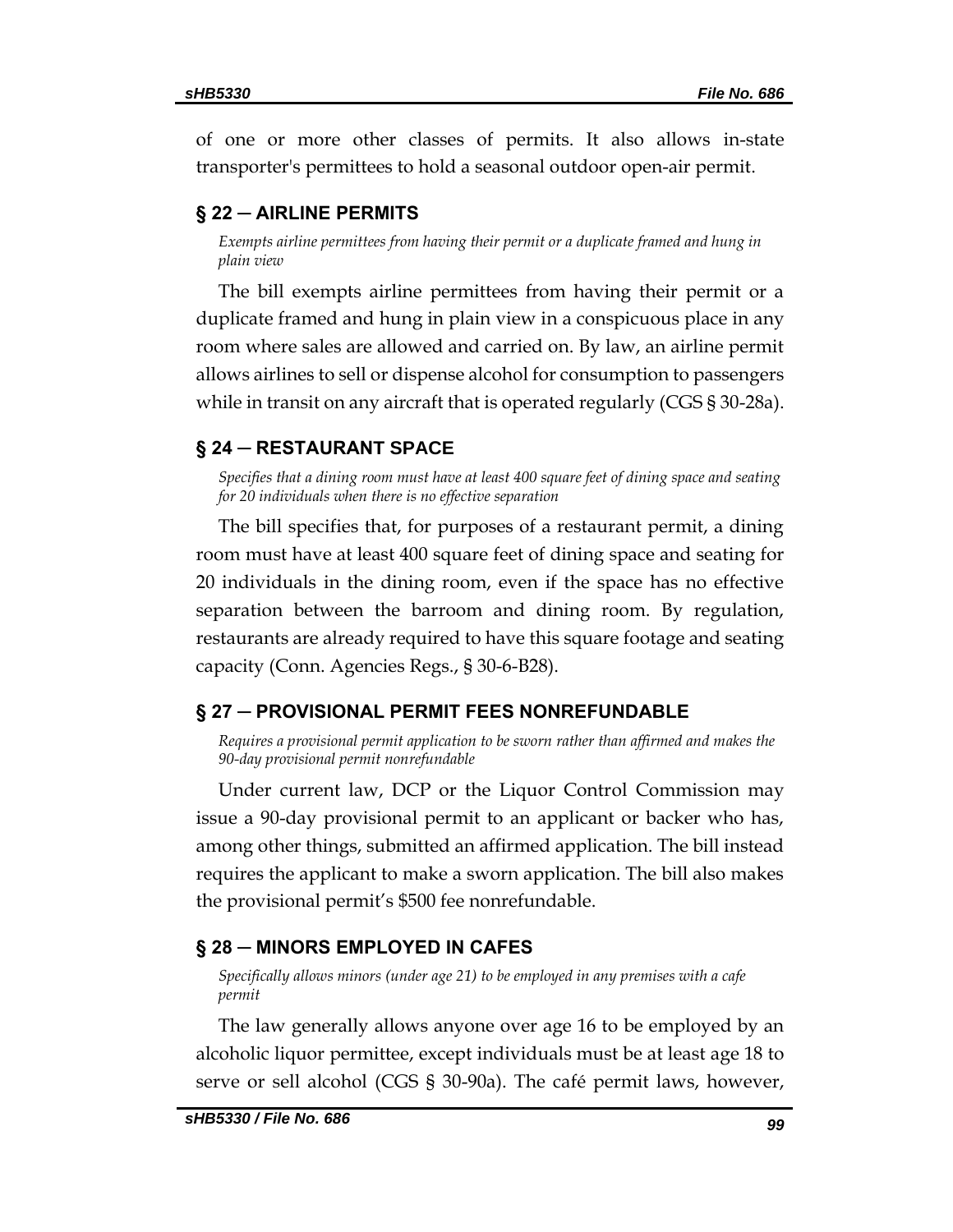currently prohibit minors (under age 21) from being employed in any capacity on any premises operating under a cafe permit. The bill eliminates this prohibition, thus specifically allowing minors to be employed on a cafe permit's premises, subject to the age and liquor handling restrictions that generally apply to alcoholic liquor permittees.

# <span id="page-99-0"></span>**§ 30 — DISCLOSURE OF IDENTIFYING INFORMATION**

<span id="page-99-1"></span>*Generally extends to information collected under the state's medical marijuana and controlled substance registration laws existing law's protections against the public disclosure of identifying information*

The bill extends, to include information collected under the state's medical marijuana and controlled substance registration laws (e.g., filings and inspection reports), a law that generally prohibits DCP, the Pharmacy Commission, and the Department of Public Health, from publicly disclosing information that allows the identification of individuals or institutions. Under existing law unchanged by the bill, exceptions include disclosure (1) during a proceeding involving licensure or the right to practice and (2) that the DCP commissioner deems to be in the interest of public health.

# <span id="page-99-2"></span>**§ 31— AUTOMATED PRESCRIPTION DISPENSING MACHINES**

<span id="page-99-3"></span>*Expands the definition of "long-term care pharmacy" to additionally allow registered nonresident pharmacies to use automated prescription dispensing machines in nursing homes*

The bill expands an authorization to use automated prescription dispensing machines in nursing homes to DCP-registered non-resident pharmacies.

Automated prescription dispensing machines are pharmacyoperated machines and associated software through which the operators, based on a verified prescription, package and label patient specific medications that are dispensed by the machine. By law, a registered nurse or a licensed practical nurse must administer the dispensed medication packets.

# <span id="page-99-4"></span>**§ 32 — ELECTRONIC ORDERS FOR CONTROLLED SUBSTANCES**

<span id="page-99-5"></span>*Authorizes manufacturers and wholesalers to accept electronic orders for schedule II controlled substances*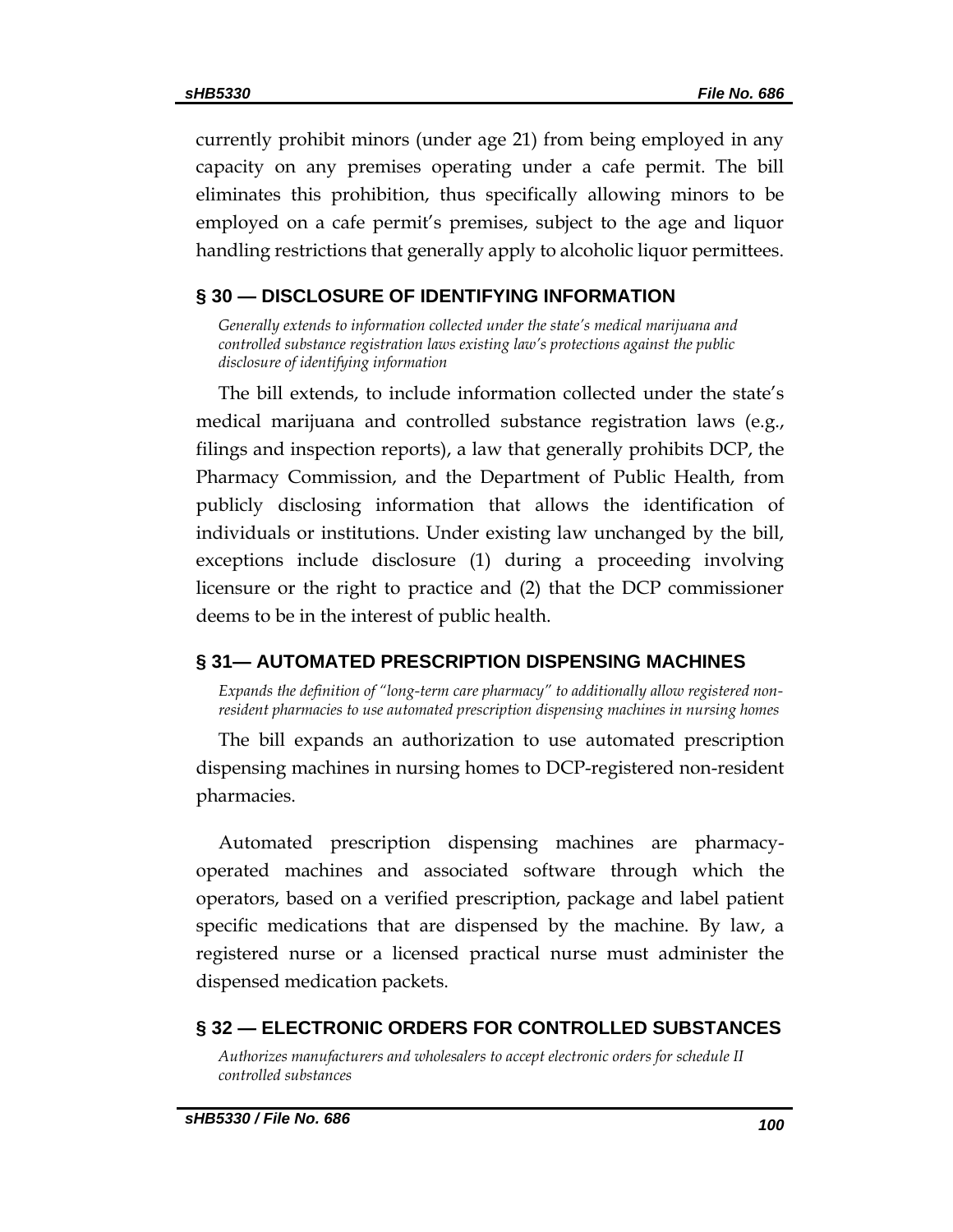Consistent with federal law, the bill authorizes controlled substances manufacturers and wholesalers to accept electronic orders for schedule II controlled substances, if the orders are submitted through the Drug Enforcement Agency's Controlled Substance Ordering System. Currently, under state law, for schedule II drugs, manufacturers and wholesalers are only permitted to accept written orders.

The bill correspondingly eliminates a requirement that an order for a schedule I or II drug be in writing and signed in triplicate (federal rules similarly eliminated the triplicate form system in 2021).

# <span id="page-100-0"></span>**§ 33 — TRANSFERS DURING EMERGENCIES**

<span id="page-100-1"></span>*During a declared emergency, authorizes pharmacies and other registrants to transfer a medical device to another pharmacy, registrant or DCP-approved location*

As is already the law for drugs and controlled drugs during a declared emergency, the bill authorizes pharmacies and other controlled substances registrants to transfer a medical device, if permissible under federal law and with prior DCP commissioner approval, to (1) another pharmacy or registrant or (2) another location the commissioner authorizes. Registrants must accurately record the transfer as state and federal law require and report it in writing to the DCP commissioner. The bill's authorization applies to emergencies declared by the governor or his authorized representative.

The bill defines medical devices as apparatuses, contrivances, and instruments, including their accessories, components, and parts, intended (1) for curing, diagnosing, mitigating, preventing, or treating a human or animal disease, or (2) to affect the structure or function of the human or an animal body.

# <span id="page-100-2"></span>**§§ 34 & 35 — GET ONE FREE**

<span id="page-100-3"></span>*Specifies that in instances when a retailer fails to redeem a coupon or remove a limited time reduced price sign, the retailer must give the consumer the product at the reduced price rather than for free*

By law, consumers are generally entitled to receive an item for free, up to a \$20 value, if the (1) electronically scanned price is higher than the posted price or (2) price at the point of sale is higher than the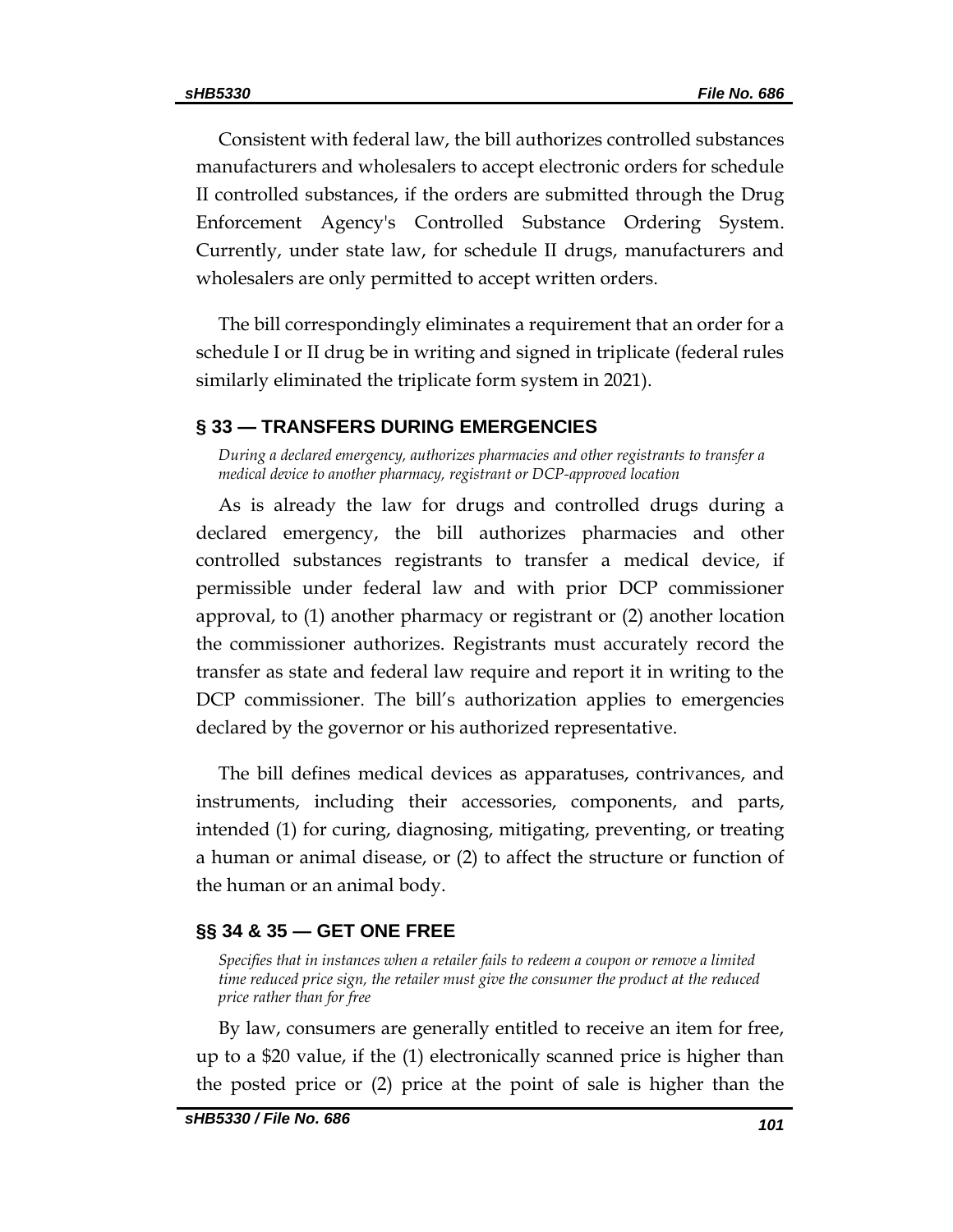advertised or posted price. Consistent with agency practice, the bill specifies that in instances where a person, association, corporation, firm, or partnership (i.e., retailer) fails to redeem a digital or paper coupon or remove a limited time reduced price sign, the retailer must give the consumer the item (including fruits or vegetables weighed at point of sale) at the reduced price rather than free of cost.

Under the bill, if a retailer fails to redeem a coupon, the retailer must give the consumer a refund equal to the coupon's value. In cases where a retailer fails to remove a limited time reduced price sign, the retailer must give the reduced price to consumers if the sign is next to the consumer commodity, even if the time period for the reduced price has expired.

As under existing law, these provisions apply only to stores with retail sales areas of more than 10,000 square feet. The DCP commissioner, after providing notice and conducting a hearing, may issue violators a warning citation or impose civil penalties ranging from \$100 to \$1,000.

By law, a consumer commodity is any food (including those that are weighed), drug, device, cosmetic, product, or commodity of any other class, except prescription drugs, that is customarily produced for retail sale for individual consumption, personal care, or household purposes and is usually consumed or expended during consumption or use. It does not include alcoholic liquor or carbonated soft drink containers (CGS §§ 21a-73 & - 79b).

The bill also makes various minor, technical, and conforming changes.

# <span id="page-101-0"></span>**§ 36 — CREDIT CARD SURCHARGE PROHIBITION**

<span id="page-101-1"></span>*Makes various changes to the prohibition on credit card surcharges, including exempting certain governmental agencies, requiring additional disclosures when there is a minimum transaction amount or cash discount offer, and deeming violations under the bill as violations under CUTPA and allowing the DCP commissioner to assess additional penalties*

The bill makes various changes to the prohibition on surcharges. It: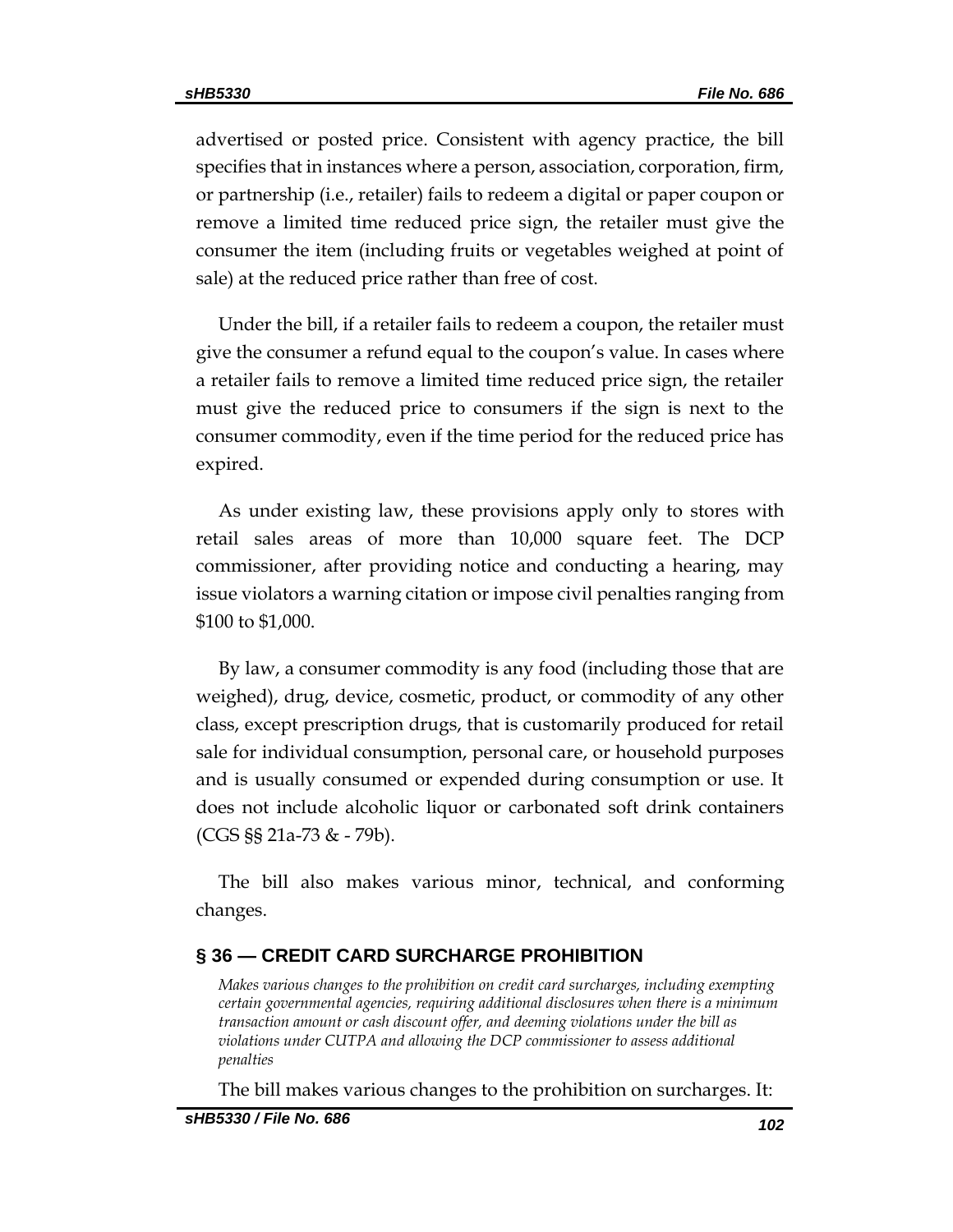- 1. exempts certain governmental agencies,
- 2. extends provisions applying to credit cards to also apply to charge cards,
- 3. requires additional disclosures when there is a minimum transaction amount or cash discount offer,
- 4. defines previously undefined terms,
- 5. eliminates a requirement that sellers accept certain trade name bank cards,
- 6. expands the prohibition on reducing commission paid to an agent because a credit card was used to pay,
- 7. deems violations an unfair or deceptive trade practice and allows the DCP commissioner to impose additional civil penalties, and
- 8. allows the DCP commissioner to adopt regulations to implement these provisions.

The bill also makes various minor, technical, and conforming changes

### *Transactions*

Current law prohibits sellers from imposing a surcharge on a buyer who chooses to use any form of payment, including cash, check, credit card, or other means in any sales transaction. The bill expands this provision to prohibit any person from imposing a surcharge on any transaction. Under the bill, a "surcharge" is any additional charge or fee that increases the transaction's total amount for the privilege of using a particular form of payment.

Under the bill, a "person" means any natural person, corporation, incorporated or unincorporated association, limited liability company, partnership, trust, or other legal entity. "Transaction" means distribution by one person to another person of any service, or the lease, rental, or sale by one person of any tangible or intangible personal, real,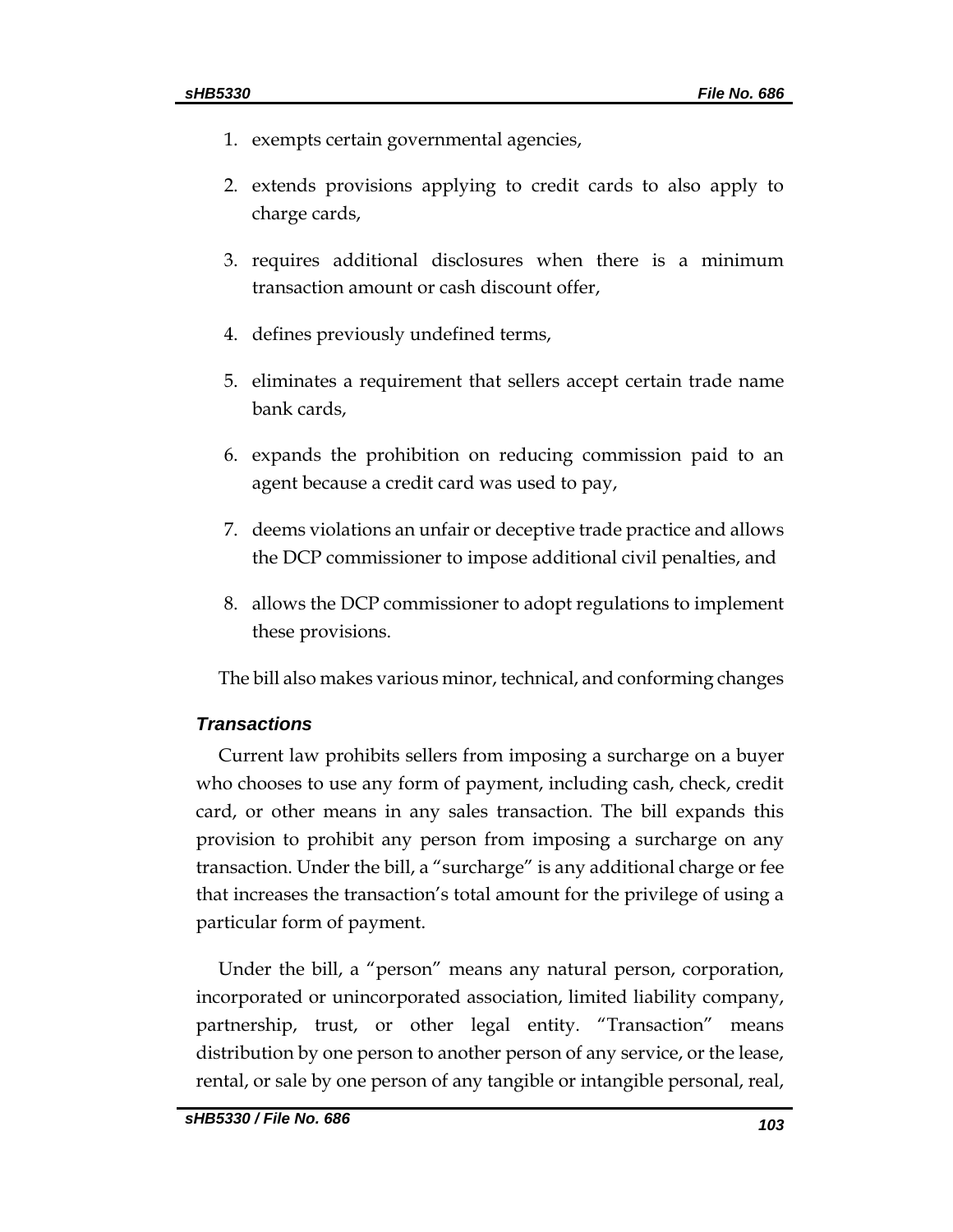or mixed property, or any other article, commodity, or thing of value to another person, for a certain price.

The bill specifically exempts certain governmental charges from its requirements. "Transaction" does not include payment of any:

- 1. fees, costs, fines, or other charges to a state agency authorized by the Office of Policy and Management secretary (CGS § 1-1j);
- 2. taxes, penalties, interest, and fees allowed by the revenue services commissioner (CGS § 12-39r);
- 3. taxes, penalties, interest and fees, or other charges, to a municipality (CGS § 12-141a);
- 4. fees, costs, fines, or other charges to the judicial branch (CGS § 51-193b); or
- 5. amounts pursuant to any other provision of the general statutes or regulation of Connecticut state agencies.

# *Minimum Transaction Amount*

As under current law, if a person (e.g., seller) requires a minimum transaction amount to use a credit card, the person must disclose the requirement in writing or orally. The bill extends this requirement to charge cards.

Additionally, the bill requires the written disclosure to be clearly and conspicuously posted on the person's premises if the person conducts in-person transactions. Current law only requires sellers to disclose the minimum transaction amount in writing at the point of purchase (e.g., at or on a cash register, an advertisement, or menu).

Current law requires a seller to disclose the minimum purchase policy orally. The bill specifies that it must be done before completing any oral transaction, including telephone transactions.

The bill also requires the person to display the notice clearly and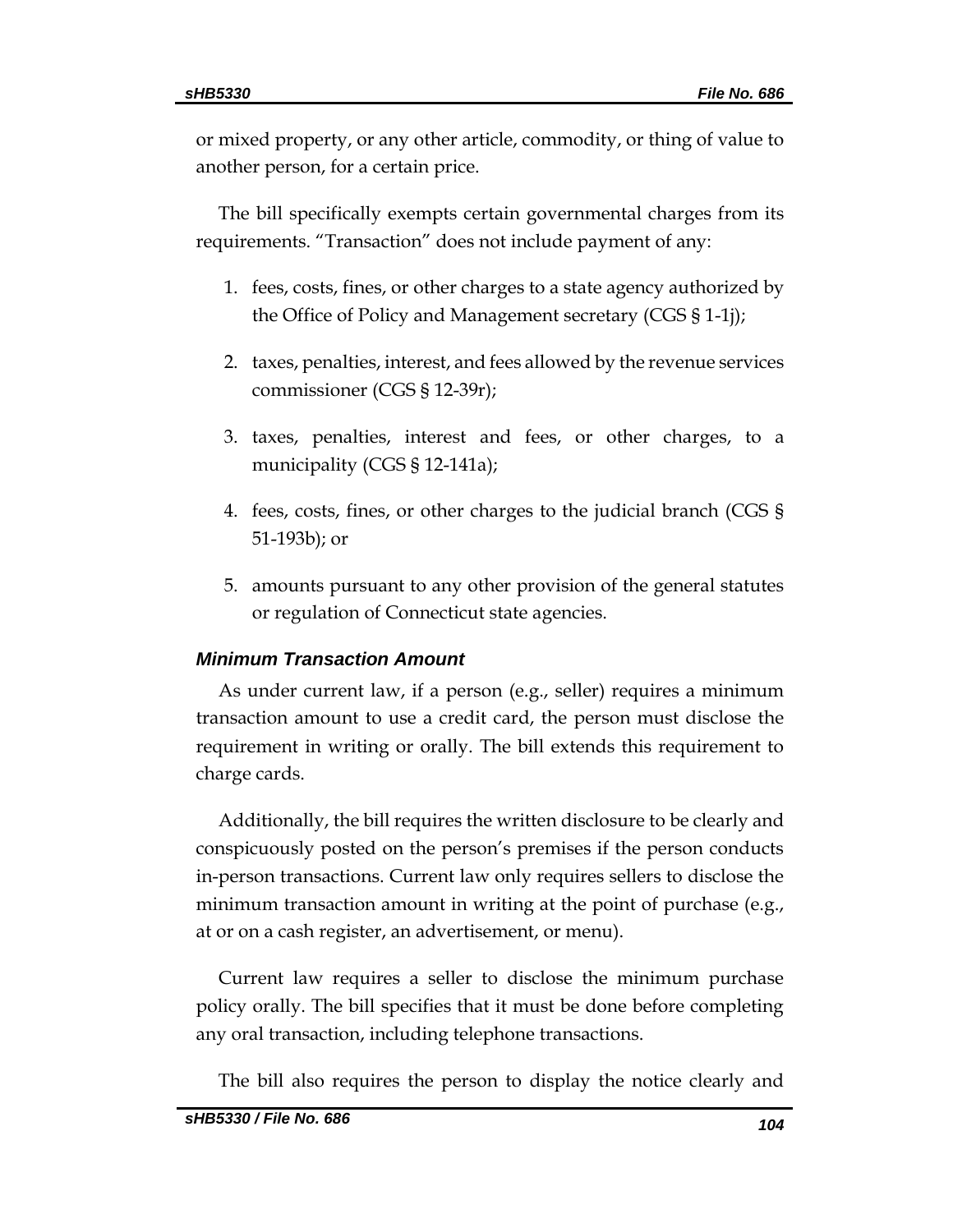conspicuously on the Internet website or digital payment application before any online transaction or transaction processed by the digital payment application is completed.

A "charge card" means any card, device, or instrument that (1) is issued, with or without a fee, to a holder and requires the holder to pay the full outstanding balance due at the end of each standard billing cycle the issuer established, and (2) the holder uses in a transaction to receive services or lease, purchase, or rent tangible or intangible personal, real or mixed property, or any other article, commodity, or thing of value. It also includes any software application that (1) is used to store a digital form of the card, device, or instrument, and (2) may be used in a transaction to receive these services or lease, purchase, or rent the property, article, commodity, or thing.

### *Cash Discount*

Under current law, a seller may offer a discount to encourage a cash, check, debit card, or similar payment over a credit card payment. The bill also allows sellers to offer discounts to encourage these payments over charge card payments. The bill requires anyone offering this discount to post notice of it in-store, online, or orally in the same way as the minimum transaction policy (see above).

### *Definitions*

The bill defines several previously undefined terms.

Under the bill, "credit card" (1) means any card, device, or instrument that (a) is issued, with or without a fee, to a holder, and (b) may be used by the holder in a transaction to receive services or lease, purchase, or rent tangible or intangible personal, real or mixed property, or any other article, commodity, or thing of value on credit, regardless of whether the card, device, or instrument is known as a credit card, credit plate, or by any other name. It includes any software application that (1) is used to store a digital form of such card, device, or instrument, and (2) may be used in a transaction to receive such services or lease, purchase, or rent any such property, article, commodity, or thing on credit.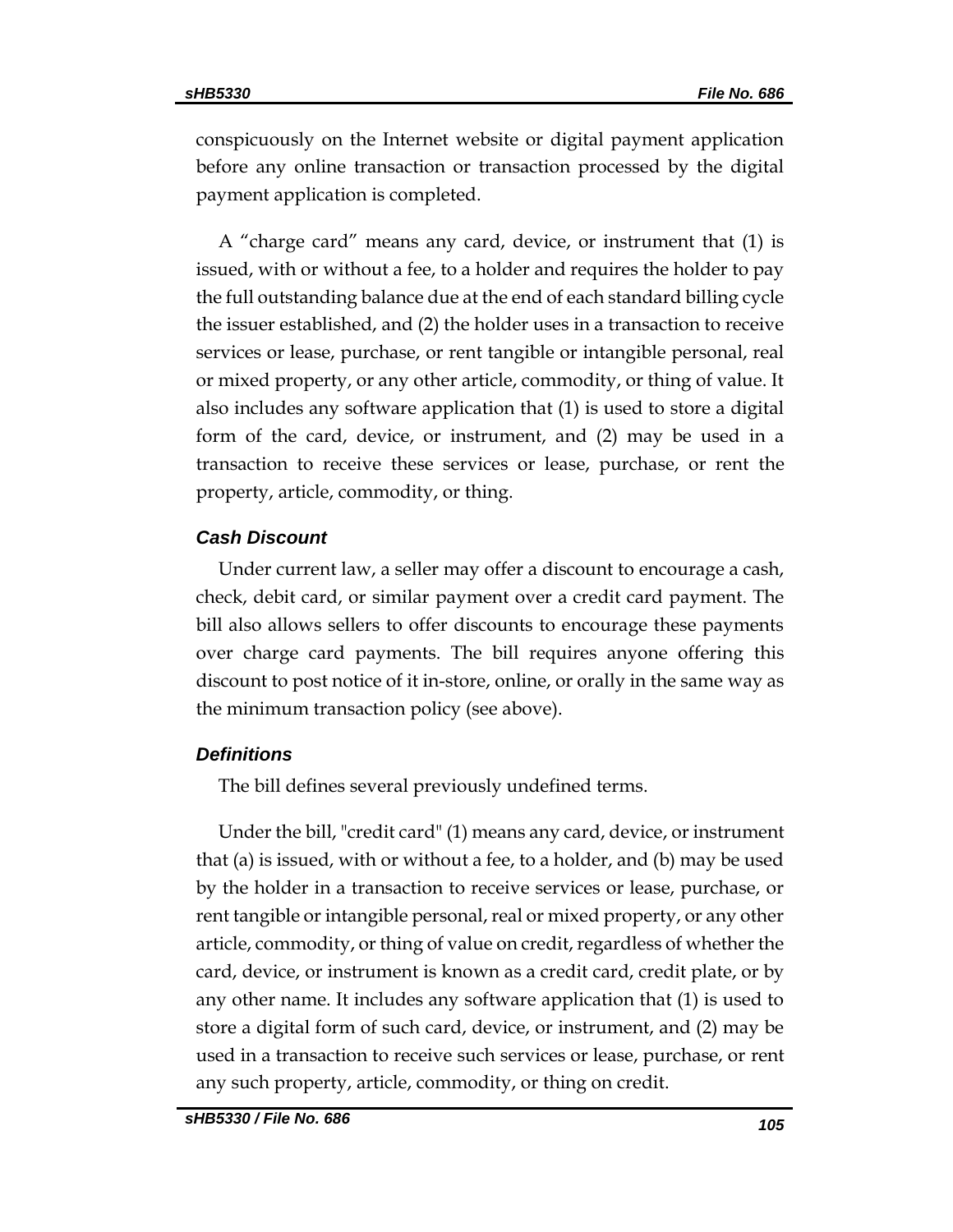"Debit card" means any card, code, device, or other means of access, or any combination thereof, that (1) is authorized or issued for use to debit an asset account held, directly or indirectly, by a financial institution, and (2) may be used in a transaction to receive services or lease, purchase, or rent tangible or intangible personal, real or mixed property, or any other article, commodity, or thing of value regardless of whether the card, code, device, means, or combination is known as a debit card. It includes (1) any software application that is used to store a digital form of such card, code, device, or other means of access, or any combination thereof, that may be used in a transaction to receive such services or lease, purchase, or rent any such property, article, commodity, or thing, and (2) any cards, codes, devices, or other means of access, or any combination thereof, commonly known as automated teller machine cards and payroll cards. A "debit card" does not mean (1) a check, draft, or similar paper instrument, or (2) any electronic representation of such check, draft, or instrument.

# *Trade Name Bank Credit Card*

The bill eliminates a provision that requires any seller who accepts or offers to accept a bank credit card bearing a trade name as payment to accept any bank credit card with the tradename a cardholder presents, regardless of the card issuer's identity.

# *Prohibition on Reducing Commission*

The bill expands to additional industries, current law's prohibition on reducing the amount of commission paid to a travel agent because a credit card was used to pay. The bill expands this prohibition to any agent, which is anyone who (1) arranges for the distribution of services by another person, or (2) leases, rents, or sells tangible or intangible personal, real or mixed property, or any other article, commodity, or thing of value, on behalf of another person. Under the bill, the prohibition also applies to charge card transactions.

### *Violations*

Under the bill, any violation of these provisions is deemed an unfair or deceptive trade practice (CUTPA). Under current law, only violations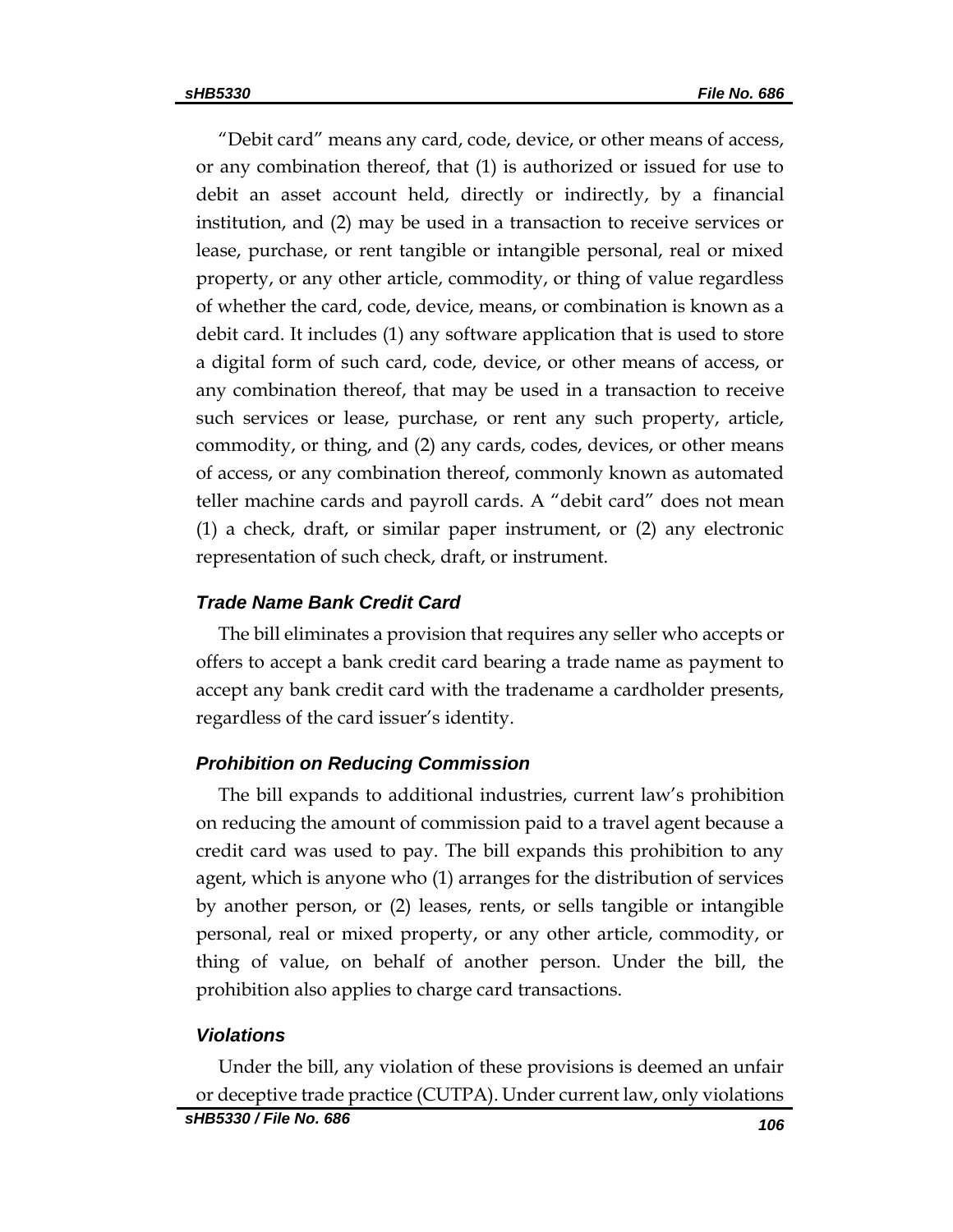of provision prohibiting reducing commission are CUTPA violations.

The bill also allows the DCP commissioner to impose an additional civil penalty of up to \$500 per violation. Civil penalty payments must be deposited into the consumer protection enforcement account.

By law, CUTPA prohibits businesses from engaging in unfair and deceptive acts or practices. It allows the DCP commissioner to issue regulations defining an unfair trade practice, investigate complaints, issue cease and desist orders, order restitution in cases involving less than \$10,000, enter into consent agreements, ask the attorney general to seek injunctive relief, and accept voluntary statements of compliance. It also allows individuals to sue. Courts may issue restraining orders; award actual and punitive damages, costs, and reasonable attorney's fees; and impose civil penalties of up to \$5,000 for willful violations and up to \$25,000 for a restraining order violation.

# <span id="page-106-0"></span>**§ 37 — INVOICES AND WORK ORDERS FOR WORK ON A PRIVATE RESIDENCE**

<span id="page-106-1"></span>*Requires licensed tradespeople and businesses performing work on private residences to include certain information in invoices or work orders for completed work and services*

The bill requires certain tradespeople and businesses performing work on private residences to include the following information on invoices or work orders for completed work and services:

- 1. the legal name and license number of the licensed contractor or the responsible licensed contractor of record;
- 2. the name of each licensee who performed work;
- 3. the contractor's address or, in the case of a business, the business's address and phone number; and
- 4. a description of the work or services performed, including the dates it was done and the labor and material costs.

Under the bill, these requirements do not apply to invoices or work orders that are signed by consumers and, therefore, are a contract.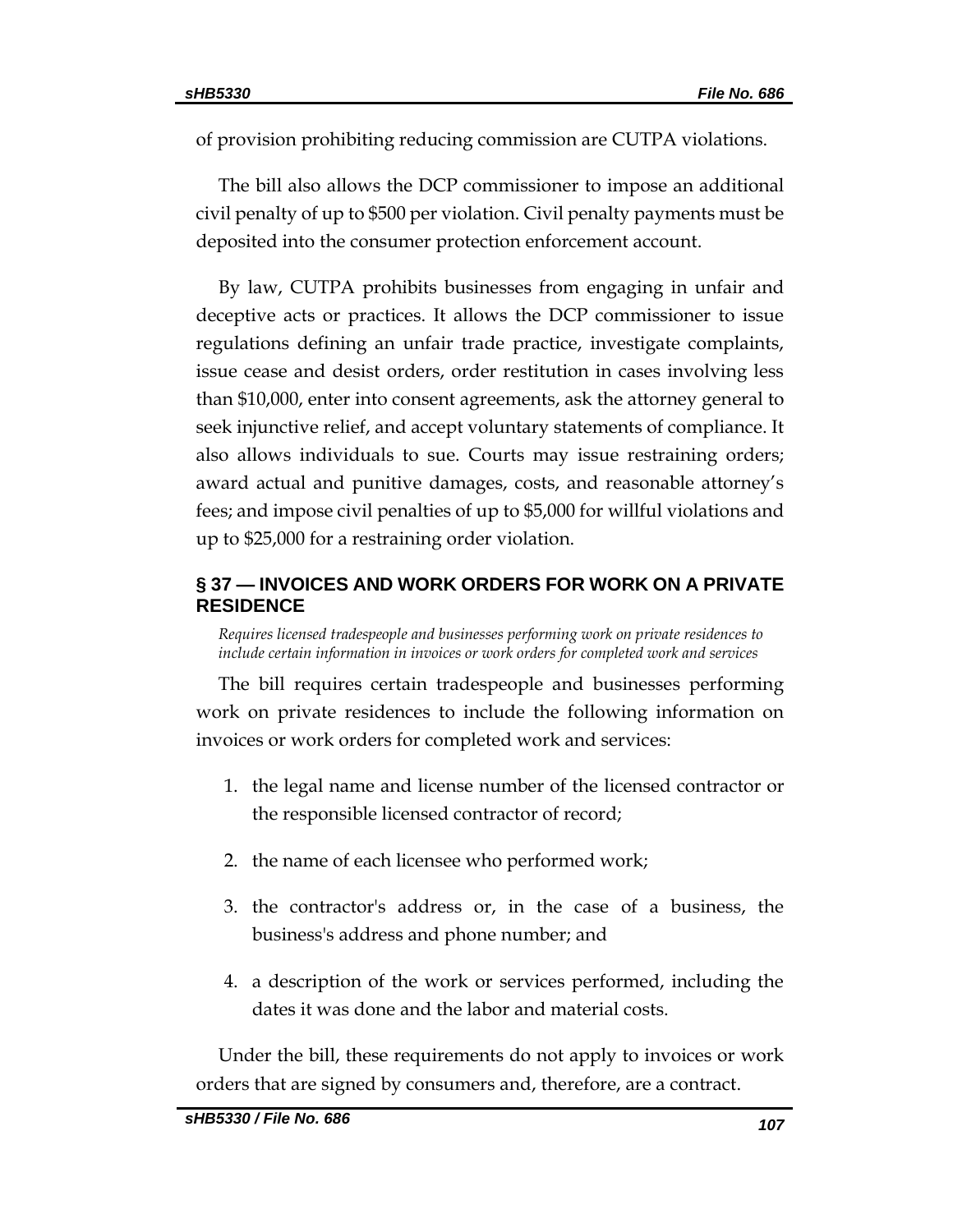The bill's requirement applies to work performed on private residences (generally one-to-six unit residential properties and condominium or common interest communities of any size) by a licensed contractor in the elevator installation, repair, and maintenance; fire protection sprinkler systems; flat glass work; gas hearth; heating, piping, and cooling; irrigation; plumbing and piping; residential star lift; sheet metal; solar; swimming pool; and electrical fields. It also applies to the people who own or control businesses that perform work or provide services to these residences through the same licensed tradespeople.

# <span id="page-107-0"></span>**§§ 38-41 — CONSUMER HEATING FUEL DEALERS**

<span id="page-107-1"></span>*Expands the prohibition against consumer heating fuel dealers denying fuel deliveries while a consumer complaint before DCP is pending by extending it to deliveries (1) yearround and (2) for fuel for cooking or power generation* 

Existing law establishes conditions under which a heating fuel dealer who owns a residential tank and has exclusive fill requirements is barred from refusing to make fuel deliveries to a consumer because of a complaint DCP is mediating or investigating. Currently, these dealers are barred from refusing deliveries from October 1 to March 31 if the (1) dealer is the only supplier and (2) consumer pays cash upon delivery. The bill eliminates the seasonal nature of the ban, making it apply yearround.

The bill also appears to expand this prohibition to deliveries of fuel used for cooking or power generation. However, the bill does not change existing laws to incorporate the broader range of covered fuels, dealers, and consumers. (Existing law, unchanged by the bill, defines "consumer" as a purchaser of fuel used as the primary source of residential heat or domestic hot water. Similarly, the bill applies to "heating fuel dealers," which are defined under existing law as dealers of petroleum-based fuels that are used as the primary source of residential heat or domestic hot water. Because these terms do not capture buyers and sellers of cooking or power generation fuels, it is unclear whether the bill will capture transactions involving cooking or power generation fuel deliveries.)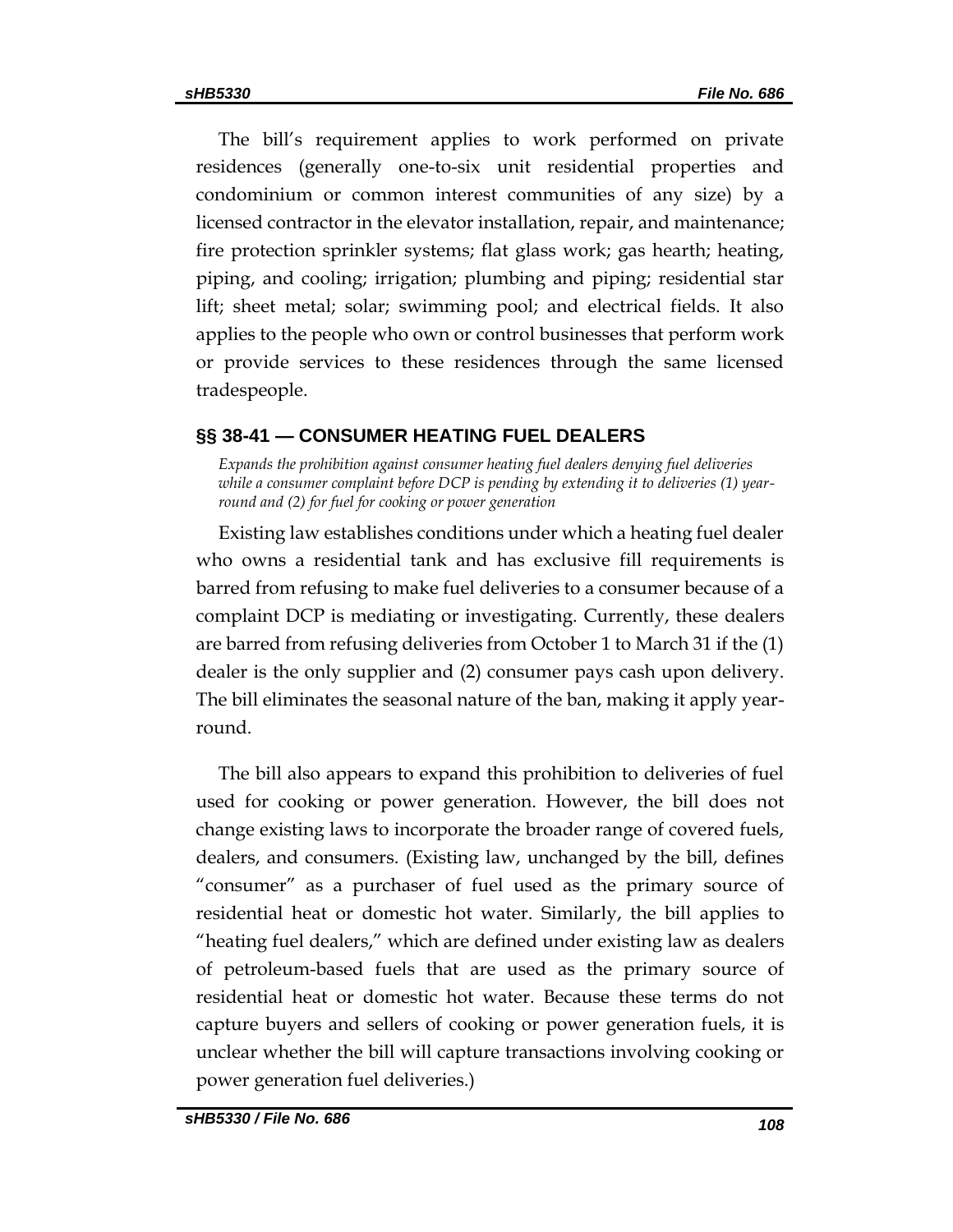The bill also makes numerous technical and conforming changes.

# **§ 42 — CONTINUING EDUCATION FOR ELECTRICIANS AND PLUMBERS**

*Authorizes electricians and plumbers to take required continuing education online; establishes requirements (e.g., class size and location) for continuing education* 

Current regulations require continuing education (CE) for tradespeople in the electrical and plumbing and piping fields to be conducted in a classroom-style facility and prohibit correspondence courses (Conn. Agencies Regs. § 20-334d-1). The bill broadens the types of CE courses that may be offered to include online courses that (1) include real-time video with audio, (2) require participants to periodically confirm their active engagement, and (3) allow participants to interact with instructors in real time during the entire CE session.

The bill also establishes additional requirements for these in-person and online CE courses. Under the bill, the courses must:

- 1. be limited to 50 attendees if offered in-person, and 25 attendees if online; and
- 2. not be offered or held at a licensed plumbing or electrical contractor's place of business if the course is for plumbers or electricians, respectively, and offered in-person.

Under the bill, CE providers must (1) retain an audio-visual recording of their online or in-person course for at least 30 days and (2) make the recordings available at DCP's request.

The bill also makes technical and conforming changes.

## **§ 43 — APPRAISAL MANAGEMENT COMPANIES (AMC)**

*Makes a minor change to address a federal audit of the AMC laws*

The bill makes a minor change to the definition of AMC to address a federal audit recommendation. Currently, the definition of AMC excludes a financial institution's department or unit that (1) is regulated by a Connecticut or federal agency and (2) only receives appraisal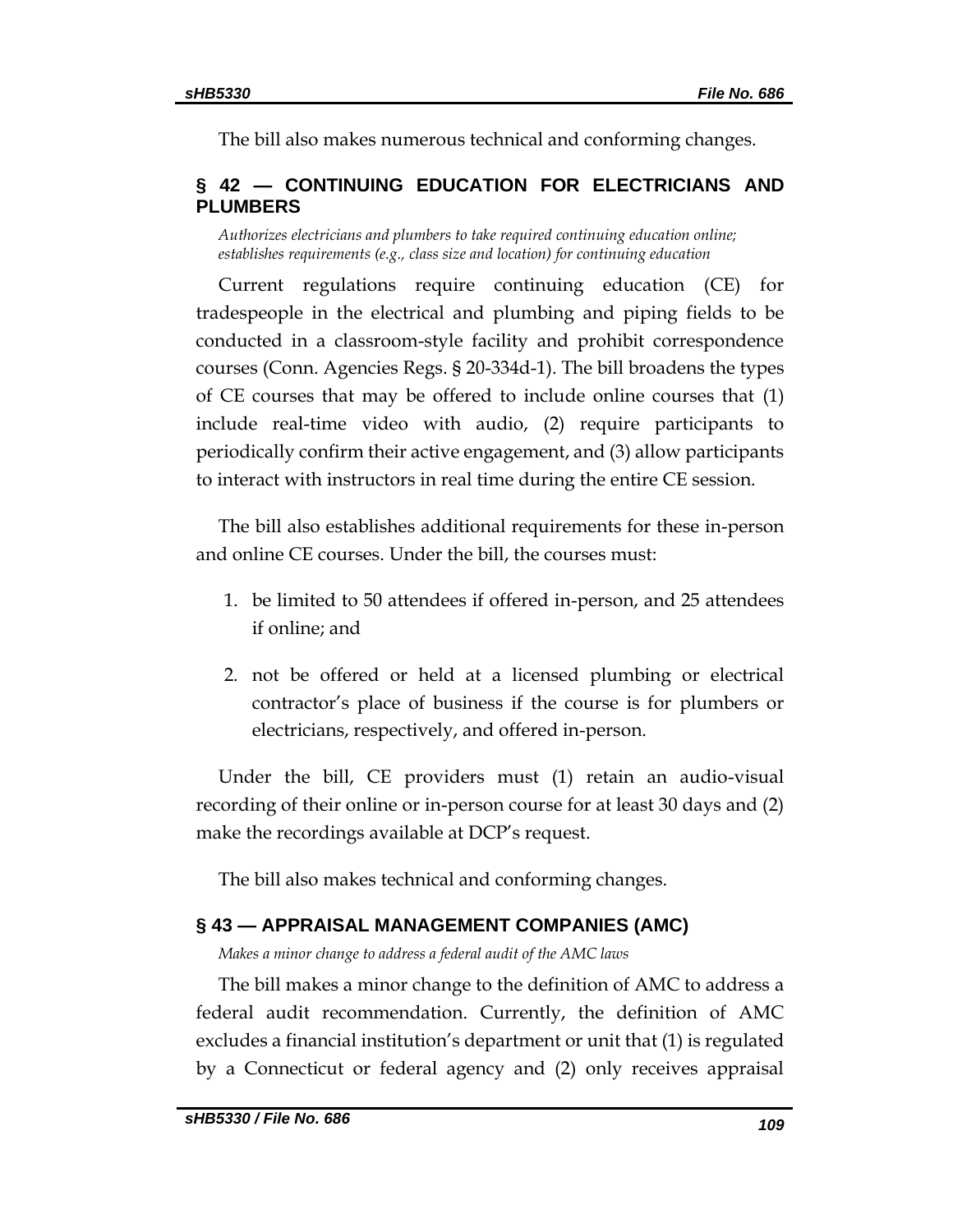requests from the financial institution's employees. The bill repeals this qualification and instead specifies that AMCs exclude departments or divisions of an entity providing appraisal management services exclusively to that entity.

Under existing law unchanged by the bill, the following are also not considered AMCs:

- 1. an appraiser that enters into an agreement with another appraiser to perform an appraisal, if the appraisal is signed by both appraisers upon completion;
- 2. an AMC that is a subsidiary owned and controlled by a financial institution regulated by a federal financial institution regulatory agency (i.e., a bank, out-of-state bank, or institutional lender (or any of their subsidiaries or affiliates) or another lender licensed by the Department of Banking); and
- 3. any local, state, or federal agency or department.

The bill also makes a number technical and conforming changes.

### **§§ 44-45 & 47 — HOMEMAKER-COMPANION AGENCIES**

*Generally prohibits anyone associated with a homemaker-companion agency, other than a client's immediate family member, from serving as the client's agent under a power of attorney*

The bill prohibits homemaker-companion agencies' owners, agents, corporate officers, and employees (other than a client's immediate family member) from serving as a client's agent under a power of attorney. The client may petition the DCP commissioner for an exemption, which may be granted for good cause shown.

The bill defines "immediate family member" as a child by adoption, blood, or marriage; grandchild; grandparent; parent; sibling; or spouse.

The bill also makes technical and conforming changes.

## **§ 46 — CONTRACTS FOR WORK ON PRIVATE RESIDENCES**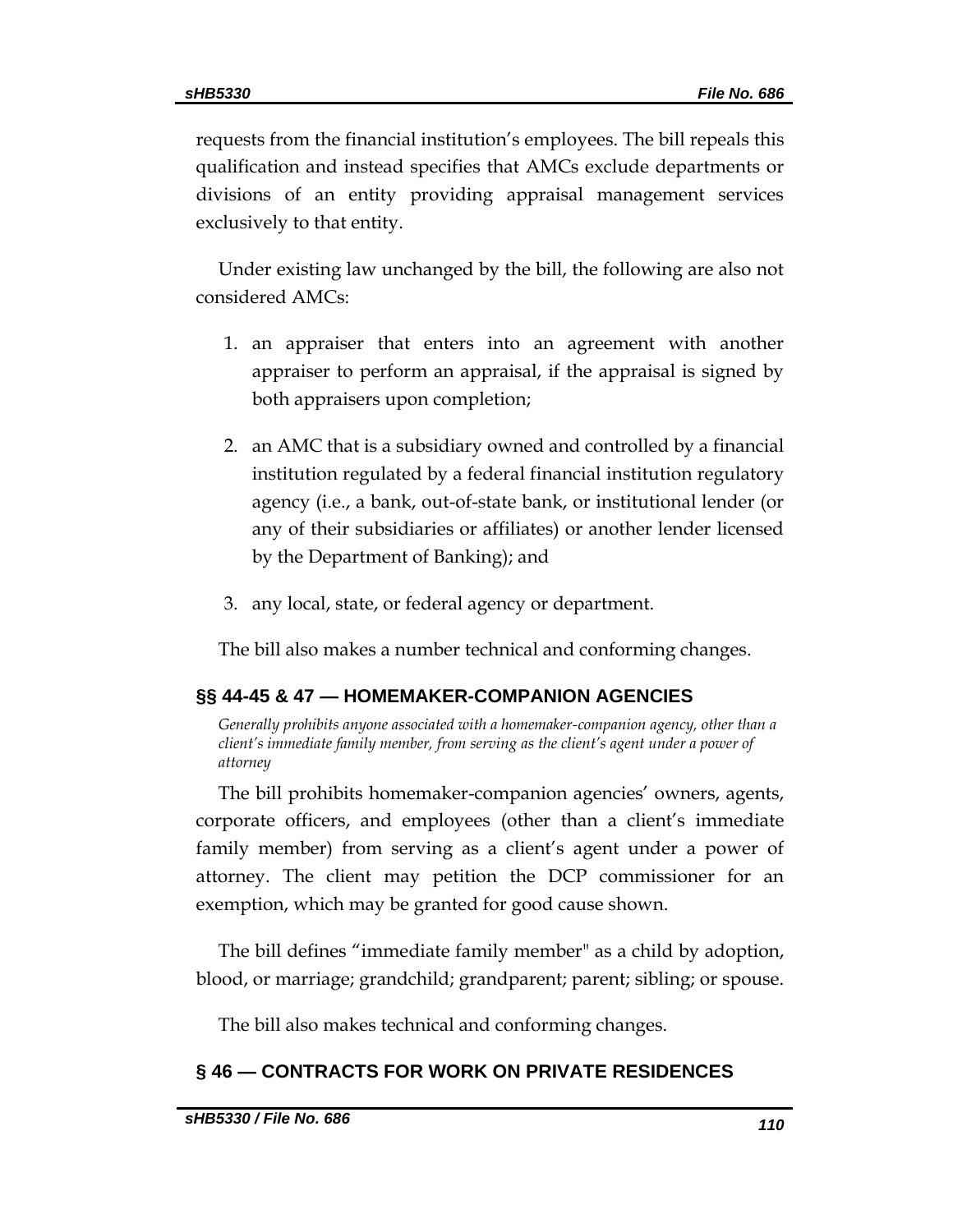*Eliminates a requirement that contracts for work on private residential property by licensed tradespeople be in writing; requires written contracts to be provided to the property owner when they are executed or amended; specifies the conditions under which a property owner can cancel a contract for emergency repairs*

### *Applicable Contracts*

The bill makes several changes to a law enacted in 2021 that requires contracts for work on private residential property by licensed tradespeople to meet certain specifications in order to be valid or enforceable against the owner. Specifically, the bill:

- 1. limits the application of this law to written contracts only, excluding oral contracts between a property owner and contractor (or employing business) and
- 2. requires contractors (or the employing businesses) that enter into these written contracts to deliver and give to each owner who is a party to the contract a copy of it when it is executed or amended, for free.

As under existing law, the bill's provisions apply to work performed by a licensed contractor in the elevator installation, repair, and maintenance; fire protection sprinkler systems; flat glass work; gas hearth; heating, piping, and cooling; irrigation; plumbing and piping; residential star lift; sheet metal; solar; swimming pool; and electrical fields. It applies to work on private residences, which are generally oneto-six unit residential properties and condominium or common interest communities of any size.

## *Emergency or Immediate Repairs*

The bill specifies that an owner's cancellation rights under the Home Solicitation Sales Act do not apply when:

- 1. a written contract was executed for the purpose of making emergency or immediate repairs that were necessary to protect people or real or personal property; and
- 2. prior to executing the written contract, the owner gave the contractor (or employing business) a written, signed, and dated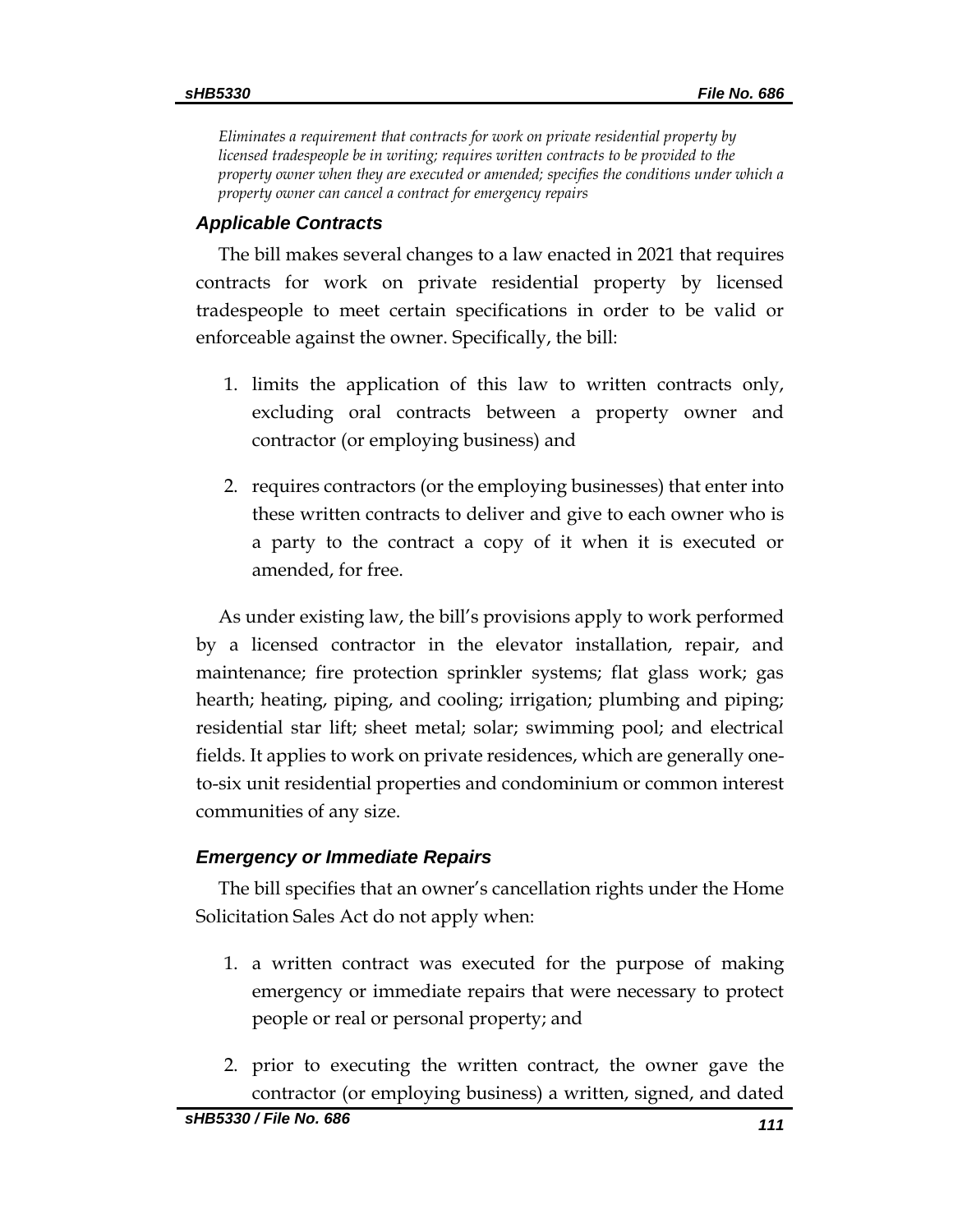statement (a) describing the situation requiring emergency or immediate repairs and (b) expressly waiving the right to cancel the contract under the Home Solicitation Sales Act.

The bill's provisions supersede those in the Home Solicitation Sales Act that exempt a transaction from the Act's coverage if the consumer (1) initiates the transaction to resolve a personal emergency and (2) gives the seller a separate handwritten, signed, and dated description of the emergency and expressly waives his or her cancellation rights.

The bill requires the portion of a written contract between a contractor (or employing business) and a property owner that discloses an owner's cancellation rights under the Home Solicitation Sales Act to include notice that those rights are subject to the bill's emergency repair exception.

### **§ 48 — CONTINUING EDUCATION DEADLINE FOR ACCOUNTANTS**

*Makes a conforming change to reflect a law that generally requires public accountants to complete their continuing education by June 30*

Generally, the law requires DCP credential holders to complete their required CE at least three months before the credential's annual or biennial renewal date. But another existing law specifically requires certified public accountants to complete their annual CE by June 30 or face higher renewal fees (CGS § 20-281d).

The bill makes a conforming change to explicitly exempt public accountants from the general rule.

## **§ 49-54 — FOOD WAREHOUSES, BAKERIES, AND FOOD MANUFACTURING ESTABLISHMENTS**

*Makes various minor and conforming changes to generally subject food warehouses, bakeries, and food manufacturing establishments to the same laws; eliminates the requirement that applicants obtain a certificate of zoning approval if the proposed use conforms to existing zoning requirements; expands DCP's authority to issue regulations*

The bill makes several minor and conforming changes to uniformly regulate bakeries, food warehouses, and food manufacturing establishments. Specifically, it: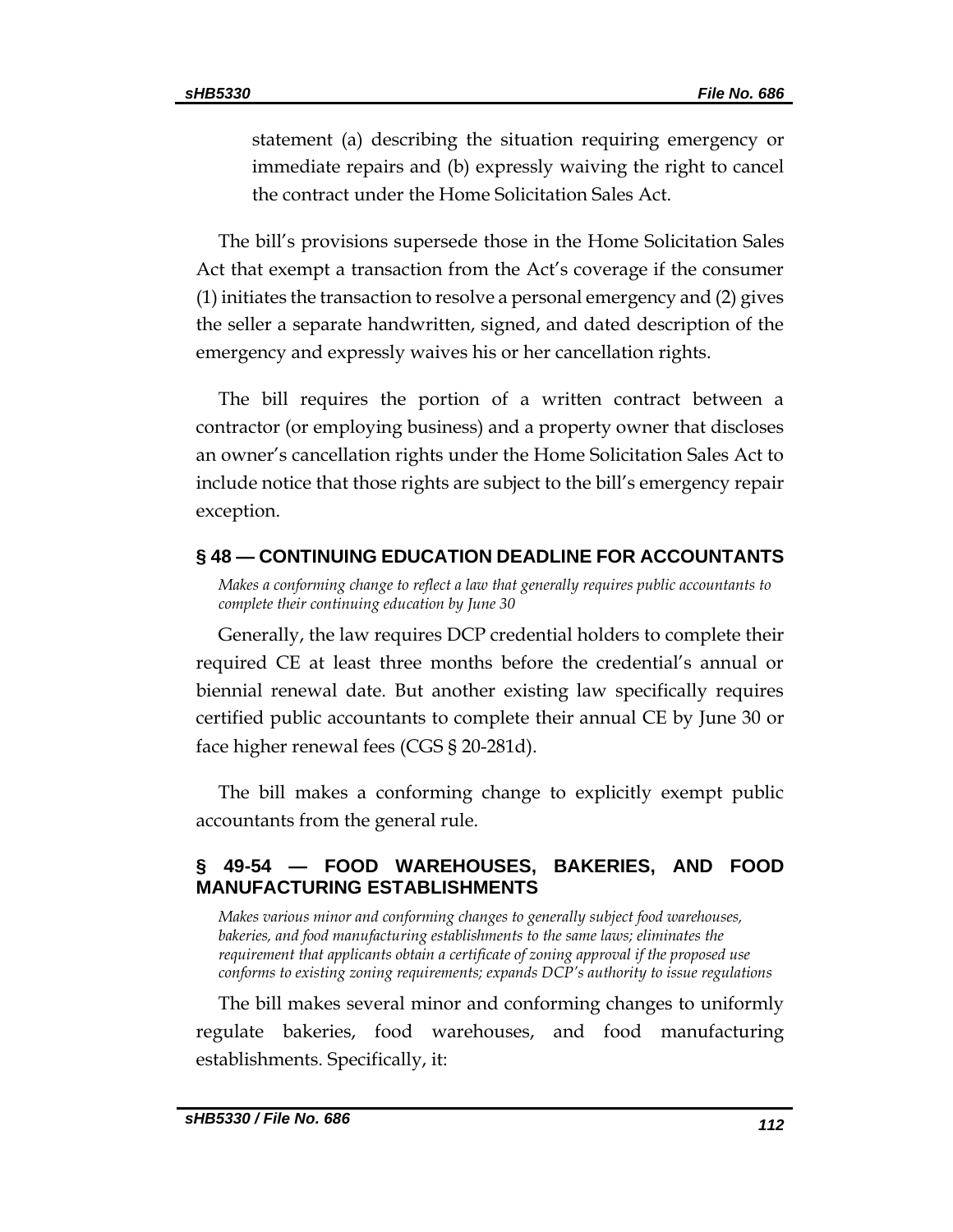- 1. subjects food manufacturing establishments to the same vehicle and transporting requirements applicable to bakeries and food warehouses (e.g., requiring that the vehicles be kept in a sanitary condition and have enclosed compartments in which unwrapped products are transported);
- 2. authorizes the DCP commissioner to summarily suspend a food warehouse license pending a hearing if she believes emergency action is necessary, just as existing law allows for bakery and food manufacturing licenses; and
- 3. expands DCP's authority to issue regulations to include regulations on (a) inspecting food warehouses and manufacturing establishments and (b) adjusting license fees for food manufacturing establishments.

Applicants for a new bakery, food warehouse, or food manufacturing establishment license must provide to DCP a certificate of zoning compliance for the proposed location. The bill exempts them from this requirement if the proposed use conforms to the municipality's existing zoning requirements (presumably, the applicant will attest to this). Current law exempts only food warehouses that were registered in good standing before October 2019. By law, unchanged by the bill, no certificate is required for license renewals or transfers.

### *Grandfathered Food Warehouses*

The bill also reestablishes the DCP commissioner's authority to direct the design and construction of specified food warehouses. Current law exempts food warehouses from this oversight if they were registered in good standing before October 2019, in good repair, free of pests, and store food properly. The bill eliminates this exemption, presumably, subjecting these warehouses to the commissioner's authority when they are being expanded or modified. It also reestablishes the commissioner's authority to inspect a warehouse before issuing a license, even if the warehouse was registered before October 2019 and transferred its registration to a new license.